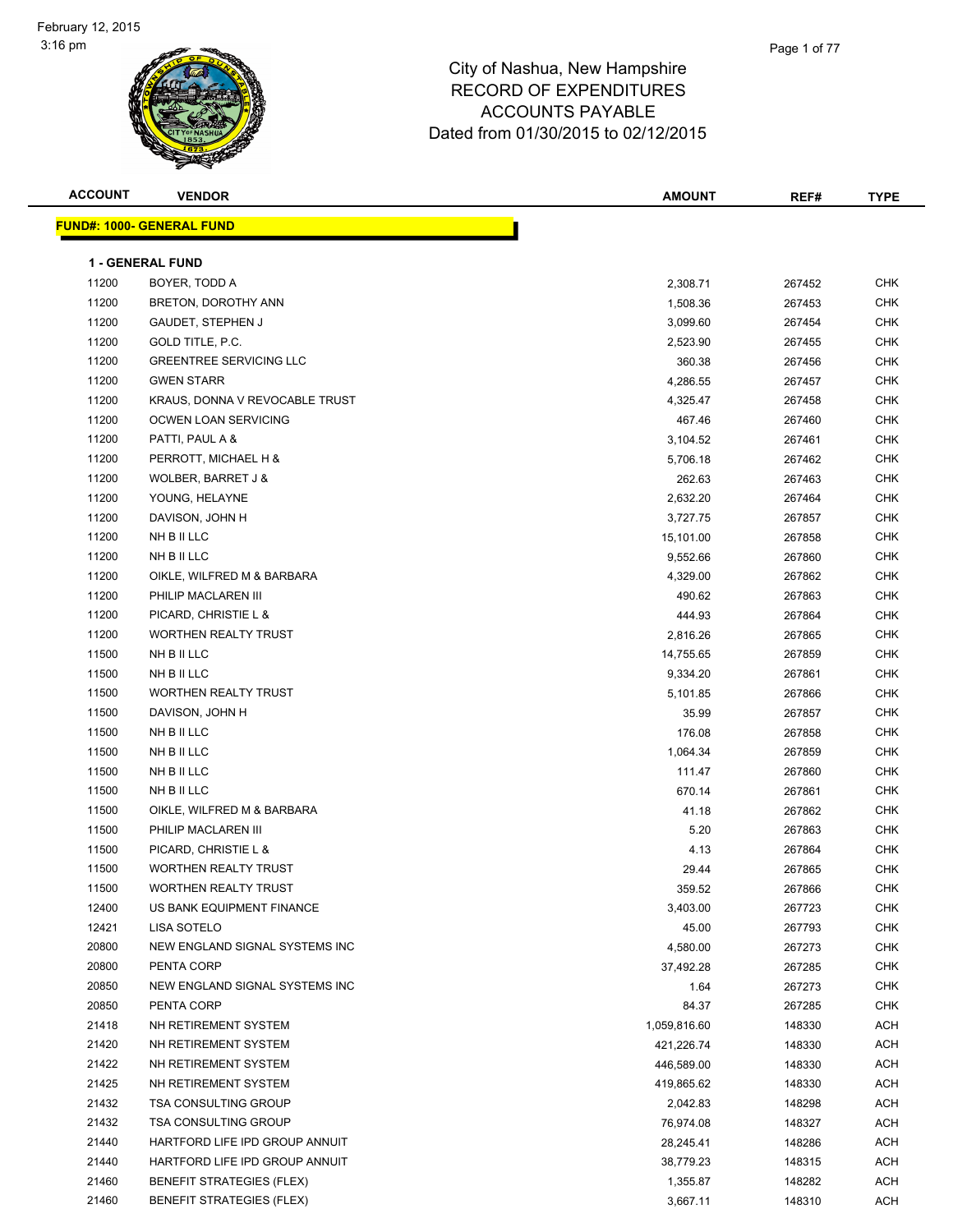

| <b>ACCOUNT</b> | <b>VENDOR</b>                     | <b>AMOUNT</b> | REF#   | TYPE       |
|----------------|-----------------------------------|---------------|--------|------------|
|                | <u> FUND#: 1000- GENERAL FUND</u> |               |        |            |
|                |                                   |               |        |            |
|                | <b>1 - GENERAL FUND</b>           |               |        |            |
| 21467          | <b>BENEFIT STRATEGIES (FLEX)</b>  | 10,244.96     | 148270 | ACH        |
| 21467          | <b>BENEFIT STRATEGIES (FLEX)</b>  | 17,699.28     | 148306 | ACH        |
| 21475          | <b>CITIZENS BANK</b>              | 2,210.72      | 267098 | <b>CHK</b> |
| 21475          | <b>CITIZENS BANK</b>              | 3,099.85      | 267489 | <b>CHK</b> |
| 21485          | AFSCME COUNCIL 93/LOCAL 365       | 2,067.62      | 148281 | ACH        |
| 21485          | FIREFIGHTERS LOCAL 789            | 4,181.52      | 148285 | ACH        |
| 21485          | <b>IAFF LOCAL 789</b>             | 236.00        | 148287 | ACH        |
| 21485          | NASHUA POLICE COMM UNION          | 198.00        | 148289 | ACH        |
| 21485          | NASHUA POLICE PATROLMANS ASSOC    | 952.00        | 148290 | ACH        |
| 21485          | NASHUA POLICE RELIEF ASSOC        | 787.50        | 148291 | ACH        |
| 21485          | NASHUA POLICE SUPERVISORS ASSO    | 403.00        | 148292 | ACH        |
| 21485          | NPLE-LOCAL #4831                  | 224.80        | 148294 | ACH        |
| 21485          | TEAMSTERS UNION LOCAL #633        | 288.07        | 148296 | ACH        |
| 21485          | TREAS NASHUA TEACHERS UNION       | 4,752.04      | 148297 | ACH        |
| 21485          | UAW LOCAL 2232                    | 767.34        | 148299 | ACH        |
| 21485          | AFSCME COUNCIL 93/LOCAL 365       | 2,058.62      | 148309 | ACH        |
| 21485          | FIREFIGHTERS LOCAL 789            | 4,181.52      | 148314 | ACH        |
| 21485          | IAFF LOCAL 789                    | 236.00        | 148316 | ACH        |
| 21485          | NASHUA POLICE COMM UNION          | 198.00        | 148318 | ACH        |
| 21485          | NASHUA POLICE PATROLMANS ASSOC    | 960.00        | 148319 | ACH        |
| 21485          | NASHUA POLICE RELIEF ASSOC        | 787.50        | 148320 | ACH        |
| 21485          | NASHUA POLICE SUPERVISORS ASSO    | 403.00        | 148321 | ACH        |
| 21485          | NPLE-LOCAL #4831                  | 224.80        | 148323 | ACH        |
| 21485          | TEAMSTERS UNION LOCAL #633        | 288.07        | 148325 | ACH        |
| 21485          | TREAS NASHUA TEACHERS UNION       | 29,652.77     | 148326 | ACH        |
| 21485          | UAW LOCAL 2232                    | 774.32        | 148328 | ACH        |
| 21485          | AMERICAN FEDERATION OF TEACHER    | 14.00         | 267099 | <b>CHK</b> |
| 21485          | AMERICAN FEDERATION OF TEACHER    | 198.00        | 267490 | <b>CHK</b> |
| 21490          | UNITED WAY OF GREATER NASHUA      | 222.76        | 267110 | <b>CHK</b> |
| 21490          | UNITED WAY OF GREATER NASHUA      | 613.76        | 267502 | <b>CHK</b> |
| 21495          | <b>WAGE ASSIGNMENT</b>            | 275.00        | 148283 | ACH        |
| 21495          | <b>WAGE ASSIGNMENT</b>            | 175.00        | 148284 | ACH        |
| 21495          | <b>WAGE ASSIGNMENT</b>            | 318.00        | 148288 | <b>ACH</b> |
| 21495          | <b>WAGE ASSIGNMENT</b>            | 259.00        | 148295 | <b>ACH</b> |
| 21495          | <b>WAGE ASSIGNMENT</b>            | 275.00        | 148311 | <b>ACH</b> |
| 21495          | <b>WAGE ASSIGNMENT</b>            | 594.00        | 148312 | <b>ACH</b> |
| 21495          | <b>WAGE ASSIGNMENT</b>            | 175.00        | 148313 | ACH        |
| 21495          | <b>WAGE ASSIGNMENT</b>            | 318.00        | 148317 | ACH        |
| 21495          | <b>WAGE ASSIGNMENT</b>            | 259.00        | 148324 | <b>ACH</b> |
| 21495          | <b>WAGE ASSIGNMENT</b>            | 1,329.25      | 267100 | <b>CHK</b> |
| 21495          | <b>WAGE ASSIGNMENT</b>            | 1.15          | 267101 | <b>CHK</b> |
| 21495          | <b>WAGE ASSIGNMENT</b>            | 11.22         | 267102 | CHK        |
| 21495          | <b>WAGE ASSIGNMENT</b>            | 85.93         | 267103 | <b>CHK</b> |
| 21495          | <b>WAGE ASSIGNMENT</b>            | 104.00        | 267104 | <b>CHK</b> |
| 21495          | <b>WAGE ASSIGNMENT</b>            | 1,442.10      | 267105 | CHK        |
| 21495          | <b>WAGE ASSIGNMENT</b>            | 11.54         | 267106 | CHK        |
| 21495          | <b>WAGE ASSIGNMENT</b>            | 11.54         | 267107 | CHK        |
| 21495          | <b>WAGE ASSIGNMENT</b>            | 237.00        | 267108 | CHK        |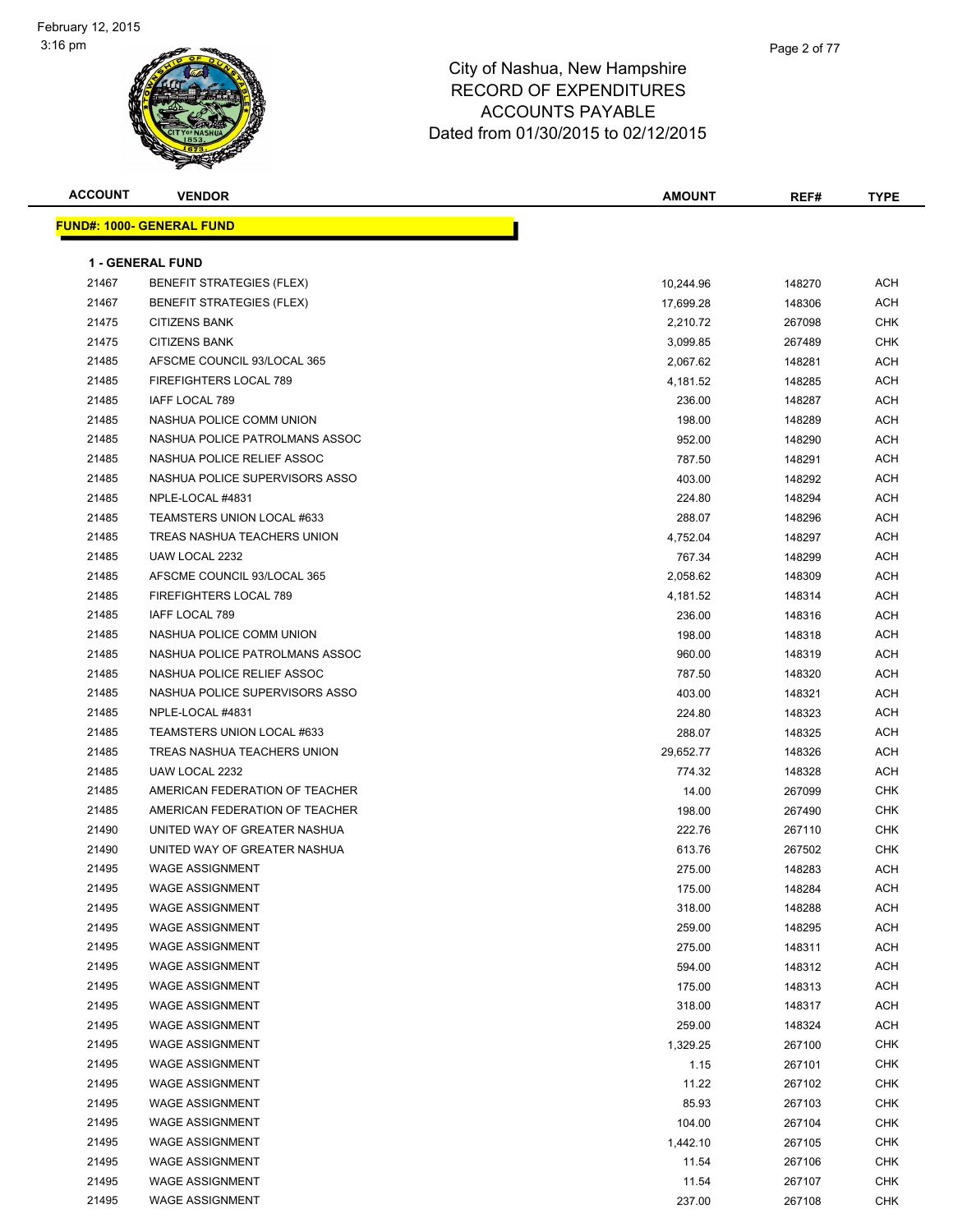| <b>ACCOUNT</b>     | <b>VENDOR</b>                                          |                                      | <b>AMOUNT</b>  | REF#               | <b>TYPE</b>       |
|--------------------|--------------------------------------------------------|--------------------------------------|----------------|--------------------|-------------------|
|                    | <b>FUND#: 1000- GENERAL FUND</b>                       |                                      |                |                    |                   |
|                    | <b>1 - GENERAL FUND</b>                                |                                      |                |                    |                   |
| 21495              | <b>WAGE ASSIGNMENT</b>                                 |                                      | 25.00          | 267109             | <b>CHK</b>        |
| 21495              | <b>WAGE ASSIGNMENT</b>                                 |                                      |                |                    | <b>CHK</b>        |
| 21495              |                                                        |                                      | 84.91          | 267111             |                   |
|                    | <b>WAGE ASSIGNMENT</b><br><b>WAGE ASSIGNMENT</b>       |                                      | 1,329.25       | 267491             | <b>CHK</b>        |
| 21495              | <b>WAGE ASSIGNMENT</b>                                 |                                      | 1.15           | 267492             | <b>CHK</b>        |
| 21495              |                                                        |                                      | 40.97          | 267493             | <b>CHK</b>        |
| 21495              | <b>WAGE ASSIGNMENT</b>                                 |                                      | 85.93          | 267494             | <b>CHK</b>        |
| 21495              | <b>WAGE ASSIGNMENT</b>                                 |                                      | 104.00         | 267495             | <b>CHK</b>        |
| 21495              | <b>WAGE ASSIGNMENT</b>                                 |                                      | 1,463.95       | 267496             | <b>CHK</b>        |
| 21495              | <b>WAGE ASSIGNMENT</b>                                 |                                      | 11.54          | 267497             | <b>CHK</b>        |
| 21495              | <b>WAGE ASSIGNMENT</b>                                 |                                      | 11.54          | 267498             | <b>CHK</b>        |
| 21495              | <b>WAGE ASSIGNMENT</b>                                 |                                      | 205.18         | 267499             | <b>CHK</b>        |
| 21495              | <b>WAGE ASSIGNMENT</b>                                 |                                      | 237.00         | 267500             | <b>CHK</b>        |
| 21495              | <b>WAGE ASSIGNMENT</b>                                 |                                      | 75.00          | 267501             | <b>CHK</b>        |
| 21495              | <b>WAGE ASSIGNMENT</b>                                 |                                      | 520.17         | 267503             | <b>CHK</b>        |
| 21495              | <b>WAGE ASSIGNMENT</b>                                 |                                      | 173.80         | 267504             | <b>CHK</b>        |
| 21538              | NASHUA TEACHERS UNION                                  |                                      | 100.32         | 148293             | <b>ACH</b>        |
| 21538              | NASHUA TEACHERS UNION                                  |                                      | 4,225.83       | 148322             | <b>ACH</b>        |
| 21921              | STATE OF NH-MV                                         |                                      | 17,273.07      | 148267             | ACH               |
| 21921              | STATE OF NH-MV                                         |                                      | 30,808.02      | 148277             | <b>ACH</b>        |
| 21921              | STATE OF NH-MV                                         |                                      | 14,227.18      | 148278             | <b>ACH</b>        |
| 21921              | STATE OF NH-MV                                         |                                      | 20,626.91      | 148280             | <b>ACH</b>        |
| 21921              | STATE OF NH-MV                                         |                                      | 10,403.16      | 148300             | <b>ACH</b>        |
| 21921              | STATE OF NH-MV                                         |                                      | 13,791.95      | 148301             | <b>ACH</b>        |
| 21921              | STATE OF NH-MV                                         |                                      | 14,958.55      | 148302             | <b>ACH</b>        |
| 21921              | STATE OF NH-MV                                         |                                      | 9,563.28       | 148303             | <b>ACH</b>        |
| 21921              | STATE OF NH-MV                                         |                                      | 8,123.76       | 148304             | <b>ACH</b>        |
| 21921              | STATE OF NH-MV                                         |                                      | 16,961.56      | 148331             | <b>ACH</b>        |
|                    | <b>TOTAL 1 - GENERAL FUND</b>                          |                                      | \$2,903,146.70 |                    |                   |
|                    |                                                        |                                      |                |                    |                   |
| <b>101 - MAYOR</b> |                                                        |                                      |                |                    |                   |
| 54828              | US BANK EQUIPMENT FINANCE                              |                                      | 85.24          | 267723             | <b>CHK</b>        |
| 61910              | <b>CULINARY ARTS</b>                                   |                                      | 183.75         | 267206             | <b>CHK</b>        |
| 61910              | CITIZENS BANK CREDIT CARD                              | El Colima                            | 65.39          | 9201510            | <b>ACH</b>        |
| 61910<br>68300     | CITIZENS BANK CREDIT CARD<br>CITIZENS BANK CREDIT CARD | <b>B</b> Good<br>Local Delights Caf? | 38.23<br>73.66 | 9201510<br>9201510 | ACH<br><b>ACH</b> |
|                    |                                                        |                                      |                |                    |                   |
|                    | <b>TOTAL 101 - MAYOR</b>                               |                                      | \$446.27       |                    |                   |
|                    | <b>102 - BOARD OF ALDERMEN</b>                         |                                      |                |                    |                   |
| 54828              | US BANK EQUIPMENT FINANCE                              |                                      | 752.00         | 267723             | <b>CHK</b>        |
|                    | <b>TOTAL 102 - BOARD OF ALDERMEN</b>                   |                                      | \$752.00       |                    |                   |
| <b>103 - LEGAL</b> |                                                        |                                      |                |                    |                   |
| 54828              | US BANK EQUIPMENT FINANCE                              |                                      | 125.50         | 267723             | <b>CHK</b>        |
| 55300              | CITIZENS BANK CREDIT CARD                              | <b>Southwest Airlines</b>            | 586.80         | 9201510            | <b>ACH</b>        |
| 55495              | PETTY CASH                                             |                                      | 50.00          | 267692             | <b>CHK</b>        |
|                    |                                                        |                                      |                |                    |                   |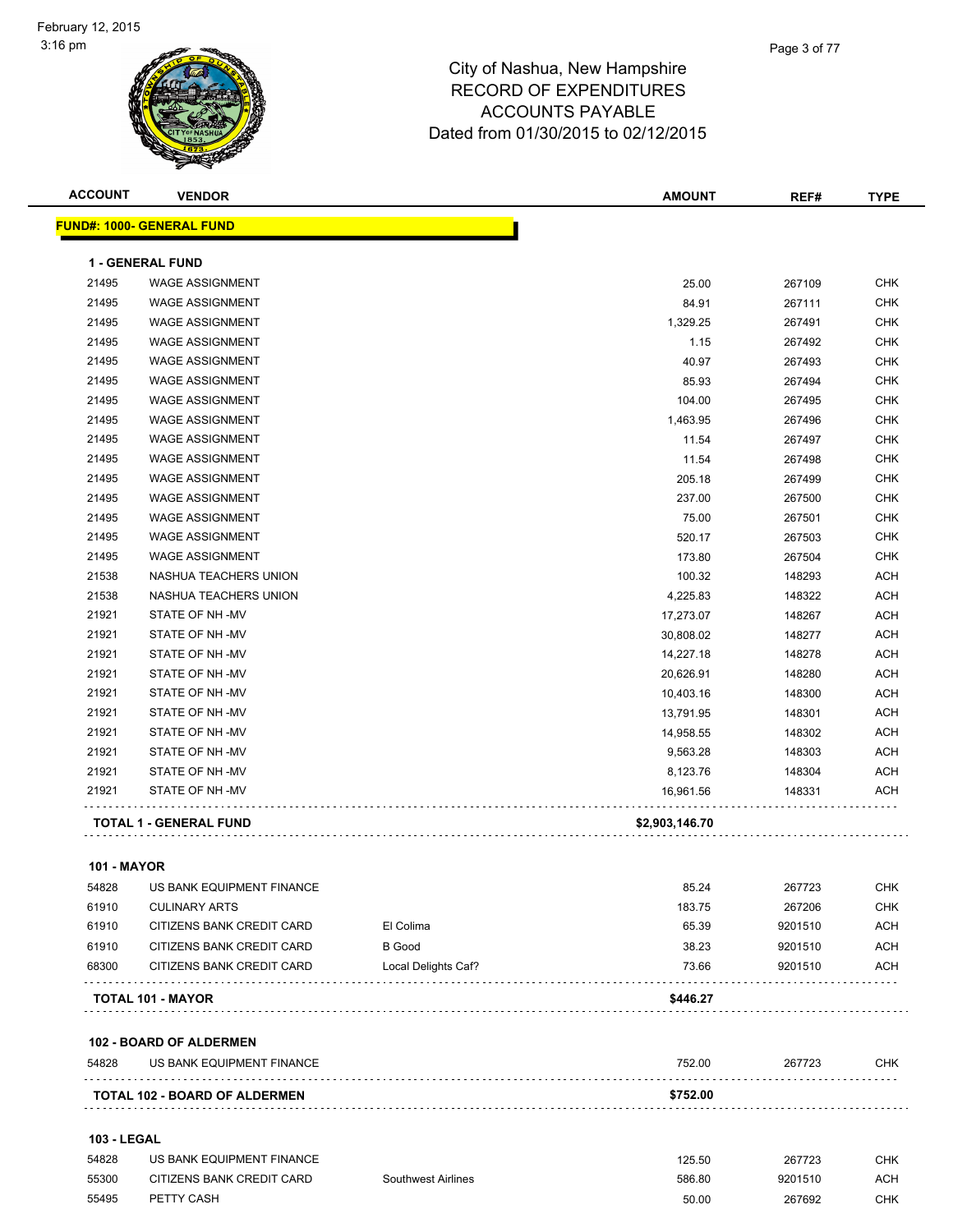#### Page 4 of 77

| <b>ACCOUNT</b>     | <b>VENDOR</b>                                                     |                            | <b>AMOUNT</b>   | REF#             | <b>TYPE</b>              |
|--------------------|-------------------------------------------------------------------|----------------------------|-----------------|------------------|--------------------------|
|                    | <b>FUND#: 1000- GENERAL FUND</b>                                  |                            |                 |                  |                          |
| <b>103 - LEGAL</b> |                                                                   |                            |                 |                  |                          |
| 55495              | <b>BRAGAN REPORTING ASSOCIATES</b>                                |                            | 75.00           | 267748           | <b>CHK</b>               |
|                    | TOTAL 103 - LEGAL                                                 |                            | \$837.30        |                  |                          |
|                    | 107 - CITY CLERK                                                  |                            |                 |                  |                          |
| 42508              | TREASURER STATE OF NH                                             |                            | 684.00          | 267166           | <b>CHK</b>               |
| 44149              | TREASURER STATE OF NH                                             |                            | 6,938.00        | 267166           | <b>CHK</b>               |
| 55600              | TREASURER STATE OF NH                                             |                            | 150.59          | 267164           | <b>CHK</b>               |
| 55607              | TREASURER STATE OF NH                                             |                            | 6.02            | 267164           | <b>CHK</b>               |
| 61100              | WB MASON CO INC                                                   |                            | 2.79            | 267854           | <b>CHK</b>               |
|                    | <b>TOTAL 107 - CITY CLERK</b>                                     |                            | \$7,781.40      |                  |                          |
|                    |                                                                   |                            |                 |                  |                          |
|                    | <b>109 - CIVIC &amp; COMMUNITY ACTIVITIES</b>                     |                            |                 |                  |                          |
| 55221              | NASHUA REGIONAL PLANNING COMM                                     |                            | 16,430.00       | 267815           | <b>CHK</b>               |
| 55225              | CITIZENS BANK CREDIT CARD                                         | Travel Insurance (Allianz) | 17.50           | 9201510          | <b>ACH</b>               |
| 55225              | CITIZENS BANK CREDIT CARD                                         | <b>USAirways</b>           | 265.20          | 9201510          | <b>ACH</b>               |
| 55225              | CITIZENS BANK CREDIT CARD                                         | US Conf of Mayors          | 625.00          | 9201510          | <b>ACH</b>               |
| 56200              | RIKA SMITH MCNALLY                                                |                            | 600.00          | 267121           | <b>CHK</b>               |
| 56214              | HUMANE SOCIETY FOR GREATER                                        |                            | 8,256.75        | 267237           | <b>CHK</b>               |
|                    | TOTAL 109 - CIVIC & COMMUNITY ACTIVITIES                          |                            | \$26,194.45     |                  |                          |
|                    | 111 - HUMAN RESOURCES                                             |                            |                 |                  |                          |
| 55425              | <b>FIONNA HOWES</b>                                               |                            | 25.00           | 267235           | <b>CHK</b>               |
|                    | <b>TOTAL 111 - HUMAN RESOURCES</b>                                |                            | \$25.00         |                  |                          |
|                    | <b>118 - OTHER GENERAL GOV'T</b>                                  |                            |                 |                  |                          |
| 45370              | NASHUA HYDROPOWER ASSOCIATES                                      |                            | 9,162.39        | 148273           | <b>ACH</b>               |
|                    | TOTAL 118 - OTHER GENERAL GOV'T                                   |                            | \$9,162.39      |                  |                          |
|                    |                                                                   |                            |                 |                  |                          |
|                    | <b>120 - TELECOMMUNICATIONS</b>                                   |                            |                 |                  |                          |
| 55100              | <b>CALE AMERICA</b>                                               |                            | 1,040.00        | 267749           | <b>CHK</b>               |
| 55109              | <b>FAIRPOINT COMMUNICATIONS</b>                                   |                            | 2,033.02        | 267131           | <b>CHK</b>               |
| 55109              | <b>SUSAN LOVERING</b>                                             |                            | 33.00           | 267686           | <b>CHK</b>               |
| 55109<br>55109     | <b>FAIRPOINT COMMUNICATIONS</b><br>PACIFIC TELEMANAGEMENT SERVICE |                            | 495.57<br>75.00 | 267706<br>267821 | <b>CHK</b><br><b>CHK</b> |
|                    |                                                                   |                            |                 |                  |                          |
|                    | <b>TOTAL 120 - TELECOMMUNICATIONS</b>                             |                            | \$3,676.59      |                  |                          |
|                    | <b>122 - INFORMATION TECHNOLOGY</b>                               |                            |                 |                  |                          |
| 54400              | <b>DLT SOLUTIONS</b>                                              |                            | 2,400.58        | 267212           | <b>CHK</b>               |
| 54407              | <b>DLT SOLUTIONS</b>                                              |                            | 2,498.96        | 267212           | <b>CHK</b>               |
| 54407              | <b>VMWARE INC</b>                                                 |                            | 546.00          | 267852           | <b>CHK</b>               |
| 54407              | CITIZENS BANK CREDIT CARD                                         | EVERNOTE.COM               | 5.00            | 9201510          | <b>ACH</b>               |
| 54407              | CITIZENS BANK CREDIT CARD                                         | CTO*CITRIXONLINE.COM       | 55.00           | 9201510          | <b>ACH</b>               |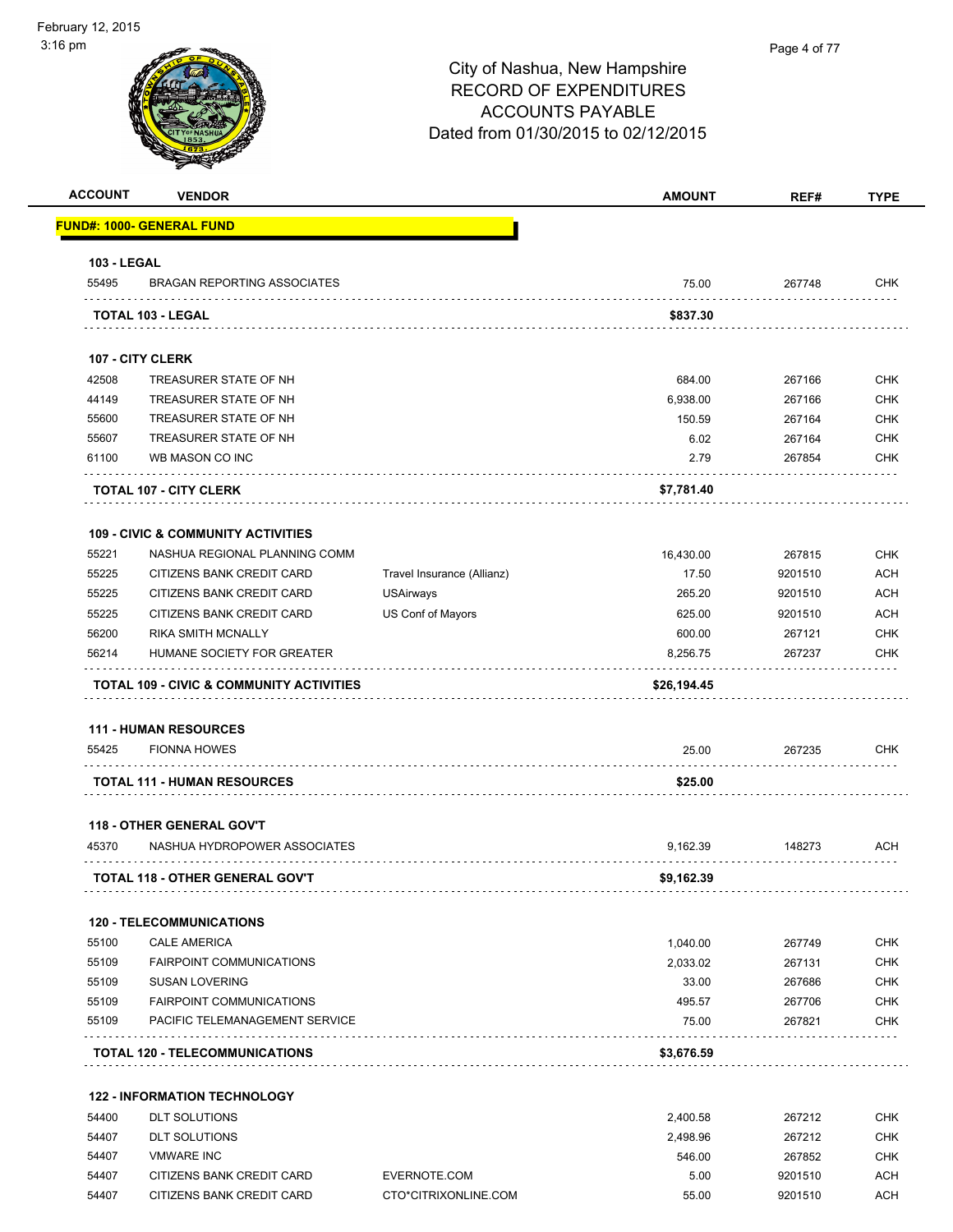| <b>ACCOUNT</b> | <b>VENDOR</b>                             |                             | <b>AMOUNT</b> | REF#    | <b>TYPE</b> |
|----------------|-------------------------------------------|-----------------------------|---------------|---------|-------------|
|                | <b>FUND#: 1000- GENERAL FUND</b>          |                             |               |         |             |
|                | <b>122 - INFORMATION TECHNOLOGY</b>       |                             |               |         |             |
| 54407          | CITIZENS BANK CREDIT CARD                 | <b>NLI*SHAREFILE</b>        | 109.55        | 9201510 | <b>ACH</b>  |
| 54407          | CITIZENS BANK CREDIT CARD                 | NEOVATION.COM               | 20.00         | 9201510 | ACH         |
| 54407          | CITIZENS BANK CREDIT CARD                 | <b>FOREIGN EXCHANGE FEE</b> | 1.50          | 9201510 | <b>ACH</b>  |
| 54407          | CITIZENS BANK CREDIT CARD                 | EVERNOTE.COM                | 5.00          | 9201510 | <b>ACH</b>  |
| 54487          | SOUTHWORTH-MILTON INC                     |                             | 401.08        | 267161  | <b>CHK</b>  |
| 55118          | AT & T MOBILITY                           |                             | 32.04         | 267127  | <b>CHK</b>  |
| 55118          | VERIZON WIRELESS-985557535                |                             | 40.01         | 267724  | <b>CHK</b>  |
| 61615          | CONWAY OFFICE SOLUTIONS                   |                             | 561.73        | 267203  | <b>CHK</b>  |
| 71221          | <b>DELL MARKETING LP</b>                  |                             | 2,144.72      | 267208  | <b>CHK</b>  |
| 71221          | CITIZENS BANK CREDIT CARD                 | <b>B&amp;H PHOTO</b>        | 219.98        | 9201510 | <b>ACH</b>  |
| 71221          | CITIZENS BANK CREDIT CARD                 | APL*APPLEONLINESTOREUS      | 58.00         | 9201510 | <b>ACH</b>  |
| 71221          | CITIZENS BANK CREDIT CARD                 | APL*APPLEONLINESTOREUS      | 98.00         | 9201510 | <b>ACH</b>  |
| 71221          | CITIZENS BANK CREDIT CARD                 | <b>B&amp;H PHOTO</b>        | 1,039.90      | 9201510 | <b>ACH</b>  |
|                | <b>TOTAL 122 - INFORMATION TECHNOLOGY</b> |                             | \$10,237.05   |         |             |
|                | <b>126 - FINANCIAL SERVICES</b>           |                             |               |         |             |
| 41307          | <b>HILLSBOROUGH COUNTY REGISTRY</b>       |                             | 89.43         | 267779  | <b>CHK</b>  |
| 42200          | <b>LANDU NSALAMBI</b>                     |                             | 204.00        | 267096  | <b>CHK</b>  |
| 42200          | <b>ANNAMARIE LYON</b>                     |                             | 35.00         | 267795  | <b>CHK</b>  |

|       | <b>TOTAL 126 - FINANCIAL SERVICES</b> | \$3,184.95 |        |            |
|-------|---------------------------------------|------------|--------|------------|
| 61807 | <b>PRICE DIGESTS</b>                  | 234.00     | 267288 | <b>CHK</b> |
| 61100 | WB MASON CO INC                       | 511.15     | 267854 | <b>CHK</b> |
| 61100 | WB MASON CO INC                       | 58.80      | 267310 | <b>CHK</b> |
| 55607 | <b>MAILINGS UNLIMITED</b>             | (28.68)    | 267799 | <b>CHK</b> |
| 55607 | MAILINGS UNLIMITED - MVR              | 1.140.00   | 148279 | <b>ACH</b> |
| 55307 | <b>JANET GRAZIANO</b>                 | 40.95      | 267112 | <b>CHK</b> |
| 54828 | US BANK EQUIPMENT FINANCE             | 28.14      | 267723 | <b>CHK</b> |
| 53467 | <b>MAILINGS UNLIMITED</b>             | 735.26     | 267799 | <b>CHK</b> |
| 42200 | <b>MIN SHAO</b>                       | 7.70       | 267808 | <b>CHK</b> |
| 42200 | MARK P. TARR                          | 129.20     | 267801 | <b>CHK</b> |
| 42200 | ANNAMARIE LYUN                        | 35.UU      | 267795 | <b>UHN</b> |

#### **129 - CITY BUILDINGS**

| 54100                             | <b>PSNH</b>                     | 29.26      | 267717 | <b>CHK</b> |
|-----------------------------------|---------------------------------|------------|--------|------------|
| 54141                             | PENNICHUCK WATER WORKS INC      | 1,062.16   | 267155 | <b>CHK</b> |
| 54243                             | J LAWRENCE HALL INC             | 226.25     | 267239 | <b>CHK</b> |
| 54280                             | ALI PLUMBING SERVICES CORP      | 825.00     | 267178 | <b>CHK</b> |
| 54280                             | <b>B &amp; S LOCKSMITHS INC</b> | 27.50      | 267738 | <b>CHK</b> |
| 54280                             | HUFF & GAUTHIER INC             | 432.60     | 267783 | <b>CHK</b> |
| 54280                             | MARVELL PLATE GLASS INC         | 202.00     | 267802 | <b>CHK</b> |
| 54280                             | PEABODY SUPPLY CO               | 26.62      | 267822 | <b>CHK</b> |
| 54487                             | NEVERETTS SEW & VAC INC         | 90.90      | 267817 | <b>CHK</b> |
| 55118                             | AT & T MOBILITY                 | 127.03     | 267127 | <b>CHK</b> |
| 61428                             | NEW ENGLAND PAPER & SUPPLY      | 32.85      | 267272 | <b>CHK</b> |
| <b>TOTAL 129 - CITY BUILDINGS</b> |                                 | \$3.082.17 |        |            |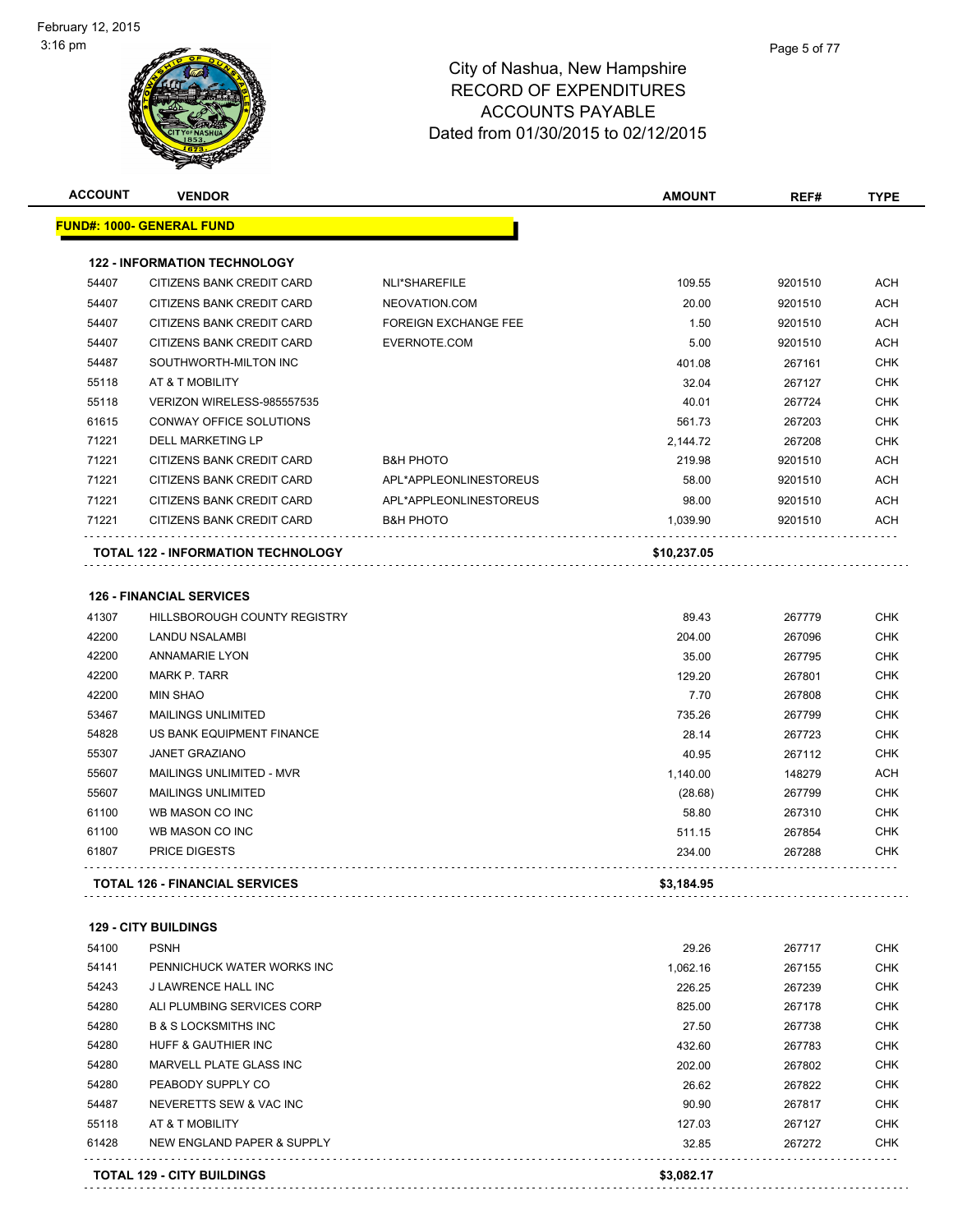

| <b>ACCOUNT</b> | <b>VENDOR</b>                        |                        | <b>AMOUNT</b> | REF#    | <b>TYPE</b> |
|----------------|--------------------------------------|------------------------|---------------|---------|-------------|
|                | <b>FUND#: 1000- GENERAL FUND</b>     |                        |               |         |             |
|                |                                      |                        |               |         |             |
|                | <b>130 - PURCHASING</b>              |                        |               |         |             |
| 54828          | US BANK EQUIPMENT FINANCE            |                        | 1,114.86      | 267723  | <b>CHK</b>  |
| 55500          | CITIZENS BANK CREDIT CARD            | APWA                   | 295.00        | 9201510 | <b>ACH</b>  |
| 55500          | CITIZENS BANK CREDIT CARD            | <b>CRAIGSLIST.ORG</b>  | 25.00         | 9201510 | <b>ACH</b>  |
| 55500          | CITIZENS BANK CREDIT CARD            | DICE CARREER SOLUTIONS | 395.00        | 9201510 | <b>ACH</b>  |
| 61242          | <b>RICHARD NESMITH</b>               |                        | 70.02         | 267292  | <b>CHK</b>  |
|                | <b>TOTAL 130 - PURCHASING</b>        |                        | \$1,899.88    |         |             |
|                | 132 - ASSESSING                      |                        |               |         |             |
| 55307          | ANDREW G LEMAY                       |                        | 44.85         | 267685  | <b>CHK</b>  |
| 55307          | <b>GREG TURGISS</b>                  |                        | 59.23         | 267698  | <b>CHK</b>  |
| 55307          | <b>LOUISE BROWN</b>                  |                        | 17.54         | 267794  | <b>CHK</b>  |
| 55307          | <b>GARY TURGISS</b>                  |                        | 102.35        | 267848  | <b>CHK</b>  |
| 55400          | NRAAO CONFERENCE 2015                |                        | 225.00        | 267152  | <b>CHK</b>  |
| 55400          | NRAAO CONFERENCE 2015                |                        | 75.00         | 267153  | <b>CHK</b>  |
| 61100          | WB MASON CO INC                      |                        | 40.43         | 267310  | <b>CHK</b>  |
|                | <b>TOTAL 132 - ASSESSING</b>         |                        | \$564.40      |         |             |
|                | <b>142 - WOODLAWN CEMETERY</b>       |                        |               |         |             |
| 54107          | MCLAUGHLIN OIL CO                    |                        | 470.55        | 267255  | <b>CHK</b>  |
| 54114          | LIBERTY UTILITIES - NH               |                        | 327.44        | 267144  | <b>CHK</b>  |
| 61299          | HOME DEPOT CREDIT SERVICE 3065       |                        | 9.47          | 267780  | <b>CHK</b>  |
| 61549          | J P BARTLETT CO INC                  |                        | 1,917.66      | 267683  | <b>CHK</b>  |
|                | TOTAL 142 - WOODLAWN CEMETERY        |                        | \$2,725.12    |         |             |
|                | <b>145 - SUBURBAN CEMETERY</b>       |                        |               |         |             |
| 54280          | HOME DEPOT CREDIT SERVICE 3065       |                        | 66.79         | 267780  | <b>CHK</b>  |
|                |                                      |                        |               |         |             |
|                | <b>TOTAL 145 - SUBURBAN CEMETERY</b> |                        | \$66.79       |         |             |
| 150 - POLICE   |                                      |                        |               |         |             |
| 44184          | NASHUA POLICE DEPARTMENT             |                        | 14.99         | 267691  | <b>CHK</b>  |
| 53999          | AAA CREDIT SCREENING SERV LLC        |                        | 25.00         | 267729  | <b>CHK</b>  |
| 54100          | <b>PSNH</b>                          |                        | 486.93        | 267156  | <b>CHK</b>  |
| 54100          | PSNH-LARGE POWER                     |                        | 10,908.78     | 267157  | <b>CHK</b>  |
| 54114          | <b>LIBERTY UTILITIES - NH</b>        |                        | 2,610.63      | 267136  | <b>CHK</b>  |
| 54114          | LIBERTY UTILITIES - NH               |                        | 61.84         | 267137  | <b>CHK</b>  |
| 54114          | DIRECT ENERGY BUSINESS               |                        | 111.34        | 267211  | <b>CHK</b>  |
| 54114          | <b>DIRECT ENERGY BUSINESS</b>        |                        | 5,333.65      | 267758  | <b>CHK</b>  |
| 54141          | PENNICHUCK WATER WORKS INC           |                        | 741.00        | 267716  | <b>CHK</b>  |
| 54243          | J LAWRENCE HALL INC                  |                        | 2,736.87      | 267788  | <b>CHK</b>  |
| 54280          | CARPARTS OF NASHUA                   |                        | 6.40          | 267194  | <b>CHK</b>  |
| 54280          | NASHUA OUTDOOR POWER EQUIPMENT       |                        | 38.00         | 267814  | <b>CHK</b>  |
| 54280          | REXEL                                |                        | 220.15        | 267829  | <b>CHK</b>  |
| 54407          | LEXISNEXIS A DIV REED ELSEVIER       |                        | 149.00        | 267245  | <b>CHK</b>  |
| 54407          | CITIZENS BANK CREDIT CARD            | BLS*KBPublisher        | 199.00        | 9201511 | <b>ACH</b>  |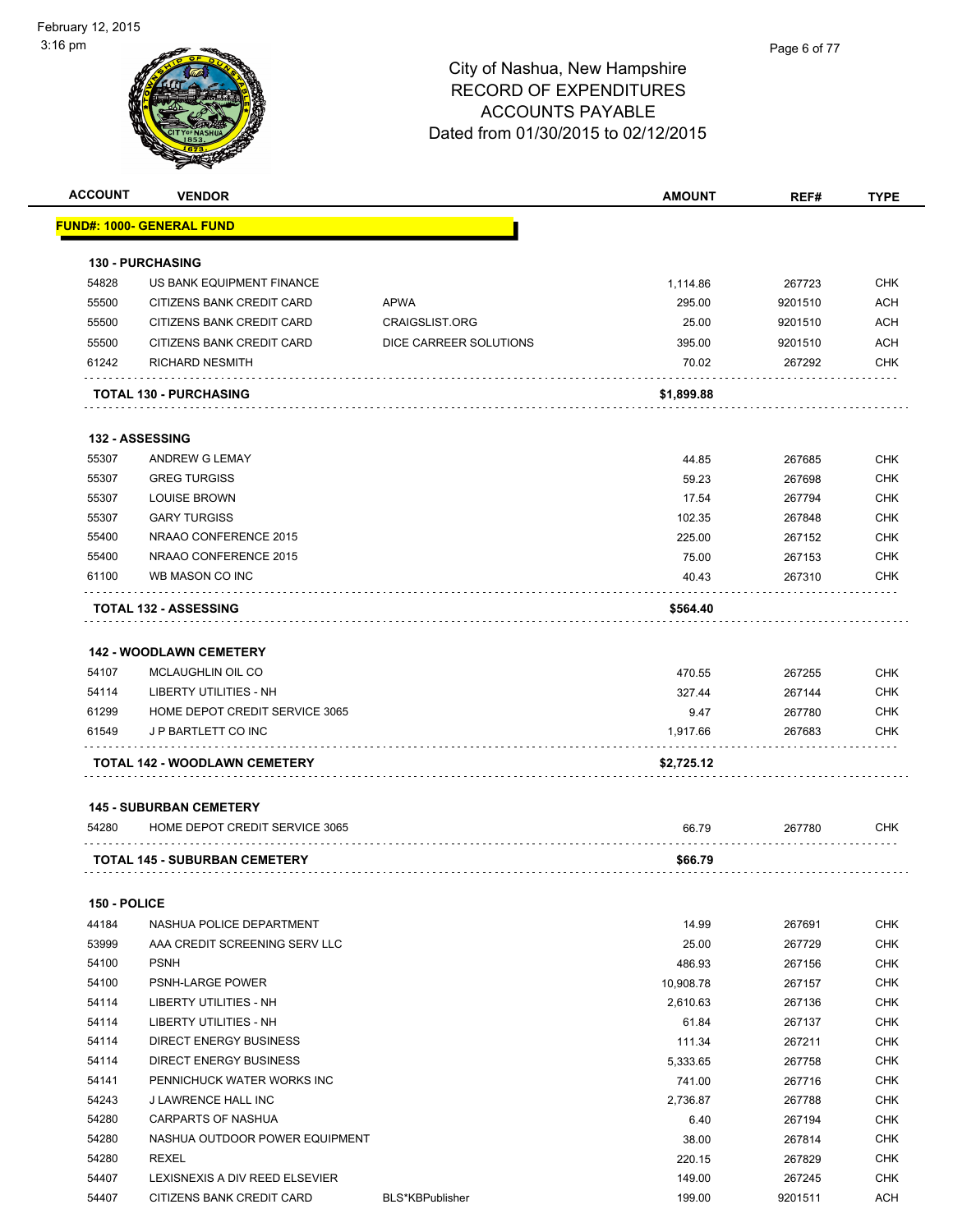

| <b>ACCOUNT</b> | <b>VENDOR</b>                    |                           | <b>AMOUNT</b> | REF#    | <b>TYPE</b> |
|----------------|----------------------------------|---------------------------|---------------|---------|-------------|
|                | <b>FUND#: 1000- GENERAL FUND</b> |                           |               |         |             |
|                |                                  |                           |               |         |             |
| 150 - POLICE   |                                  |                           |               |         |             |
| 54407          | CITIZENS BANK CREDIT CARD        | Foreign Exchange fee      | 5.58          | 9201511 | <b>ACH</b>  |
| 54487          | <b>KRAFT POWER CORPORATION</b>   |                           | 872.20        | 267244  | <b>CHK</b>  |
| 54600          | DONOVAN EQUIPMENT CO INC         |                           | 210.41        | 267213  | <b>CHK</b>  |
| 54600          | <b>GRANITE STATE GLASS</b>       |                           | 710.00        | 267771  | <b>CHK</b>  |
| 54828          | US BANK EQUIPMENT FINANCE        |                           | 5,543.92      | 267723  | <b>CHK</b>  |
| 54849          | COMCAST CABLE COMMUNICATIONS I   |                           | 370.70        | 267130  | <b>CHK</b>  |
| 54849          | <b>FAIRPOINT COMMUNICATIONS</b>  |                           | 97.18         | 267131  | <b>CHK</b>  |
| 54849          | VERIZON WIRELESS-286546928       |                           | 1,253.95      | 267170  | <b>CHK</b>  |
| 54849          | PETER CINFO                      |                           | 45.96         | 267676  | <b>CHK</b>  |
| 54849          | <b>JOSHUA ST ONGE</b>            |                           | 45.96         | 267695  | <b>CHK</b>  |
| 54849          | COMCAST CABLE COMMUNICATIONS I   |                           | 100.00        | 267704  | <b>CHK</b>  |
| 55118          | VERIZON WIRELESS-581499451       |                           | 453.01        | 267169  | <b>CHK</b>  |
| 55200          | <b>FBI-LEEDA INC</b>             |                           | 50.00         | 267132  | <b>CHK</b>  |
| 55200          | <b>IACP</b>                      |                           | 150.00        | 267133  | <b>CHK</b>  |
| 55307          | <b>RYAN MCDERMOTT</b>            |                           | 46.00         | 267688  | <b>CHK</b>  |
| 55307          | <b>GREGORY MILLER</b>            |                           | 46.00         | 267689  | <b>CHK</b>  |
| 55400          | CITIZENS BANK CREDIT CARD        | <b>Bristol Harbor Inn</b> | 418.10        | 9201510 | ACH         |
| 55400          | CITIZENS BANK CREDIT CARD        | Alias Training LLC        | 787.50        | 9201510 | <b>ACH</b>  |
| 55400          | CITIZENS BANK CREDIT CARD        | <b>Bristol Harbor Inn</b> | 418.10        | 9201510 | <b>ACH</b>  |
| 55400          | CITIZENS BANK CREDIT CARD        | Paypal Bluelineris        | 250.00        | 9201511 | <b>ACH</b>  |
| 55400          | CITIZENS BANK CREDIT CARD        | <b>ALIAS Training LLC</b> | 787.50        | 9201511 | <b>ACH</b>  |
| 55400          | CITIZENS BANK CREDIT CARD        | CLB*FBICAAA - Boston      | 25.00         | 9201511 | <b>ACH</b>  |
| 55421          | CITIZENS BANK CREDIT CARD        | Grand Sierra Adv Dep      | 131.08        | 9201511 | <b>ACH</b>  |
| 55421          | CITIZENS BANK CREDIT CARD        | Grand Sierra Adv Dep      | 131.08        | 9201511 | <b>ACH</b>  |
| 55421          | CITIZENS BANK CREDIT CARD        | <b>USAirway</b>           | 943.70        | 9201511 | <b>ACH</b>  |
| 55421          | CITIZENS BANK CREDIT CARD        | <b>USAirway</b>           | 943.70        | 9201511 | <b>ACH</b>  |
| 55421          | CITIZENS BANK CREDIT CARD        | <b>CALEA</b> Inc          | 1,340.00      | 9201511 | <b>ACH</b>  |
| 55500          | OFFICER.COM/CYGNUS MEDIA         |                           | 425.00        | 267281  | <b>CHK</b>  |
| 55600          | SOURCE4                          |                           | 299.84        | 267839  | <b>CHK</b>  |
| 55607          | NASHUA POLICE DEPARTMENT         |                           | 8.00          | 267691  | <b>CHK</b>  |
| 55699          | <b>JP PEST SERVICES</b>          |                           | 34.30         | 267789  | <b>CHK</b>  |
| 55699          | <b>MARY MACKAY</b>               |                           | 300.00        | 267797  | <b>CHK</b>  |
| 55699          | NASHUA MILLYARD ASSOC INC        |                           | 703.46        | 267813  | <b>CHK</b>  |
| 55699          | R B ALLEN CO INC                 |                           | 700.00        | 267826  | <b>CHK</b>  |
| 61100          | WB MASON CO INC                  |                           | 203.75        | 267310  | <b>CHK</b>  |
| 61100          | <b>GRANITE STATE STAMPS INC</b>  |                           | 59.09         | 267772  | <b>CHK</b>  |
| 61107          | <b>BEN'S UNIFORMS</b>            |                           | 235.18        | 267187  | <b>CHK</b>  |
| 61107          | <b>BEN'S UNIFORMS</b>            |                           | 784.00        | 267743  | <b>CHK</b>  |
| 61110          | <b>BEN'S UNIFORMS</b>            |                           | 6,913.88      | 267743  | <b>CHK</b>  |
| 61121          | RILEYS SPORT SHOP INC            |                           | 1,451.00      | 267830  | <b>CHK</b>  |
| 61142          | TACTICAL MEDICAL SOLUTIONS INC   |                           | 653.90        | 267302  | <b>CHK</b>  |
| 61142          | TACTICAL MEDICAL SOLUTIONS INC   |                           | 290.00        | 267842  | <b>CHK</b>  |
| 61185          | NAT'L LAW ENFORCEMENT SUPPLY     |                           | 785.02        | 267271  | <b>CHK</b>  |
| 61185          | PRENDO FORENSICS                 |                           | 439.75        | 267287  | <b>CHK</b>  |
| 61185          | PRENDO FORENSICS                 |                           | 418.75        | 267825  | <b>CHK</b>  |
| 61185          | CITIZENS BANK CREDIT CARD        | E-Z Up Direct.com LLC     | 27.49         | 9201510 | ACH         |
| 61299          | BOUND TREE MEDICAL, LLC          |                           | 671.90        | 267192  | <b>CHK</b>  |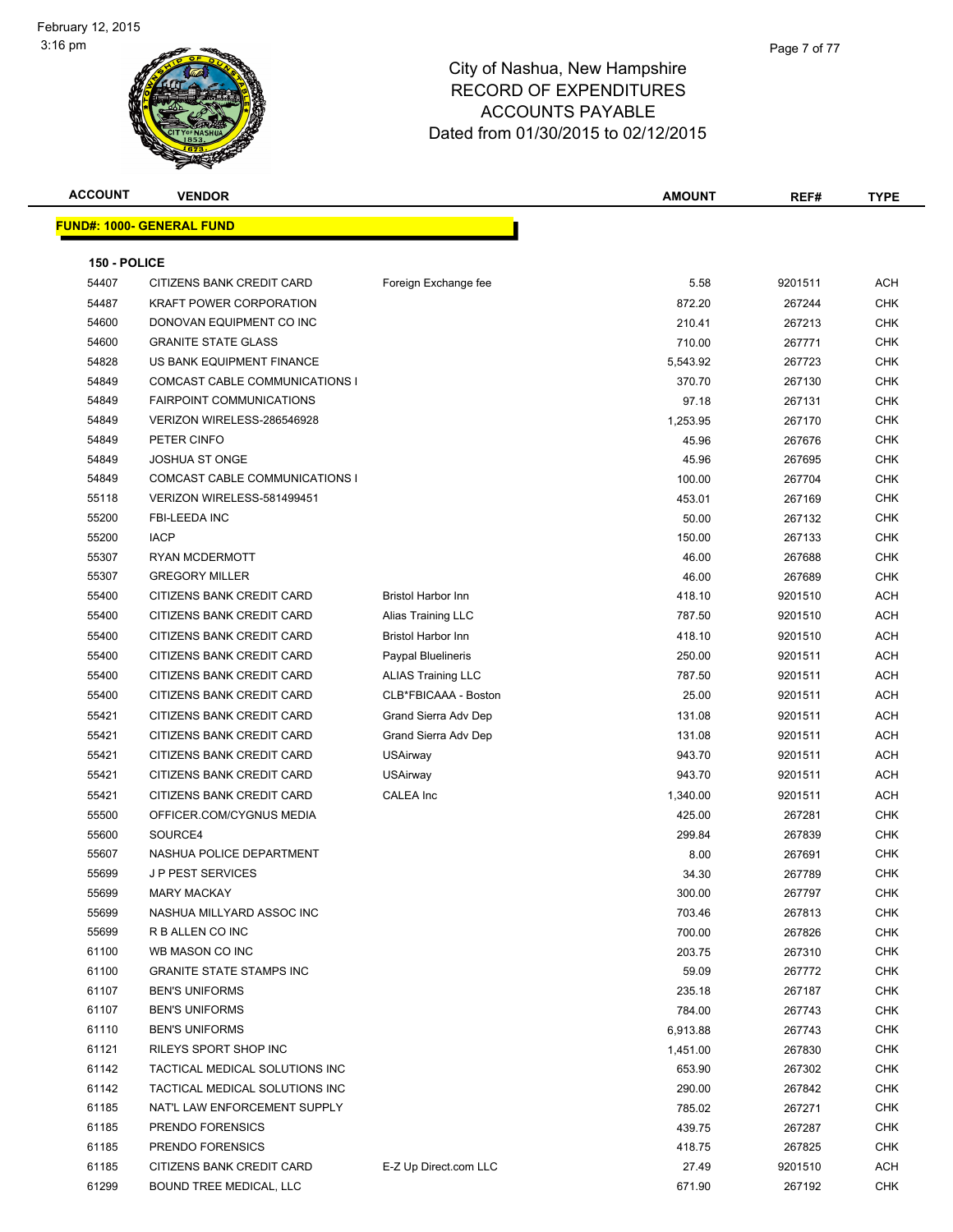| <b>ACCOUNT</b> | <b>VENDOR</b>                    |                         | <b>AMOUNT</b> | REF#    | <b>TYPE</b> |
|----------------|----------------------------------|-------------------------|---------------|---------|-------------|
|                | <b>FUND#: 1000- GENERAL FUND</b> |                         |               |         |             |
| 150 - POLICE   |                                  |                         |               |         |             |
| 61299          | <b>CKC PHOTOGRAPHY</b>           |                         | 670.00        | 267199  | <b>CHK</b>  |
| 61299          | <b>HUDSON TROPHY CO</b>          |                         | 50.00         | 267236  | <b>CHK</b>  |
| 61299          | TACTICAL MEDICAL SOLUTIONS INC   |                         | 409.34        | 267842  | <b>CHK</b>  |
| 61299          | CITIZENS BANK CREDIT CARD        | TLF Flowers on the Hill | 38.50         | 9201510 | <b>ACH</b>  |
| 61300          | <b>WEX BANK</b>                  |                         | 290.38        | 267727  | <b>CHK</b>  |
| 61300          | <b>WEX BANK</b>                  |                         | 481.81        | 267855  | <b>CHK</b>  |
| 61428          | THE DURKIN CO INC                |                         | 366.54        | 267215  | <b>CHK</b>  |
| 61428          | NASHUA OUTDOOR POWER EQUIPMENT   |                         | 22.00         | 267270  | <b>CHK</b>  |
| 61428          | <b>BELLETETES INC</b>            |                         | 9.89          | 267742  | <b>CHK</b>  |
| 61428          | <b>CENTRAL PAPER PRODUCTS CO</b> |                         | 307.22        | 267752  | <b>CHK</b>  |
| 61607          | <b>TESSCO INC</b>                |                         | 108.62        | 267844  | <b>CHK</b>  |
| 61607          | CITIZENS BANK CREDIT CARD        | Encompass Parts Distri  | 154.67        | 9201511 | <b>ACH</b>  |
| 61799          | <b>BEST FORD</b>                 |                         | 1,231.70      | 267189  | <b>CHK</b>  |
| 61799          | <b>CARPARTS OF NASHUA</b>        |                         | 774.77        | 267194  | <b>CHK</b>  |
| 61799          | DEPENDABLE LOCK SERVICE INC      |                         | 22.00         | 267210  | <b>CHK</b>  |
| 61799          | MHQ MUNICIPAL VEHICLES           |                         | 163.40        | 267261  | <b>CHK</b>  |
| 61799          | NORTHERN FOREIGN CAR PARTS INC   |                         | 52.58         | 267277  | <b>CHK</b>  |
| 61799          | STATE OF NEW HAMPSHIRE           |                         | 544.00        | 267696  | <b>CHK</b>  |
| 61799          | HOME DEPOT CREDIT SERVICE 3073   |                         | 33.39         | 267781  | <b>CHK</b>  |
| 61799          | <b>MHQ MUNICIPAL VEHICLES</b>    |                         | 440.00        | 267805  | <b>CHK</b>  |
| 61799          | NEW ENGLAND PARTS WAREHOUSE      |                         | 184.39        | 267818  | <b>CHK</b>  |
| 61799          | CITIZENS BANK CREDIT CARD        | Campers Inn, Inc.       | 85.31         | 9201510 | <b>ACH</b>  |
| 61799          | CITIZENS BANK CREDIT CARD        | <b>OReilly Auto</b>     | 179.90        | 9201511 | <b>ACH</b>  |
| 71228          | AXIS BUSINESS SOLUTIONS          |                         | 4,500.00      | 267182  | <b>CHK</b>  |
| 71228          | CITIZENS BANK CREDIT CARD        | DNH*Godaddy.com         | 69.99         | 9201510 | <b>ACH</b>  |
| 71228          | <b>CITIZENS BANK CREDIT CARD</b> | DNH*Godaddy.com         | 130.00        | 9201510 | <b>ACH</b>  |
| 71400          | <b>US CALVARY</b>                |                         | 125.86        | 267124  | <b>CHK</b>  |
| 71414          | W B HUNT CO INC                  |                         | 299.80        | 267853  | <b>CHK</b>  |
|                | <b>TOTAL 150 - POLICE</b>        |                         | \$66,970.58   |         |             |

**152 - FIRE**

| 52800 | <b>WILLIAM CAMPBELL</b>            | 600.00   | 267193 | <b>CHK</b> |
|-------|------------------------------------|----------|--------|------------|
| 52800 | <b>THOMAS PERAULT</b>              | 630.00   | 267303 | <b>CHK</b> |
| 54114 | LIBERTY UTILITIES - NH             | 1,137.70 | 267139 | <b>CHK</b> |
| 54114 | LIBERTY UTILITIES - NH             | 652.01   | 267141 | <b>CHK</b> |
| 54114 | LIBERTY UTILITIES - NH             | 284.55   | 267142 | <b>CHK</b> |
| 54114 | LIBERTY UTILITIES - NH             | 363.14   | 267710 | <b>CHK</b> |
| 54114 | DIRECT ENERGY BUSINESS             | 3,966.72 | 267758 | <b>CHK</b> |
| 54141 | PENNICHUCK WATER WORKS INC         | 1,125.68 | 267155 | <b>CHK</b> |
| 54141 | PENNICHUCK WATER WORKS INC         | 334.17   | 267716 | <b>CHK</b> |
| 54280 | <b>BELLETETES INC</b>              | 12.59    | 267186 | <b>CHK</b> |
| 54280 | HOME DEPOT CREDIT SERVICE 3065     | 49.94    | 267234 | <b>CHK</b> |
| 54280 | PEABODY SUPPLY CO                  | 11.84    | 267284 | <b>CHK</b> |
| 54280 | HOME DEPOT CREDIT SERVICE 3065     | 119.66   | 267780 | <b>CHK</b> |
| 54280 | J LAWRENCE HALL INC                | 2,073.72 | 267788 | <b>CHK</b> |
| 54414 | <b>GREATAMERICA FINANCIAL SVCS</b> | 3,750.00 | 267231 | <b>CHK</b> |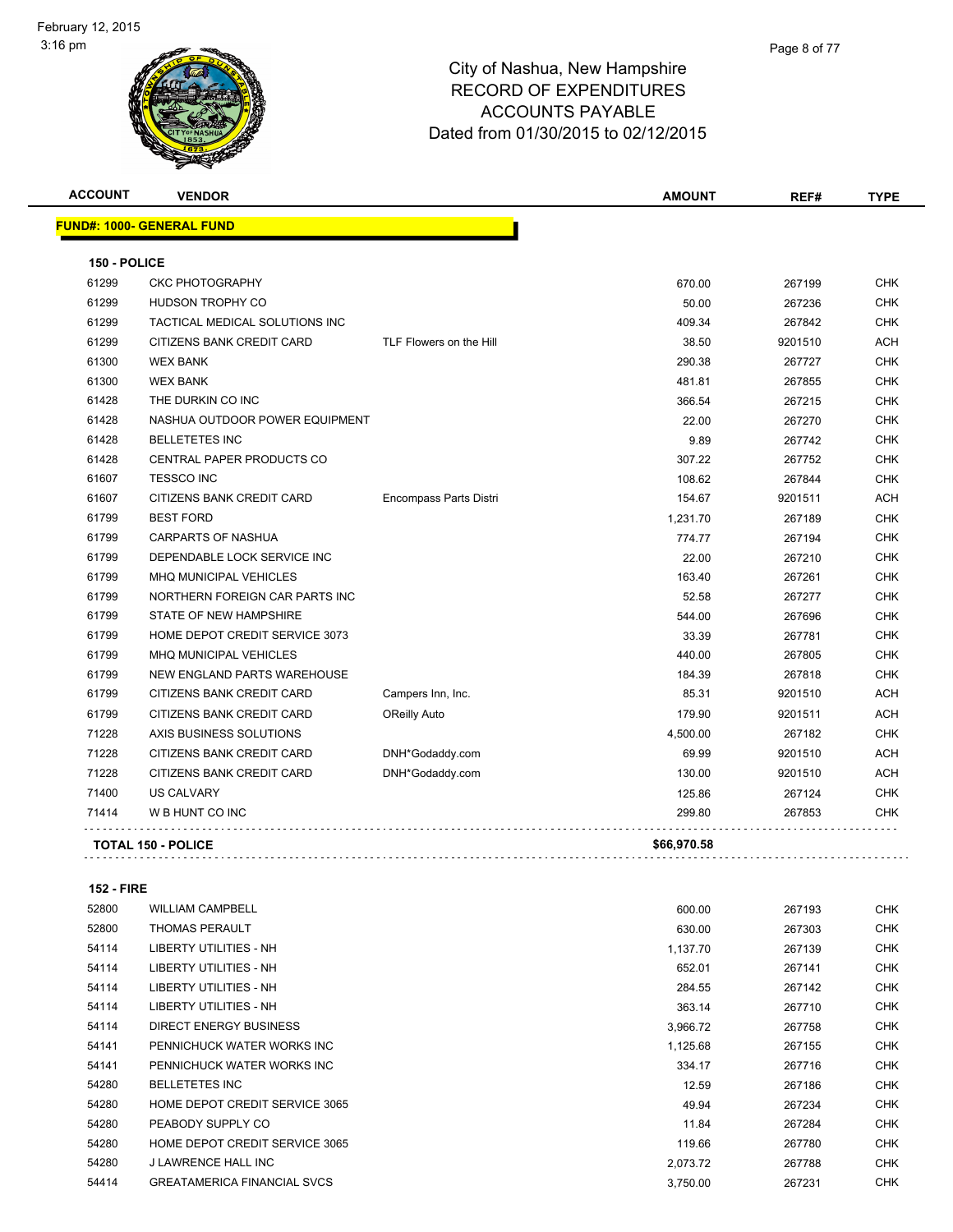| <b>ACCOUNT</b>    | <b>VENDOR</b>                       |             | <b>AMOUNT</b> | REF#    | <b>TYPE</b> |
|-------------------|-------------------------------------|-------------|---------------|---------|-------------|
|                   | <b>FUND#: 1000- GENERAL FUND</b>    |             |               |         |             |
| <b>152 - FIRE</b> |                                     |             |               |         |             |
| 54414             | ADAMSON INDUSTRIES CORP             |             | 823.50        | 267731  | <b>CHK</b>  |
| 54487             | COMPUTER HUT dba IT INSIDERS        |             | 109.00        | 267201  | <b>CHK</b>  |
| 54600             | A SIGN OF THINGS TO COME            |             | 100.00        | 267174  | CHK         |
| 54600             | SANEL AUTO PARTS CO                 |             | 58.16         | 267293  | <b>CHK</b>  |
| 54600             | SANEL AUTO PARTS CO                 |             | 150.51        | 267833  | <b>CHK</b>  |
| 54828             | US BANK EQUIPMENT FINANCE           |             | 223.26        | 267723  | <b>CHK</b>  |
| 55118             | AT & T MOBILITY                     |             | 170.80        | 267127  | <b>CHK</b>  |
| 55118             | VERIZON WIRELESS-842015493          |             | 80.04         | 267171  | <b>CHK</b>  |
| 55421             | CITIZENS BANK CREDIT CARD           | <b>NFSA</b> | 500.00        | 9201510 | ACH         |
| 55699             | TRUE BLUE CLEANERS                  |             | 75.40         | 267304  | <b>CHK</b>  |
| 55699             | <b>TRUE BLUE CLEANERS</b>           |             | 75.40         | 267305  | <b>CHK</b>  |
| 55699             | <b>TRUE BLUE CLEANERS</b>           |             | 62.24         | 267846  | <b>CHK</b>  |
| 55699             | <b>TRUE BLUE CLEANERS</b>           |             | 88.29         | 267847  | <b>CHK</b>  |
| 61107             | BERGERON PROTECTIVE CLOTHING        |             | 75.99         | 267744  | <b>CHK</b>  |
| 61110             | BERGERON PROTECTIVE CLOTHING        |             | 781.17        | 267188  | <b>CHK</b>  |
| 61156             | SANEL AUTO PARTS CO                 |             | 627.20        | 267293  | <b>CHK</b>  |
| 61428             | NEW ENGLAND PAPER & SUPPLY          |             | 140.64        | 267272  | <b>CHK</b>  |
| 61699             | <b>GRANITE CITY ELECTRIC SUPPLY</b> |             | 155.47        | 267229  | <b>CHK</b>  |
| 61709             | YANKEE TRUCK LLC                    |             | 612.64        | 267314  | <b>CHK</b>  |
| 61799             | <b>MIKES CUSTOM KANVAS</b>          |             | 175.00        | 267264  | <b>CHK</b>  |
| 61799             | BEARINGS SPECIALTY CO INC           |             | 33.00         | 267741  | <b>CHK</b>  |
| 61830             | <b>JEREMY AUDETTE</b>               |             | 99.00         | 267241  | CHK         |
| 71432             | FIRE TECH & SAFETY OF NEW ENGL      |             | 3,917.00      | 267221  | <b>CHK</b>  |
| 71800             | YANKEE EQUIPMENT SYSTEMS INC        |             | 550.00        | 267313  | CHK         |
| 71999             | FIRE TECH & SAFETY OF NEW ENGL      |             | 29.66         | 267221  | <b>CHK</b>  |
|                   | <b>TOTAL 152 - FIRE</b>             |             | \$24,825.09   |         |             |
|                   |                                     |             |               |         |             |
|                   | <b>153 - BUILDING INSPECTION</b>    |             |               |         |             |

#### **153 - BUILDING INSPECTION**

|       | <b>TOTAL 153 - BUILDING INSPECTION</b> | \$1,540.07 |        |            |
|-------|----------------------------------------|------------|--------|------------|
| 55421 | <b>NHBOA</b>                           | 175.00     | 267275 | <b>CHK</b> |
| 55307 | <b>JEFFREY RICHARD</b>                 | 337.53     | 267694 | <b>CHK</b> |
| 55307 | <b>TIMOTHY DUPONT</b>                  | 256.45     | 267682 | <b>CHK</b> |
| 55307 | <b>WILLIAM CONDRA</b>                  | 207.00     | 267678 | <b>CHK</b> |
| 55307 | <b>WILLIAM MCKINNEY</b>                | 97.62      | 267126 | <b>CHK</b> |
| 55307 | <b>RUSS MARCUM</b>                     | 322.95     | 267116 | <b>CHK</b> |
| 55118 | VERIZON WIRELESS-642044677             | 80.02      | 267172 | <b>CHK</b> |
| 42314 | MARCUM MECHANICAL LLC                  | 63.50      | 267800 | <b>CHK</b> |

**155 - CODE ENFORCEMENT**

| 55118<br>AT & T MOBILITY             | 98.82   | 267127 | <b>CHK</b> |
|--------------------------------------|---------|--------|------------|
| <b>TOTAL 155 - CODE ENFORCEMENT</b>  | \$98.82 |        |            |
| <b>157 - CITYWIDE COMMUNICATIONS</b> |         |        |            |

| 54100 | <b>PSNH</b> | 289.01 | 267156 | <b>CHK</b> |
|-------|-------------|--------|--------|------------|
| 54100 | <b>PSNH</b> | 169.96 | 267717 | <b>CHK</b> |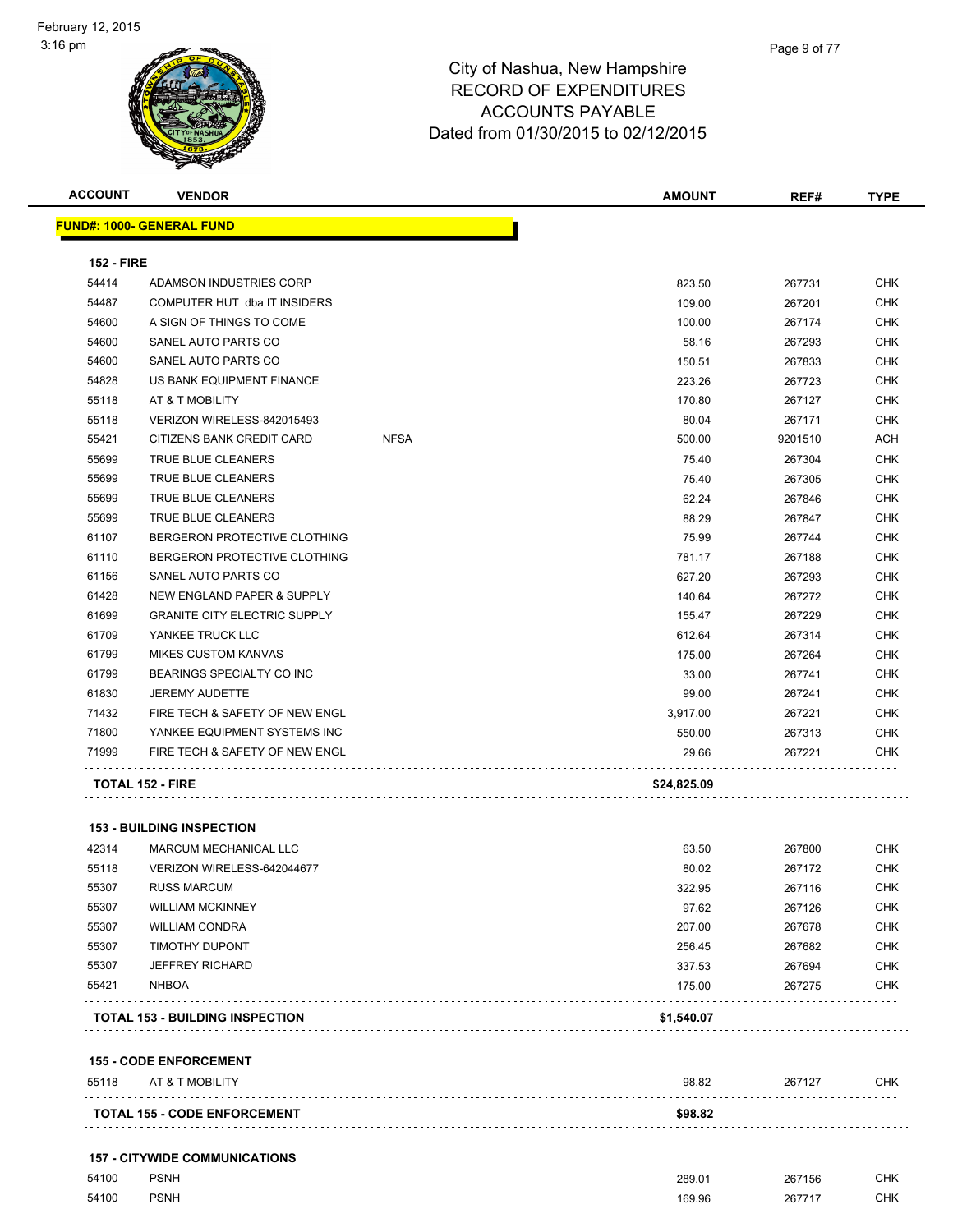|       | <b>VENDOR</b>                               |                          | <b>AMOUNT</b> | REF#    | <b>TYPE</b>                                                                                    |
|-------|---------------------------------------------|--------------------------|---------------|---------|------------------------------------------------------------------------------------------------|
|       | FUND#: 1000- GENERAL FUND                   |                          |               |         |                                                                                                |
|       | <b>157 - CITYWIDE COMMUNICATIONS</b>        |                          |               |         |                                                                                                |
| 54487 | <b>WILLIAM R MANSFIELD</b>                  |                          | 77.43         | 267687  | <b>CHK</b>                                                                                     |
| 55118 | VERIZON WIRELESS-581499451                  |                          | 40.01         | 267169  | <b>CHK</b>                                                                                     |
| 55400 | CITIZENS BANK CREDIT CARD                   | <b>Southwest Airline</b> | 409.70        | 9201510 | <b>ACH</b>                                                                                     |
| 55400 | CITIZENS BANK CREDIT CARD                   | Southwest Airline        | 25.00         | 9201510 | <b>ACH</b>                                                                                     |
| 61299 | CITIZENS BANK CREDIT CARD                   | Amazon.com               | 98.99         | 9201510 | <b>ACH</b>                                                                                     |
| 71025 | CITIZENS BANK CREDIT CARD                   | Amazon.com               | 40.74         | 9201511 | <b>ACH</b>                                                                                     |
| 71025 | CITIZENS BANK CREDIT CARD                   | Amazon.com               | 10.08         | 9201511 | <b>ACH</b>                                                                                     |
|       | <b>TOTAL 157 - CITYWIDE COMMUNICATIONS</b>  |                          | \$1,160.92    |         |                                                                                                |
|       | <b>159 - OTHER PUBLIC SAFETY</b>            |                          |               |         |                                                                                                |
| 54835 | PENNICHUCK WATER WORKS INC                  |                          | 216,524.97    | 267716  | <b>CHK</b>                                                                                     |
|       | <b>TOTAL 159 - OTHER PUBLIC SAFETY</b>      |                          | \$216,524.97  |         |                                                                                                |
|       |                                             |                          |               |         |                                                                                                |
|       | <b>160 - PUBLIC WORKS-ADMIN/ENGINEERING</b> |                          |               |         |                                                                                                |
| 54100 | <b>PSNH</b>                                 |                          | 1,031.14      | 267156  | <b>CHK</b>                                                                                     |
| 54114 | <b>LIBERTY UTILITIES - NH</b>               |                          | 130.97        | 267137  |                                                                                                |
| 54114 | <b>DIRECT ENERGY BUSINESS</b>               |                          | 235.79        | 267211  | <b>CHK</b><br><b>CHK</b>                                                                       |
| 54141 | PENNICHUCK WATER WORKS INC                  |                          | 61.15         | 267155  | <b>CHK</b>                                                                                     |
| 54141 | PENNICHUCK WATER WORKS INC                  |                          | 98.47         | 267716  |                                                                                                |
| 54828 | US BANK EQUIPMENT FINANCE                   |                          | 993.60        | 267723  |                                                                                                |
| 55118 | AT & T MOBILITY                             |                          | 225.59        | 267127  | <b>CHK</b><br><b>CHK</b><br><b>CHK</b>                                                         |
| 55200 | <b>STEPHEN DOOKRAN</b>                      |                          | 250.00        | 267697  |                                                                                                |
| 55307 | <b>WILLIAM TOOMEY</b>                       |                          | 53.48         | 267123  |                                                                                                |
| 55307 | <b>WAYNE HUSBAND</b>                        |                          | 45.43         | 267125  |                                                                                                |
| 55699 | <b>JP PEST SERVICES</b>                     |                          | 92.46         | 267789  |                                                                                                |
| 55699 | JAN PRO CLEANING SYSTEMS NE                 |                          | 665.00        | 267790  |                                                                                                |
| 61100 | <b>IMTEK REPROGRAPHICS INC</b>              |                          | 61.76         | 267784  |                                                                                                |
| 61100 | WB MASON CO INC                             |                          | 15.10         | 267854  | <b>CHK</b><br><b>CHK</b><br><b>CHK</b><br><b>CHK</b><br><b>CHK</b><br><b>CHK</b><br><b>CHK</b> |

| 54100 | <b>PSNH</b>                | 3,909.89 | 267156 | CHK        |
|-------|----------------------------|----------|--------|------------|
| 54114 | LIBERTY UTILITIES - NH     | 748.95   | 267140 | <b>CHK</b> |
| 54141 | PENNICHUCK WATER WORKS INC | 535.11   | 267716 | <b>CHK</b> |
| 54207 | LYDIA E BELTRAN            | 650.00   | 267128 | <b>CHK</b> |
| 54207 | <b>ROY E BRIAND</b>        | 943.50   | 267129 | <b>CHK</b> |
| 54207 | <b>JOHN MARINO</b>         | 715.50   | 267134 | <b>CHK</b> |
| 54207 | <b>ROGER LEVEILLE JR</b>   | 594.00   | 267135 | <b>CHK</b> |
| 54207 | RONALD MANN                | 567.00   | 267149 | <b>CHK</b> |
| 54207 | STEPHAN MORIN              | 742.50   | 267150 | <b>CHK</b> |
| 54207 | S L DIONNE LANDSCAPING     | 1,250.00 | 267158 | <b>CHK</b> |
| 54207 | <b>LYDIA E BELTRAN</b>     | 1,987.50 | 267700 | <b>CHK</b> |
| 54207 | <b>BETTER BUILT HOMES</b>  | 3,141.00 | 267701 | <b>CHK</b> |
| 54207 | <b>ROY E BRIAND</b>        | 2,701.00 | 267703 | <b>CHK</b> |
| 54207 | <b>JOHN MARINO</b>         | 2,187.00 | 267707 | <b>CHK</b> |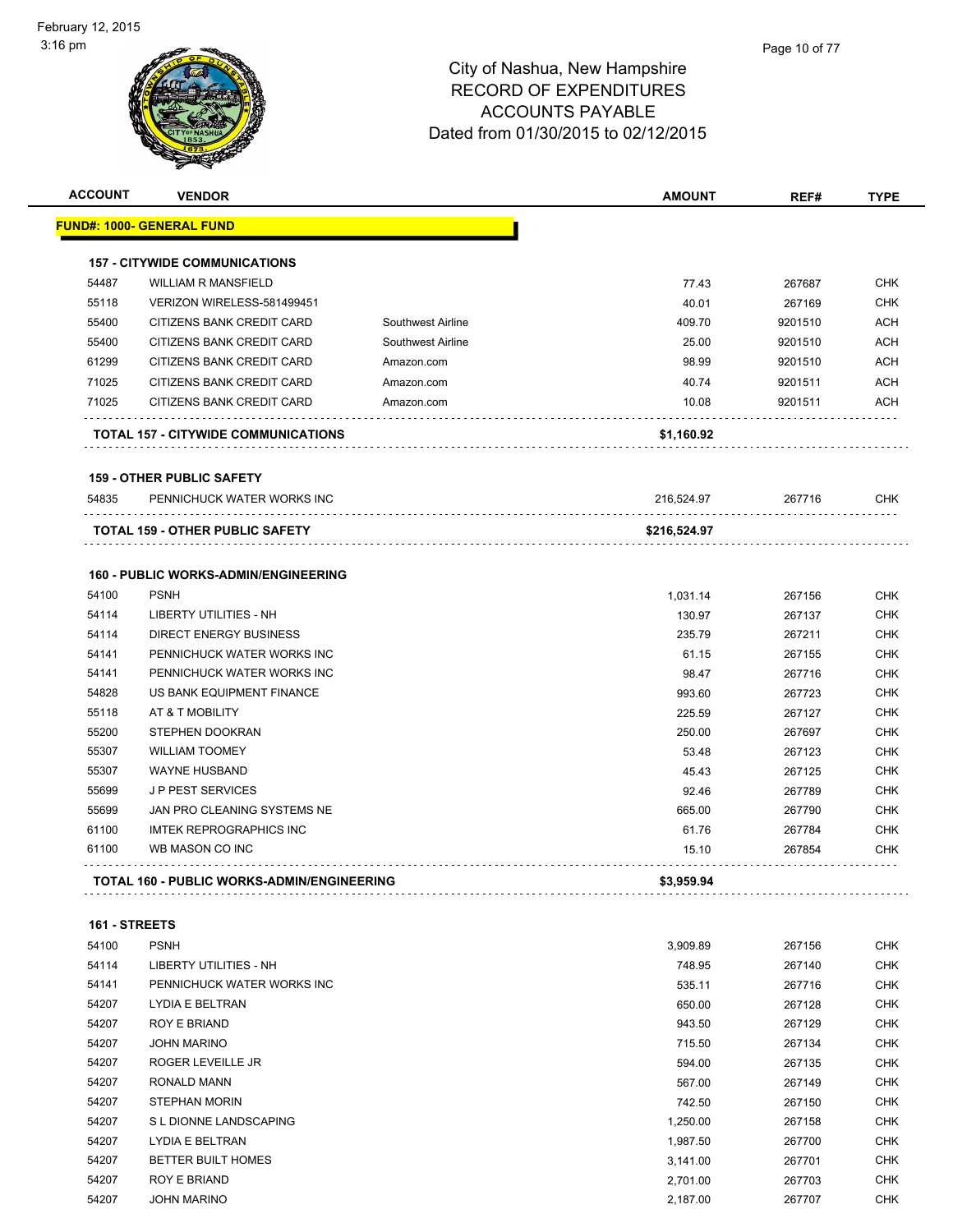

| <b>ACCOUNT</b> | <b>VENDOR</b>                     | <b>AMOUNT</b> | REF#   | <b>TYPE</b> |
|----------------|-----------------------------------|---------------|--------|-------------|
|                | <u> FUND#: 1000- GENERAL FUND</u> |               |        |             |
|                |                                   |               |        |             |
| 161 - STREETS  |                                   |               |        |             |
| 54207          | <b>ROGER LEVEILLE JR</b>          | 1,566.00      | 267709 | <b>CHK</b>  |
| 54207          | RONALD MANN                       | 1,849.50      | 267711 | CHK         |
| 54207          | <b>STEPHAN MORIN</b>              | 2,200.50      | 267712 | CHK         |
| 54207          | S L DIONNE LANDSCAPING            | 3,825.00      | 267718 | CHK         |
| 54207          | TAYLOR MADE PROPERTY SERVICES     | 250.00        | 267720 | CHK         |
| 54207          | UNDERGROUND TESTING & SERVICES    | 3,194.60      | 267721 | CHK         |
| 54207          | UNITED ROOFING & HOME REMODEL     | 1,900.00      | 267722 | <b>CHK</b>  |
| 54280          | <b>BELLETETES INC</b>             | 153.43        | 267186 | <b>CHK</b>  |
| 54280          | HOME DEPOT CREDIT SERVICE 3065    | 202.62        | 267234 | CHK         |
| 54600          | <b>B-B CHAIN INC</b>              | 1,527.50      | 267183 | CHK         |
| 54600          | <b>BEST FORD</b>                  | 117.46        | 267189 | <b>CHK</b>  |
| 54600          | CARPARTS OF NASHUA                | 598.56        | 267194 | <b>CHK</b>  |
| 54600          | DONOVAN EQUIPMENT CO INC          | 207.59        | 267213 | <b>CHK</b>  |
| 54600          | <b>FASTENAL CO</b>                | 31.09         | 267220 | <b>CHK</b>  |
| 54600          | <b>JOE GRAFIX LLC</b>             | 620.00        | 267243 | CHK         |
| 54600          | MCDEVITT TRUCKS INC               | 28.78         | 267254 | CHK         |
| 54600          | MERRIMACK AUTO CENTER-NASHUA      | 50.00         | 267259 | CHK         |
| 54600          | NAPA AUTO PARTS                   | 242.61        | 267268 | <b>CHK</b>  |
| 54600          | SANEL AUTO PARTS CO               | 86.02         | 267296 | CHK         |
| 54600          | BEARINGS SPECIALTY CO INC         | 27.55         | 267741 | CHK         |
| 54600          | <b>BEST FORD</b>                  | 307.46        | 267745 | CHK         |
| 54600          | <b>CARPARTS OF NASHUA</b>         | 101.80        | 267750 | CHK         |
| 54600          | HOWARD P FAIRFIELD LLC            | 1,461.18      | 267782 | CHK         |
| 54600          | SANEL AUTO PARTS CO               | 40.56         | 267835 | CHK         |
| 55118          | AT & T MOBILITY                   | 224.17        | 267127 | <b>CHK</b>  |
| 55118          | CRITICAL ALERT SYSTEMS, LLC       | 1,353.60      | 267705 | CHK         |
| 61107          | UNIFIRST CORPORATION              | 1,170.39      | 267306 | <b>CHK</b>  |
| 61107          | UNIFIRST CORPORATION              | 284.27        | 267850 | CHK         |
| 61166          | <b>BOT L GAS INC</b>              | 209.50        | 267191 | <b>CHK</b>  |
| 61299          | <b>BELLETETES INC</b>             | 13.44         | 267186 | <b>CHK</b>  |
| 61300          | <b>DENNIS K BURKE INC</b>         | 12,444.82     | 267209 | CHK         |
| 61307          | SHATTUCK MALONE OIL CO            | 13,488.90     | 267160 | <b>CHK</b>  |
| 61507          | CONTINENTAL PAVING INC            | 1,128.62      | 267202 | CHK         |
| 61514          | <b>EASTERN MINERALS INC</b>       | 11,089.63     | 267217 | CHK         |
| 61514          | <b>EASTERN MINERALS INC</b>       | 27,107.47     | 267762 | CHK         |
| 61521          | F L MERRILL CONSTRUCTION, INC     | 429.00        | 267224 | CHK         |
| 61521          | F L MERRILL CONSTRUCTION, INC     | 630.83        | 267766 | <b>CHK</b>  |
| 61705          | MAYNARD & LESIEUR INC             | 35.00         | 267253 | CHK         |
| 61709          | NAPA AUTO PARTS                   | 98.56         | 267268 | <b>CHK</b>  |
| 61799          | CARPARTS OF NASHUA                | (15.00)       | 267194 | <b>CHK</b>  |
| 61799          | <b>FASTENAL CO</b>                | 7.06          | 267220 | CHK         |
| 61799          | MACMULKIN CHEVROLET INC           | 6.58          | 267248 | CHK         |
| 61799          | NAPA AUTO PARTS                   | 116.99        | 267268 | CHK         |
| 61799          | <b>CARPARTS OF NASHUA</b>         | 10.18         | 267750 | CHK         |
| 61799          | SANEL AUTO PARTS CO               | 6.10          | 267835 | CHK         |
| 61799          | USP OF NEW ENGLAND                | 15.45         | 267851 | CHK         |
| 71025          | NAPA AUTO PARTS                   | 223.58        | 267268 | CHK         |
| 71025          | SANEL AUTO PARTS CO               | 12.27         | 267835 | <b>CHK</b>  |
|                |                                   |               |        |             |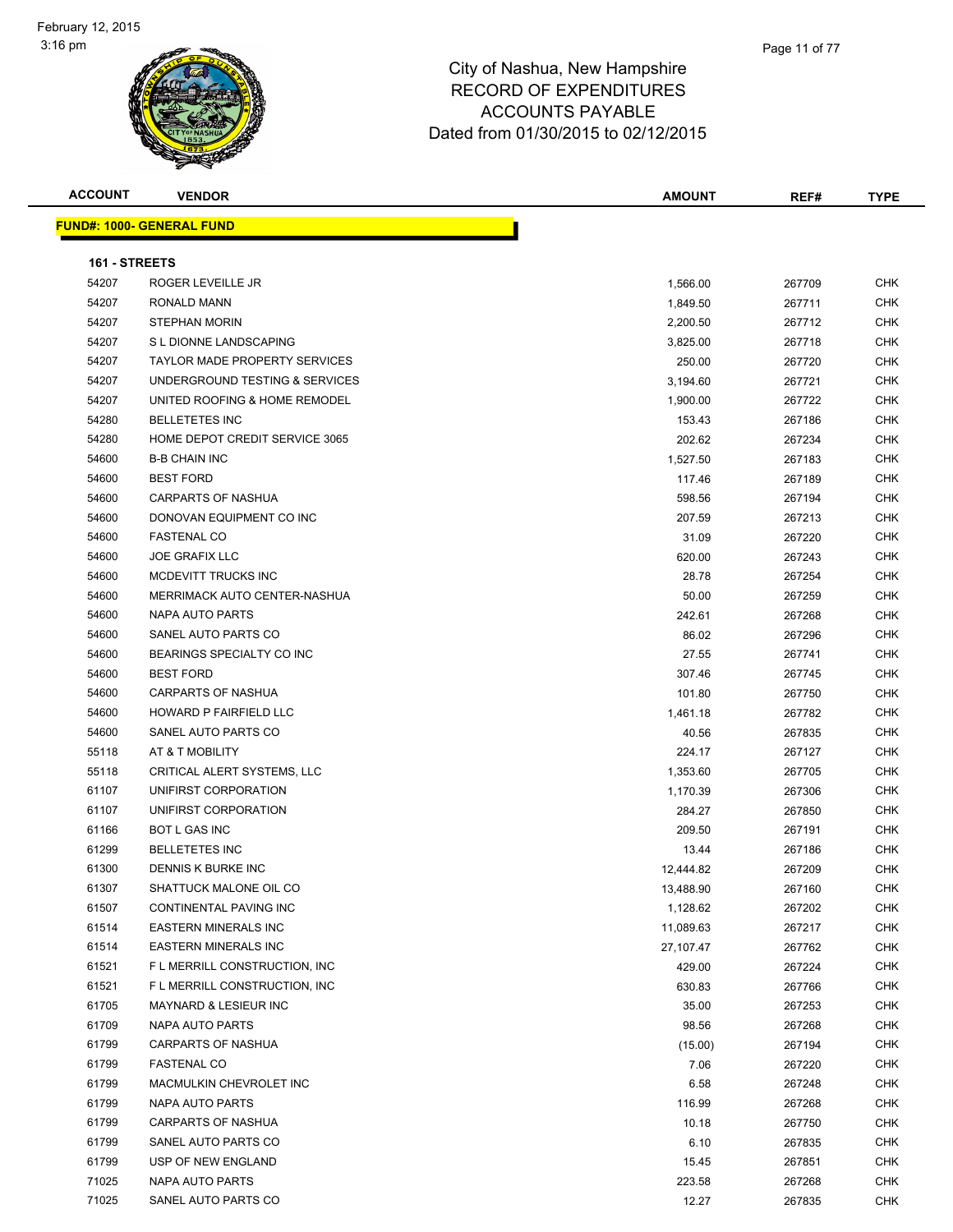#### Page 12 of 77

| <b>ACCOUNT</b> | <b>VENDOR</b>                         | <b>AMOUNT</b> | REF#   | <b>TYPE</b> |
|----------------|---------------------------------------|---------------|--------|-------------|
|                | <u> FUND#: 1000- GENERAL FUND</u>     |               |        |             |
|                | TOTAL 161 - STREETS                   | \$111,354.17  |        |             |
|                |                                       |               |        |             |
|                | <b>166 - PARKING LOTS</b>             |               |        |             |
| 54100          | <b>PSNH</b>                           | 522.70        | 267156 | <b>CHK</b>  |
| 54141          | PENNICHUCK WATER WORKS INC            | 74.60         | 267155 | <b>CHK</b>  |
| 54207          | THE DOTY GROUP INC                    | 1,650.00      | 267214 | <b>CHK</b>  |
| 54207          | THE DOTY GROUP INC                    | 10,987.50     | 267760 | <b>CHK</b>  |
| 54280          | GAGNONS ELECTRICAL SERVICE INC        | 729.35        | 267226 | <b>CHK</b>  |
| 54487          | <b>BOBCAT OF NEW HAMPSHIRE</b>        | 157.86        | 267190 | <b>CHK</b>  |
| 55699          | UNITED SITE SERVICES                  | 54.97         | 267307 | <b>CHK</b>  |
| 61307          | CITY OF NASHUA/TAX COLLECTORS         | 100.73        | 267677 | <b>CHK</b>  |
|                | <b>TOTAL 166 - PARKING LOTS</b>       | \$14,277.71   |        |             |
|                | <b>171 - COMMUNITY SERVICES</b>       |               |        |             |
| 54107          | SHATTUCK MALONE OIL CO                | 1,062.61      | 267719 | <b>CHK</b>  |
| 54141          | PENNICHUCK WATER WORKS INC            | 220.15        | 267155 | <b>CHK</b>  |
| 61100          | WB MASON CO INC                       | 551.84        | 267854 | <b>CHK</b>  |
|                | <b>TOTAL 171 - COMMUNITY SERVICES</b> | \$1,834.60    |        |             |
|                | <b>172 - COMMUNITY HEALTH</b>         |               |        |             |
| 55307          | <b>JACQUELINE AGUILAR</b>             | 89.71         | 267684 | <b>CHK</b>  |
| 55307          | <b>BETTY WENDT</b>                    | 2.88          | 267699 | <b>CHK</b>  |
| 55400          | JSI RESEARCH & TRAINING /             | 350.00        | 267708 | CHK         |
|                | <b>TOTAL 172 - COMMUNITY HEALTH</b>   | \$442.59      |        |             |
|                | <b>175 - WELFARE ASSISTANCE</b>       |               |        |             |
| 55810          | 170-186 LIMITED PARTNERSHIP           | 650.00        | 267467 | <b>CHK</b>  |
| 55810          | 23-25 TEMPLE ST REALTY LLC            | 125.00        | 267468 | <b>CHK</b>  |
| 55810          | FIRST LEDGE ST ASSOC LLC              | 139.44        | 267469 | <b>CHK</b>  |
| 55810          | L & G PROPERTIES LLC                  | 620.00        | 267470 | <b>CHK</b>  |
| 55810          | <b>ROBERT LESSARD</b>                 | 832.32        | 267471 | <b>CHK</b>  |
| 55810          | 188 CONCORD ST LLC                    | 777.26        | 267867 | <b>CHK</b>  |
| 55810          | 23-25 TEMPLE ST REALTY LLC            | 500.00        | 267868 | <b>CHK</b>  |
| 55810          | DONALD BUJA                           | 300.00        | 267869 | <b>CHK</b>  |
| 55810          | <b>CLOCKTOWER PLACE</b>               | 510.47        | 267870 | <b>CHK</b>  |
| 55810          | <b>COUNTRY BARN MOTEL</b>             | 847.70        | 267871 | <b>CHK</b>  |
| 55810          | <b>ESTATE OF LUIS NAVARRETE</b>       | 900.00        | 267872 | <b>CHK</b>  |
| 55810          | JENSEN'S INC                          | 403.00        | 267873 | <b>CHK</b>  |
| 55810          | ADAM RAZZABONI                        | 1,200.00      | 267874 | <b>CHK</b>  |
| 55810          | <b>RTN LLC</b>                        | 235.83        | 267875 | <b>CHK</b>  |
| 55810          | SAMUEL K MWANIKI                      | 900.00        | 267876 | <b>CHK</b>  |
| 55814          | PENNICHUCK WATER WORKS INC            | 149.44        | 267465 | <b>CHK</b>  |
| 55814          | RYMES ENERGY HOLDING LLC              | 280.90        | 267466 | <b>CHK</b>  |
|                | .                                     |               |        |             |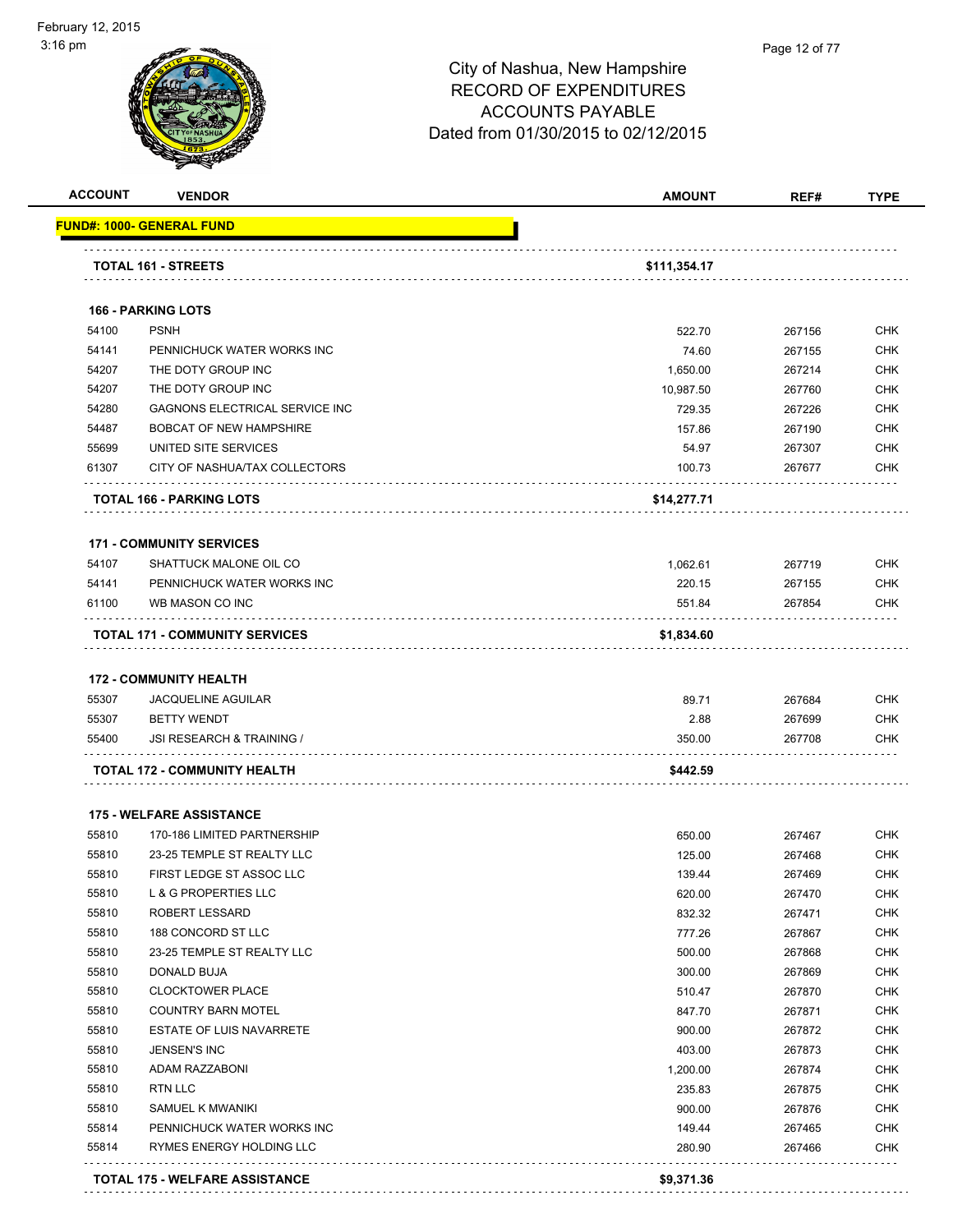

| <b>ACCOUNT</b> | <b>VENDOR</b>                       | <b>AMOUNT</b> | REF#   | <b>TYPE</b> |
|----------------|-------------------------------------|---------------|--------|-------------|
|                | <b>FUND#: 1000- GENERAL FUND</b>    |               |        |             |
|                | <b>177 - PARKS &amp; RECREATION</b> |               |        |             |
| 54100          | <b>PSNH</b>                         | 14.63         | 267156 | <b>CHK</b>  |
| 54100          | PSNH-LARGE POWER                    | 2,465.24      | 267157 | CHK         |
| 54141          | PENNICHUCK WATER WORKS INC          | 608.13        | 267155 | <b>CHK</b>  |
| 54141          | PENNICHUCK WATER WORKS INC          | 522.29        | 267716 | <b>CHK</b>  |
| 54280          | F W WEBB CO                         | 95.11         | 267219 | CHK         |
| 54280          | <b>GRAINGER</b>                     | 378.24        | 267228 | <b>CHK</b>  |
| 54280          | HOME DEPOT CREDIT SERVICE 3065      | 517.85        | 267234 | CHK         |
| 54280          | UNITED SITE SERVICES                | 109.94        | 267307 | <b>CHK</b>  |
| 54280          | AFFILIATED HVAC SERVICES LLC        | 876.00        | 267733 | CHK         |
| 54280          | ASAP FIRE & SAFETY CORP             | 946.90        | 267737 | CHK         |
| 54280          | <b>BELLETETES INC</b>               | 179.46        | 267742 | CHK         |
| 54280          | GATE CITY FENCE CO INC              | 250.00        | 267768 | CHK         |
| 54280          | HEATING SPECIALTIES OF NH INC       | 120.85        | 267778 | CHK         |
| 54280          | JAN PRO CLEANING SYSTEMS NE         | 300.00        | 267790 | <b>CHK</b>  |
| 54280          | NASHUA WALLPAPER & PAINT CO         | 114.79        | 267816 | <b>CHK</b>  |
| 54487          | SOUTHWORTH-MILTON INC               | 108.39        | 267161 | CHK         |
| 54487          | SANEL AUTO PARTS CO                 | 41.95         | 267294 | CHK         |
| 54487          | D & R TOWING INC                    | 146.00        | 267757 | CHK         |
| 54487          | <b>FREIGHTLINER OF NH INC</b>       | 29.56         | 267767 | CHK         |
| 54487          | <b>RBG INC</b>                      | 188.21        | 267828 | CHK         |
| 54600          | CARPARTS OF NASHUA                  | 9.50          | 267194 | CHK         |
| 54600          | <b>BOT L GAS INC</b>                | 392.14        | 267747 | CHK         |
| 54600          | CHAPPELL TRACTOR SALES INC          | 82.00         | 267753 | CHK         |
| 55118          | AT & T MOBILITY                     | 126.09        | 267127 | CHK         |
| 55642          | <b>GREGORY ANDRUSKEVICH</b>         | 100.00        | 267439 | CHK         |
| 55642          | <b>GRANT COY</b>                    | 66.00         | 267440 | CHK         |
| 55642          | <b>WILLIAM DAPKUS</b>               | 150.00        | 267441 | CHK         |
| 55642          | <b>GERALD GADBOIS</b>               | 455.00        | 267442 | <b>CHK</b>  |
| 55642          | <b>TIMOTHY KLEIN</b>                | 164.00        | 267443 | CHK         |
| 55642          | SEAN-MICHAEL LANG                   | 244.00        | 267444 | CHK         |
| 55642          | <b>DAVE MANSOR</b>                  | 125.00        | 267445 | CHK         |
| 55642          | ANTON MARINCHIK                     | 334.00        | 267446 | <b>CHK</b>  |
| 55642          | <b>JONATHAN R MATTE</b>             | 338.00        | 267447 | CHK         |
| 55642          | <b>BRIAN OLSEN</b>                  | 160.00        | 267448 | <b>CHK</b>  |
| 55642          | KENNETH W SINCLAIR                  | 352.00        | 267449 | <b>CHK</b>  |
| 55642          | <b>BRUCE SMITH</b>                  | 132.00        | 267450 | <b>CHK</b>  |
| 61110          | NH BRAGG & SONS INC                 | 218.36        | 267274 | <b>CHK</b>  |
| 61110          | NH BRAGG & SONS INC                 | 57.83         | 267819 | <b>CHK</b>  |
| 61110          | PHOENIX SCREEN PRINTING             | 70.00         | 267823 | <b>CHK</b>  |
| 61542          | MARSHALL SIGNS INC                  | 530.00        | 267251 | <b>CHK</b>  |
| 61799          | <b>CARPARTS OF NASHUA</b>           | 11.71         | 267194 | <b>CHK</b>  |
| 61799          | SANEL AUTO PARTS CO                 | 244.28        | 267294 | <b>CHK</b>  |
| 61799          | MACMULKIN CHEVROLET INC             | 71.15         | 267798 | <b>CHK</b>  |
| 61799          | NAPA AUTO PARTS                     | 128.80        | 267811 | <b>CHK</b>  |
| 61799          | SANEL AUTO PARTS CO                 | 11.18         | 267834 | <b>CHK</b>  |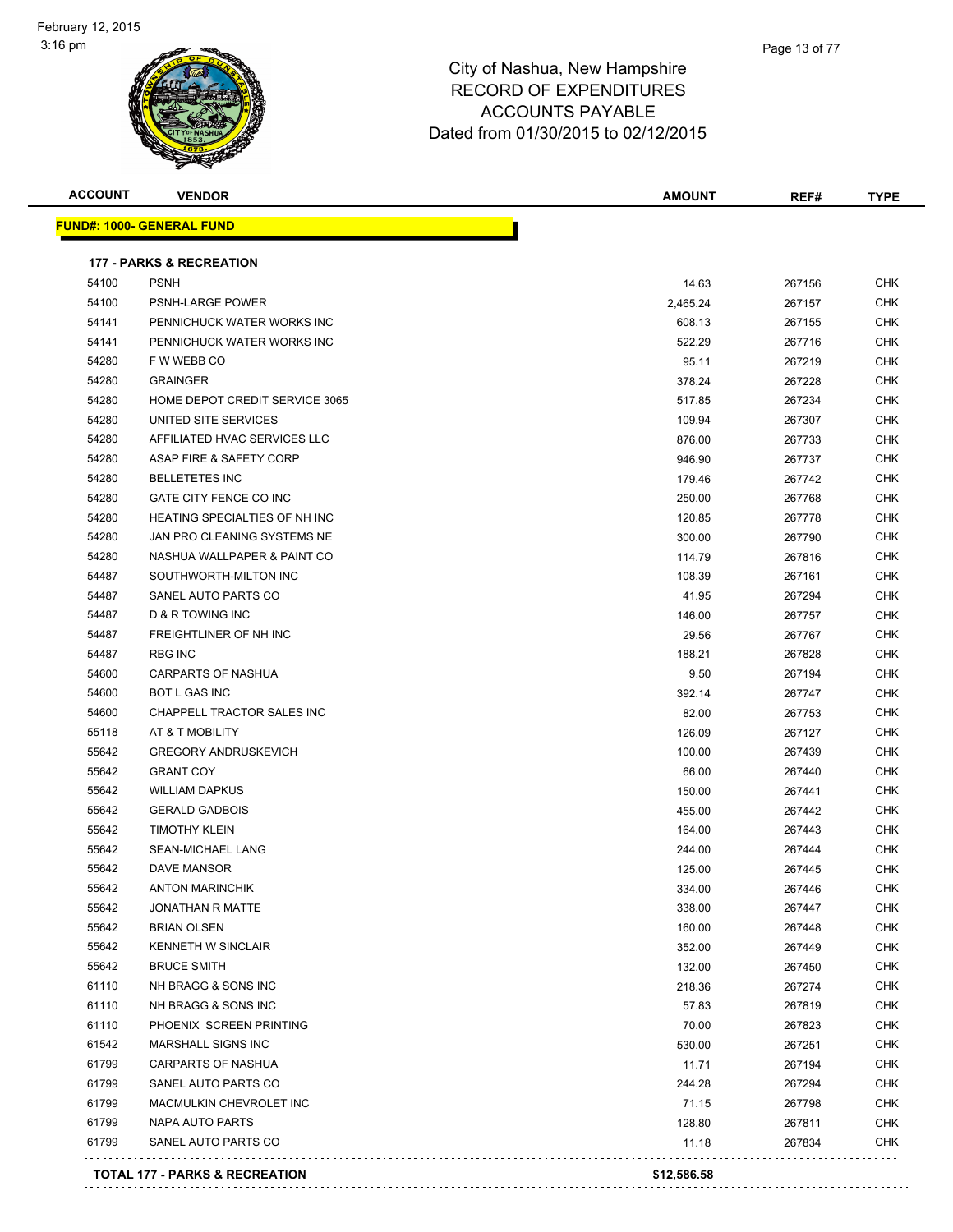

| <b>ACCOUNT</b>         | <b>VENDOR</b>                                                  | <b>AMOUNT</b>   | REF#             | <b>TYPE</b> |
|------------------------|----------------------------------------------------------------|-----------------|------------------|-------------|
|                        | <b>FUND#: 1000- GENERAL FUND</b>                               |                 |                  |             |
|                        |                                                                |                 |                  |             |
| 179 - LIBRARY<br>54100 | <b>PSNH-LARGE POWER</b>                                        | 4,966.78        | 267157           | <b>CHK</b>  |
| 54141                  | PENNICHUCK WATER WORKS INC                                     | 371.29          | 267155           | <b>CHK</b>  |
| 54280                  | <b>CINTAS FIRE PROTECTION</b>                                  | 665.00          | 267197           | <b>CHK</b>  |
| 54280                  | DMS PLUMBING & HEATING                                         | 125.00          | 267759           | <b>CHK</b>  |
| 54280                  | HUFF & GAUTHIER INC                                            | 384.95          | 267783           | <b>CHK</b>  |
| 54280                  | <b>JP PEST SERVICES</b>                                        | 114.00          | 267789           | <b>CHK</b>  |
| 54428                  | <b>JANDI ENTERPRISES INC</b>                                   | 660.00          | 267240           | <b>CHK</b>  |
| 54828                  | US BANK EQUIPMENT FINANCE                                      | 133.06          | 267723           | <b>CHK</b>  |
| 55109                  | AT & T MOBILITY                                                | 32.85           | 267127           | <b>CHK</b>  |
| 55200                  | <b>NHLA</b>                                                    |                 |                  | CHK         |
| 55200                  | NHLA                                                           | 510.00<br>50.00 | 267117           | <b>CHK</b>  |
|                        |                                                                | 110.00          | 267674           | <b>CHK</b>  |
| 55400<br>61100         | NHLA-CHILIS<br>WB MASON CO INC                                 | 129.48          | 267714           | <b>CHK</b>  |
| 61100                  | WB MASON CO INC                                                | 76.68           | 267310<br>267854 | <b>CHK</b>  |
| 61428                  | NEW ENGLAND PAPER & SUPPLY                                     |                 |                  | <b>CHK</b>  |
|                        | CONWAY OFFICE SOLUTIONS                                        | 456.36          | 267272           |             |
| 61650                  |                                                                | 10.70           | 267203           | <b>CHK</b>  |
| 61650                  | WB MASON CO INC                                                | 261.27          | 267854           | <b>CHK</b>  |
| 61807                  | <b>BAKER &amp; TAYLOR</b>                                      | 1,338.58        | 267184           | <b>CHK</b>  |
| 61807                  | <b>INGRAM LIBRARY SERVICES</b>                                 | 6.49            | 267238           | <b>CHK</b>  |
| 61807                  | <b>BAKER &amp; TAYLOR</b>                                      | 1,212.51        | 267739           | <b>CHK</b>  |
| 61807                  | <b>INGRAM LIBRARY SERVICES</b>                                 | 206.04          | 267785           | CHK         |
| 61807                  | INTERNATIONAL BOOK IMPORT SVC                                  | 108.47          | 267786           | <b>CHK</b>  |
| 61814                  | SENTIMENTAL PRODUCTIONS                                        | 95.00           | 267159           | <b>CHK</b>  |
| 61814                  | MICRO MARKETING ASSOCIATES                                     | 59.48           | 267262           | <b>CHK</b>  |
| 61814                  | <b>MIDWEST TAPE</b>                                            | 534.08          | 267263           | <b>CHK</b>  |
| 61814                  | MULTICULTURAL BOOKS & VIDEOS                                   | 107.75          | 267267           | <b>CHK</b>  |
| 61814                  | <b>BAKER &amp; TAYLOR</b>                                      | 90.71           | 267739           | <b>CHK</b>  |
| 61814                  | MICRO MARKETING ASSOCIATES                                     | 94.22           | 267806           | <b>CHK</b>  |
| 61814                  | <b>MIDWEST TAPE</b>                                            | 52.48           | 267807           | <b>CHK</b>  |
| 61814                  | RANDOM HOUSE LLC                                               | 33.75           | 267827           | <b>CHK</b>  |
| 61830                  | <b>BRUCE MARKS</b>                                             | 119.95          | 267250           | <b>CHK</b>  |
| 68322                  | ORIENTAL TRADING CO INC                                        | 64.12           | 267282           | CHK         |
|                        | TOTAL 179 - LIBRARY                                            | \$13,181.05     |                  |             |
|                        | <b>181 - COMMUNITY DEVELOPMENT</b>                             |                 |                  |             |
| 54828                  | US BANK EQUIPMENT FINANCE                                      | 1,820.95        | 267723           | <b>CHK</b>  |
| 55699                  | MERRIMACK VALLEY BUSINESS MACH                                 | 110.00          | 267260           | <b>CHK</b>  |
|                        | TOTAL 181 - COMMUNITY DEVELOPMENT                              | \$1,930.95      |                  |             |
|                        |                                                                |                 |                  |             |
| 54828                  | <b>183 - ECONOMIC DEVELOPMENT</b><br>US BANK EQUIPMENT FINANCE | 85.24           | 267723           | <b>CHK</b>  |
|                        |                                                                |                 |                  |             |
|                        | <b>TOTAL 183 - ECONOMIC DEVELOPMENT</b>                        | \$85.24         |                  |             |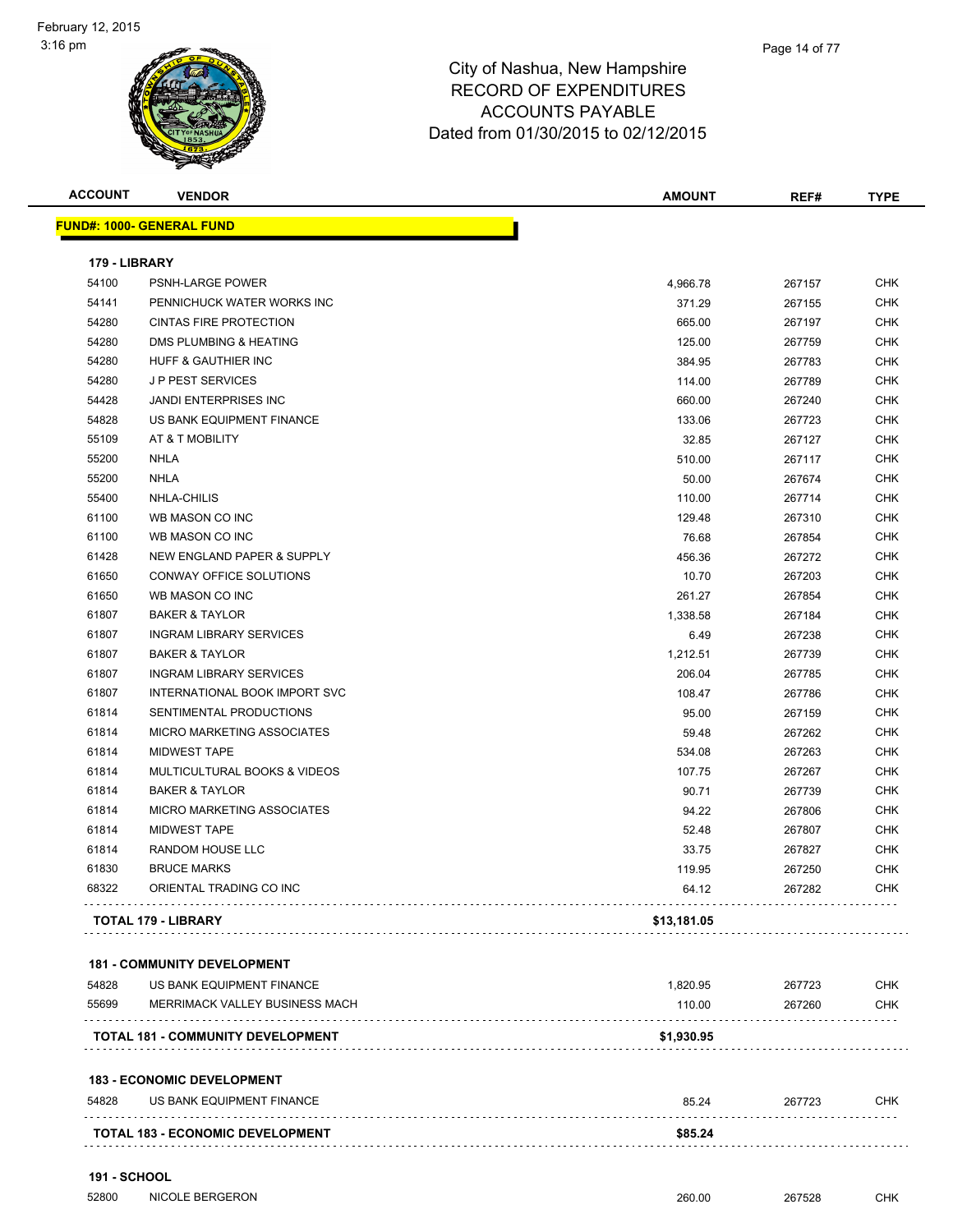| <b>ACCOUNT</b>      | <b>VENDOR</b>                         | AMOUNT    | REF#   | TYPE       |
|---------------------|---------------------------------------|-----------|--------|------------|
|                     | <b>FUND#: 1000- GENERAL FUND</b>      |           |        |            |
| <b>191 - SCHOOL</b> |                                       |           |        |            |
| 52800               | NANCY BURNETT                         | 5,250.00  | 267534 | CHK        |
| 52800               | <b>JOSEPH PARZYCH</b>                 | 1,000.00  | 267626 | <b>CHK</b> |
| 53114               | PLODZIK & SANDERSON PA                | 12,614.00 | 267418 | <b>CHK</b> |
| 53114               | PLODZIK & SANDERSON PA                | 1,986.00  | 267630 | <b>CHK</b> |
| 53600               | ADULT LEARNING CENTER                 | 29,217.10 | 267329 | <b>CHK</b> |
| 53600               | NICOLE RUSHLOW                        | 205.00    | 267420 | CHK        |
| 53600               | THE YOUTH COUNCIL                     | 6,132.50  | 267438 | <b>CHK</b> |
| 53600               | <b>NCS PEARSON</b>                    | 332.37    | 267621 | <b>CHK</b> |
| 53614               | <b>COMPASSIONATE STAFFING LLC</b>     | 1,102.50  | 267346 | <b>CHK</b> |
| 53614               | SPEECH THERAPY SOLUTIONS INC          | 3,704.00  | 267427 | <b>CHK</b> |
| 53614               | ST JOSEPHS HOSPITAL                   | 219.75    | 267428 | <b>CHK</b> |
| 53614               | <b>CLARK ASSOC</b>                    | 32,101.00 | 267546 | <b>CHK</b> |
| 53614               | AMY MCCARTNEY                         | 7,966.70  | 267612 | <b>CHK</b> |
| 53614               | SPEECH THERAPY SOLUTIONS INC          | 2,620.00  | 267653 | <b>CHK</b> |
| 53628               | <b>HAMPSTEAD HOSPITAL</b>             | 100.00    | 267379 | <b>CHK</b> |
| 53628               | SPECIALIZED PURCHASING CONSULT        | 23,000.00 | 267426 | <b>CHK</b> |
| 53628               | <b>KYLEE WINNETT</b>                  | 150.00    | 267437 | CHK        |
| 53628               | <b>CLARITY WATER TECHNOLOGIES LLC</b> | 798.17    | 267545 | <b>CHK</b> |
| 53628               | <b>MULTI STATE BILLING SERVICES L</b> | 7,707.34  | 267617 | <b>CHK</b> |
| 53628               | PERFORMANCE REHAB INC                 | 5,424.40  | 267628 | <b>CHK</b> |
| 54100               | <b>PSNH</b>                           | 6,456.38  | 267323 | <b>CHK</b> |
| 54100               | <b>PSNH</b>                           | 8,595.46  | 267505 | <b>CHK</b> |
| 54100               | PUBLIC SERVICE OF NH-LARGE POW        | 15,908.92 | 267635 | <b>CHK</b> |
| 54114               | <b>LIBERTY UTILITIES</b>              | 12,771.01 | 267316 | <b>CHK</b> |
| 54114               | DIRECT ENERGY BUSINESS                | 25,642.64 | 267318 | <b>CHK</b> |
| 54114               | <b>ENERGYNORTH PROPANE</b>            | 549.40    | 267362 | <b>CHK</b> |
| 54114               | <b>LIBERTY UTILITIES</b>              | 6,619.16  | 267509 | <b>CHK</b> |
| 54114               | <b>DIRECT ENERGY BUSINESS</b>         | 13,185.25 | 267558 | CHK        |
| 54141               | PENNICHUCK WATER WORKS INC            | 4,622.53  | 267317 | <b>CHK</b> |
| 54141               | PENNICHUCK WATER WORKS INC            | 2,716.76  | 267512 | <b>CHK</b> |
| 54243               | CONTROL TECHNOLOGIES INC              | 54.52     | 267349 | <b>CHK</b> |
| 54243               | CONTROL TECHNOLOGIES INC              | 302.62    | 267550 | CHK        |
| 54243               | TRANE U.S. INC                        | 931.90    | 267660 | <b>CHK</b> |
| 54280               | <b>B &amp; S LOCKSMITHS INC</b>       | 412.70    | 267331 | <b>CHK</b> |
| 54280               | <b>FIMBEL PAUNET CORP</b>             | 1,099.50  | 267366 | <b>CHK</b> |
| 54280               | MARVELL PLATE GLASS INC               | 255.51    | 267400 | <b>CHK</b> |
| 54280               | STANLEY ELEVATOR CO INC               | 1,340.00  | 267429 | <b>CHK</b> |
| 54280               | ALTERNATIVE COMMUNICATIONS SVC        | 357.50    | 267516 | <b>CHK</b> |
| 54280               | <b>B &amp; S LOCKSMITHS INC</b>       | 201.00    | 267523 | CHK        |
| 54280               | <b>VIKING ROOFING INC</b>             | 868.56    | 267664 | CHK        |
| 54421               | SPECIALIZED PURCHASING CONSULT        | 41,464.04 | 267426 | CHK        |
| 54450               | MAILFINANCE                           | 436.80    | 267398 | <b>CHK</b> |
| 54487               | <b>NELSON PIANO SERVICE</b>           | 315.00    | 267410 | <b>CHK</b> |
| 54487               | <b>TRIDENT MACHINE TOOLS</b>          | 800.92    | 267431 | <b>CHK</b> |
| 54487               | HILLYARD/MANCHESTER                   | 67.50     | 267586 | <b>CHK</b> |
| 54487               | <b>M &amp; N SPORTS LLC</b>           | 263.40    | 267604 | <b>CHK</b> |
| 54487               | <b>DEBORAH MARVIN</b>                 | 119.00    | 267610 | <b>CHK</b> |
| 54487               | RIDDELL/ALL AMERICAN SPORTS CO        | 5,753.99  | 267637 | CHK        |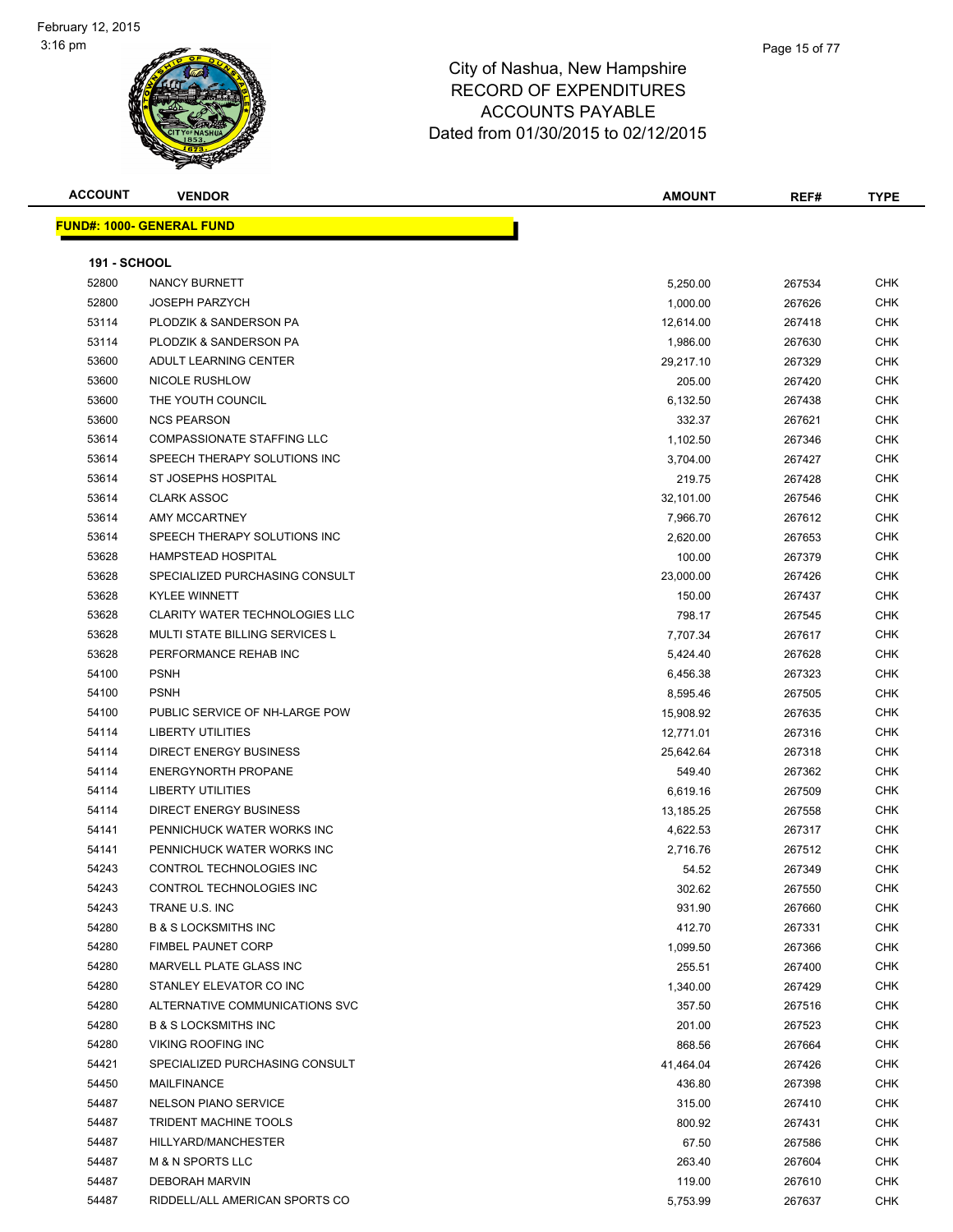| <b>ACCOUNT</b>      | <b>VENDOR</b>                    | <b>AMOUNT</b>    | REF#             | <b>TYPE</b> |
|---------------------|----------------------------------|------------------|------------------|-------------|
|                     | <b>FUND#: 1000- GENERAL FUND</b> |                  |                  |             |
| <b>191 - SCHOOL</b> |                                  |                  |                  |             |
| 54600               | DONOVAN EQUIPMENT CO INC         | 248.05           |                  | <b>CHK</b>  |
| 54600               | LIBERTY INTNL TRUCKS OF NH LLC   |                  | 267357           | <b>CHK</b>  |
| 54600               | NAPA AUTO PARTS                  | 817.01           | 267395           | <b>CHK</b>  |
| 54600               | SANEL AUTO PARTS CO              | 237.54           | 267406           | <b>CHK</b>  |
| 54600               | CHAPPELL TRACTOR SALES INC       | 403.28           | 267421           | CHK         |
| 54600               | D & R TOWING INC                 | 541.24           | 267542           | <b>CHK</b>  |
| 54600               | <b>DMR SERVICES</b>              | 688.68<br>748.04 | 267556<br>267559 | <b>CHK</b>  |
| 54600               | NAPA AUTO PARTS                  | 283.70           | 267618           | <b>CHK</b>  |
| 54600               | SANEL AUTO PARTS CO              | 161.76           | 267643           | <b>CHK</b>  |
| 54899               | <b>BOYS &amp; GIRLS CLUB OF</b>  | 2,820.00         | 267532           | <b>CHK</b>  |
| 54899               | <b>SERESC</b>                    | 17,852.11        | 267647           | <b>CHK</b>  |
| 55109               | <b>FAIRPOINT COMMUNICATIONS</b>  | 3,167.23         | 267321           | <b>CHK</b>  |
| 55109               | <b>SPRINT</b>                    | 13.19            | 267325           | <b>CHK</b>  |
| 55109               | <b>ELLEN GREENBERG</b>           | 120.32           | 267377           | CHK         |
| 55109               | <b>BAYRING COMMUNICATIONS</b>    | 2,223.85         | 267506           | CHK         |
| 55109               | <b>FAIRPOINT COMMUNICATIONS</b>  | 34.95            | 267508           | CHK         |
| 55200               | <b>CPI INC</b>                   | 150.00           | 267353           | CHK         |
| 55200               | <b>JEFFREY ARBOGAST</b>          | 56.00            | 267521           | <b>CHK</b>  |
| 55200               | ASCD                             | 239.00           | 267522           | <b>CHK</b>  |
| 55200               | NH INDOOR TRACK LEAGUE           | 1,260.00         | 267623           | <b>CHK</b>  |
| 55300               | GREATER NASHUA CHAMBER OF COMM   | 75.00            | 267376           | <b>CHK</b>  |
| 55307               | <b>MARCIA BAGLEY</b>             | 85.97            | 267332           | <b>CHK</b>  |
| 55307               | CLAUDIA CASTANO-VELEZ            | 20.50            | 267341           | <b>CHK</b>  |
| 55307               | <b>MARK CONRAD</b>               | 220.74           | 267348           | <b>CHK</b>  |
| 55307               | <b>KAREN CREBASE</b>             | 35.16            | 267354           | <b>CHK</b>  |
| 55307               | <b>ELLEN GREENBERG</b>           | 311.69           | 267377           | <b>CHK</b>  |
| 55307               | <b>SCOTT MAYS</b>                | 21.72            | 267401           | CHK         |
| 55307               | NATHAN MAZEROLLE                 | 56.56            | 267402           | <b>CHK</b>  |
| 55307               | PAULA PAPANICOLAOU               | 78.48            | 267414           | <b>CHK</b>  |
| 55307               | <b>MARIE ALSUP</b>               | 66.06            | 267515           | <b>CHK</b>  |
| 55307               | ARELINDA ALVES                   | 64.26            | 267517           | <b>CHK</b>  |
| 55307               | ROBERT ANASTAS                   | 28.47            | 267519           | <b>CHK</b>  |
| 55307               | NICOLE BURKE                     | 219.89           | 267533           | <b>CHK</b>  |
| 55307               | DANIEL DONOVAN                   | 24.38            | 267560           | <b>CHK</b>  |
| 55307               | LISA GINGRAS                     | 263.73           | 267571           | <b>CHK</b>  |
| 55307               | LYNNE JOSEPH                     | 24.72            | 267591           | CHK         |
| 55307               | JOANNE LAKE                      | 17.25            | 267597           | <b>CHK</b>  |
| 55307               | <b>KATHLEEN SAAD</b>             | 17.97            | 267642           | CHK         |
| 55307               | PHILIP SCHAPPLER                 | 43.42            | 267644           | <b>CHK</b>  |
| 55307               | <b>JENNIFER SEUSING</b>          | 115.12           | 267648           | <b>CHK</b>  |
| 55400               | PRITI SHOKEEN                    | 332.00           | 267650           | <b>CHK</b>  |
| 55600               | THE COPY SHOP                    | 550.00           | 267551           | <b>CHK</b>  |
| 55607               | AMHERST ST PETTY CASH            | 4.00             | 267319           | <b>CHK</b>  |
| 55635               | NASHUA SCHOOL DISTRICT 42        | 1,560.00         | 148329           | <b>ACH</b>  |
| 55642               | ROBERT DUBE                      | 64.00            | 267359           | <b>CHK</b>  |
| 55642               | JOHN S DUNHAM                    | 84.00            | 267360           | <b>CHK</b>  |
| 55642               | <b>BRIAN HARRINGTON</b>          | 64.00            | 267381           | CHK         |
| 55642               | <b>KENNETH A BOURQUE</b>         | 64.00            | 267531           | <b>CHK</b>  |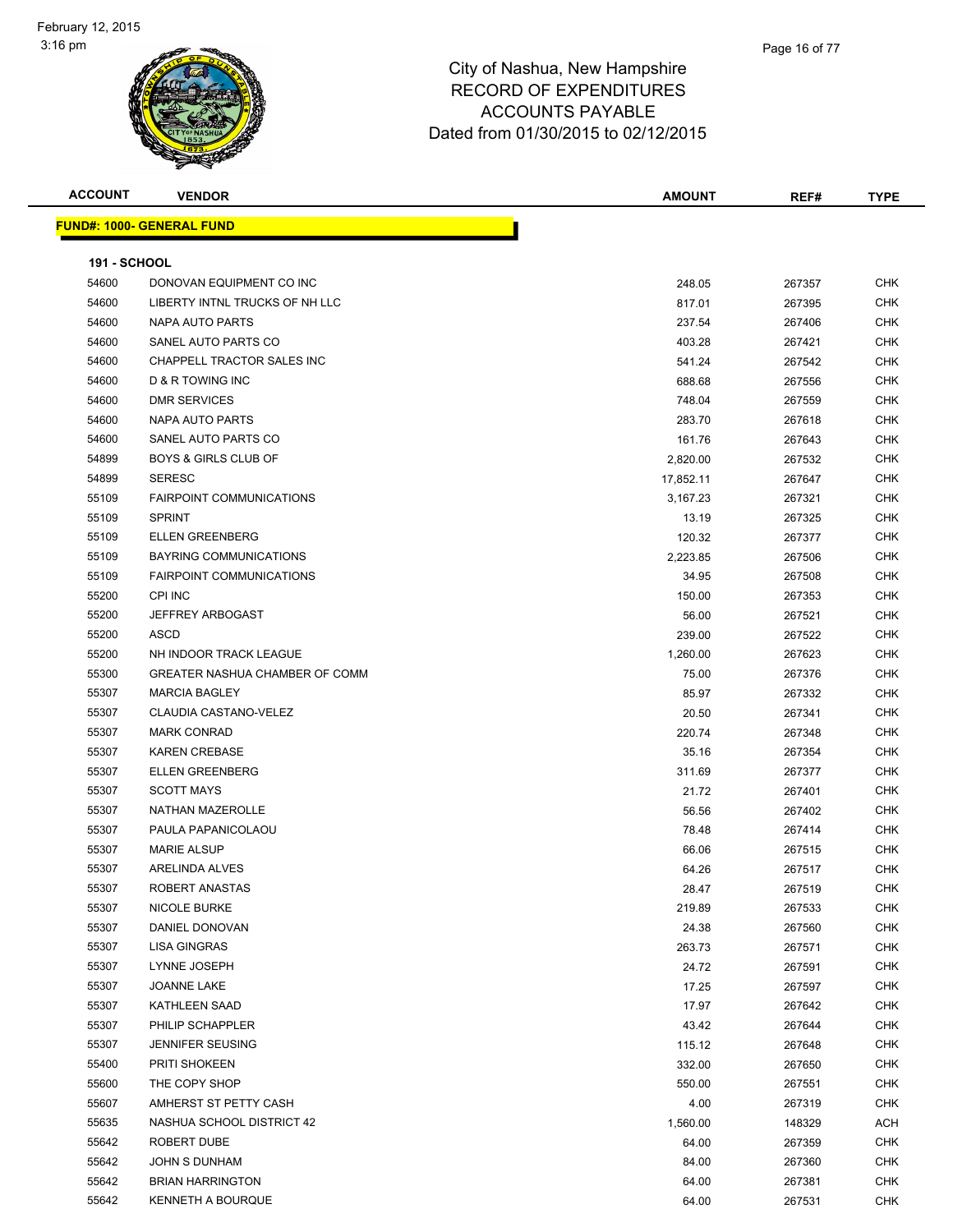| <b>ACCOUNT</b>      | <b>VENDOR</b>                    | <b>AMOUNT</b> | REF#   | <b>TYPE</b> |
|---------------------|----------------------------------|---------------|--------|-------------|
|                     | <b>FUND#: 1000- GENERAL FUND</b> |               |        |             |
|                     |                                  |               |        |             |
| <b>191 - SCHOOL</b> |                                  |               |        |             |
| 55642               | DAVE CHESTNUTT                   | 64.00         | 267543 | <b>CHK</b>  |
| 55642               | <b>KAREN CICCOTELLI</b>          | 114.00        | 267544 | CHK         |
| 55642               | <b>KEVIN COYLE</b>               | 64.00         | 267553 | <b>CHK</b>  |
| 55642               | <b>KEITH GALVIN</b>              | 84.00         | 267567 | <b>CHK</b>  |
| 55642               | DANIEL GRAY                      | 84.00         | 267577 | <b>CHK</b>  |
| 55642               | <b>STEVE GREENWOOD</b>           | 84.00         | 267579 | <b>CHK</b>  |
| 55642               | <b>BRIAN HARRINGTON</b>          | 64.00         | 267581 | <b>CHK</b>  |
| 55642               | <b>ADAM HICKS</b>                | 84.00         | 267585 | <b>CHK</b>  |
| 55642               | DONALD HURLEY                    | 64.00         | 267588 | <b>CHK</b>  |
| 55642               | <b>CHARLES KAJEN</b>             | 128.00        | 267592 | <b>CHK</b>  |
| 55642               | <b>JASON KOHM</b>                | 64.00         | 267593 | <b>CHK</b>  |
| 55642               | <b>GARY KUBA</b>                 | 64.00         | 267594 | <b>CHK</b>  |
| 55642               | DAVID KUZMICK                    | 168.00        | 267595 | <b>CHK</b>  |
| 55642               | STEPHEN LAFORGE                  | 64.00         | 267596 | <b>CHK</b>  |
| 55642               | PETER W LAMBERT                  | 64.00         | 267598 | <b>CHK</b>  |
| 55642               | <b>ANTHONY LAMONICA</b>          | 64.00         | 267599 | <b>CHK</b>  |
| 55642               | <b>FREDERICK LATHAM</b>          | 64.00         | 267600 | <b>CHK</b>  |
| 55642               | <b>SHAWN LOUGHRAN</b>            | 128.00        | 267602 | <b>CHK</b>  |
| 55642               | PATRICK MCCARTHY                 | 84.00         | 267611 | <b>CHK</b>  |
| 55642               | MICHAEL W NOTINI                 | 128.00        | 267624 | <b>CHK</b>  |
| 55642               | JEFFREY O'DONNELL                | 64.00         | 267625 | <b>CHK</b>  |
| 55642               | <b>DAVID PELLETIER</b>           | 64.00         | 267627 | <b>CHK</b>  |
| 55642               | RONALD PINCENCE                  | 64.00         | 267629 | <b>CHK</b>  |
| 55642               | <b>SCOTT M PLUMER</b>            | 84.00         | 267631 | <b>CHK</b>  |
| 55642               | DARRELL ROBICHAUD                | 84.00         | 267639 | <b>CHK</b>  |
| 55642               | <b>MATTHEW ROY</b>               | 84.00         | 267641 | <b>CHK</b>  |
| 55642               | <b>KEVIN SIMONEAU</b>            | 182.00        | 267652 | <b>CHK</b>  |
| 55642               | <b>WAYNE STANLEY</b>             | 100.00        | 267654 | <b>CHK</b>  |
| 55642               | JACQUELINE SULLIVAN              | 104.00        | 267655 | <b>CHK</b>  |
| 55642               | <b>DENNIS VAN ERON</b>           | 64.00         | 267662 | <b>CHK</b>  |
| 55642               | CHELSIE VEILLEUX                 | 104.00        | 267663 | <b>CHK</b>  |
| 55642               | <b>GARY WONG</b>                 | 84.00         | 267669 | CHK         |
| 55642               | DAVID WOODWORTH                  | 84.00         | 267670 | <b>CHK</b>  |
| 55642               | <b>DAVE YATES</b>                | 118.00        | 267671 | <b>CHK</b>  |
| 55642               | THOMAS T ZAPORA                  | 84.00         | 267672 | CHK         |
| 55642               | <b>DAVE ZWICKER</b>              | 84.00         | 267673 | <b>CHK</b>  |
| 55649               | WILLIAM D BALL                   | 325.00        | 267524 | <b>CHK</b>  |
| 55649               | <b>ALISON RISCH</b>              | 130.00        | 267638 | <b>CHK</b>  |
| 55649               | <b>STEVE ROSSETTI</b>            | 845.00        | 267640 | <b>CHK</b>  |
| 55690               | FIRST STUDENT INC                | 5,519.12      | 267368 | <b>CHK</b>  |
| 55690               | FIRST STUDENT INC                | 270,813.64    | 267564 | CHK         |
| 55691               | <b>BRAD CANFIELD</b>             | 1,150.00      | 267535 | <b>CHK</b>  |
| 55691               | CARING HANDS TRANSPORTATION LL   | 9,765.00      | 267538 | <b>CHK</b>  |
| 55691               | FIRST STUDENT INC                | 258,397.38    | 267564 | <b>CHK</b>  |
| 55691               | THE PROVIDER ENTERPRISES INC     | 52,410.00     | 267634 | <b>CHK</b>  |
| 55691               | SARAH WINSLOW                    | 179.86        | 267668 | CHK         |
| 55694               | ADULT LEARNING CENTER            | 29,054.70     | 267329 | <b>CHK</b>  |
| 61100               | AMHERST ST PETTY CASH            | 77.97         | 267319 | <b>CHK</b>  |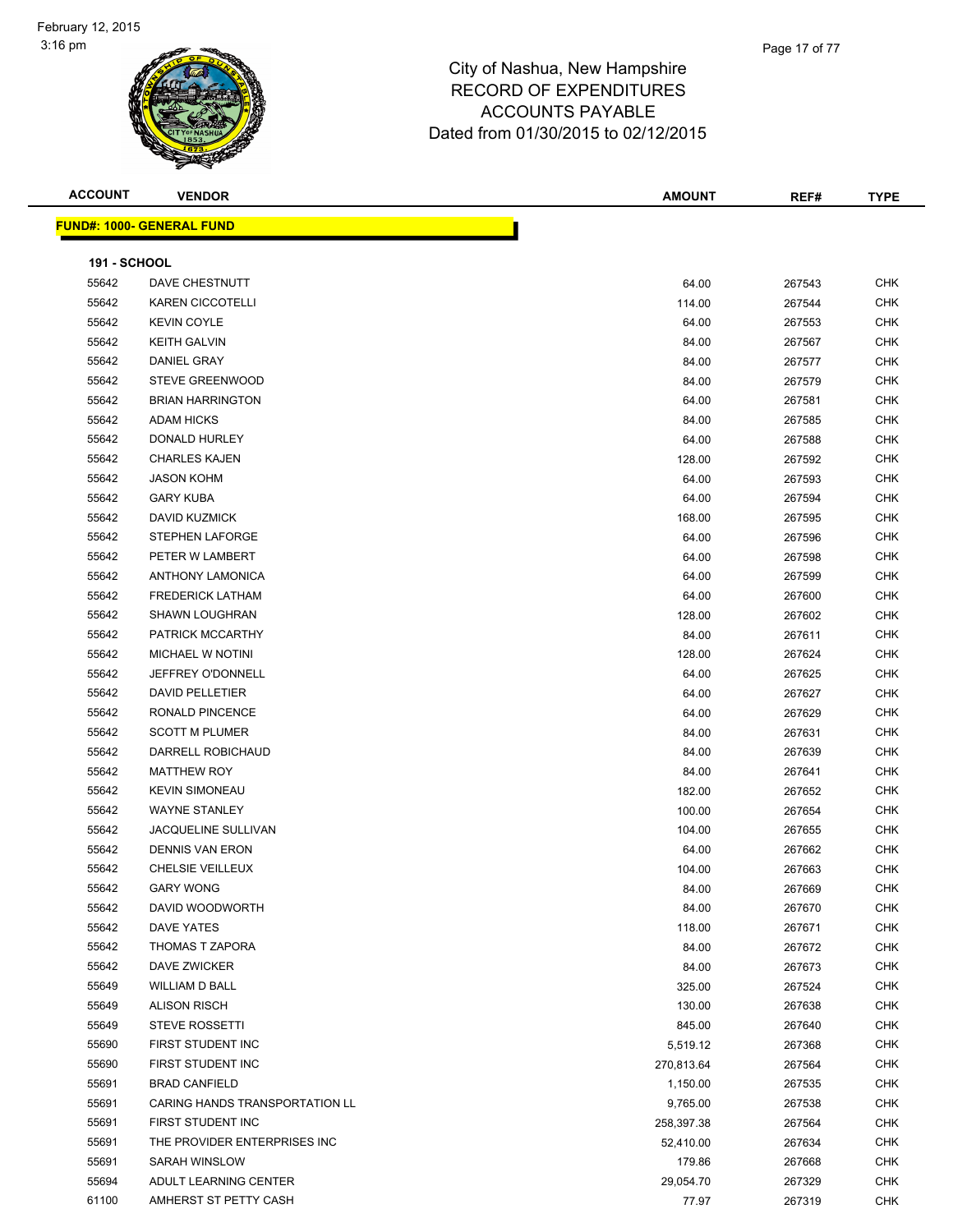

| <b>ACCOUNT</b>      | <b>VENDOR</b>                    |            | <b>AMOUNT</b> | REF#    | <b>TYPE</b> |
|---------------------|----------------------------------|------------|---------------|---------|-------------|
|                     | <b>FUND#: 1000- GENERAL FUND</b> |            |               |         |             |
|                     |                                  |            |               |         |             |
| <b>191 - SCHOOL</b> |                                  |            |               |         |             |
| 61100               | WB MASON CO INC                  |            | 8,296.68      | 267435  | <b>CHK</b>  |
| 61100               | WB MASON CO INC                  |            | 3,164.87      | 267666  | <b>CHK</b>  |
| 61100               | CITIZENS BANK CREDIT CARD        | Amazon.com | 209.98        | 9201510 | ACH         |
| 61135               | <b>WHYTRY LLC</b>                |            | 499.00        | 267328  | <b>CHK</b>  |
| 61135               | <b>BELLETETES INC</b>            |            | 101.53        | 267335  | CHK         |
| 61135               | <b>CARD TECH ID</b>              |            | 159.43        | 267340  | <b>CHK</b>  |
| 61135               | <b>CENTRAL PAPER PRODUCTS CO</b> |            | 113.76        | 267342  | CHK         |
| 61135               | CHILDSWORK CHILDSPLAY            |            | 26.85         | 267343  | CHK         |
| 61135               | <b>CLAYSCAPES POTTERY INC</b>    |            | 128.50        | 267344  | <b>CHK</b>  |
| 61135               | ETA HAND2MIND                    |            | 224.75        | 267363  | CHK         |
| 61135               | FLINN SCIENTIFIC INC             |            | 85.65         | 267369  | <b>CHK</b>  |
| 61135               | <b>HANNAFORD</b>                 |            | 82.63         | 267380  | CHK         |
| 61135               | HOME DEPOT CREDIT SERVICE        |            | 44.32         | 267384  | CHK         |
| 61135               | J W PEPPER & SON INC             |            | 507.69        | 267387  | <b>CHK</b>  |
| 61135               | LAKESHORE LEARNING MATERIALS     |            | 733.65        | 267389  | CHK         |
| 61135               | LEARNING RESOURCES/ED INSIGHTS   |            | 40.93         | 267394  | CHK         |
| 61135               | MARKET BASKET ACCT 2589096       |            | 103.62        | 267399  | <b>CHK</b>  |
| 61135               | <b>MONOPRICE INC</b>             |            | 124.59        | 267403  | CHK         |
| 61135               | MUSIC THEATER INTERNATIONAL      |            | 716.15        | 267404  | CHK         |
| 61135               | NORTH CENTER FOOD SERVICE        |            | 392.34        | 267413  | CHK         |
| 61135               | <b>SARGENT WELCH</b>             |            | 74.40         | 267422  | CHK         |
| 61135               | <b>SCHOOL HEALTH CORP</b>        |            | 390.00        | 267423  | <b>CHK</b>  |
| 61135               | <b>SCHOOL SPECIALTY</b>          |            | 136.53        | 267424  | <b>CHK</b>  |
| 61135               | <b>WAL-MART</b>                  |            | 203.64        | 267433  | CHK         |
| 61135               | <b>WARD'S NATURAL SCIENCE</b>    |            | 135.50        | 267434  | <b>CHK</b>  |
| 61135               | WB MASON CO INC                  |            | 2,231.05      | 267435  | CHK         |
| 61135               | BICENTENNIAL SCHOOL PETTY CASH   |            | 162.64        | 267507  | <b>CHK</b>  |
| 61135               | NHS SOUTH PETTY CASH             |            | 195.83        | 267510  | <b>CHK</b>  |
| 61135               | <b>NHTM</b>                      |            | 50.00         | 267511  | CHK         |
| 61135               | AMERICAN MATHEMATICS COMPET      |            | 260.00        | 267518  | CHK         |
| 61135               | <b>BARNES &amp; NOBLE INC</b>    |            | 47.88         | 267525  | <b>CHK</b>  |
| 61135               | CARD TECH ID                     |            | 271.37        | 267537  | CHK         |
| 61135               | CAROLINA BIOLOGICAL SUPPLY CO    |            | 1,178.95      | 267539  | <b>CHK</b>  |
| 61135               | CARTRIDGE WORLD NASHUA           |            | 170.97        | 267540  | CHK         |
| 61135               | SHERIE CLARK                     |            | 50.45         | 267547  | CHK         |
| 61135               | <b>DEMCO</b>                     |            | 168.39        | 267557  | <b>CHK</b>  |
| 61135               | <b>GENERAL LINEN SERVICE INC</b> |            | 314.55        | 267569  | <b>CHK</b>  |
| 61135               | GOODHEART WILCOX PUBLISHER       |            | 43.96         | 267575  | <b>CHK</b>  |
| 61135               | HANNAFORD                        |            | 70.73         | 267580  | <b>CHK</b>  |
| 61135               | LIBERTY FLAGS, INC               |            | 192.10        | 267601  | <b>CHK</b>  |
| 61135               | M & M ELECTRICAL SUPPLY CO INC   |            | 1,172.97      | 267603  | <b>CHK</b>  |
| 61135               | MAINE OXY                        |            | 78.00         | 267607  | CHK         |
| 61135               | MARKERTEK VIDEO SUPPLY           |            | 242.89        | 267608  | CHK         |
| 61135               | MARKET BASKET ACCT 2589096       |            | 176.25        | 267609  | <b>CHK</b>  |
| 61135               | MODERN SCHOOL SUPPLIES           |            | 209.93        | 267615  | CHK         |
| 61135               | <b>NASCO</b>                     |            | 167.88        | 267619  | CHK         |
| 61135               | PORTLAND POTTERY                 |            | 633.91        | 267632  | <b>CHK</b>  |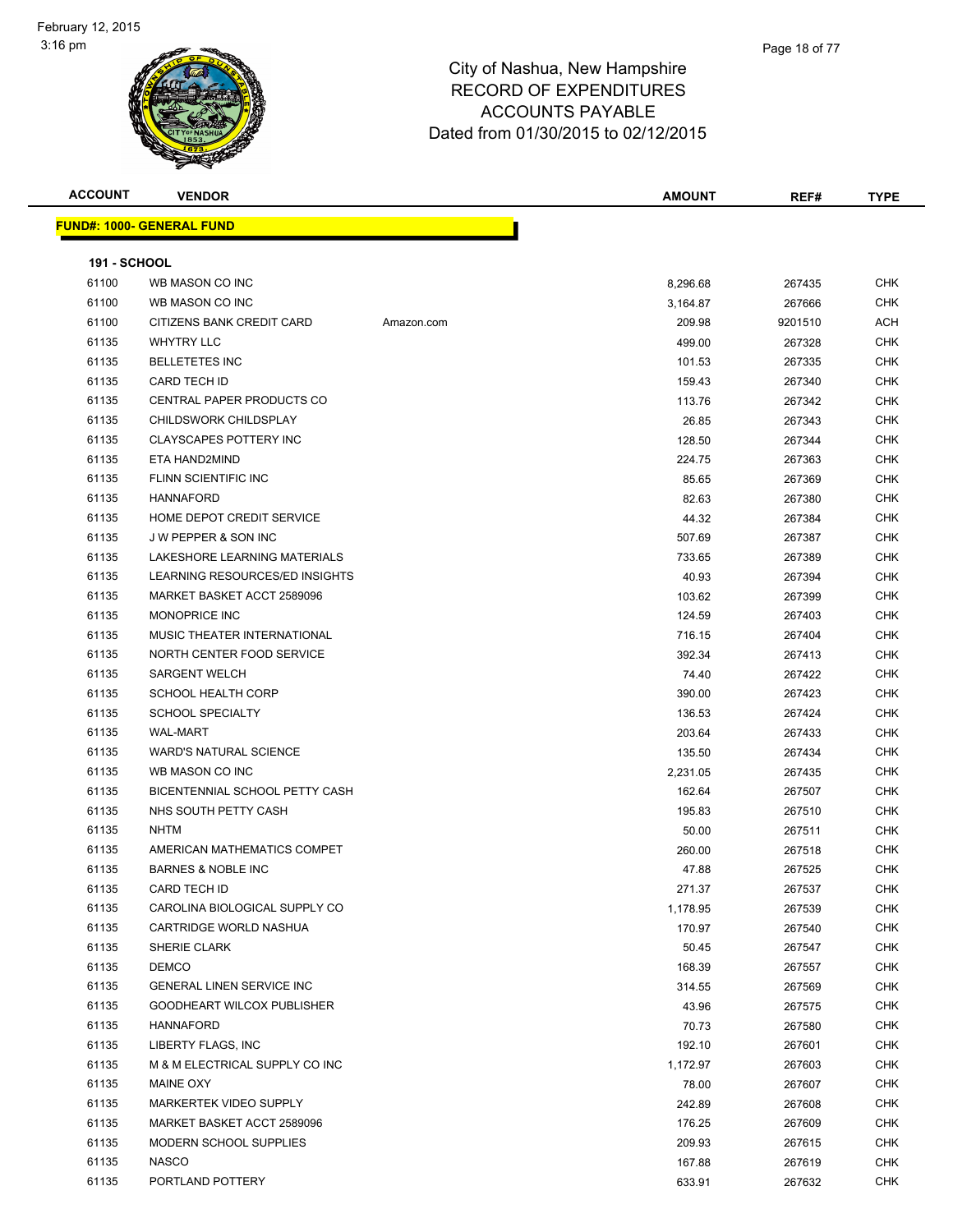

| <b>ACCOUNT</b>      | <b>VENDOR</b>                        | <b>AMOUNT</b> | REF#   | <b>TYPE</b> |
|---------------------|--------------------------------------|---------------|--------|-------------|
|                     | <b>FUND#: 1000- GENERAL FUND</b>     |               |        |             |
| <b>191 - SCHOOL</b> |                                      |               |        |             |
| 61135               | <b>SCHOOL SPECIALTY</b>              | 1,525.16      | 267646 | <b>CHK</b>  |
| 61135               | SHARMILA SHENDYE                     | 46.05         | 267649 | <b>CHK</b>  |
| 61135               | <b>SYSCO BOSTON LLC</b>              | 885.23        | 267656 | <b>CHK</b>  |
| 61135               | <b>TEACHERS DISCOVERY</b>            | 12.95         | 267657 | <b>CHK</b>  |
| 61135               | <b>TOWERS MOTOR PARTS CORP</b>       | 294.30        | 267659 | <b>CHK</b>  |
| 61135               | <b>WAL-MART</b>                      | 257.72        | 267665 | <b>CHK</b>  |
| 61135               | WB MASON CO INC                      | 1,098.41      | 267666 | <b>CHK</b>  |
| 61135               | WILLIAM V MACGILL & CO               | 249.83        | 267667 | <b>CHK</b>  |
| 61142               | BICENTENNIAL SCHOOL PETTY CASH       | 27.27         | 267507 | <b>CHK</b>  |
| 61142               | <b>SCHOOL HEALTH CORP</b>            | 1,229.18      | 267645 | <b>CHK</b>  |
| 61249               | <b>NCS PEARSON</b>                   | 656.47        | 267409 | <b>CHK</b>  |
| 61299               | <b>BELLETETES INC</b>                | 60.00         | 267335 | <b>CHK</b>  |
| 61299               | <b>FASTENAL CO</b>                   | 561.85        | 267365 | <b>CHK</b>  |
| 61299               | HOME DEPOT CREDIT SERVICES           | 19.94         | 267385 | <b>CHK</b>  |
| 61299               | <b>BARNES &amp; NOBLE INC</b>        | 641.85        | 267525 | <b>CHK</b>  |
| 61299               | <b>BELLETETES INC</b>                | 50.57         | 267527 | <b>CHK</b>  |
| 61299               | <b>FASTENAL CO</b>                   | 21.98         | 267562 | <b>CHK</b>  |
| 61299               | <b>MEMORY PROJECT</b>                | 35.00         | 267613 | <b>CHK</b>  |
| 61299               | <b>MILL METALS CORP</b>              | 74.00         | 267614 | <b>CHK</b>  |
| 61407               | M & M ELECTRICAL SUPPLY CO INC       | 2,219.12      | 267396 | <b>CHK</b>  |
| 61407               | INTERSTATE BATTERY OF SOUTHERN       | 1,513.80      | 267590 | <b>CHK</b>  |
| 61407               | <b>REXEL</b>                         | 183.56        | 267636 | <b>CHK</b>  |
| 61414               | F W WEBB CO                          | 127.62        | 267364 | <b>CHK</b>  |
| 61414               | PEABODY SUPPLY CO                    | 150.45        | 267416 | <b>CHK</b>  |
| 61414               | F W WEBB CO                          | 725.49        | 267561 | <b>CHK</b>  |
| 61421               | ARCSOURCE INC                        | 38.83         | 267330 | <b>CHK</b>  |
| 61421               | <b>GRAINGER</b>                      | 252.37        | 267374 | <b>CHK</b>  |
| 61421               | BEARINGS SPECIALTY CO INC            | 75.23         | 267526 | <b>CHK</b>  |
| 61421               | <b>CAPP INC</b>                      | 216.00        | 267536 | <b>CHK</b>  |
| 61421               | <b>GRAINGER</b>                      | 39.54         | 267576 | <b>CHK</b>  |
| 61421               | <b>HEATING SPECIALTIES OF NH INC</b> | 161.80        | 267583 | <b>CHK</b>  |
| 61428               | NATIONWIDE SALES & SERVICE           | 109.40        | 267408 | <b>CHK</b>  |
| 61428               | NATIONWIDE SALES & SERVICE           | 132.68        | 267620 | CHK         |
| 61599               | NASHUA OUTDOOR POWER EQUIPMENT       | 7.99          | 267407 | <b>CHK</b>  |
| 61607               | <b>SUSAN WILBORG</b>                 | 50.70         | 267436 | <b>CHK</b>  |
| 61607               | <b>ACP DIRECT</b>                    | 53.65         | 267513 | <b>CHK</b>  |
| 61607               | COMPUTER HUT dba IT INSIDERS         | 649.70        | 267549 | <b>CHK</b>  |
| 61607               | <b>SCHOOL SPECIALTY</b>              | 235.89        | 267646 | <b>CHK</b>  |
| 61607               | <b>SHOWMECABLES</b>                  | 115.05        | 267651 | <b>CHK</b>  |
| 61607               | WB MASON CO INC                      | 35.08         | 267666 | <b>CHK</b>  |
| 61814               | <b>DS ASSOCIATES</b>                 | 1,001.48      | 267358 | <b>CHK</b>  |
| 61814               | FOLLETT SCHOOL SOLUTIONS INC         | 3,470.58      | 267370 | <b>CHK</b>  |
| 61814               | PERMA-BOUND                          | 221.00        | 267417 | <b>CHK</b>  |
| 61814               | FOLLETT SCHOOL SOLUTIONS INC         | 691.26        | 267565 | <b>CHK</b>  |
| 61814               | PROQUEST LLC                         | 1,840.00      | 267633 | <b>CHK</b>  |
| 61821               | CAR & DRIVER                         | 6.00          | 267320 | <b>CHK</b>  |
| 61821               | HOW                                  | 29.96         | 267386 | <b>CHK</b>  |
| 61830               | N2Y, INC                             | 1,510.50      | 267405 | <b>CHK</b>  |
|                     |                                      |               |        |             |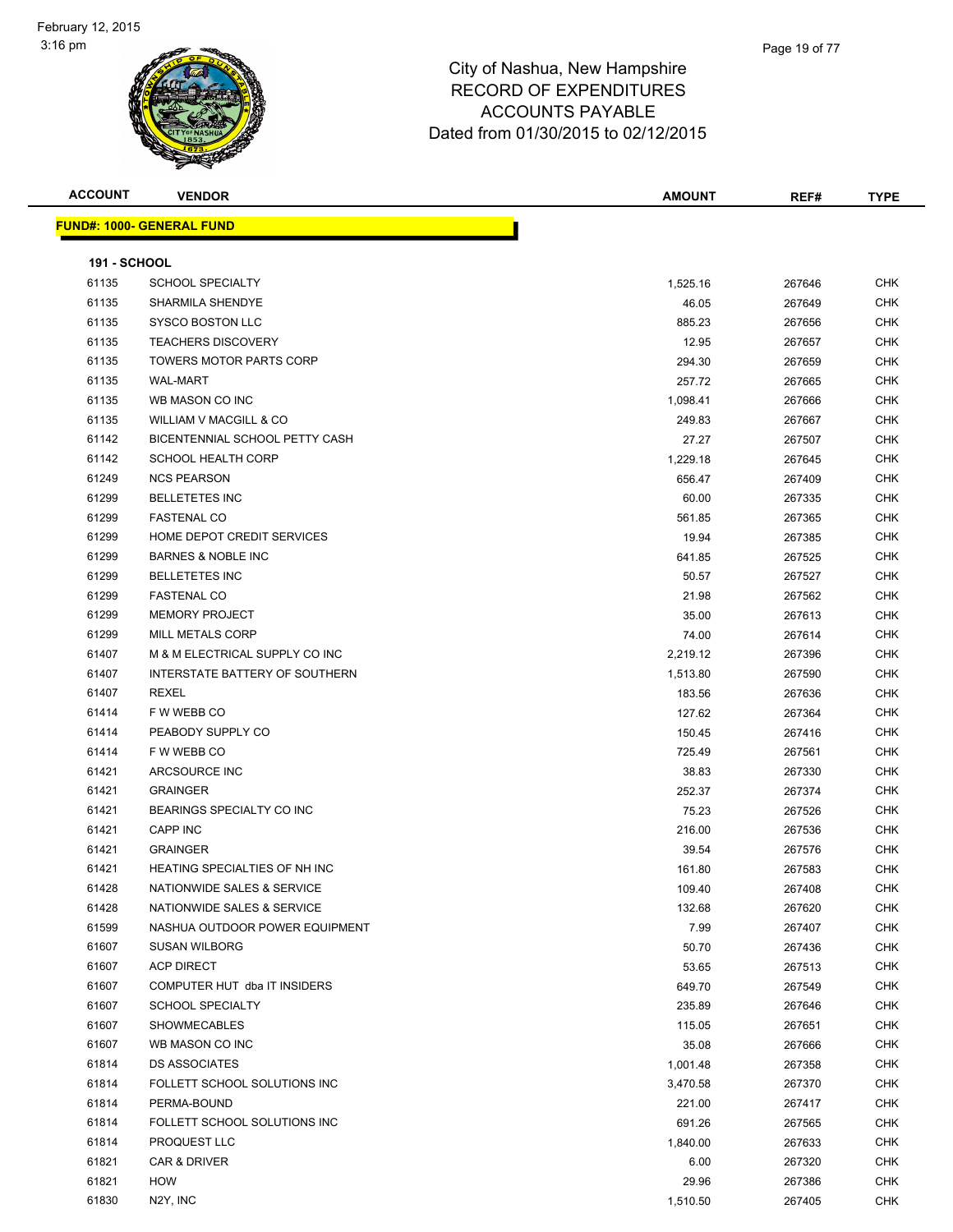## 3:16 pm Page 20 of 77City of Nashua, New Hampshire RECORD OF EXPENDITURES ACCOUNTS PAYABLE Dated from 01/30/2015 to 02/12/2015 **ACCOUNT VENDOR AMOUNT REF# TYPE FUND#: 1000- GENERAL FUND 191 - SCHOOL** 61875 BARNES & NOBLE INC 21.57 267333 CHK 61875 HEINEMANN 825.00 267382 CHK 61875 BARNES & NOBLE INC 79.80 267525 CHK 61875 DAVID GOLDSMITH 295.02 267573 CHK 61875 HEINEMANN 435.60 267584 CHK 61875 CITIZENS BANK CREDIT CARD Crain Communications 79.00 9201510 ACH The State of the COMPUTER HUT dba IT INSIDERS 140.85 267347 CHK 71221 APPLE INC 717.00 267520 CHK 71228 TECHNICAL EDUCATION SOLUTIONS 840.00 267658 CHK 71228 CITIZENS BANK CREDIT CARD Survey Monkey 250.00 9201510 ACH 71800 VIRCO INC 662.36 267432 CHK 71999 SCHOOL SPECIALTY 265.88 267424 CHK . . . . . . . . . . . . . . . **TOTAL 191 - SCHOOL \$1,015,439.77 TOTAL FUND 1000 - GENERAL FUND \$4,469,366.87**

#### **FUND#: 1001- GF-CAPITAL IMPROVEMENTS**

| <b>191 - SCHOOL</b><br>81100<br><b>NOBLIN &amp; ASSOCIATES</b> | 8,032.50   | 267412 | <b>CHK</b> |
|----------------------------------------------------------------|------------|--------|------------|
| .<br><b>TOTAL 191 - SCHOOL</b>                                 | \$8,032.50 |        |            |
| TOTAL FUND 1001 - GF-CAPITAL IMPROVEMENTS                      | \$8,032.50 |        |            |
| <b>FUND#: 1010- GF-PRIOR YEAR ESCROWS/EXPENSES</b>             |            |        |            |
| <b>160 - PUBLIC WORKS-PRIOR YEAR</b>                           |            |        |            |
| 61107 PHOENIX SCREEN PRINTING                                  | 82.00      | 267823 | <b>CHK</b> |
| <b>TOTAL 160 - PUBLIC WORKS-PRIOR YEAR</b>                     | \$82.00    |        |            |
| <b>172 - COMMUNITY HEALTH-PRIOR YEAR</b>                       |            |        |            |
| 61144<br>SMITH MEDICAL PARTNERS LLC                            | 117.60     | 267838 | <b>CHK</b> |
| <b>TOTAL 172 - COMMUNITY HEALTH-PRIOR YEAR</b>                 | \$117.60   |        |            |
|                                                                | \$199.60   |        |            |

| 44503 | KRISTINA EASTON                     | 55.60  |
|-------|-------------------------------------|--------|
| 44503 | <b>GHADA HASSAN</b>                 | 35.50  |
| 54487 | <b>BASSETT SERVICES CORPORATION</b> | 258.24 |
| 54487 | <b>HOBART SERVICE</b>               | 301.09 |
|       |                                     |        |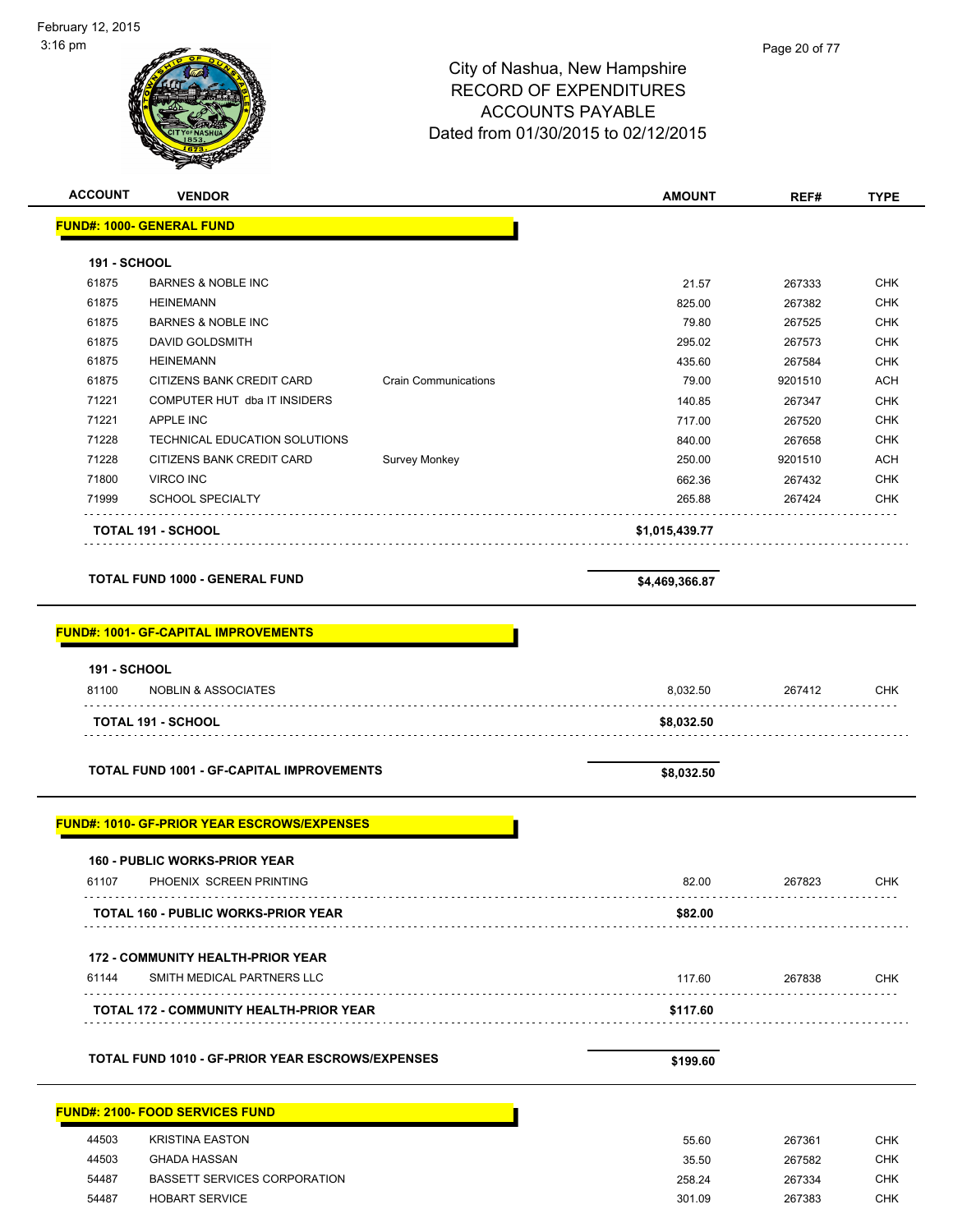

| <b>ACCOUNT</b> | <b>VENDOR</b>                                   | <b>AMOUNT</b> | REF#   | <b>TYPE</b> |
|----------------|-------------------------------------------------|---------------|--------|-------------|
|                | <b>FUND#: 2100- FOOD SERVICES FUND</b>          |               |        |             |
| 54487          | AFFILIATED HVAC SERVICES LLC                    | 108.00        | 267514 | <b>CHK</b>  |
| 55307          | LISA BORDELEAU                                  | 85.96         | 267338 | <b>CHK</b>  |
| 55307          | PAMELA CORREA                                   | 69.02         | 267351 | <b>CHK</b>  |
| 55307          | <b>KAREN GUSTIN</b>                             | 108.22        | 267378 | <b>CHK</b>  |
| 55307          | <b>KARYN LAWLESS</b>                            | 80.64         | 267391 | <b>CHK</b>  |
| 55307          | PAULE RALPH                                     | 52.78         | 267419 | <b>CHK</b>  |
| 55400          | SNA LOCKBOX CREDENTIALING                       | 39.50         | 267324 | <b>CHK</b>  |
| 61214          | TREASURER ST OF NH - SURPLUS D                  | 4,023.75      | 267326 | <b>CHK</b>  |
| 61214          | <b>BIMBO FOODS BAKERIES INC</b>                 | 2,813.20      | 267337 | <b>CHK</b>  |
| 61214          | <b>BOSTON PIE INC</b>                           | 2,793.00      | 267339 | <b>CHK</b>  |
| 61214          | COCA COLA BOTTLING CO                           | 1,153.50      | 267345 | <b>CHK</b>  |
| 61214          | COSTA FRUIT & PRODUCE CO INC                    | 22,881.27     | 267352 | <b>CHK</b>  |
| 61214          | <b>GARELICK FARMS LYNN</b>                      | 7,835.54      | 267372 | <b>CHK</b>  |
| 61214          | GILLS PIZZA CO                                  | 1,147.60      | 267373 | <b>CHK</b>  |
| 61214          | <b>GREAT STATE BEVERAGES INC</b>                | 567.95        | 267375 | <b>CHK</b>  |
| 61214          | <b>M SAUNDERS INC</b>                           | 5,427.93      | 267397 | <b>CHK</b>  |
| 61214          | NEW ENGLAND ICE CREAM                           | 1,588.70      | 267411 | <b>CHK</b>  |
| 61214          | <b>BIMBO FOODS BAKERIES INC</b>                 | 757.20        | 267529 | <b>CHK</b>  |
| 61214          | COCA COLA BOTTLING CO                           | 740.20        | 267548 | <b>CHK</b>  |
| 61214          | COSTA FRUIT & PRODUCE CO INC                    | 15,533.55     | 267552 | <b>CHK</b>  |
| 61214          | <b>GARELICK FARMS LYNN</b>                      | 10,305.01     | 267568 | <b>CHK</b>  |
| 61214          | GILLS PIZZA CO                                  | 1,118.00      | 267570 | <b>CHK</b>  |
| 61214          | <b>GREAT STATE BEVERAGES INC</b>                | 981.95        | 267578 | <b>CHK</b>  |
| 61214          | <b>M SAUNDERS INC</b>                           | 4,090.32      | 267605 | <b>CHK</b>  |
| 61214          | NEW ENGLAND ICE CREAM                           | 2,455.40      | 267622 | <b>CHK</b>  |
| 61299          | CENTRAL PAPER PRODUCTS CO                       | 7,854.64      | 267342 | <b>CHK</b>  |
| 61299          | CENTRAL PAPER PRODUCTS CO                       | 3,048.23      | 267541 | <b>CHK</b>  |
| 61299          | <b>ANN HOVEY</b>                                | 14.86         | 267587 | <b>CHK</b>  |
| 71000          | KITTREDGE EQUIPMENT CO - NH                     | 234.90        | 267388 | <b>CHK</b>  |
|                | <b>TOTAL FUND 2100 - FOOD SERVICES FUND</b>     | \$98,561.25   |        |             |
|                | <b>FUND#: 2207- ADULT ED/CONTINUING ED</b>      |               |        |             |
| 55500          | US POSTAL SERVICES                              | 715.87        | 267661 | <b>CHK</b>  |
| 61807          | <b>BARNES &amp; NOBLE INC</b>                   | 120.00        | 267525 | <b>CHK</b>  |
|                | <b>TOTAL FUND 2207 - ADULT ED/CONTINUING ED</b> | \$835.87      |        |             |
|                |                                                 |               |        |             |
|                | <u> FUND#: 2212- ATHLETICS REVENUE FUND</u>     |               |        |             |
| 71999          | SPEC WELDING & FABRICATING                      | 1,185.00      | 267425 | <b>CHK</b>  |
|                | <b>TOTAL FUND 2212 - ATHLETICS REVENUE FUND</b> | \$1,185.00    |        |             |
|                | <u> FUND#: 2222- AFTER SCHOOL PROGRAM</u>       |               |        |             |
|                |                                                 |               |        |             |
| 61299          | <b>GARELICK FARMS LYNN</b>                      | 260.86        | 267372 | <b>CHK</b>  |
| 61299          | <b>GARELICK FARMS LYNN</b>                      | 164.37        | 267568 | <b>CHK</b>  |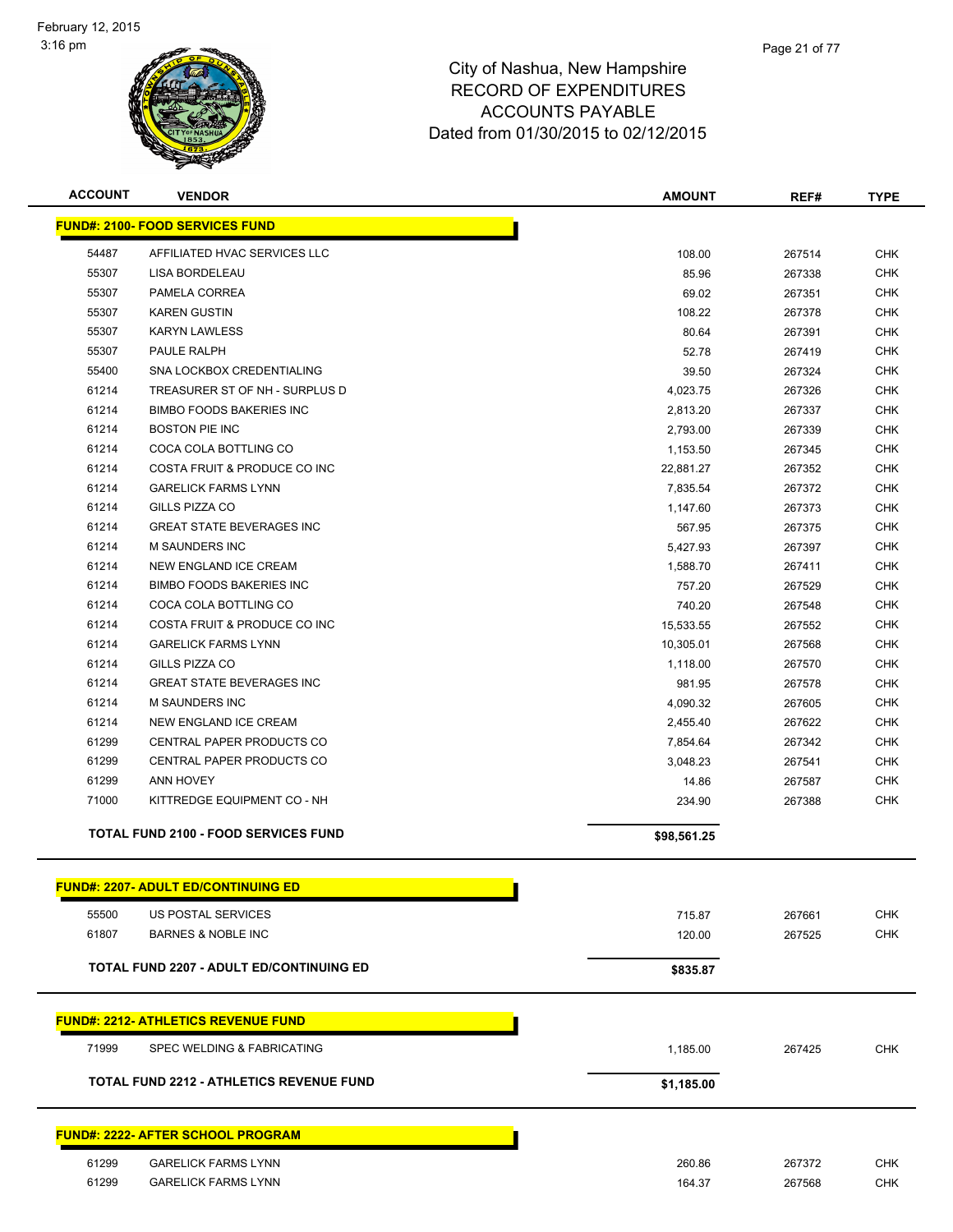February 12, 2015 3:16 pm

| <b>ACCOUNT</b> | <b>VENDOR</b>                                               | <b>AMOUNT</b>   | REF#             | <b>TYPE</b>              |
|----------------|-------------------------------------------------------------|-----------------|------------------|--------------------------|
|                | <b>FUND#: 2222- AFTER SCHOOL PROGRAM</b>                    |                 |                  |                          |
| 61299          | MARKET BASKET ACCT 2589096                                  | 53.64           | 267609           | <b>CHK</b>               |
|                | <b>TOTAL FUND 2222 - AFTER SCHOOL PROGRAM</b>               | \$478.87        |                  |                          |
|                | <b>FUND#: 2247- CULINARY ARTS</b>                           |                 |                  |                          |
| 61135          | NORTH CENTER FOOD SERVICE                                   |                 |                  | <b>CHK</b>               |
|                |                                                             | 332.75          | 267413           |                          |
|                | <b>TOTAL FUND 2247 - CULINARY ARTS</b>                      | \$332.75        |                  |                          |
|                | <u>FUND#: 2503- PARKS &amp; REC PROGRAMS FUND</u>           |                 |                  |                          |
| 44549          | NATALIA KAGHASHVILLI                                        | 140.00          | 267097           | <b>CHK</b>               |
| 55658          | <b>BOSTON CELTICS GROUP SALES</b>                           | 2,000.00        | 267702           | <b>CHK</b>               |
|                | <b>TOTAL FUND 2503 - PARKS &amp; REC PROGRAMS FUND</b>      | \$2,140.00      |                  |                          |
|                |                                                             |                 |                  |                          |
|                | <b>FUND#: 2505- GOVT &amp; EDUCATION CHANNELS FUND</b>      |                 |                  |                          |
| 53470          | JOHN COLLINS                                                | 100.00          | 267200           | <b>CHK</b>               |
| 53470          | MIKE JEYNES                                                 | 300.00          | 267242           | <b>CHK</b>               |
| 53470          | <b>JIM MCLEAN</b>                                           | 375.00          | 267256           | <b>CHK</b>               |
| 53470          | TIM O'NEIL                                                  | 300.00          | 267278           | <b>CHK</b>               |
| 53470          | FRANK J WALLENT                                             | 425.00          | 267309           | <b>CHK</b>               |
| 54100          | <b>PSNH</b>                                                 | 286.43          | 267156           | <b>CHK</b>               |
| 54114          | LIBERTY UTILITIES - NH                                      | 36.38           | 267137           | <b>CHK</b>               |
| 54114          | <b>DIRECT ENERGY BUSINESS</b>                               | 65.50           | 267211           | <b>CHK</b>               |
| 54141          | PENNICHUCK WATER WORKS INC                                  | 16.68           | 267155           | <b>CHK</b>               |
| 54141          | PENNICHUCK WATER WORKS INC                                  | 26.85           | 267716           | <b>CHK</b>               |
| 55200          | ALLIANCE FOR COMMUNITY MEDIA                                | 400.00          | 267736           | CHK                      |
| 55300          | <b>JEFF POEHNERT</b>                                        | 233.88          | 267119           | CHK                      |
| 55699          | COMCAST CABLE COMMUNICATIONS I                              | 10.39           | 267704           | <b>CHK</b>               |
| 55699<br>61100 | <b>JP PEST SERVICES</b><br>WB MASON CO INC                  | 74.24<br>254.50 | 267789<br>267854 | <b>CHK</b><br><b>CHK</b> |
|                | <b>TOTAL FUND 2505 - GOVT &amp; EDUCATION CHANNELS FUND</b> |                 |                  |                          |
|                |                                                             | \$2,904.85      |                  |                          |
|                | <b>FUND#: 2506- HUNT BLDG SPECIAL REVENUE FUND</b>          |                 |                  |                          |
| 54141          | PENNICHUCK WATER WORKS INC                                  | 114.12          | 267155           | <b>CHK</b>               |
|                | TOTAL FUND 2506 - HUNT BLDG SPECIAL REVENUE FUND            | \$114.12        |                  |                          |
|                | <b>FUND#: 3030- EMERGENCY MGMT GRANTS FUND</b>              |                 |                  |                          |
| 71000          | FIRST LINE TECHNOLOGY LLC                                   | 32,940.00       | 267223           | <b>CHK</b>               |
|                | <b>TOTAL FUND 3030 - EMERGENCY MGMT GRANTS FUND</b>         | \$32,940.00     |                  |                          |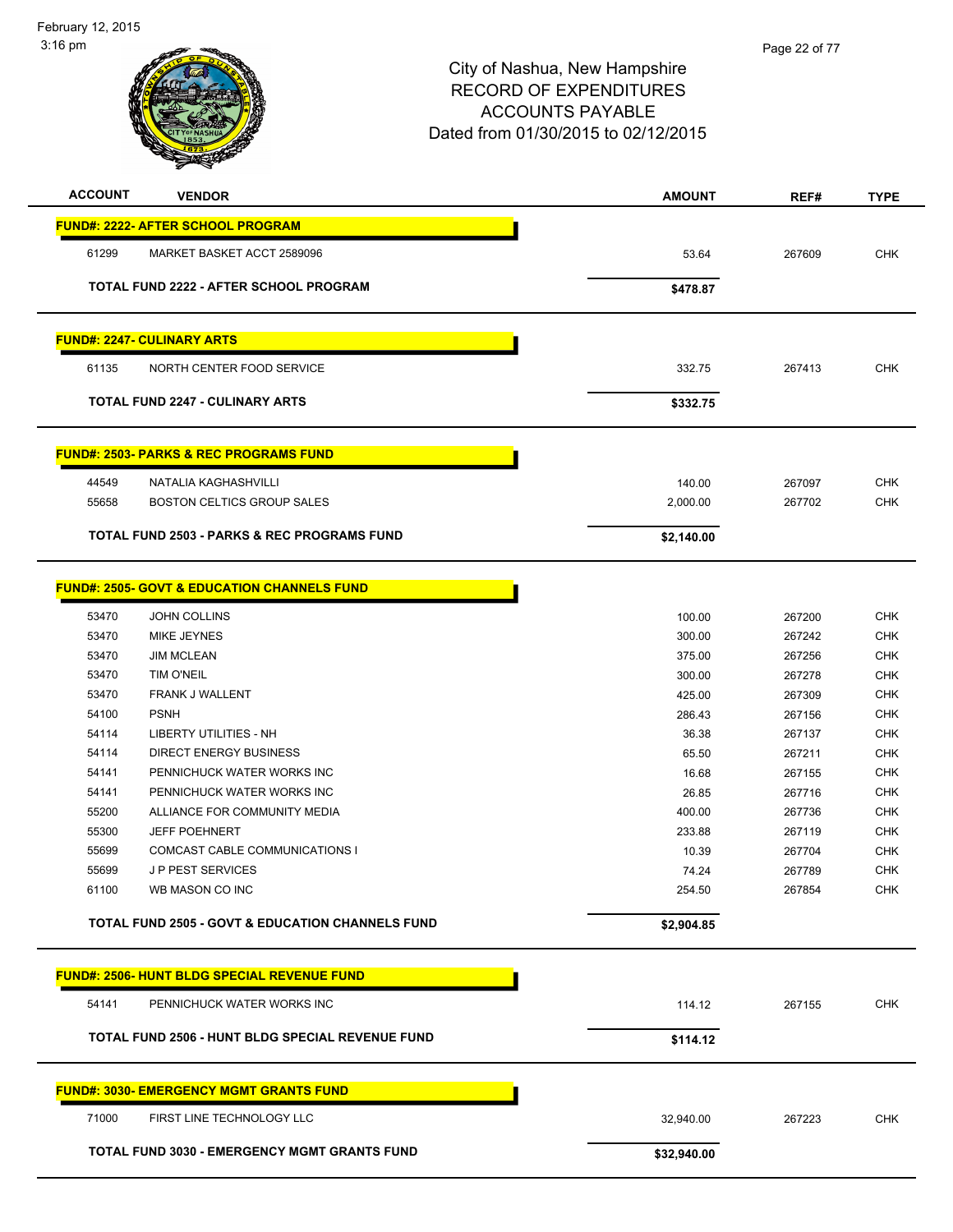| <b>ACCOUNT</b> | <b>VENDOR</b>                                           | <b>AMOUNT</b> | REF#    | <b>TYPE</b> |
|----------------|---------------------------------------------------------|---------------|---------|-------------|
|                | <b>FUND#: 3050- POLICE GRANTS FUND</b>                  |               |         |             |
| 71000          | <b>RAD SYSTEMS</b>                                      | 1,482.00      | 267120  | <b>CHK</b>  |
|                | <b>TOTAL FUND 3050 - POLICE GRANTS FUND</b>             | \$1,482.00    |         |             |
|                |                                                         |               |         |             |
|                | <u>FUND#: 3068- COMMUNITY SERVICES GRANTS FUND</u>      |               |         |             |
| 53999          | <b>GREATER NASHUA MENTAL HEALTH</b>                     | 5,454.27      | 267774  | <b>CHK</b>  |
| 55100          | AT & T MOBILITY                                         | 76.22         | 267127  | <b>CHK</b>  |
| 55300          | <b>AMY MOUTENOT</b>                                     | 20.40         | 267690  | <b>CHK</b>  |
| 55300          | <b>ASHLEY CONLEY</b>                                    | 61.70         | 267679  | <b>CHK</b>  |
| 55300          | PATRICIA CROOKER                                        | 242.15        | 267680  | <b>CHK</b>  |
| 55300          | <b>NACCHO</b><br>CITIZENS BANK CREDIT CARD              | 575.00        | 9201510 | <b>ACH</b>  |
| 55300          | CITIZENS BANK CREDIT CARD<br>Delta                      | 480.20        | 9201510 | <b>ACH</b>  |
|                | <b>TOTAL FUND 3068 - COMMUNITY SERVICES GRANTS FUND</b> | \$6,909.94    |         |             |
|                |                                                         |               |         |             |
|                | <u> FUND#: 3070- COMMUNITY HEALTH GRANTS FUND</u>       |               |         |             |
| 54487          | SANEL AUTO PARTS CO                                     | 35.29         | 267835  | <b>CHK</b>  |
| 55300          | <b>KAYLA O'BRIEN</b>                                    | 93.21         | 267114  | <b>CHK</b>  |
| 55300          | <b>JACQUELINE AGUILAR</b>                               | 32.50         | 267684  | <b>CHK</b>  |
| 55300          | <b>BETTY WENDT</b>                                      | 51.75         | 267699  | <b>CHK</b>  |
| 55300          | <b>SHANNON CASEY</b>                                    | 28.75         | 267837  | <b>CHK</b>  |
| 55300          | <b>KAYLA O'BRIEN</b>                                    | 81.15         | 267114  | <b>CHK</b>  |
| 55300          | <b>JACQUELINE AGUILAR</b>                               | 71.70         | 267684  | <b>CHK</b>  |
| 55300          | <b>KAYLA O'BRIEN</b>                                    | 81.14         | 267114  | <b>CHK</b>  |
| 55300          | <b>BETTY WENDT</b>                                      | 17.25         | 267699  | <b>CHK</b>  |
| 55699          | ALEXANDER GRANOK MD                                     | 800.00        | 267773  | <b>CHK</b>  |
|                | <b>TOTAL FUND 3070 - COMMUNITY HEALTH GRANTS FUND</b>   | \$1,292.74    |         |             |
|                |                                                         |               |         |             |
|                | <b>FUND#: 3080- COMMUNITY DEVELOPMENT GRANTS</b>        |               |         |             |
| 53628          | <b>CREDERE ASSOCIATES</b>                               | 251.06        | 267755  | <b>CHK</b>  |
|                | TOTAL FUND 3080 - COMMUNITY DEVELOPMENT GRANTS          | \$251.06      |         |             |
|                |                                                         |               |         |             |
|                | <b>FUND#: 3090- URBAN PROGRAM GRANTS FUND</b>           |               |         |             |
| 54225          | ALCHEMY LEAD MANAGMENT                                  | 4,554.00      | 267176  | <b>CHK</b>  |
| 55118          | AT & T MOBILITY                                         | 32.04         | 267127  | <b>CHK</b>  |
| 55307          | <b>ROBERT RICE</b>                                      | 235.75        | 267693  | <b>CHK</b>  |
| 55614          | <b>HILLSBOROUGH COUNTY REGISTRY</b>                     | 16.00         | 267779  | <b>CHK</b>  |
| 61250          | EDUCATIONAL OUTFITTERS OF NH                            | 511.50        | 267218  | <b>CHK</b>  |
| 68345          | ROBERT A JORDAN                                         | 400.00        | 267113  | <b>CHK</b>  |
| 69075          | NASHUA ADULT LEARNING CENTER                            | 5,400.00      | 267732  | <b>CHK</b>  |
| 69075          | HARBOR HOMES-MAPLE ARMS                                 | 4,076.00      | 267777  | <b>CHK</b>  |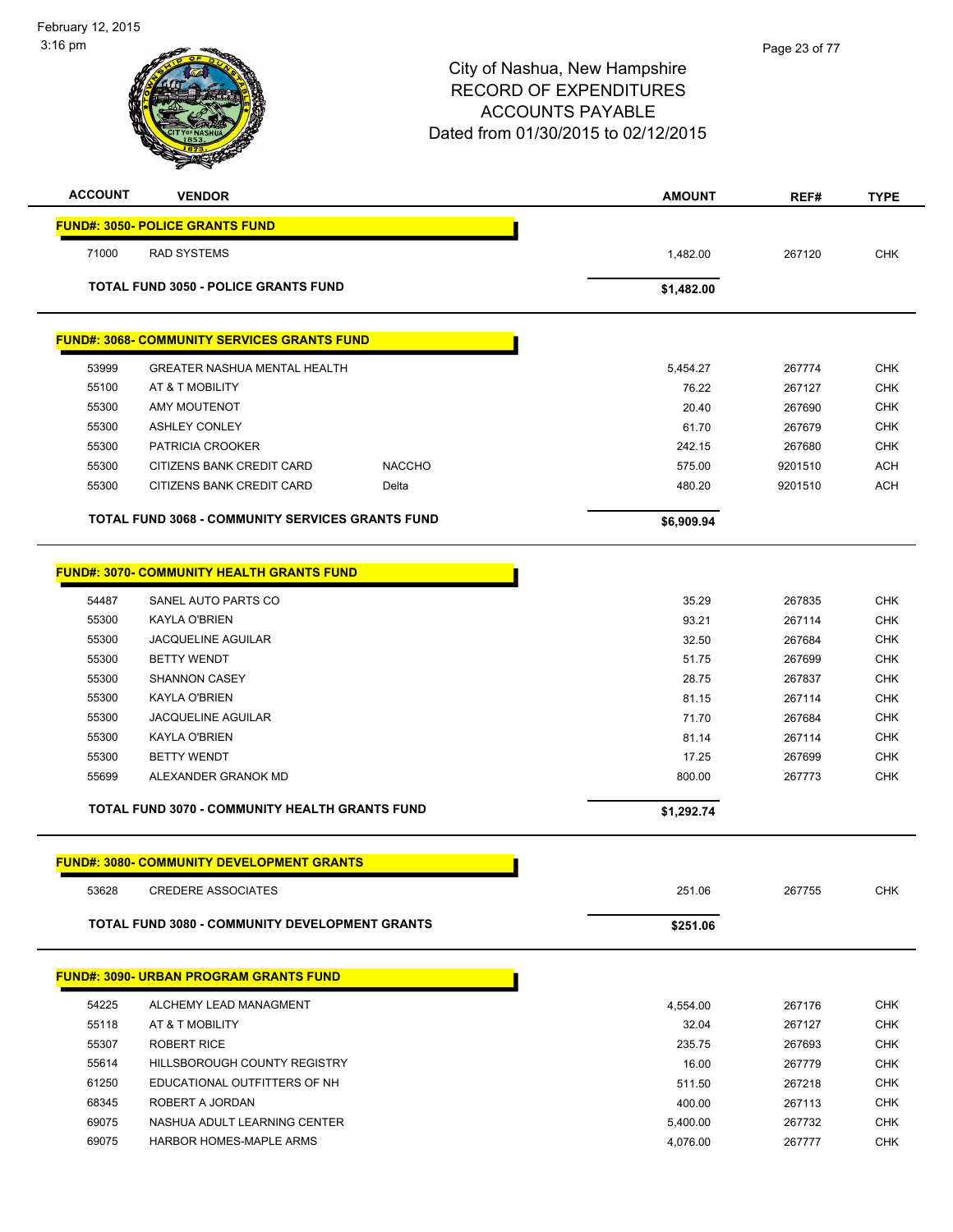| <b>ACCOUNT</b> | <b>VENDOR</b>                               |                   | <b>AMOUNT</b> | REF#    | <b>TYPE</b> |
|----------------|---------------------------------------------|-------------------|---------------|---------|-------------|
|                | TOTAL FUND 3090 - URBAN PROGRAM GRANTS FUND |                   | \$15,225.29   |         |             |
|                | <b>FUND#: 3120- TRANSIT GRANTS FUND</b>     |                   |               |         |             |
| 54100          | <b>PSNH</b>                                 |                   | 1,059.78      | 267156  | <b>CHK</b>  |
| 54114          | LIBERTY UTILITIES - NH                      |                   | 134.60        | 267137  | <b>CHK</b>  |
| 54114          | <b>DIRECT ENERGY BUSINESS</b>               |                   | 242.34        | 267211  | <b>CHK</b>  |
| 54114          | LIBERTY UTILITIES - NH                      |                   | 389.47        | 267138  | CHK         |
| 54114          | <b>DIRECT ENERGY BUSINESS</b>               |                   | 711.29        | 267758  | <b>CHK</b>  |
| 54141          | PENNICHUCK WATER WORKS INC                  |                   | 61.16         | 267155  | <b>CHK</b>  |
| 54141          | PENNICHUCK WATER WORKS INC                  |                   | 98.46         | 267716  | <b>CHK</b>  |
| 54141          | PENNICHUCK WATER WORKS INC                  |                   | 259.13        | 267716  | <b>CHK</b>  |
| 54141          | PENNICHUCK WATER WORKS INC                  |                   | 52.73         | 267155  | <b>CHK</b>  |
| 54141          | PENNICHUCK WATER WORKS INC                  |                   | 56.06         | 267716  | <b>CHK</b>  |
| 54600          | <b>CUMMINS NORTHEAST LLC</b>                |                   | 1,087.00      | 267756  | <b>CHK</b>  |
| 55109          | <b>FAIRPOINT COMMUNICATIONS</b>             |                   | 50.00         | 267706  | <b>CHK</b>  |
| 55118          | AT & T MOBILITY                             |                   | 149.72        | 267127  | <b>CHK</b>  |
| 55699          | VERIZON WIRELESS-342008805                  |                   | 131.00        | 267725  | <b>CHK</b>  |
| 55699          | VERIZON WIRELESS-842008777                  |                   | 191.04        | 267726  | <b>CHK</b>  |
| 55699          | FIRST TRANSIT INC                           |                   | 124,942.57    | 267765  | <b>CHK</b>  |
| 55699          | <b>CINTAS UNIFORMS</b>                      |                   | 42.96         | 267198  | <b>CHK</b>  |
| 55699          | <b>CINTAS UNIFORMS</b>                      |                   | 77.92         | 267754  | CHK         |
| 55699          | <b>JP PEST SERVICES</b>                     |                   | 67.00         | 267789  | <b>CHK</b>  |
| 55699          | OVERHEAD DOOR CO OF MANCHESTER              |                   | 520.00        | 267820  | <b>CHK</b>  |
| 61299          | CENTRAL PAPER PRODUCTS CO                   |                   | 235.18        | 267196  | <b>CHK</b>  |
| 61299          | HOME DEPOT CREDIT SERVICE 3065              |                   | 3.98          | 267780  | <b>CHK</b>  |
| 61299          | OVERHEAD DOOR CO OF MANCHESTER              |                   | 140.20        | 267820  | CHK         |
| 61299          | SERVICE LIGHTING EXPRESS INC                |                   | 224.25        | 267836  | <b>CHK</b>  |
| 61300          | CITY OF NASHUA/TAX COLLECTORS               |                   | 152.49        | 267677  | <b>CHK</b>  |
| 61307          | <b>EAST RIVER ENERGY INC</b>                |                   | 22,378.00     | 267216  | CHK         |
| 61799          | <b>CUMMINS NORTHEAST LLC</b>                |                   | 3,634.43      | 267207  | <b>CHK</b>  |
| 61799          | <b>GILLIG LLC</b>                           |                   | 479.11        | 267769  | <b>CHK</b>  |
| 61799          | <b>NAPA AUTO PARTS</b>                      |                   | (594.32)      | 267812  | <b>CHK</b>  |
| 61799          | ALLIANCE BUS GROUP INC                      |                   | 603.27        | 267180  | <b>CHK</b>  |
| 61799          | <b>QUIRK GM PARTS DEPOT</b>                 |                   | 80.60         | 267289  | <b>CHK</b>  |
| 61799          | ALLIANCE BUS GROUP INC                      |                   | 1,000.14      | 267735  | <b>CHK</b>  |
| 61799          | NAPA AUTO PARTS                             |                   | 179.46        | 267812  | <b>CHK</b>  |
| 61799          | ALLIANCE BUS GROUP INC                      |                   | 91.18         | 267180  | <b>CHK</b>  |
| 61799          | <b>CUMMINS NORTHEAST LLC</b>                |                   | 97.34         | 267207  | <b>CHK</b>  |
| 61799          | ALLIANCE BUS GROUP INC                      |                   | 256.74        | 267735  | <b>CHK</b>  |
| 61799          | <b>CUMMINS NORTHEAST LLC</b>                |                   | 4,249.84      | 267756  | <b>CHK</b>  |
| 61799          | <b>GRAINGER</b>                             |                   | 19.38         | 267770  | <b>CHK</b>  |
| 61799          | NAPA AUTO PARTS                             |                   | 197.30        | 267812  | <b>CHK</b>  |
| 61799          | <b>FASTENAL CO</b>                          |                   | 16.66         | 267220  | <b>CHK</b>  |
| 61799          | NAPA AUTO PARTS                             |                   | 117.80        | 267812  | <b>CHK</b>  |
| 61799          | RYDER FLEET PRODUCTS COM INC                |                   | 44.55         | 267831  | <b>CHK</b>  |
| 61799          | NAPA AUTO PARTS                             |                   | 954.65        | 267812  | <b>CHK</b>  |
| 71999          | CITIZENS BANK CREDIT CARD                   | <b>BESTBUYCOM</b> | 839.97        | 9201510 | ACH         |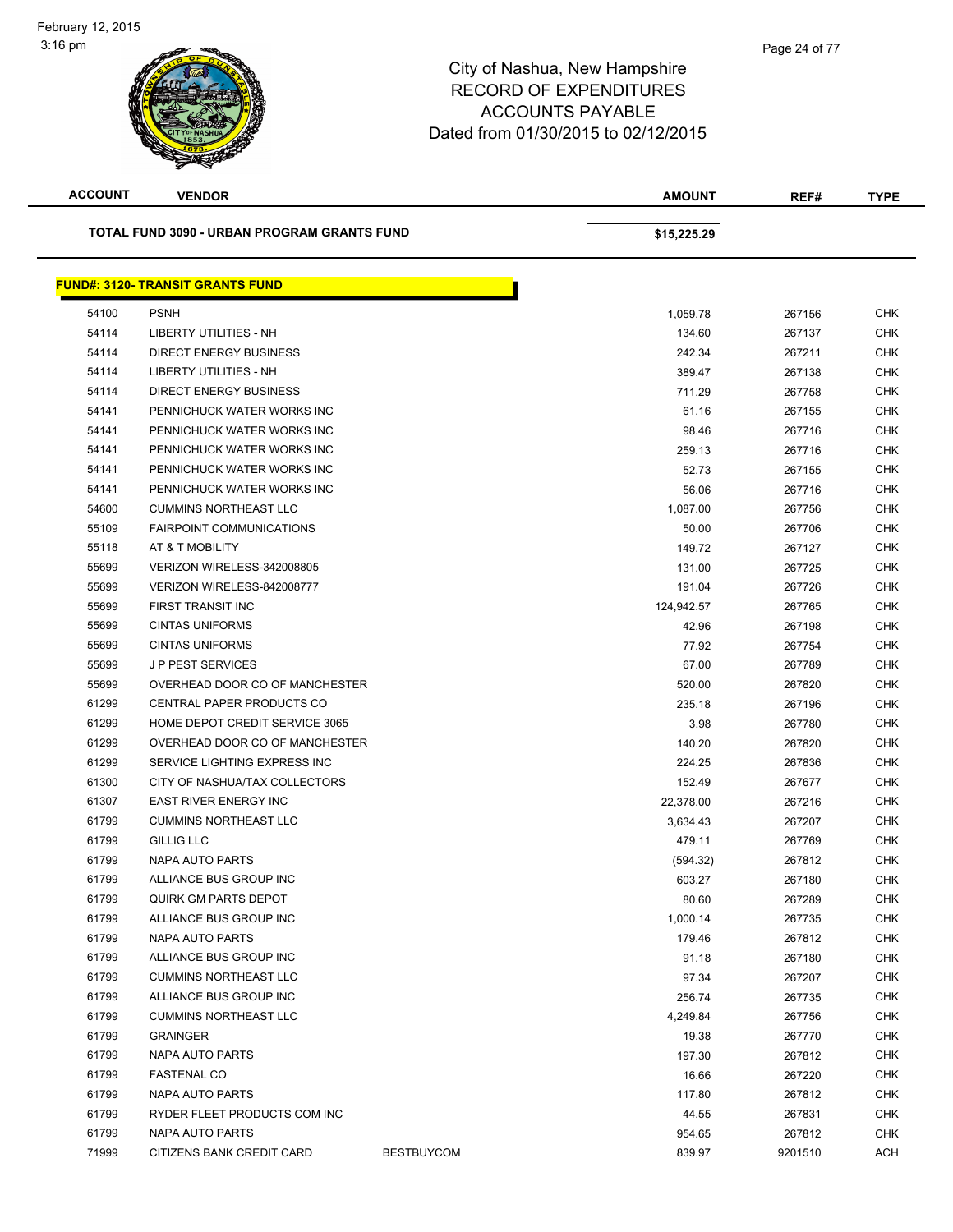

Page 25 of 77

| <b>ACCOUNT</b> | <b>VENDOR</b>                                |                          | <b>AMOUNT</b> | REF#    | <b>TYPE</b> |
|----------------|----------------------------------------------|--------------------------|---------------|---------|-------------|
|                | <b>TOTAL FUND 3120 - TRANSIT GRANTS FUND</b> |                          | \$165,726.43  |         |             |
|                | <b>FUND#: 3800- SCHOOL GRANTS FUND</b>       |                          |               |         |             |
| 53607          | <b>SERESC</b>                                |                          | 14,505.00     | 267647  | <b>CHK</b>  |
| 53628          | <b>SERESC</b>                                |                          | 12,191.64     | 267647  | <b>CHK</b>  |
| 53628          | <b>WHITNEY FREEMAN</b>                       |                          | 50.00         | 267371  | CHK         |
| 53628          | <b>HOLLY LAVINE</b>                          |                          | 100.00        | 267390  | <b>CHK</b>  |
| 53628          | <b>WHITNEY FREEMAN</b>                       |                          | 50.00         | 267566  | <b>CHK</b>  |
| 53628          | KATHERINE S GOLTSOV                          |                          | 25.00         | 267574  | <b>CHK</b>  |
| 53628          | <b>BOOTHBY THERAPY SERVICES LLC</b>          |                          | 701.36        | 267530  | <b>CHK</b>  |
| 53628          | <b>INTERIM HEALTH CARE</b>                   |                          | 1,320.00      | 267589  | CHK         |
| 54487          | RAYMOND H TABER                              |                          | 85.00         | 267430  | CHK         |
| 54807          | <b>FIRST CHURCH</b>                          |                          | 3,746.00      | 267367  | CHK         |
| 55300          | CITIZENS BANK CREDIT CARD                    | <b>Hilton Hotel</b>      | 246.58        | 9201510 | <b>ACH</b>  |
| 55300          | CITIZENS BANK CREDIT CARD                    | <b>Hilton Hotel</b>      | 246.58        | 9201510 | <b>ACH</b>  |
| 55300          | CITIZENS BANK CREDIT CARD                    | <b>Hilton Hotel</b>      | 246.58        | 9201510 | <b>ACH</b>  |
| 55300          | CITIZENS BANK CREDIT CARD                    | <b>American Airlines</b> | 228.60        | 9201510 | <b>ACH</b>  |
| 55300          | CITIZENS BANK CREDIT CARD                    | <b>American Airlines</b> | 228.60        | 9201510 | <b>ACH</b>  |
| 55300          | <b>CITIZENS BANK CREDIT CARD</b>             | American Airlines        | 228.60        | 9201510 | ACH         |
| 55300          | CITIZENS BANK CREDIT CARD                    | Jet Blue                 | 691.10        | 9201510 | <b>ACH</b>  |
| 55300          | CITIZENS BANK CREDIT CARD                    | <b>Hilton Hotel</b>      | 246.58        | 9201510 | <b>ACH</b>  |
| 55300          | CITIZENS BANK CREDIT CARD                    | <b>Hilton Hotel</b>      | 246.58        | 9201510 | ACH         |
| 55300          | CITIZENS BANK CREDIT CARD                    | <b>Hilton Hotel</b>      | 246.58        | 9201510 | <b>ACH</b>  |
| 55300          | CITIZENS BANK CREDIT CARD                    | <b>Hilton Hotel</b>      | 246.58        | 9201510 | <b>ACH</b>  |
| 55300          | CITIZENS BANK CREDIT CARD                    | <b>American Airlines</b> | 228.60        | 9201510 | ACH         |
| 55300          | CITIZENS BANK CREDIT CARD                    | American Airlines        | 228.60        | 9201510 | <b>ACH</b>  |
| 55300          | CITIZENS BANK CREDIT CARD                    | American Airlines        | 228.60        | 9201510 | ACH         |
| 55300          | CITIZENS BANK CREDIT CARD                    | <b>American Airlines</b> | 228.60        | 9201510 | ACH         |
| 55300          | CITIZENS BANK CREDIT CARD                    | Jet Blue                 | 691.10        | 9201510 | <b>ACH</b>  |
| 55300          | CITIZENS BANK CREDIT CARD                    | Jet Blue                 | 168.99        | 9201510 | <b>ACH</b>  |
| 55400          | <b>KRISTIN MULLEN</b>                        |                          | 229.00        | 267616  | CHK         |
| 55400          | <b>CTR FOR TEACHER EFFECTIVENESS</b>         |                          | 1,271.19      | 267355  | <b>CHK</b>  |
| 55400          | MICHAEL CRAIG                                |                          | 98.58         | 267554  | <b>CHK</b>  |
| 55607          | UNITED PARCEL SERVICE                        |                          | 11.40         | 267327  | CHK         |
| 61135          | <b>SCHOOL SPECIALTY</b>                      |                          | 392.38        | 267646  | <b>CHK</b>  |
| 61135          | WB MASON CO INC                              |                          | 53.80         | 267435  | CHK         |
| 61135          | <b>SCHOOL SPECIALTY</b>                      |                          | 614.88        | 267646  | CHK         |
| 61135          | THE COPY SHOP                                |                          | 468.00        | 267350  | CHK         |
| 61135          | PAPERGRAPHICS PRINT & COPY INC               |                          | 4,030.63      | 267415  | CHK         |
| 61299          | <b>MEMORY PROJECT</b>                        |                          | 400.00        | 267613  | <b>CHK</b>  |
| 61299          | <b>GIOVANNIS</b>                             |                          | 159.00        | 267572  | CHK         |
| 61299          | <b>WAL-MART</b>                              |                          | 280.14        | 267665  | <b>CHK</b>  |
| 61299          | UNITED PARCEL SERVICE                        |                          | 13.86         | 267327  | <b>CHK</b>  |
| 61299          | WB MASON CO INC                              |                          | 247.30        | 267435  | CHK         |
| 61299          | LUCIE L CROWDER                              |                          | 171.08        | 267555  | CHK         |
| 61299          | <b>JULIA MACINTOSH</b>                       |                          | 57.94         | 267606  | CHK         |
| 71221          | COMPUTER HUT dba IT INSIDERS                 |                          | 699.45        | 267347  | CHK         |
| 71228          | LAZEL                                        |                          | 399.80        | 267392  | CHK         |
| 71228          | <b>LEARNING A-Z</b>                          |                          | 274.86        | 267393  | CHK         |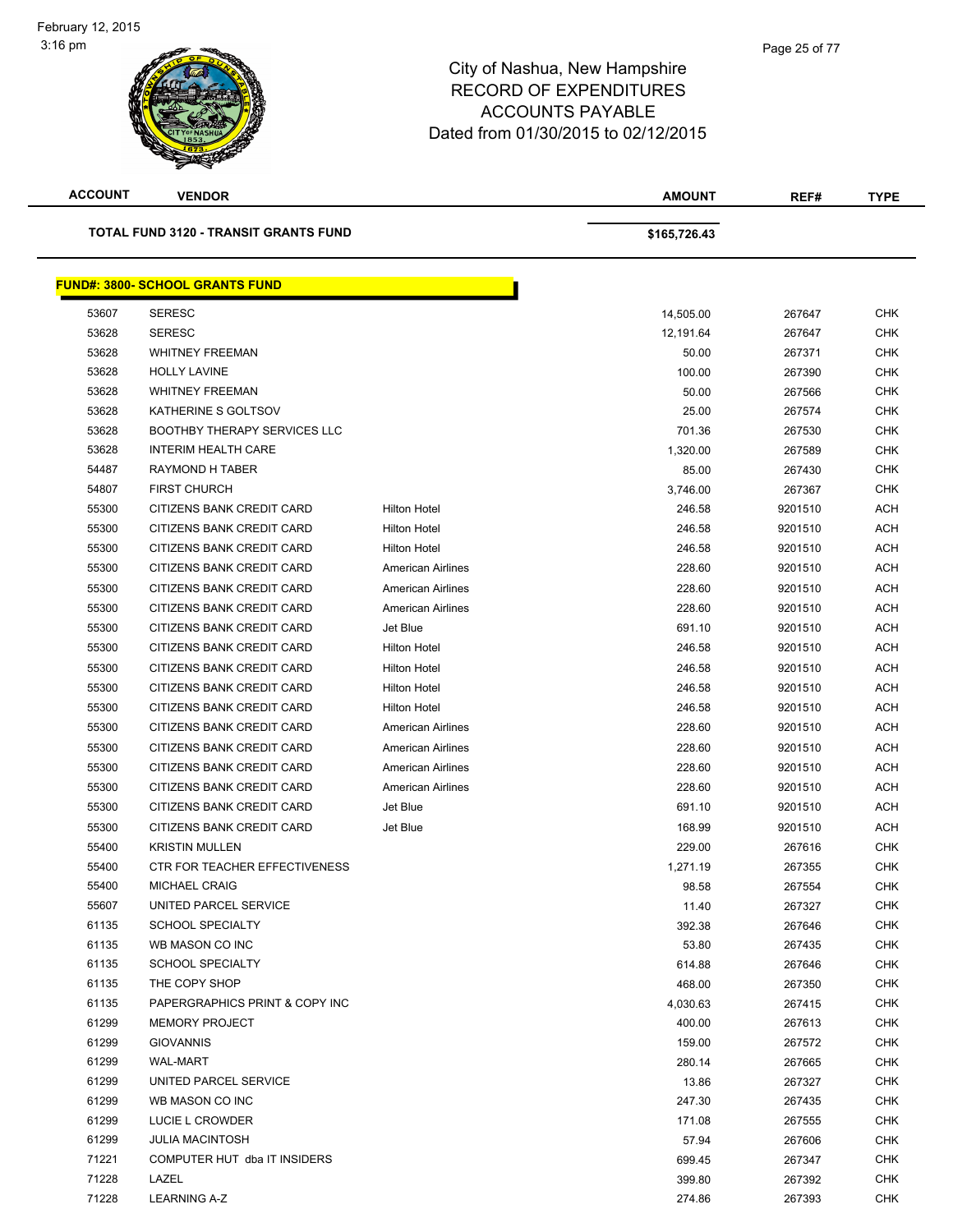| <b>ACCOUNT</b> | <b>VENDOR</b>                                         |                      | <b>AMOUNT</b> | REF#    | <b>TYPE</b> |
|----------------|-------------------------------------------------------|----------------------|---------------|---------|-------------|
|                | <b>TOTAL FUND 3800 - SCHOOL GRANTS FUND</b>           |                      | \$47,524.74   |         |             |
|                | <b>FUND#: 3810- FOOD SERVICE GRANTS FUND</b>          |                      |               |         |             |
| 61214          | M SAUNDERS INC                                        |                      | 1,496.30      | 267397  | <b>CHK</b>  |
| 61214          | <b>M SAUNDERS INC</b>                                 |                      | 1,999.60      | 267397  | <b>CHK</b>  |
| 61214          | M SAUNDERS INC                                        |                      | 1,152.50      | 267397  | <b>CHK</b>  |
| 61214          | <b>M SAUNDERS INC</b>                                 |                      | 1,723.40      | 267397  | <b>CHK</b>  |
| 61214          | <b>M SAUNDERS INC</b>                                 |                      | 2,171.50      | 267397  | <b>CHK</b>  |
| 61214          | <b>M SAUNDERS INC</b>                                 |                      | 1,974.60      | 267397  | <b>CHK</b>  |
| 61214          | M SAUNDERS INC                                        |                      | 1,290.15      | 267397  | <b>CHK</b>  |
| 61214          | M SAUNDERS INC                                        |                      | 1,994.45      | 267397  | <b>CHK</b>  |
| 61299          | CENTRAL PAPER PRODUCTS CO                             |                      | 26.14         | 267342  | <b>CHK</b>  |
| 61299          | CENTRAL PAPER PRODUCTS CO                             |                      | 26.14         | 267342  | <b>CHK</b>  |
| 61299          | COSTA FRUIT & PRODUCE CO INC                          |                      | 32.00         | 267352  | <b>CHK</b>  |
| 61299          | CENTRAL PAPER PRODUCTS CO                             |                      | 51.72         | 267342  | <b>CHK</b>  |
|                | <b>TOTAL FUND 3810 - FOOD SERVICE GRANTS FUND</b>     |                      | \$13,938.50   |         |             |
|                | <b>FUND#: 4005- TRAFFIC VIOLATIONS FUND</b>           |                      |               |         |             |
| 45400          | <b>CHRIS BOULOS</b>                                   |                      | 295.00        | 267488  | <b>CHK</b>  |
| 55607          | MAILINGS UNLIMITED - MVR                              |                      | 760.00        | 148279  | <b>ACH</b>  |
| 55607          | <b>MAILINGS UNLIMITED</b>                             |                      | (19.11)       | 267799  | <b>CHK</b>  |
| 55699          | <b>1ST PRIORITY TOWING &amp; RECOVERY</b>             |                      | 5,380.00      | 267728  | <b>CHK</b>  |
| 55699          | <b>D &amp; R TOWING INC</b>                           |                      | 5,160.00      | 267757  | <b>CHK</b>  |
| 55699          | STATEWIDE COLLISION LLC                               |                      | 4,560.00      | 267841  | <b>CHK</b>  |
| 61100          | PARTEK SOLUTIONS INC                                  |                      | 2,180.36      | 267283  | <b>CHK</b>  |
| 61799          | <b>BEST FORD</b>                                      |                      | 6.29          | 267745  | <b>CHK</b>  |
|                | <b>TOTAL FUND 4005 - TRAFFIC VIOLATIONS FUND</b>      |                      | \$18,322.54   |         |             |
|                | <b>FUND#: 4010- MOTOR VEHICLE ADMIN FUND</b>          |                      |               |         |             |
|                |                                                       |                      |               |         |             |
| 53467          | MAILINGS UNLIMITED                                    |                      | 129.75        | 267799  | <b>CHK</b>  |
|                | <b>TOTAL FUND 4010 - MOTOR VEHICLE ADMIN FUND</b>     |                      | \$129.75      |         |             |
|                | <b>FUND#: 4020- POLICE DRUG ENFORCEMENT FUND</b>      |                      |               |         |             |
| 55699          | <b>TRANSUNION RISK &amp; ALTERNATIVE</b>              |                      | 110.00        | 267845  | <b>CHK</b>  |
|                | <b>TOTAL FUND 4020 - POLICE DRUG ENFORCEMENT FUND</b> |                      | \$110.00      |         |             |
|                | <b>FUND#: 4025- DOJ DRUG FORFEITURE FUND</b>          |                      |               |         |             |
|                |                                                       |                      |               |         |             |
| 54100          | <b>EVERSOURCE</b>                                     |                      | 168.54        | 267764  | CHK         |
| 55118          | VERIZON WIRELESS-785728687                            |                      | 703.74        | 267168  | <b>CHK</b>  |
| 55400          | CITIZENS BANK CREDIT CARD                             | Daytona Beach Resort | 122.63        | 9201510 | <b>ACH</b>  |
| 55400          | CITIZENS BANK CREDIT CARD                             | <b>IAUO</b>          | 495.00        | 9201510 | <b>ACH</b>  |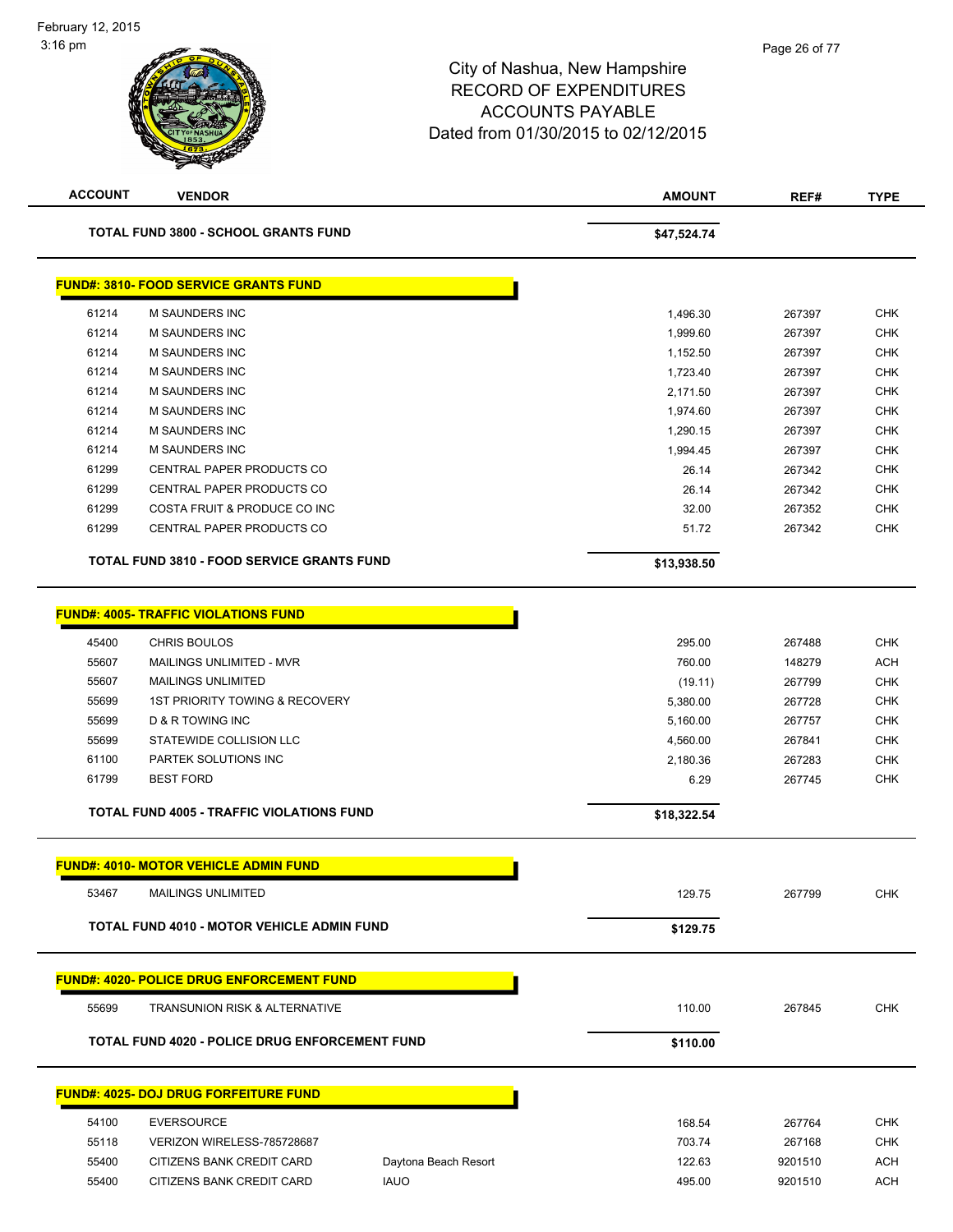

| <b>ACCOUNT</b><br><b>VENDOR</b>                            | <b>AMOUNT</b>  | REF#    | <b>TYPE</b> |
|------------------------------------------------------------|----------------|---------|-------------|
| <b>FUND#: 4025- DOJ DRUG FORFEITURE FUND</b>               |                |         |             |
| 55400<br>CITIZENS BANK CREDIT CARD<br>Daytona Beach Resort | 122.63         | 9201510 | <b>ACH</b>  |
| 55400<br>CITIZENS BANK CREDIT CARD<br><b>JetBlue</b>       | 1,438.38       | 9201511 | <b>ACH</b>  |
| 55699<br>COMCAST CABLE COMMUNICATIONS I                    | 470.55         | 267130  | <b>CHK</b>  |
| 56347<br>THE YOUTH COUNCIL                                 | 600.00         | 267315  | <b>CHK</b>  |
| 61799<br><b>CARPARTS OF NASHUA</b>                         | 341.00         | 267194  | <b>CHK</b>  |
| NORTHERN FOREIGN CAR PARTS INC<br>61799                    | 12.14          | 267277  | <b>CHK</b>  |
| 68343<br>CASH                                              | 9,500.00       | 267675  | <b>CHK</b>  |
| <b>TOTAL FUND 4025 - DOJ DRUG FORFEITURE FUND</b>          | \$13,974.61    |         |             |
| <b>FUND#: 4053- FIRE REGIONAL HAZMAT FUND</b>              |                |         |             |
| 71000<br>FIREMATIC SUPPLY CO INC                           | 1,286.77       | 267222  | <b>CHK</b>  |
| <b>TOTAL FUND 4053 - FIRE REGIONAL HAZMAT FUND</b>         | \$1,286.77     |         |             |
| <b>FUND#: 4080- NASHUA CONSERVATION FUND</b>               |                |         |             |
|                                                            |                |         |             |
| 53142<br>SOCIETY FOR THE PROTECT NH FOR                    | 1,972.96       | 267297  | <b>CHK</b>  |
| <b>TOTAL FUND 4080 - NASHUA CONSERVATION FUND</b>          | \$1,972.96     |         |             |
| FUND#: 4090- LIB-LOST/DAMAGED BOOK FINES                   |                |         |             |
| 61814<br>RANDOM HOUSE LLC                                  | 60.00          | 267291  | <b>CHK</b>  |
| 61814<br>MICRO MARKETING ASSOCIATES                        | 18.00          | 267806  | <b>CHK</b>  |
| 61875<br><b>INGRAM LIBRARY SERVICES</b>                    | 24.53          | 267785  | <b>CHK</b>  |
| TOTAL FUND 4090 - LIB-LOST/DAMAGED BOOK FINES              | \$102.53       |         |             |
| <b>FUND#: 5010- CAP PROJECTS-INFO TECHNOLOGY</b>           |                |         |             |
| 81342<br><b>TYLER TECHNOLOGIES INC</b>                     | 4,100.81       | 267849  | <b>CHK</b>  |
| TOTAL FUND 5010 - CAP PROJECTS-INFO TECHNOLOGY             | \$4,100.81     |         |             |
|                                                            |                |         |             |
| <b>FUND#: 5050- CAPITAL PROJ-COMMUNICATIONS</b>            |                |         |             |
| 55421<br>CITIZENS BANK CREDIT CARD<br>Southwest Airline    | 242.00         | 9201510 | <b>ACH</b>  |
| 81300<br>MOTOROLA SOLUTIONS INC                            | 1,432,330.40   | 267713  | <b>CHK</b>  |
| TOTAL FUND 5050 - CAPITAL PROJ-COMMUNICATIONS              | \$1,432,572.40 |         |             |
| <b>FUND#: 5200- CAPITAL PROJECTS-STREETS</b>               |                |         |             |
| 81700<br>VANASSE HANGEN BRUSTLIN INC                       | 237.20         | 267308  | <b>CHK</b>  |
| TOTAL FUND 5200 - CAPITAL PROJECTS-STREETS                 | \$237.20       |         |             |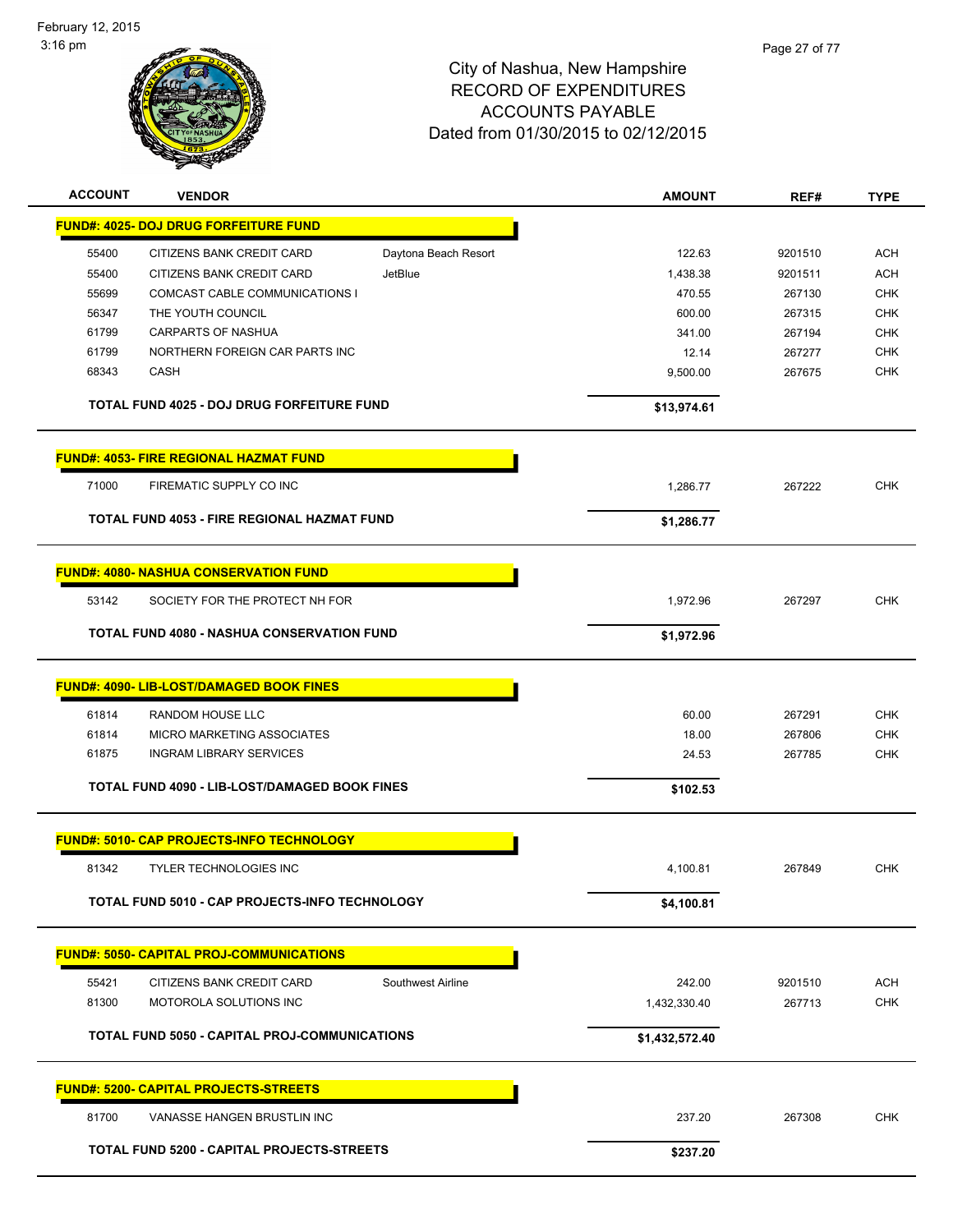

| <b>ACCOUNT</b> | <b>VENDOR</b>                                  | <b>AMOUNT</b> | REF#   | <b>TYPE</b> |
|----------------|------------------------------------------------|---------------|--------|-------------|
|                | <b>FUND#: 5700- CAP PROJECTS-BROAD ST PKWY</b> |               |        |             |
| 81700          | <b>PSNH</b>                                    | 40.05         | 267156 | <b>CHK</b>  |
| 81700          | R S AUDLEY INC                                 | 157,597.90    | 267290 | <b>CHK</b>  |
| 81700          | <b>HAYNER SWANSON INC</b>                      | 43,596.04     | 267232 | <b>CHK</b>  |
| 81700          | <b>HAYNER SWANSON INC</b>                      | 25,575.02     | 267232 | <b>CHK</b>  |
| 81700          | HAYNER SWANSON INC                             | 10,997.27     | 267232 | <b>CHK</b>  |
| 81700          | <b>HAYNER SWANSON INC</b>                      | 16,486.53     | 267232 | <b>CHK</b>  |
| 81700          | HAYNER SWANSON INC                             | 8,520.30      | 267232 | <b>CHK</b>  |
| 81700          | <b>HALEY AND WARD INC</b>                      | 8,500.00      | 267776 | <b>CHK</b>  |
| 81700          | NASHUA MILLYARD ASSOC INC                      | 703.46        | 267813 | <b>CHK</b>  |
|                | TOTAL FUND 5700 - CAP PROJECTS-BROAD ST PKWY   | \$272,016.57  |        |             |

Г

#### **FUND#: 6000- SOLID WASTE FUND**

|       | <b>TOTAL FUND 6000 - SOLID WASTE FUND</b> | \$19,493.88 |        |            |
|-------|-------------------------------------------|-------------|--------|------------|
| 61705 | MAYNARD & LESIEUR INC                     | 694.14      | 267252 | <b>CHK</b> |
| 61307 | SHATTUCK MALONE OIL CO                    | 2,003.42    | 267160 | <b>CHK</b> |
| 61110 | PHOENIX SCREEN PRINTING                   | 1,015.00    | 267823 | <b>CHK</b> |
| 61107 | UNIFIRST CORPORATION                      | 540.48      | 267850 | <b>CHK</b> |
| 61100 | WB MASON CO INC                           | 8.66        | 267310 | <b>CHK</b> |
| 55421 | TREASURER STATE OF NH                     | 50.00       | 267165 | <b>CHK</b> |
| 55400 | M & B MACHINING AND WELDING               | 104.00      | 267246 | <b>CHK</b> |
| 55200 | NORTHEAST RESOURCE RECOVERY               | 1,800.00    | 267276 | <b>CHK</b> |
| 55109 | COMCAST CABLE COMMUNICATIONS I            | 113.24      | 267130 | <b>CHK</b> |
| 54828 | US BANK EQUIPMENT FINANCE                 | 141.68      | 267723 | <b>CHK</b> |
| 54600 | SANEL AUTO PARTS CO                       | 102.06      | 267832 | <b>CHK</b> |
| 54600 | <b>POWERPLAN</b>                          | 468.03      | 267824 | <b>CHK</b> |
| 54600 | NAPA AUTO PARTS                           | 160.49      | 267810 | <b>CHK</b> |
| 54600 | <b>MCNEILUS TRUCK &amp; MANUFACTURING</b> | 73.60       | 267804 | <b>CHK</b> |
| 54600 | <b>MCDEVITT TRUCKS INC</b>                | 10.88       | 267803 | <b>CHK</b> |
| 54600 | MACMULKIN CHEVROLET INC                   | 20.62       | 267798 | CHK        |
| 54600 | INTERSTATE BATTERY OF SOUTHERN            | 264.88      | 267787 | <b>CHK</b> |
| 54600 | <b>CARPARTS OF NASHUA</b>                 | 117.12      | 267750 | <b>CHK</b> |
| 54600 | NAPA AUTO PARTS                           | 129.06      | 267269 | CHK        |
| 54600 | NAPA AUTO PARTS                           | 9.93        | 267268 | <b>CHK</b> |
| 54600 | <b>MCNEILUS TRUCK &amp; MANUFACTURING</b> | 259.87      | 267258 | <b>CHK</b> |
| 54600 | FREIGHTLINER OF NH INC                    | 210.10      | 267225 | CHK        |
| 54600 | <b>CARPARTS OF NASHUA</b>                 | 33.70       | 267194 | <b>CHK</b> |
| 54280 | NAPA AUTO PARTS                           | 349.00      | 267810 | <b>CHK</b> |
| 54280 | <b>GRANITE STATE SEWER &amp; DRAIN CL</b> | 330.00      | 267230 | <b>CHK</b> |
| 54141 | PENNICHUCK WATER WORKS INC                | 280.24      | 267716 | <b>CHK</b> |
| 54100 | <b>PSNH</b>                               | 1,184.82    | 267156 | <b>CHK</b> |
| 53999 | USDA, APHIS, GENERAL                      | 3,858.36    | 267167 | CHK        |
| 53107 | ECS INC                                   | 4,860.50    | 267763 | <b>CHK</b> |
| 21707 | STANLEY ELEVATOR CO INC                   | 300.00      | 267299 | <b>CHK</b> |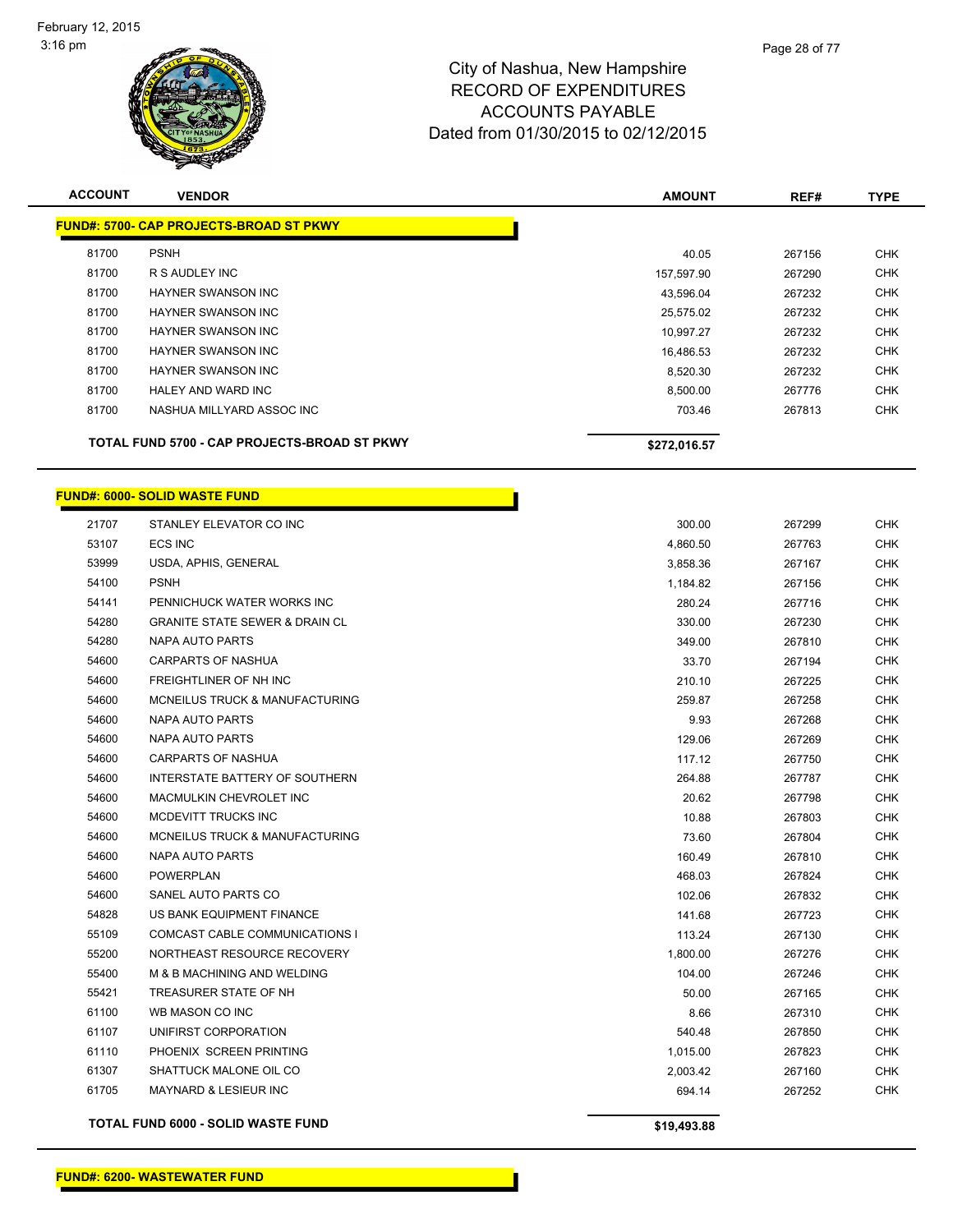

| <b>ACCOUNT</b> | <b>VENDOR</b>                       | <b>AMOUNT</b> | REF#   | <b>TYPE</b> |
|----------------|-------------------------------------|---------------|--------|-------------|
|                | <b>FUND#: 6200- WASTEWATER FUND</b> |               |        |             |
| 21775          | ATTY STEPHEN J FRASCA               | 56.09         | 267451 | <b>CHK</b>  |
| 21775          | MICHAEL GERAGHTY JR                 | 1,659.75      | 267459 | <b>CHK</b>  |
| 53107          | EASTERN ANALYTICAL INC              | 65.00         | 267761 | <b>CHK</b>  |
| 53467          | PENNICHUCK WATER WORKS INC          | 9,362.64      | 267154 | <b>CHK</b>  |
| 53467          | <b>MAILINGS UNLIMITED</b>           | 434.70        | 267249 | <b>CHK</b>  |
| 53467          | <b>MAILINGS UNLIMITED</b>           | 3,702.71      | 267799 | <b>CHK</b>  |
| 54100          | <b>PSNH</b>                         | 70.39         | 267156 | <b>CHK</b>  |
| 54100          | <b>PSNH</b>                         | 1,484.31      | 267717 | <b>CHK</b>  |
| 54114          | <b>LIBERTY UTILITIES - NH</b>       | 53.55         | 267143 | <b>CHK</b>  |
| 54114          | LIBERTY UTILITIES - NH              | 4,563.43      | 267145 | <b>CHK</b>  |
| 54114          | LIBERTY UTILITIES - NH              | 900.83        | 267146 | CHK         |
| 54114          | LIBERTY UTILITIES - NH              | 212.36        | 267147 | <b>CHK</b>  |
| 54114          | LIBERTY UTILITIES - NH              | 169.13        | 267148 | <b>CHK</b>  |
| 54114          | <b>DIRECT ENERGY BUSINESS</b>       | 13,150.23     | 267758 | <b>CHK</b>  |
| 54141          | PENNICHUCK WATER WORKS INC          | 4,289.51      | 267155 | <b>CHK</b>  |
| 54141          | PENNICHUCK WATER WORKS INC          | 1,769.45      | 267716 | <b>CHK</b>  |
| 54200          | ALL GREEN COMMERCIAL JANITORS       | 150.00        | 267179 | <b>CHK</b>  |
| 54200          | ALL GREEN COMMERCIAL JANITORS       | 693.33        | 267734 | <b>CHK</b>  |
| 54221          | CASELLA ORGANICS                    | 47,398.52     | 267195 | <b>CHK</b>  |
| 54221          | ACCUWORX USA INC                    | 5,531.00      | 267730 | <b>CHK</b>  |
| 54221          | WIND RIVER ENVIROMENTAL LLC         | 4,608.00      | 267856 | <b>CHK</b>  |
| 54280          | CD BOILER WORKS INC                 | 380.00        | 267751 | CHK         |
| 54300          | CONTINENTAL PAVING INC              | 650.38        | 267202 | <b>CHK</b>  |
| 54300          | TEAM EJP CONCORD NH                 | 556.50        | 267843 | <b>CHK</b>  |
| 54487          | AAA PUMP SERVICE INC                | 990.50        | 267175 | <b>CHK</b>  |
| 54487          | AUTO ELECTRIC WAREHOUSE INC         | 225.00        | 267181 | <b>CHK</b>  |
| 54487          | <b>FASTENAL CO</b>                  | 1,503.04      | 267220 | <b>CHK</b>  |
| 54487          | <b>GRAINGER</b>                     | 382.74        | 267227 | <b>CHK</b>  |
| 54487          | <b>GRAINGER</b>                     | 2,199.87      | 267228 | <b>CHK</b>  |
| 54487          | MCMASTER-CARR                       | 143.27        | 267257 | <b>CHK</b>  |
| 54487          | OCECO INC                           | 2,134.41      | 267280 | <b>CHK</b>  |
| 54487          | PEABODY SUPPLY CO                   | 819.95        | 267284 | <b>CHK</b>  |
| 54487          | SANEL AUTO PARTS CO                 | 12.42         | 267293 | <b>CHK</b>  |
| 54487          | SANEL AUTO PARTS CO                 | 27.03         | 267295 | <b>CHK</b>  |
| 54487          | <b>GRAINGER</b>                     | 381.18        | 267770 | <b>CHK</b>  |
| 54487          | PEABODY SUPPLY CO                   | 342.44        | 267822 | <b>CHK</b>  |
| 54600          | <b>CUES INC</b>                     | 754.61        | 267205 | <b>CHK</b>  |
| 54600          | MACMULKIN CHEVROLET INC             | 118.31        | 267248 | <b>CHK</b>  |
| 54600          | SANEL AUTO PARTS CO                 | 7.40          | 267295 | <b>CHK</b>  |
| 54600          | <b>BOOMER MCLOUD</b>                | 239.98        | 267746 | <b>CHK</b>  |
| 54828          | US BANK EQUIPMENT FINANCE           | 141.68        | 267723 | <b>CHK</b>  |
| 55118          | AT & T MOBILITY                     | 217.42        | 267127 | <b>CHK</b>  |
| 55200          | <b>NHWPCA</b>                       | 960.00        | 267715 | <b>CHK</b>  |
| 55200          | <b>NACWA</b>                        | 9,000.00      | 267809 | <b>CHK</b>  |
| 55400          | <b>NEWWTA INC</b>                   | 130.00        | 267151 | <b>CHK</b>  |
| 55699          | CRITTER CONTROL OF NH               | 1,611.00      | 267204 | <b>CHK</b>  |
| 61100          | WB MASON CO INC                     | 531.27        | 267854 | <b>CHK</b>  |
| 61107          | ALECS SHOE STORE INC                | 499.80        | 267177 | <b>CHK</b>  |
| 61107          | UNIFIRST CORPORATION                | 543.75        | 267850 | <b>CHK</b>  |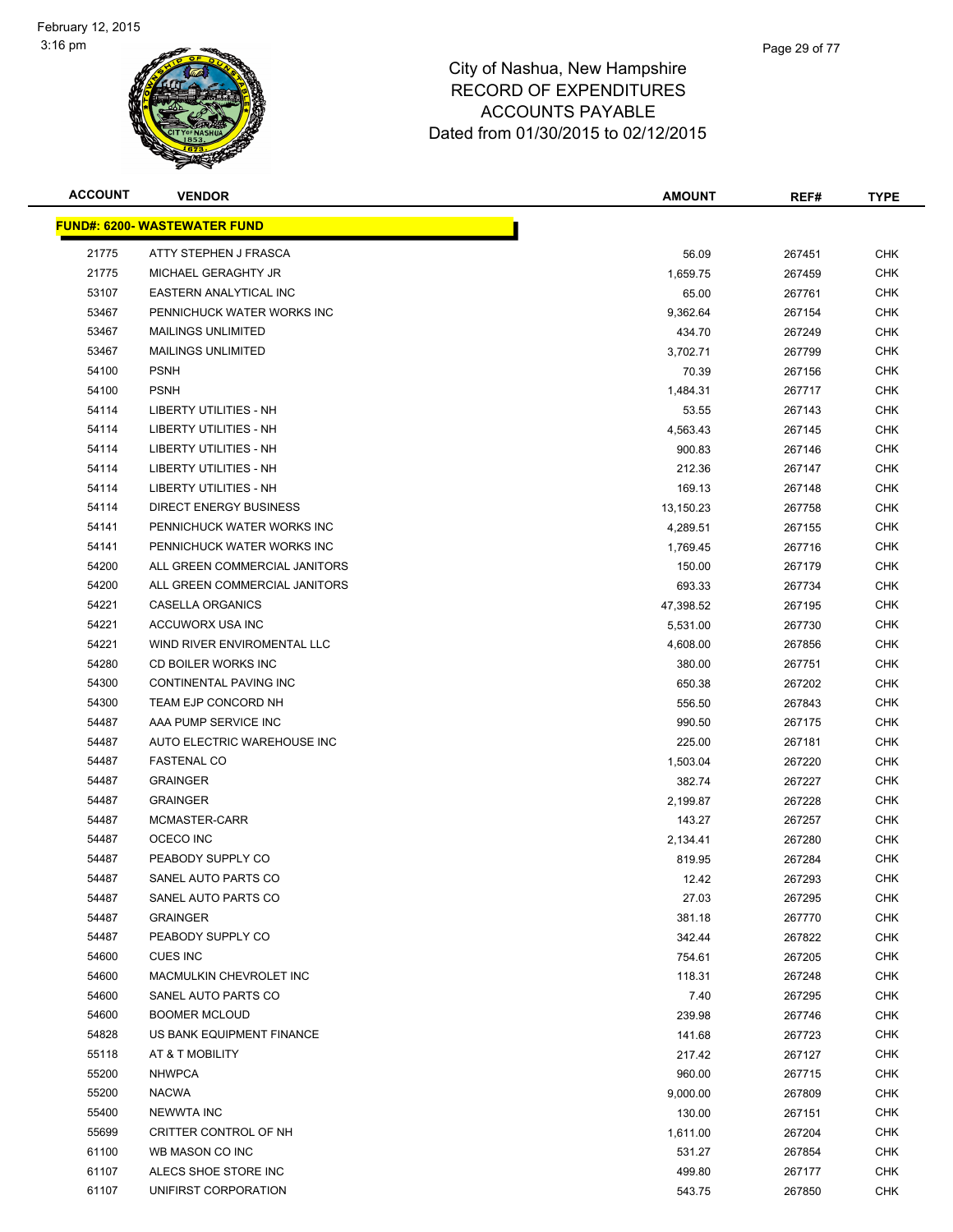

| <b>ACCOUNT</b> | <b>VENDOR</b>                            | <b>AMOUNT</b> | REF#   | <b>TYPE</b> |
|----------------|------------------------------------------|---------------|--------|-------------|
|                | <b>FUND#: 6200- WASTEWATER FUND</b>      |               |        |             |
| 61149          | <b>HACH COMPANY</b>                      | 3,740.12      | 267775 | <b>CHK</b>  |
| 61156          | <b>BASF CORP</b>                         | 17,943.83     | 267740 | <b>CHK</b>  |
| 61156          | <b>JCI JONES CHEMICALS INC</b>           | 2,033.78      | 267791 | <b>CHK</b>  |
| 61299          | <b>FASTENAL CO</b>                       | 226.80        | 267220 | <b>CHK</b>  |
| 61299          | M & M ELECTRICAL SUPPLY CO INC           | 194.61        | 267247 | <b>CHK</b>  |
| 61299          | MOORE MEDICAL LLC                        | 98.83         | 267265 | <b>CHK</b>  |
| 61299          | PEABODY SUPPLY CO                        | 97.38         | 267284 | <b>CHK</b>  |
| 61299          | PINE MOTOR PARTS                         | 122.69        | 267286 | <b>CHK</b>  |
| 61299          | PEABODY SUPPLY CO                        | 5.17          | 267822 | <b>CHK</b>  |
| 61428          | <b>CENTRAL PAPER PRODUCTS CO</b>         | 215.40        | 267196 | <b>CHK</b>  |
| 61830          | <b>MSDSONLINE</b>                        | 399.00        | 267266 | <b>CHK</b>  |
| 81300          | <b>BDP INDUSTRIES INC</b>                | 275,450.00    | 267185 | <b>CHK</b>  |
| 81300          | PENTA CORP                               | 110,809.67    | 267285 | <b>CHK</b>  |
| 81300          | XYLEM WATER SOLUTIONS USA INC            | 24,199.60     | 267312 | <b>CHK</b>  |
| 81700          | <b>HAZEN &amp; SAWYER PC</b>             | 20,366.14     | 267233 | <b>CHK</b>  |
| 81700          | <b>WRIGHT-PIERCE</b>                     | 9,214.37      | 267311 | <b>CHK</b>  |
|                | <b>TOTAL FUND 6200 - WASTEWATER FUND</b> | \$590,946.27  |        |             |

#### **FUND#: 6500- PROPERTY & CASUALTY FUND** TREASURER STATE OF NH 50.00 267163 CHK STANLEY ELEVATOR CO INC 118.66 267298 CHK STANLEY ELEVATOR CO INC 4,295.88 267840 CHK ROSS DUGAS 15.53 267681 CHK 59207 TREASURER STATE OF NH 103,677.72 267162 CHK CLAIMS BUREAU USA INC 2,224.00 267472 CHK 59207 DARTMOUTH HITCHCOCK CLINIC NO CHANGER CONTROL CHANGER CHANGER CHANGER CHANGER CHANGER CHANGER CHANGER CHA FAMILY PHYSICAL THERAPY SVC 1,077.96 267474 CHK FASULO & LAFONTAINE 2,400.00 267475 CHK FLEISCHER SPINE PLLC 384.76 267476 CHK FOUR SEASONS ORTHOPAEDIC CTR P 1,371.08 267477 CHK FOUR SEASONS ORTHOPEDIC CENTER 608.00 267478 CHK JONATHAN W SOBEL MD PLLC 1,220.00 267479 CHK 59207 ORTHOCARE MEDICAL EQUIPMENT LL **111.64** 267481 CHK PAIN SOLUTIONS PLLC 2,290.00 267482 CHK SO NH REGIONAL MEDICAL CENTER 7,068.25 267483 CHK SPAULDING HOSPITAL FOR 2,916.00 267484 CHK ST JOSEPH BUSINESS & HEALTH 246.00 267485 CHK STONERIVER PHARMACY SOLUTIONS 966.84 267486 CHK TUFTS MEDICAL CENTER INC 904.00 267487 CHK JEFFREY RICHARD 10.00 267877 CHK ANESTHESIA CARE GROUP PC 908.33 267878 CHK 59207 CLAIMS BUREAU USA INC 2002 CONSERVERSE CHR 200360.50 267879 CHK CPTE NASHUA 1,291.00 267880 CHK DARTMOUTH HITCHCOCK CLINIC 5,845.28 267881 CHK ELLIOT HOSPITAL 125.00 267882 CHK EXCEL ORTHOPAEDIC SPECIALISTS 160.00 267883 CHK FAMILY PHYSICAL THERAPY SVC 459.45 267884 CHK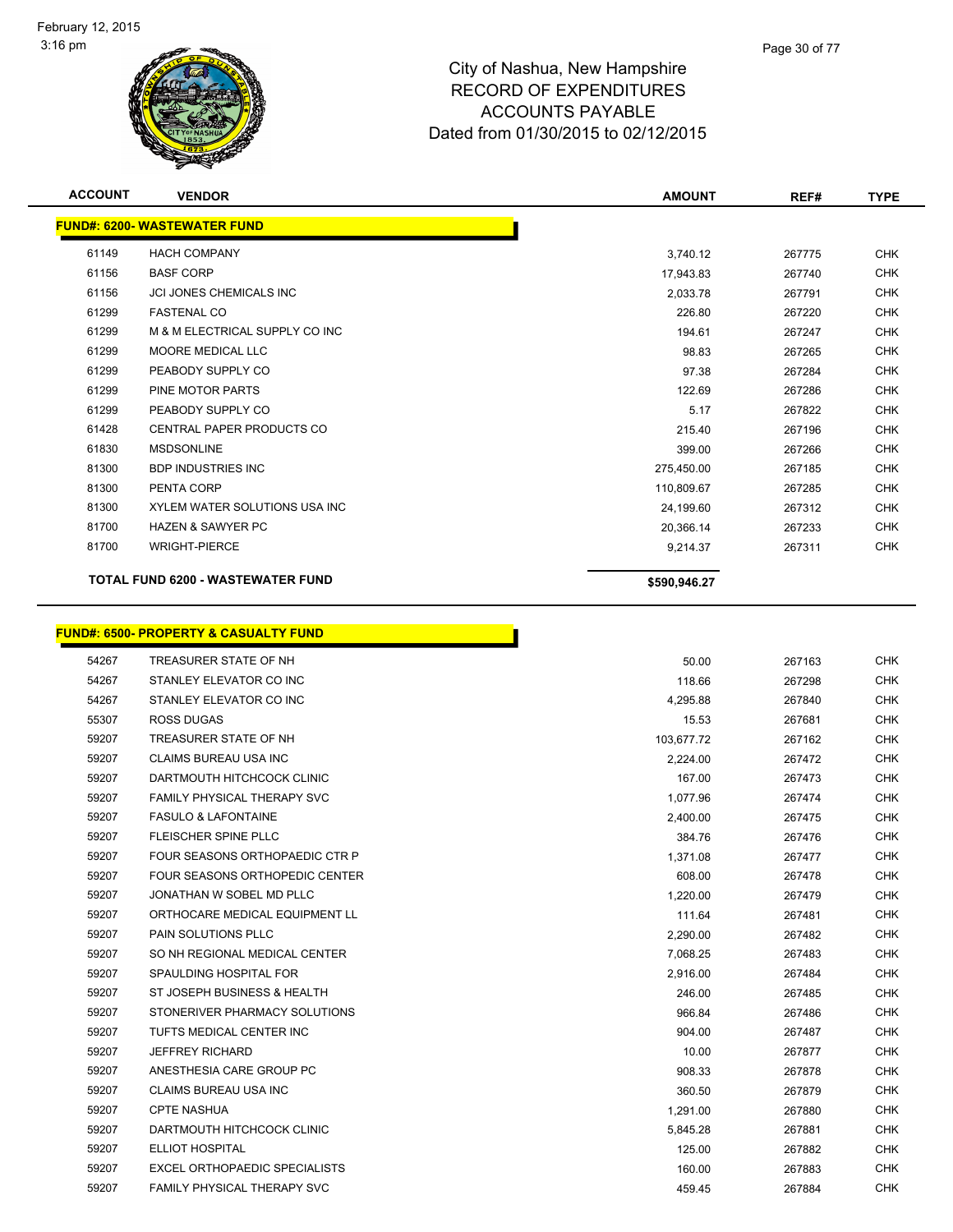

| <b>ACCOUNT</b> | <b>VENDOR</b>                                         | <b>AMOUNT</b> | REF#   | <b>TYPE</b> |
|----------------|-------------------------------------------------------|---------------|--------|-------------|
|                | <b>FUND#: 6500- PROPERTY &amp; CASUALTY FUND</b>      |               |        |             |
| 59207          | FOUNDATION MEDICAL PARTNERS                           | 769.00        | 267885 | <b>CHK</b>  |
| 59207          | FOUR SEASONS ORTHOPAEDIC CTR P                        | 176.00        | 267886 | <b>CHK</b>  |
| 59207          | FOUR SEASONS ORTHOPEDIC CENTER                        | 6.008.00      | 267887 | <b>CHK</b>  |
| 59207          | MERRIMACK VALLEY PHYSICAL                             | 224.00        | 267888 | <b>CHK</b>  |
| 59207          | ORTHOCARE MEDICAL EQUIPMENT LL                        | 99.19         | 267889 | <b>CHK</b>  |
| 59207          | PERFORMANCE REHAB INC                                 | 400.00        | 267890 | <b>CHK</b>  |
| 59207          | SANG-GIL LEE MD                                       | 11,947.50     | 267891 | <b>CHK</b>  |
| 59207          | <b>SCOTT J DIEHL MD</b>                               | 210.00        | 267892 | <b>CHK</b>  |
| 59207          | SO NH REGIONAL MEDICAL CENTER                         | 1,139.16      | 267893 | <b>CHK</b>  |
| 59207          | ST JOSEPH BUSINESS & HEALTH                           | 123.00        | 267894 | <b>CHK</b>  |
| 59207          | <b>ST JOSEPHS HOSPITAL</b>                            | 3,373.50      | 267895 | <b>CHK</b>  |
| 59207          | STONERIVER PHARMACY SOLUTIONS                         | 3,157.84      | 267896 | <b>CHK</b>  |
| 59207          | WINCHESTER ANESTHESIA ASSOC                           | 1,104.00      | 267897 | <b>CHK</b>  |
| 59207          | RALPH R WOLF MD                                       | 165.00        | 267898 | <b>CHK</b>  |
| 59275          | <b>WILLIAM R MANSFIELD</b>                            | 348.32        | 267480 | <b>CHK</b>  |
| 68360          | PEABODY SUPPLY CO                                     | 2,097.74      | 267284 | <b>CHK</b>  |
| 68365          | OCCUPATIONAL DRUG TESTING LLC                         | 585.00        | 267279 | <b>CHK</b>  |
| 68365          | <b>M &amp; N SPORTS LLC</b>                           | 109.80        | 267796 | <b>CHK</b>  |
|                | <b>TOTAL FUND 6500 - PROPERTY &amp; CASUALTY FUND</b> | \$173,309.93  |        |             |

# **FUND#: 6600- BENEFITS SELF INSURANCE FUND**

|       | <u> UND#: 6600- BENEFITS SELF INSURANCE FUND</u>      |                |
|-------|-------------------------------------------------------|----------------|
| 21520 | SUN LIFE ASSURANCE CO OF CANAD                        | 6.856.42       |
| 21545 | NORTHERN NEW ENGLAND BENEFIT                          | 39,930.96      |
| 21553 | ANTHEM BLUE CROSS /BLUE SHIELD                        | 342.439.21     |
| 21575 | NORTHEAST DELTA DENTAL                                | 165,919.49     |
| 21585 | <b>VISION SERVICE PLAN NH</b>                         | 7,708.73       |
| 52809 | OFFICE ALTERNATIVES LLC                               | 1,179.00       |
| 59165 | <b>HCC LIFE INSURANCE CO</b>                          | 96,136.50      |
| 59507 | ANTHEM BCBS OF NE                                     | 46,630.54      |
| 59507 | ANTHEM BCBS OF NE                                     | 55,832.88      |
| 59507 | ANTHEM BCBS OF NE                                     | 359,045.76     |
| 59507 | ANTHEM BCBS OF NE                                     | 377,130.56     |
| 59507 | ANTHEM BCBS OF NE                                     | 75,105.63      |
| 59507 | ANTHEM BCBS OF NE                                     | 24,117.81      |
| 59507 | HARVARD PILGRIM HEALTH CARE                           | 96,479.36      |
| 59507 | HARVARD PILGRIM HEALTH CARE                           | 105,035.17     |
| 59525 | NORTHEAST DELTA DENTAL                                | 23,085.32      |
| 59525 | NORTHEAST DELTA DENTAL                                | 31,549.91      |
|       | <b>TOTAL FUND 6600 - BENEFITS SELF INSURANCE FUND</b> | \$1,854,183.25 |

**FUND#: 7020- UAW EDUCATIONAL ASSISTANCE**

 REAN LAM 1,410.75 267115 CHK **TOTAL FUND 7020 - UAW EDUCATIONAL ASSISTANCE \$1,410.75**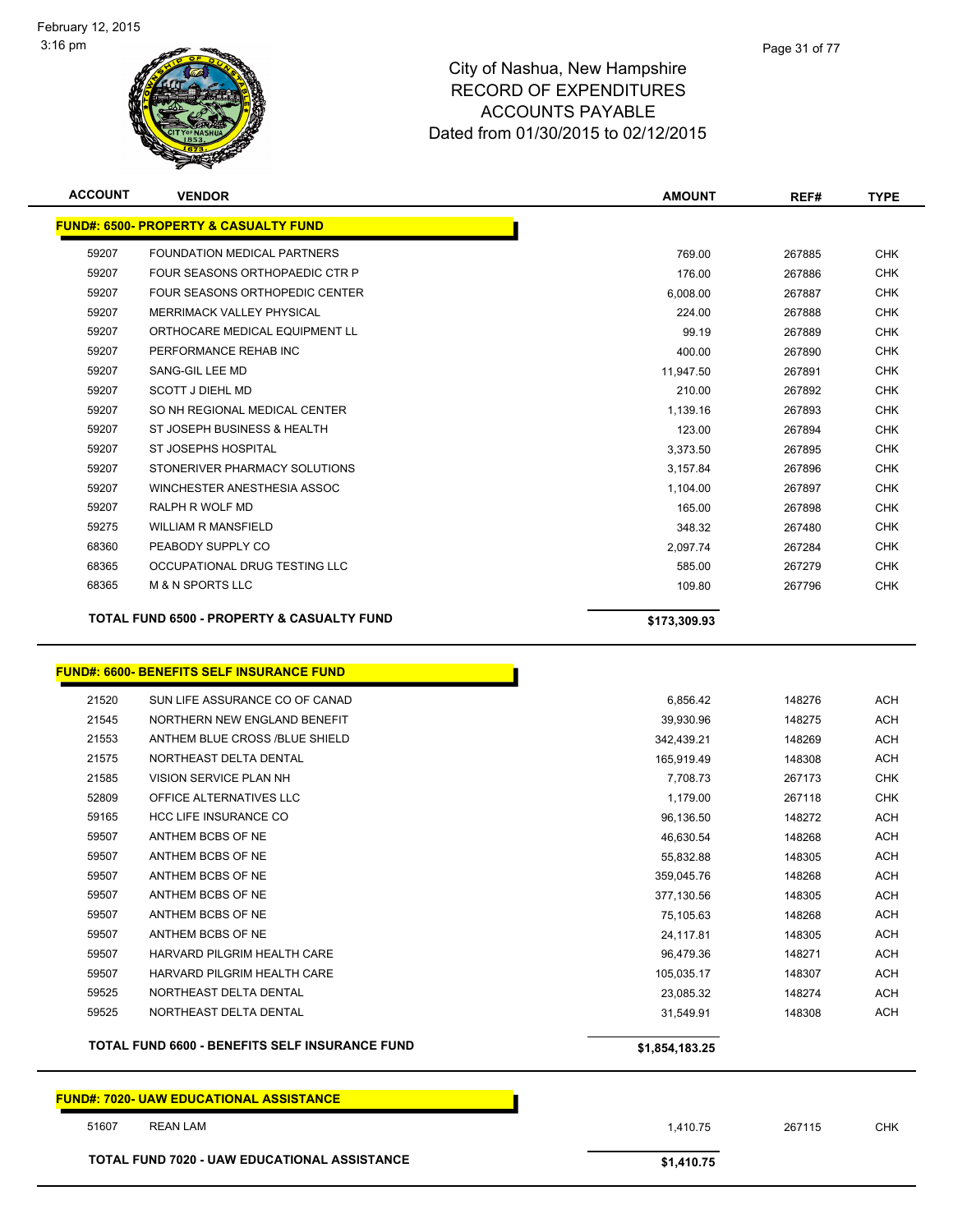

| <b>ACCOUNT</b>                               | <b>VENDOR</b>                                     | <b>AMOUNT</b> | REF#   | <b>TYPE</b> |
|----------------------------------------------|---------------------------------------------------|---------------|--------|-------------|
| <b>FUND#: 7510- POLICE-RAD SYST PROG ETF</b> |                                                   |               |        |             |
| 61299<br><b>RAD SYSTEMS</b>                  |                                                   | 1,300.00      | 267120 | <b>CHK</b>  |
|                                              | <b>TOTAL FUND 7510 - POLICE-RAD SYST PROG ETF</b> | \$1,300.00    |        |             |
| <b>FUND#: 7551- P&amp;R-SUMMERFUN</b>        |                                                   |               |        |             |
| 61900                                        | <b>JEANNOTTE'S MARKET LLC</b>                     | 64.70         | 267792 | <b>CHK</b>  |
|                                              | <b>TOTAL FUND 7551 - P&amp;R-SUMMERFUN</b>        | \$64.70       |        |             |
| <b>FUND#: 7563- SCHOOL ATHLETIC ETF</b>      |                                                   |               |        |             |
| 71999                                        | DAVE AYOTTE & ASSOCIATES                          | 2,120.00      | 267356 | <b>CHK</b>  |
|                                              | <b>TOTAL FUND 7563 - SCHOOL ATHLETIC ETF</b>      | \$2,120.00    |        |             |
|                                              | <b>FUND#: 7565- SCHOOL RELATED PROGRAMS-ETF</b>   |               |        |             |
| 55642                                        | <b>FREDERICK LATHAM</b>                           | 60.00         | 267600 | <b>CHK</b>  |
| 55642                                        | <b>DAVE ZWICKER</b>                               | 64.00         | 267673 | <b>CHK</b>  |
| 61135                                        | <b>BARNES &amp; NOBLE INC</b>                     | 215.83        | 267525 | <b>CHK</b>  |
| 61299                                        | NASHUA HIGH SCHOOL SOUTH                          | 10,000.00     | 267322 | <b>CHK</b>  |
| 61875<br><b>FIRST BOOK</b>                   |                                                   | 342.05        | 267563 | <b>CHK</b>  |
| 71999                                        | BEST BUY BUSINESS ADVANTAGE                       | 623.99        | 267336 | <b>CHK</b>  |
|                                              | TOTAL FUND 7565 - SCHOOL RELATED PROGRAMS-ETF     | \$11,305.87   |        |             |
|                                              | <b>FUND#: 8063- LIBRARY-HENRY STEARNS FUND</b>    |               |        |             |
| 61807                                        | <b>BAKER &amp; TAYLOR</b>                         | 185.82        | 267739 | <b>CHK</b>  |
|                                              | TOTAL FUND 8063 - LIBRARY-HENRY STEARNS FUND      | \$185.82      |        |             |
|                                              | <b>FUND#: 8400- AGENCY-DEVELOPER ESCROWS</b>      |               |        |             |
| 21730                                        | <b>STEWART GREGORY</b>                            | 500.00        | 267301 | <b>CHK</b>  |
| 21730                                        | STENERSEN EXCAVATING                              | 500.00        | 267300 | <b>CHK</b>  |
| 21730                                        | STEPHENS MARQUIS ASSOCIATES                       | 14,564.00     | 267122 | <b>CHK</b>  |
|                                              | <b>TOTAL FUND 8400 - AGENCY-DEVELOPER ESCROWS</b> | \$15,564.00   |        |             |

**Grand Total:**

**\$9,284,152.99**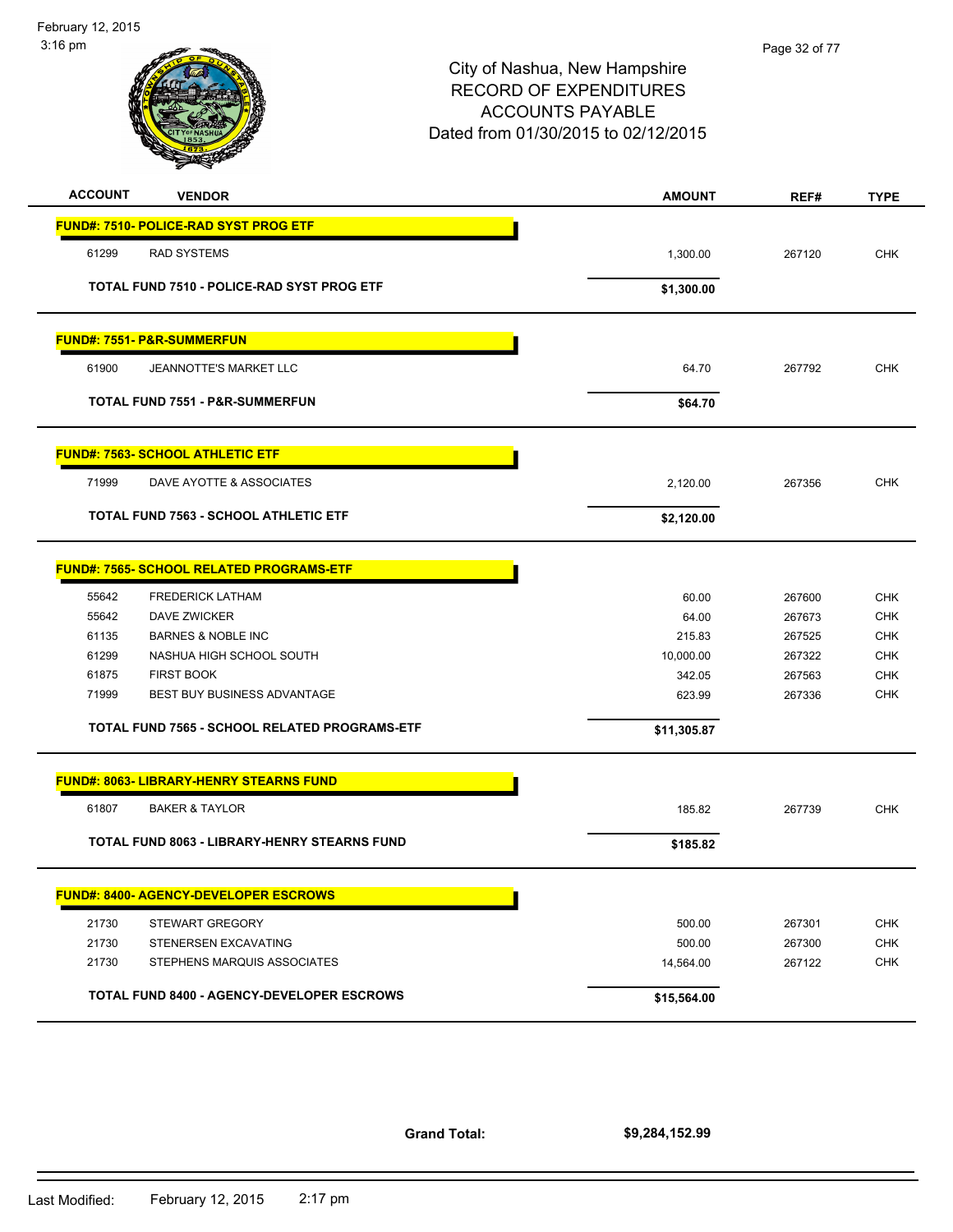

Page 33 of 77

| <b>FUND#: 1000 - GENERAL FUND</b><br><b>MAYOR</b><br>101<br>2/5/15 |                          |                                                            |                        |
|--------------------------------------------------------------------|--------------------------|------------------------------------------------------------|------------------------|
|                                                                    |                          |                                                            |                        |
|                                                                    |                          |                                                            |                        |
|                                                                    |                          |                                                            |                        |
|                                                                    | 51100                    | <b>CITIZEN SERVICES DIRECTOR</b>                           | 929.80                 |
| 2/12/15                                                            | 51100                    | CITIZEN SERVICES DIRECTOR                                  | 929.80                 |
| 2/5/15                                                             | 51100                    | <b>COMMUNICATIONS DIRECTOR</b>                             | 877.25                 |
| 2/12/15                                                            | 51100                    | <b>COMMUNICATIONS DIRECTOR</b>                             | 877.25                 |
| 2/5/15                                                             | 51100                    | EXECUTIVE SECRETARY AA                                     | 929.81                 |
| 2/12/15                                                            | 51100                    | EXECUTIVE SECRETARY AA                                     | 929.80                 |
| 2/5/15                                                             | 51100                    | SECRETARY RECEPTIONIST                                     | 565.55                 |
| 2/12/15                                                            | 51100                    | SECRETARY RECEPTIONIST                                     | 565.55                 |
| 2/5/15                                                             | 51500                    | <b>MAYOR</b>                                               | 2,160.35               |
| 2/12/15                                                            | 51500                    | <b>MAYOR</b>                                               | 2,160.35               |
| <b>TOTAL 101 - MAYOR</b>                                           |                          |                                                            | \$10,925.51            |
| 102                                                                | <b>BOARD OF ALDERMEN</b> |                                                            |                        |
| 2/5/15                                                             |                          | ALDERMANIC LEGISLATION MANAGER                             | 1,446.40               |
| 2/12/15                                                            | 51100                    | ALDERMANIC LEGISLATION MANAGER                             | 1,446.40               |
|                                                                    | 51100                    |                                                            |                        |
| 2/5/15                                                             | 51200                    | LEGISLATIVE TRANSCRIPTION SPEC                             | 394.22                 |
| 2/12/15<br>1/29/15                                                 | 51200<br>51500           | LEGISLATIVE TRANSCRIPTION SPEC<br><b>BOARD OF ALDERMEN</b> | 398.54<br>(16, 250.00) |
| <b>TOTAL 102 - BOARD OF ALDERMEN</b>                               |                          |                                                            | -\$12,564.44           |
|                                                                    |                          |                                                            |                        |
| <b>LEGAL</b><br>103                                                |                          |                                                            |                        |
| 2/5/15                                                             | 51100                    | ASSISTANT CORP COUNSEL                                     | 1,364.20               |
| 2/12/15                                                            | 51100                    | ASSISTANT CORP COUNSEL                                     | 1,364.21               |
| 2/5/15                                                             | 51100                    | <b>CORPORATION COUNSEL</b>                                 | 2,229.60               |
| 2/12/15                                                            | 51100                    | <b>CORPORATION COUNSEL</b>                                 | 2,229.60               |
| 2/5/15                                                             | 51100                    | DEPUTY CORPORATION COUNSEL                                 | 2,028.40               |
| 2/12/15                                                            | 51100                    | DEPUTY CORPORATION COUNSEL                                 | 2,028.40               |
| 2/5/15                                                             | 51100                    | <b>LEGAL ASSISTANT</b>                                     | 1,901.06               |
| 2/12/15                                                            | 51100                    | <b>LEGAL ASSISTANT</b>                                     | 1,901.05               |
| TOTAL 103 - LEGAL                                                  |                          |                                                            | \$15,046.52            |
|                                                                    |                          |                                                            |                        |
| 107<br><b>CITY CLERK</b>                                           |                          |                                                            |                        |
| 2/5/15                                                             | 51100                    | <b>CITY CLERK</b>                                          | 1,823.90               |
| 2/12/15                                                            | 51100                    | <b>CITY CLERK</b>                                          | 1,823.90               |
| 2/5/15                                                             | 51100                    | <b>CLERK VITAL RECORDS II</b>                              | 1,968.06               |
| 2/12/15                                                            | 51100                    | <b>CLERK VITAL RECORDS II</b>                              | 2,122.70               |
| 2/5/15                                                             | 51100                    | DEPARTMENT COORDINATOR, CC                                 | 817.35                 |
| 2/12/15                                                            | 51100                    | DEPARTMENT COORDINATOR, CC                                 | 817.35                 |
| 2/5/15                                                             | 51100                    | DEPUTY CITY CLERK                                          | 1,411.70               |
| 2/12/15                                                            | 51100                    | DEPUTY CITY CLERK                                          | 1,411.70               |
| 2/12/15                                                            | 51300                    | OVERTIME-REGULAR                                           | 7.66                   |
| 1/29/15                                                            | 51512                    | WAGES APPOINTED OFFICIALS                                  | (393.75)               |
| <b>TOTAL 107 - CITY CLERK</b>                                      |                          |                                                            | \$11,810.57            |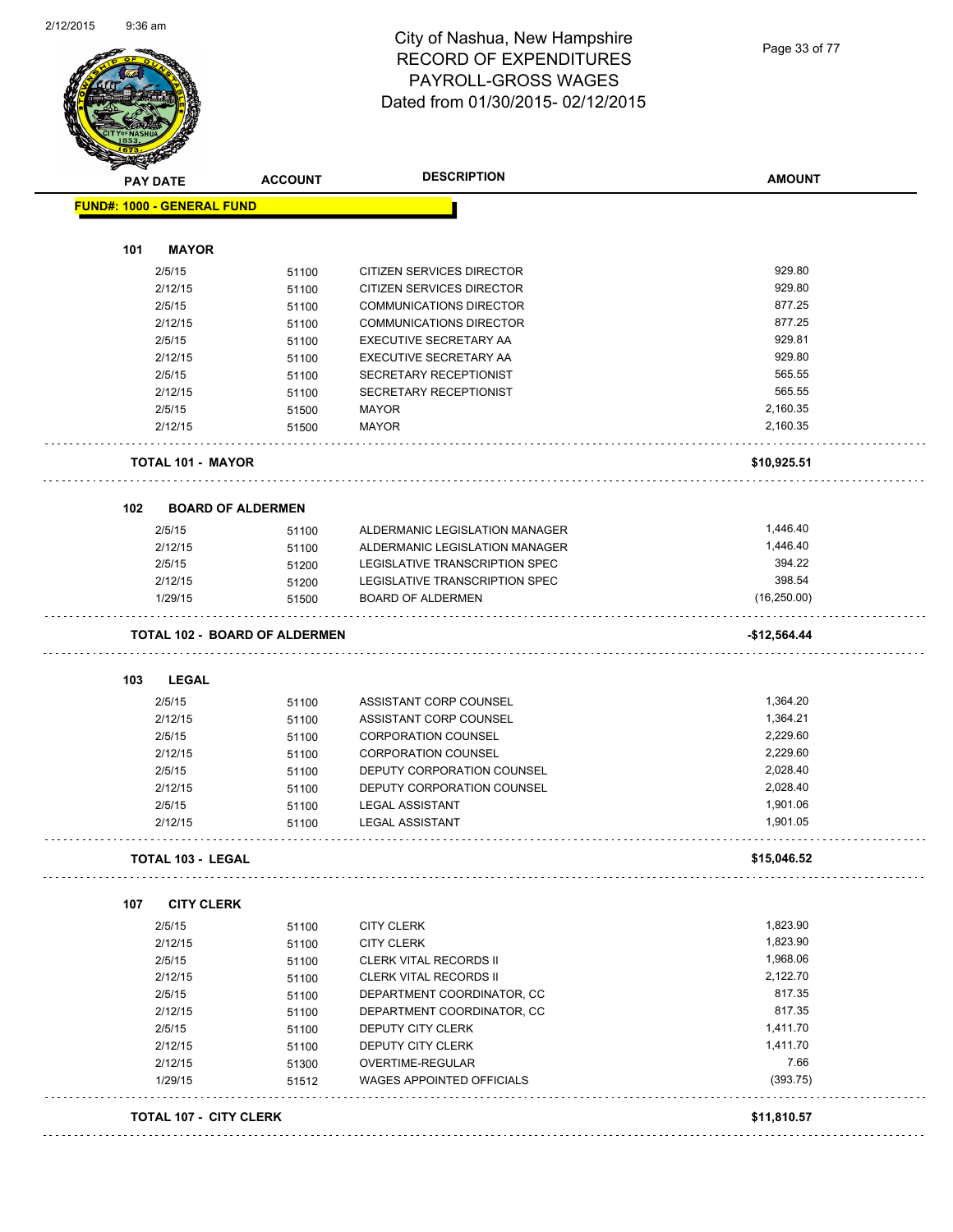| PAY DATE                          | <b>ACCOUNT</b>                     | <b>DESCRIPTION</b>                  | <b>AMOUNT</b> |
|-----------------------------------|------------------------------------|-------------------------------------|---------------|
| <b>FUND#: 1000 - GENERAL FUND</b> |                                    |                                     |               |
| 111                               |                                    |                                     |               |
|                                   | <b>HUMAN RESOURCES</b>             |                                     |               |
| 2/5/15                            | 51100                              | <b>HR ANALYST</b>                   | 1,044.70      |
| 2/12/15                           | 51100                              | <b>HR ANALYST</b>                   | 1,044.70      |
| 2/5/15                            | 51100                              | HR SPEC                             | 833.85        |
| 2/12/15                           | 51100                              | HR SPEC                             | 667.08        |
| 2/5/15                            | 51100                              | HUMAN RESOURCES DIRECTOR            | 1,286.80      |
| 2/12/15                           | 51100                              | HUMAN RESOURCES DIRECTOR            | 1,286.80      |
| 2/5/15                            | 51200                              | ADMINISTRATIVE ASSISTANT I          | 273.40        |
| 2/12/15                           | 51200                              | ADMINISTRATIVE ASSISTANT I          | 273.40        |
|                                   | <b>TOTAL 111 - HUMAN RESOURCES</b> |                                     | \$6,710.73    |
| 122                               | <b>INFORMATION TECHNOLOGY</b>      |                                     |               |
| 2/5/15                            | 51100                              | ADMIN ASSISTANT II                  | 687.40        |
| 2/12/15                           | 51100                              | ADMIN ASSISTANT II                  | 687.40        |
| 2/5/15                            | 51100                              | <b>ENTERPRISE SYS ADMINISTRATOR</b> | 1,364.20      |
| 2/12/15                           | 51100                              | <b>ENTERPRISE SYS ADMINISTRATOR</b> | 1,364.20      |
| 2/5/15                            | 51100                              | ERP SYSTEM ADMIN DBA                | 1,670.35      |
| 2/12/15                           | 51100                              | ERP SYSTEM ADMIN DBA                | 1,670.35      |
| 2/5/15                            | 51100                              | INTER INTRA APPL DEV PROJ LDR       | 1,626.10      |
| 2/12/15                           | 51100                              | INTER INTRA APPL DEV PROJ LDR       | 1,626.11      |
| 2/5/15                            | 51100                              | IT APPLICATIONS ANALYST             | 1,176.05      |
| 2/12/15                           | 51100                              | IT APPLICATIONS ANALYST             | 1,176.05      |
| 2/5/15                            | 51100                              | IT DIVISION DIRECTOR                | 2,028.40      |
| 2/12/15                           | 51100                              | IT DIVISION DIRECTOR                | 2,028.40      |
| 2/5/15                            | 51100                              | IT INFRASTRUCTURE TEAM LEADER       | 1,823.89      |
| 2/12/15                           | 51100                              | IT INFRASTRUCTURE TEAM LEADER       | 1,823.90      |
| 2/5/15                            | 51100                              | SYSTEMS ADM DATABASE ADM            | 1,655.70      |
| 2/12/15                           | 51100                              | SYSTEMS ADM DATABASE ADM            | 1,655.70      |
| 2/5/15                            | 51100                              | <b>TECH SUPPORT TEAM LEADER</b>     | 1,537.40      |
| 2/12/15                           | 51100                              | TECH SUPPORT TEAM LEADER            | 1,537.40      |
| 2/5/15                            | 51100                              | TECHNICAL SPEC II NET SUPPORT       | 1,140.00      |
| 2/12/15                           | 51100                              | TECHNICAL SPEC II NET SUPPORT       | 1,140.00      |
| 2/5/15                            | 51100                              | <b>TECHNICAL SPECIALIST I</b>       | 709.90        |
| 2/12/15                           | 51100                              | <b>TECHNICAL SPECIALIST I</b>       | 709.90        |
| 2/5/15                            | 51100                              | <b>WEB DESIGNER</b>                 | 654.20        |
| 2/12/15                           | 51100                              | <b>WEB DESIGNER</b>                 | 654.20        |
| 2/5/15                            | 51300                              | OVERTIME-REGULAR                    | 144.49        |
| 2/12/15                           | 51300                              | OVERTIME-REGULAR                    | 73.60         |
| 2/5/15                            | 51400                              | <b>WAGES TEMP-SEASONAL</b>          | 288.75        |
| 2/12/15                           | 51400                              | WAGES TEMP-SEASONAL                 | 315.00        |

#### **126 FINANCIAL SERVICES**

| 2/5/15  | 51100 | ACCOUNTING COMPLIANCE MGR    | 1.105.45 |
|---------|-------|------------------------------|----------|
| 2/12/15 | 51100 | ACCOUNTING COMPLIANCE MGR    | 1.105.45 |
| 2/5/15  | 51100 | ACCOUNTS PAYABLE COORDINATOR | 2.260.57 |
| 2/12/15 | 51100 | ACCOUNTS PAYABLE COORDINATOR | 2.260.60 |
| 2/5/15  | 51100 | ADMINISTRATIVE ASSISTANT I   | 666.89   |
| 2/12/15 | 51100 | ADMINISTRATIVE ASSISTANT I   | 554.35   |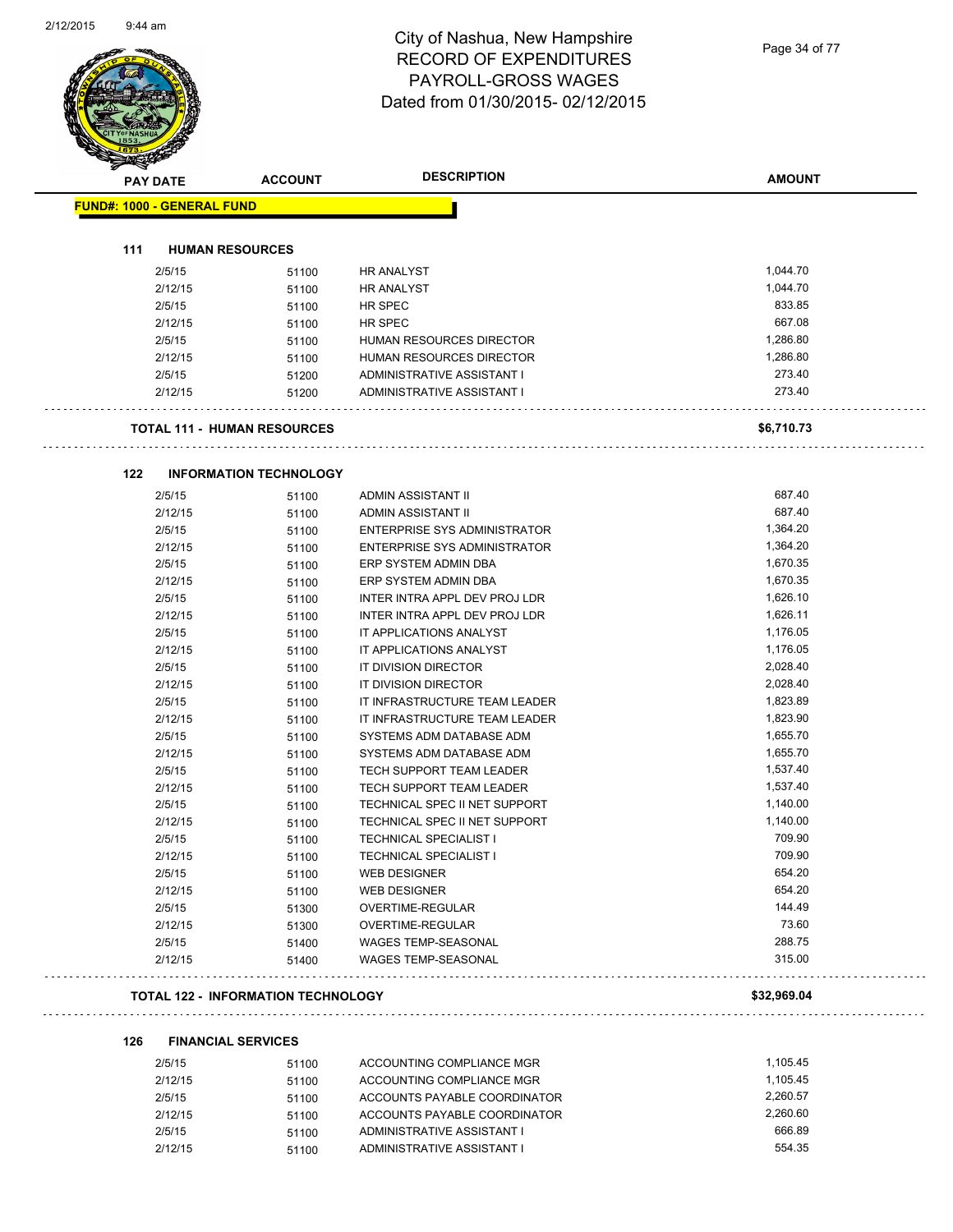

|     | <b>PAY DATE</b>                       | <b>ACCOUNT</b> | <b>DESCRIPTION</b>                     | <b>AMOUNT</b> |
|-----|---------------------------------------|----------------|----------------------------------------|---------------|
|     | <u> FUND#: 1000 - GENERAL FUND</u>    |                |                                        |               |
|     |                                       |                |                                        |               |
| 126 | <b>FINANCIAL SERVICES</b>             |                |                                        |               |
|     | 2/5/15                                | 51100          | <b>CFO COMPTROLLER</b>                 | 2,059.25      |
|     | 2/12/15                               | 51100          | CFO COMPTROLLER                        | 2,059.25      |
|     | 2/5/15                                | 51100          | <b>CLERK VITAL RECORDS II</b>          | 123.72        |
|     | 2/5/15                                | 51100          | <b>COMPENSATION MANAGER</b>            | 1,579.20      |
|     | 2/12/15                               | 51100          | <b>COMPENSATION MANAGER</b>            | 1,579.20      |
|     | 2/5/15                                | 51100          | DEP TREASURER TAX COLLECTOR            | 1,098.80      |
|     | 2/12/15                               | 51100          | DEP TREASURER TAX COLLECTOR            | 1,098.80      |
|     | 2/5/15                                | 51100          | FINANCE AND ADMIN MANAGER              | 766.80        |
|     | 2/12/15                               | 51100          | FINANCE AND ADMIN MANAGER              | 766.80        |
|     | 2/5/15                                | 51100          | FINANCIAL MANAGER GENERAL GOVT         | 1,408.20      |
|     | 2/12/15                               | 51100          | FINANCIAL MANAGER GENERAL GOVT         | 1,408.20      |
|     | 2/5/15                                | 51100          | FINANCIAL SERVICES COORDINATOR         | 964.35        |
|     | 2/12/15                               | 51100          | FINANCIAL SERVICES COORDINATOR         | 964.36        |
|     | 2/5/15                                | 51100          | <b>MOTOR VEHICLE COORDINATOR</b>       | 666.89        |
|     | 2/12/15                               | 51100          | MOTOR VEHICLE COORDINATOR              | 666.90        |
|     | 2/5/15                                | 51100          | <b>MV CLERK II REGISTRATION</b>        | 651.65        |
|     | 2/12/15                               | 51100          | <b>MV CLERK II REGISTRATION</b>        | 651.65        |
|     | 2/5/15                                | 51100          | OPERATIONS ANALYST                     | 742.60        |
|     | 2/12/15                               | 51100          | <b>OPERATIONS ANALYST</b>              | 742.60        |
|     | 2/5/15                                | 51100          | PAYROLL ANALYST                        | 1,883.88      |
|     | 2/12/15                               | 51100          | PAYROLL ANALYST                        | 1,883.87      |
|     | 2/5/15                                | 51100          | <b>RESOURCE COORDINATOR</b>            | 486.36        |
|     | 2/12/15                               | 51100          | <b>RESOURCE COORDINATOR</b>            | 486.35        |
|     | 2/5/15                                | 51100          | REVENUE ACCOUNTS SPEC                  | 757.74        |
|     | 2/12/15                               | 51100          | REVENUE ACCOUNTS SPEC                  | 757.75        |
|     | 2/5/15                                | 51100          | REVENUE COORDINATOR                    | 988.15        |
|     | 2/12/15                               | 51100          | REVENUE COORDINATOR                    | 988.15        |
|     | 2/5/15                                | 51100          | <b>SENIOR ACCOUNTANT</b>               | 1,042.70      |
|     | 2/12/15                               | 51100          | SENIOR ACCOUNTANT                      | 1,042.70      |
|     | 2/5/15                                | 51100          | SENIOR FINANCIAL ANALYST               | 1,131.65      |
|     | 2/12/15                               | 51100          | SENIOR FINANCIAL ANALYST               | 1,131.65      |
|     | 2/5/15                                | 51100          | <b>SUPV VEHICLE REGISTRATION</b>       | 1,075.60      |
|     | 2/12/15                               | 51100          | <b>SUPV VEHICLE REGISTRATION</b>       | 1,075.60      |
|     | 2/5/15                                | 51100          | TREASURER TAX COLLECTOR                | 1,823.90      |
|     | 2/12/15                               | 51100          | TREASURER TAX COLLECTOR                | 1,823.90      |
|     | 1/29/15                               | 51100          | VEHICLE REGISTRATION CLERK             | (428.88)      |
|     | 2/5/15                                | 51100          | <b>VEHICLE REGISTRATION CLERK</b>      | 2,480.22      |
|     | 2/12/15                               | 51100          | <b>VEHICLE REGISTRATION CLERK</b>      | 1,433.85      |
|     | 2/5/15                                | 51200          | TRUST ACCOUNTANT PT                    | 689.88        |
|     | 2/12/15                               | 51200          | TRUST ACCOUNTANT PT                    | 689.88        |
|     | 2/5/15                                | 51300          | OVERTIME-REGULAR                       | 143.04        |
|     | 2/12/15                               | 51300          | OVERTIME-REGULAR                       | 38.90         |
|     | 2/12/15                               | 51750          | <b>RETIREMENT &amp; SEPARATION PAY</b> | 172.14        |
|     | <b>TOTAL 126 - FINANCIAL SERVICES</b> |                |                                        | \$51,551.51   |

#### 

**129 CITY BUILDINGS**

. . . . . . .

. . .

#### 2/5/15 51100 BUILDING MANAGER 811.80 2/12/15 51100 BUILDING MANAGER 811.80 2/5/15 51100 CUSTODIAN I 1,401.98 2/12/15 51100 CUSTODIAN I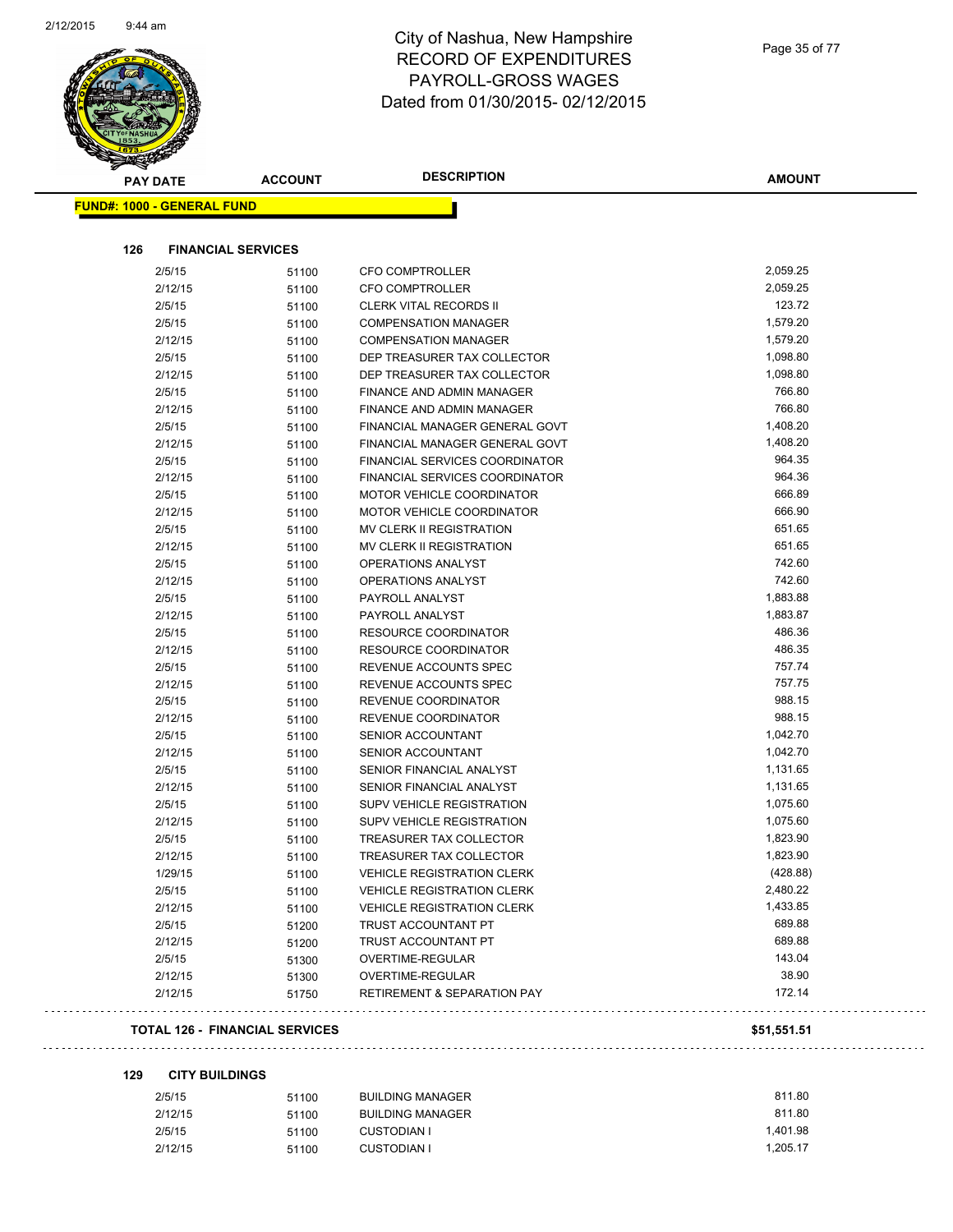Page 36 of 77

| <b>PAY DATE</b>                   | <b>ACCOUNT</b> | <b>DESCRIPTION</b>                                         | <b>AMOUNT</b>        |
|-----------------------------------|----------------|------------------------------------------------------------|----------------------|
| <b>FUND#: 1000 - GENERAL FUND</b> |                |                                                            |                      |
|                                   |                |                                                            |                      |
| 129<br><b>CITY BUILDINGS</b>      |                |                                                            |                      |
| 2/5/15                            | 51100          | <b>MAINTENANCE SPEC</b>                                    | 685.70               |
| 2/12/15                           | 51100          | <b>MAINTENANCE SPEC</b>                                    | 685.72<br>347.12     |
| 2/5/15<br>2/12/15                 | 51200          | <b>CUSTODIAN I</b>                                         | 318.45               |
| 2/5/15                            | 51200          | <b>CUSTODIAN I</b><br>OVERTIME-REGULAR                     | 387.04               |
| 2/12/15                           | 51300<br>51300 | OVERTIME-REGULAR                                           | 52.47                |
|                                   |                |                                                            |                      |
| <b>TOTAL 129 - CITY BUILDINGS</b> |                |                                                            | \$6,707.25           |
| 130<br>PURCHASING                 |                |                                                            |                      |
| 2/5/15                            | 51100          | PRINTING TECH MAIL DIST                                    | 999.21               |
| 2/12/15                           | 51100          | PRINTING TECH MAIL DIST                                    | 999.20               |
| 2/5/15                            | 51100          | PURCHASING AGENT I                                         | 682.49               |
| 2/12/15                           | 51100          | PURCHASING AGENT I                                         | 682.50               |
| 2/5/15                            | 51100          | PURCHASING AGENT II                                        | 1,048.70             |
| 2/12/15                           | 51100          | PURCHASING AGENT II                                        | 1,048.70             |
| 2/5/15                            | 51300          | <b>OVERTIME-REGULAR</b>                                    | 19.20                |
| <b>TOTAL 130 - PURCHASING</b>     |                |                                                            | \$5,480.00           |
|                                   |                |                                                            |                      |
| <b>HUNT BUILDING</b><br>131       |                |                                                            | 310.09               |
| 2/5/15<br>2/12/15                 | 51200<br>51200 | HUNT BUILDING ADMINISTRATOR<br>HUNT BUILDING ADMINISTRATOR | 314.22               |
|                                   |                |                                                            |                      |
| <b>TOTAL 131 - HUNT BUILDING</b>  |                |                                                            | \$624.31             |
|                                   |                |                                                            |                      |
| 132<br><b>ASSESSING</b><br>2/5/15 |                | <b>APPRAISER I</b>                                         | 877.90               |
| 2/12/15                           | 51100          | <b>APPRAISER I</b>                                         | 877.90               |
|                                   | 51100          |                                                            |                      |
| 2/5/15                            | 51100          | <b>APPRAISER II</b>                                        | 1,048.70<br>1,048.70 |
| 2/12/15<br>2/5/15                 | 51100          | <b>APPRAISER II</b><br>APPRAISER III                       | 1,194.60             |
| 2/12/15                           | 51100<br>51100 | <b>APPRAISER III</b>                                       | 1,194.60             |
| 2/5/15                            |                | ASSESSING ADMIN SPEC I CSR                                 | 621.11               |
| 2/12/15                           | 51100          | ASSESSING ADMIN SPEC I CSR                                 | 621.11               |
| 2/5/15                            | 51100          | ASSESSING ADMIN SPEC II CSR                                | 722.29               |
| 2/12/15                           | 51100          | ASSESSING ADMIN SPEC II CSR                                | 722.30               |
| 2/5/15                            | 51100          | ASSESSING ADMIN SPEC III CSR                               | 913.35               |
| 2/12/15                           | 51100          | ASSESSING ADMIN SPEC III CSR                               | 913.35               |
| 2/5/15                            | 51100          |                                                            | 2,120.90             |
| 2/12/15                           | 51100          | CHIEF ASSESSOR GIS MANAGER<br>CHIEF ASSESSOR GIS MANAGER   | 2,120.90             |
| 2/5/15                            | 51100          | DEPARTMENT COORDINATOR                                     | 867.35               |
| 2/12/15                           | 51100          |                                                            | 867.35               |
| 2/5/15                            | 51100          | DEPARTMENT COORDINATOR                                     | 1,493.05             |
| 2/12/15                           | 51100<br>51100 | DEPUTY MANAGER APPRAISER IV<br>DEPUTY MANAGER APPRAISER IV | 1,493.05             |
|                                   |                |                                                            |                      |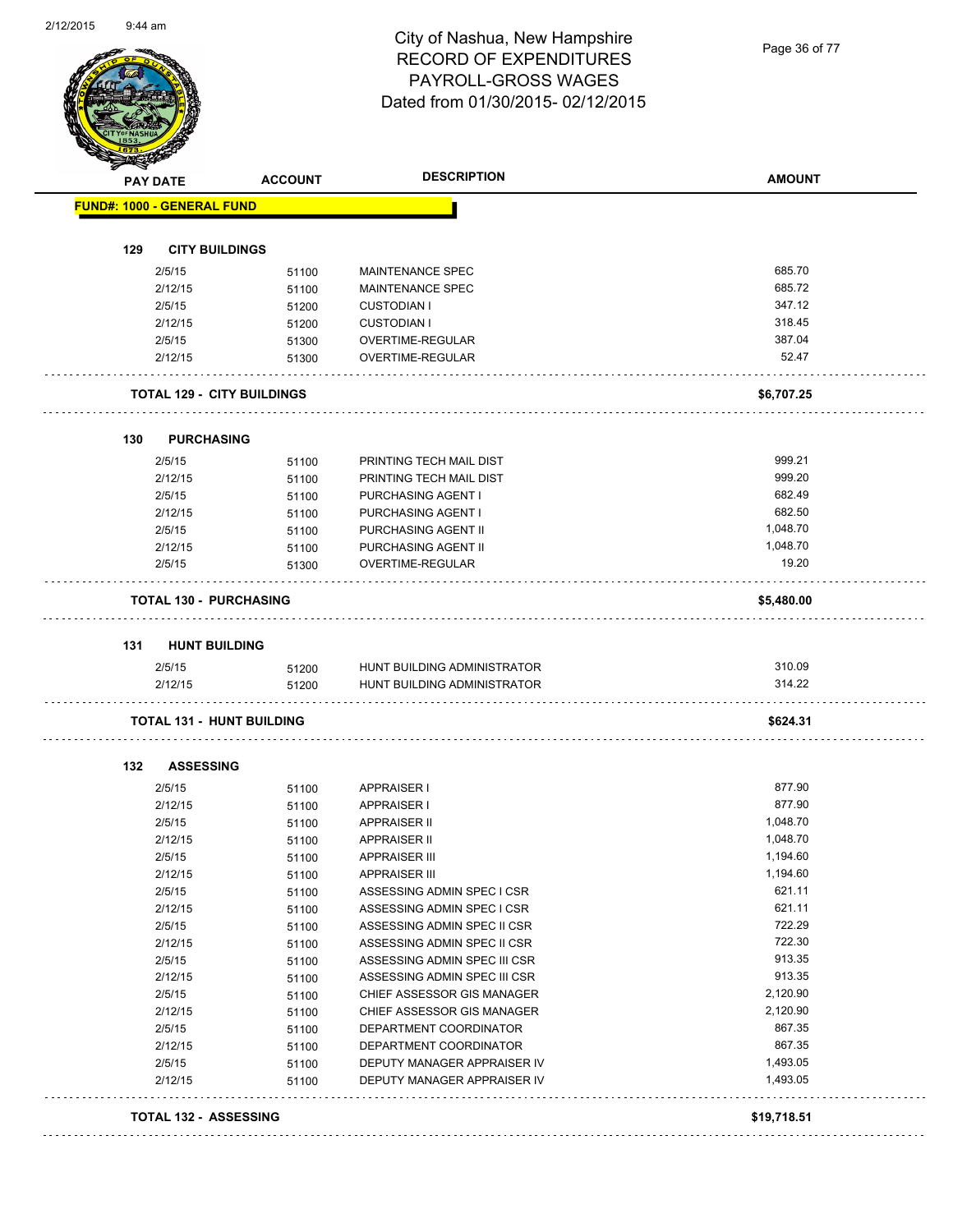

Page 37 of 77

|     | <b>PAY DATE</b>                   | <b>ACCOUNT</b>                       | <b>DESCRIPTION</b>               | <b>AMOUNT</b>        |
|-----|-----------------------------------|--------------------------------------|----------------------------------|----------------------|
|     | <b>FUND#: 1000 - GENERAL FUND</b> |                                      |                                  |                      |
|     |                                   |                                      |                                  |                      |
| 134 | <b>GIS</b>                        |                                      |                                  |                      |
|     | 2/5/15                            | 51100                                | <b>GIS TECHNICIAN II</b>         | 1,072.10             |
|     | 2/12/15                           | 51100                                | <b>GIS TECHNICIAN II</b>         | 1,072.10             |
|     | <b>TOTAL 134 - GIS</b>            |                                      |                                  | \$2,144.20           |
| 142 |                                   | <b>WOODLAWN CEMETERY</b>             |                                  |                      |
|     | 2/5/15                            | 51100                                | <b>GROUNDSKEEPER CEMETERY</b>    | 1,301.50             |
|     | 2/12/15                           | 51100                                | <b>GROUNDSKEEPER CEMETERY</b>    | 1,301.50             |
|     | 2/5/15                            | 51100                                | SUBFOREMAN CEMETERY              | 744.15               |
|     | 2/12/15                           | 51100                                | SUBFOREMAN CEMETERY              | 744.15               |
|     | 2/5/15                            | 51100                                | SUPERINTENDENT CEMETERY I        | 1.044.70             |
|     | 2/12/15                           | 51100                                | SUPERINTENDENT CEMETERY I        | 1,044.70             |
|     | 2/5/15                            | 51300                                | OVERTIME-REGULAR                 | 214.43               |
|     |                                   | <b>TOTAL 142 - WOODLAWN CEMETERY</b> |                                  | \$6,395.13           |
| 144 |                                   | <b>EDGEWOOD CEMETERY</b>             |                                  |                      |
|     | 2/5/15                            |                                      | <b>GROUNDSKEEPER CEMETERY</b>    | 1,127.15             |
|     | 2/12/15                           | 51100                                | <b>GROUNDSKEEPER CEMETERY</b>    | 1,127.15             |
|     | 2/5/15                            | 51100<br>51100                       | SUBFOREMAN CEMETERY              | 811.80               |
|     | 2/12/15                           | 51100                                | SUBFOREMAN CEMETERY              | 811.80               |
|     | 2/5/15                            | 51100                                | SUPERINTENDENT CEMETERY II       | 1,148.25             |
|     | 2/12/15                           | 51100                                | SUPERINTENDENT CEMETERY II       | 1,148.25             |
|     |                                   | <b>TOTAL 144 - EDGEWOOD CEMETERY</b> |                                  | \$6,174.40           |
|     |                                   |                                      |                                  |                      |
| 150 | <b>POLICE</b>                     |                                      |                                  |                      |
|     | 2/5/15                            | 51100                                | <b>1ST YEAR OFFICERS</b>         | 13,344.79            |
|     | 2/12/15                           | 51100                                | <b>1ST YEAR OFFICERS</b>         | 13,344.80            |
|     | 2/5/15                            | 51100                                | <b>ACCOUNT CLERK III</b>         | 2,143.11             |
|     | 2/12/15                           | 51100                                | <b>ACCOUNT CLERK III</b>         | 2,143.10             |
|     | 2/5/15                            | 51100                                | ADMINISTRATIVE PROJECT SPEC      | 1,248.00             |
|     | 2/12/15                           | 51100                                | ADMINISTRATIVE PROJECT SPEC      | 1,248.00             |
|     | 2/5/15                            | 51100                                | ANIMAL CONTROL OFFICER           | 927.39               |
|     | 2/12/15                           | 51100                                | ANIMAL CONTROL OFFICER           | 927.39               |
|     | 2/5/15                            | 51100                                | ASSISTANT RECORDS MANAGER        | 962.10               |
|     | 2/12/15                           | 51100                                | ASSISTANT RECORDS MANAGER        | 962.10               |
|     | 2/5/15                            | 51100                                | AUTO MECHANIC 1ST CLASS          | 1,589.34             |
|     | 2/12/15                           | 51100                                | <b>AUTO MECHANIC 1ST CLASS</b>   | 1,589.35             |
|     | 2/5/15                            | 51100                                | <b>BUILDING MAINTENANCE SUPV</b> | 962.00               |
|     | 2/12/15                           | 51100                                | <b>BUILDING MAINTENANCE SUPV</b> | 962.00               |
|     | 2/5/15                            | 51100                                | <b>CAPTAIN</b>                   | 14,341.25            |
|     | 2/12/15                           | 51100                                | CAPTAIN                          | 14,341.25            |
|     | 2/5/15                            | 51100                                | CHIEF OF POLICE                  | 2,524.30             |
|     | 2/12/15                           | 51100                                | CHIEF OF POLICE                  | 2,524.30             |
|     | 2/5/15                            | 51100                                | COMM TECH ALL DESIGNATIONS       | 8,995.11             |
|     | 2/12/15                           | 51100                                | COMM TECH ALL DESIGNATIONS       | 8,995.12<br>1,266.80 |
|     | 2/5/15                            | 51100                                | COMMUNITY POLICE COORD CEMD      | 1,266.80             |
|     | 2/12/15                           | 51100                                | COMMUNITY POLICE COORD CEMD      |                      |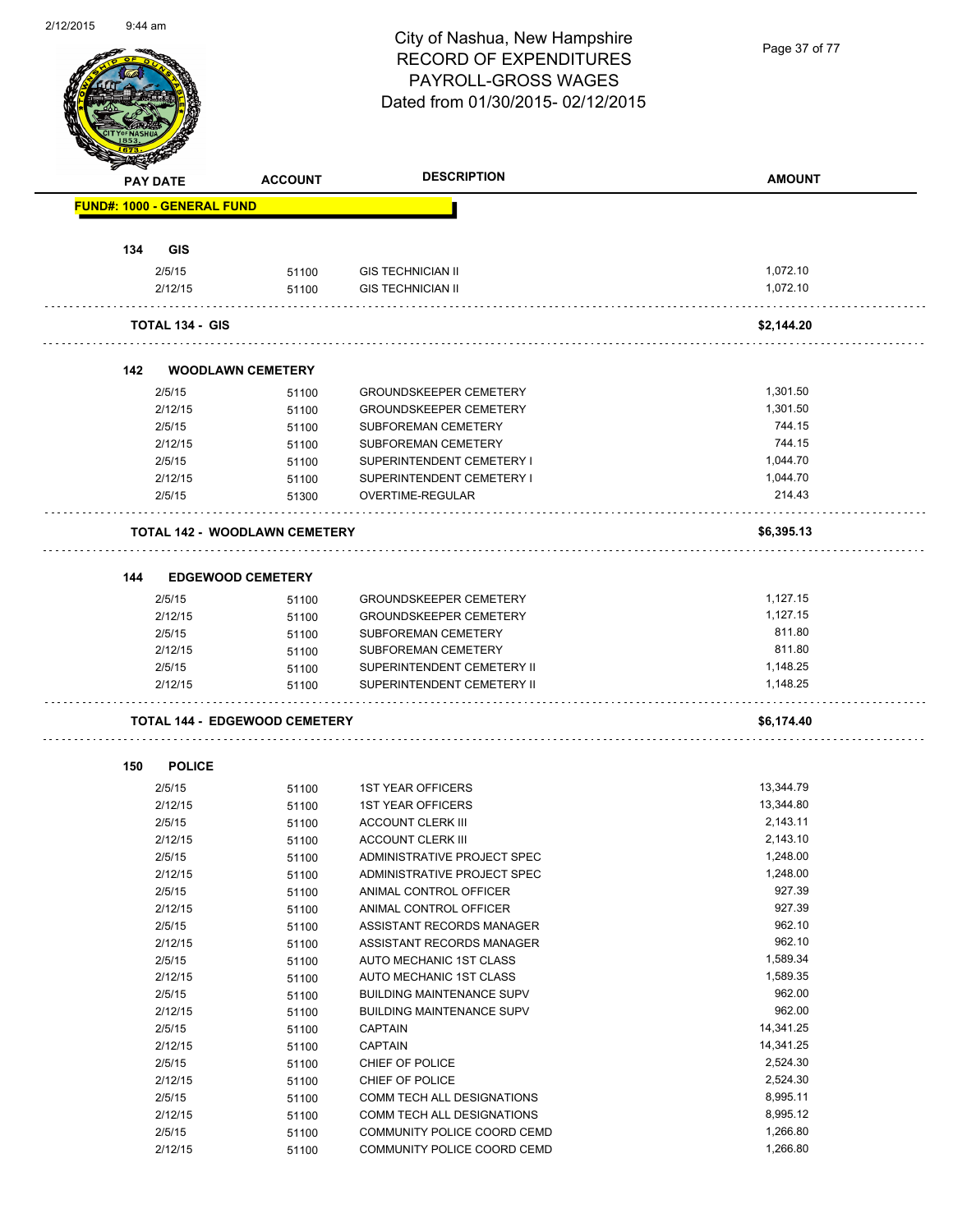

Page 38 of 77

**AMOUNT**

| <b>FUND#: 1000 - GENERAL FUND</b> |                |                                              |                      |
|-----------------------------------|----------------|----------------------------------------------|----------------------|
|                                   |                |                                              |                      |
| <b>POLICE</b><br>150              |                |                                              |                      |
|                                   |                |                                              |                      |
| 2/5/15                            | 51100          | <b>CRIME ANALYST</b>                         | 1,229.75             |
| 2/12/15                           | 51100          | <b>CRIME ANALYST</b>                         | 1,229.75<br>741.45   |
| 2/5/15                            | 51100          | <b>CUSTODIAN II</b>                          | 741.45               |
| 2/12/15                           | 51100          | <b>CUSTODIAN II</b>                          | 1,449.34             |
| 2/5/15                            | 51100          | <b>CUSTODIAN III</b><br><b>CUSTODIAN III</b> | 1,449.35             |
| 2/12/15                           | 51100          | DEPUTY CHIEF OF POLICE                       | 2,287.50             |
| 2/5/15<br>2/12/15                 | 51100          | DEPUTY CHIEF OF POLICE                       | 2,287.50             |
| 2/5/15                            | 51100<br>51100 | <b>DETENTION SPEC</b>                        | 837.65               |
| 2/12/15                           | 51100          | DETENTION SPEC                               | 837.65               |
| 2/5/15                            | 51100          | DISPATCHERS ALL DESIGNATIONS                 | 5,011.70             |
| 2/12/15                           | 51100          | DISPATCHERS ALL DESIGNATIONS                 | 5,011.69             |
| 1/26/15                           | 51100          | DOMESTIC VIOLENCE ADVOCATE                   | (90.86)              |
| 2/5/15                            | 51100          | FLEET MAINTENANCE ASST SUPV                  | 900.80               |
| 2/12/15                           | 51100          | FLEET MAINTENANCE ASST SUPV                  | 900.80               |
| 2/5/15                            | 51100          | IT MANAGER/SOFTWARE SPECIALIST               | 1,616.40             |
| 2/12/15                           | 51100          | IT MANAGER/SOFTWARE SPECIALIST               | 1,616.40             |
| 2/5/15                            | 51100          | LEGAL SECRETARY                              | 678.40               |
| 2/12/15                           | 51100          | <b>LEGAL SECRETARY</b>                       | 678.40               |
| 2/5/15                            | 51100          | <b>LIEUTENANT</b>                            | 15,632.55            |
| 2/12/15                           | 51100          | LIEUTENANT                                   | 15,632.55            |
| 2/5/15                            | 51100          | NPD BUSINESS COORDINATOR                     | 962.00               |
| 2/12/15                           | 51100          | NPD BUSINESS COORDINATOR                     | 962.00               |
| 2/5/15                            | 51100          | <b>NPD BUSINESS MANAGER</b>                  | 1,709.65             |
| 2/12/15                           | 51100          | NPD BUSINESS MANAGER                         | 1,709.65             |
| 2/5/15                            | 51100          | NPD NETWORK ADMINISTRATOR                    | 1,288.45             |
| 2/12/15                           | 51100          | NPD NETWORK ADMINISTRATOR                    | 1,288.45             |
| 2/5/15                            | 51100          | PARALEGAL                                    | 948.65               |
| 2/12/15                           | 51100          | PARALEGAL                                    | 948.65               |
| 2/5/15                            | 51100          | PATROLMAN ALL RANKS                          | 155,505.05           |
| 2/12/15                           | 51100          | PATROLMAN ALL RANKS                          | 155,512.54           |
| 2/5/15                            | 51100          | POLICE ATTORNEY                              | 1,561.60             |
| 2/12/15                           | 51100          | POLICE ATTORNEY                              | 1,561.60             |
| 2/5/15                            | 51100          | RECORDS & COMMUNICATIONS MGR                 | 1,486.65             |
| 2/12/15                           | 51100          | RECORDS & COMMUNICATIONS MGR                 | 1,486.65             |
| 2/5/15                            | 51100          | RECORDS TECHNICIAN I                         | 1,900.31             |
| 2/12/15                           | 51100          | RECORDS TECHNICIAN I                         | 1,900.31             |
| 2/5/15                            | 51100          | RECORDS TECHNICIAN II                        | 824.09               |
| 2/12/15                           | 51100          | RECORDS TECHNICIAN II                        | 824.10               |
| 2/5/15                            | 51100          | SEC DOMESTIC VIOLENCE UNIT                   | 701.05               |
| 2/12/15                           | 51100          | SEC DOMESTIC VIOLENCE UNIT                   | 701.05               |
| 2/5/15                            | 51100          | SECRETARIAL SUPV DET BUREAU                  | 882.80               |
| 2/12/15                           | 51100          | SECRETARIAL SUPV DET BUREAU                  | 882.80               |
| 2/5/15                            | 51100          | <b>SECRETARY III</b>                         | 2,728.94             |
| 2/12/15                           | 51100          | <b>SECRETARY III</b>                         | 2,728.94             |
| 2/5/15                            | 51100          | <b>SECRETARY V</b>                           | 3,238.11             |
| 2/12/15                           | 51100          | <b>SECRETARY V</b>                           | 3,238.11             |
| 2/5/15                            | 51100          | SERGEANT                                     | 35,294.59            |
| 2/12/15                           | 51100          | SERGEANT                                     | 35,275.71            |
| 2/5/15                            | 51100          | SHIFT LEADER                                 | 2,971.21             |
| 2/12/15                           | 51100          | SHIFT LEADER                                 | 2,971.21<br>1,222.00 |
| 2/5/15                            | 51100          | SUPV POLICE FLEET                            |                      |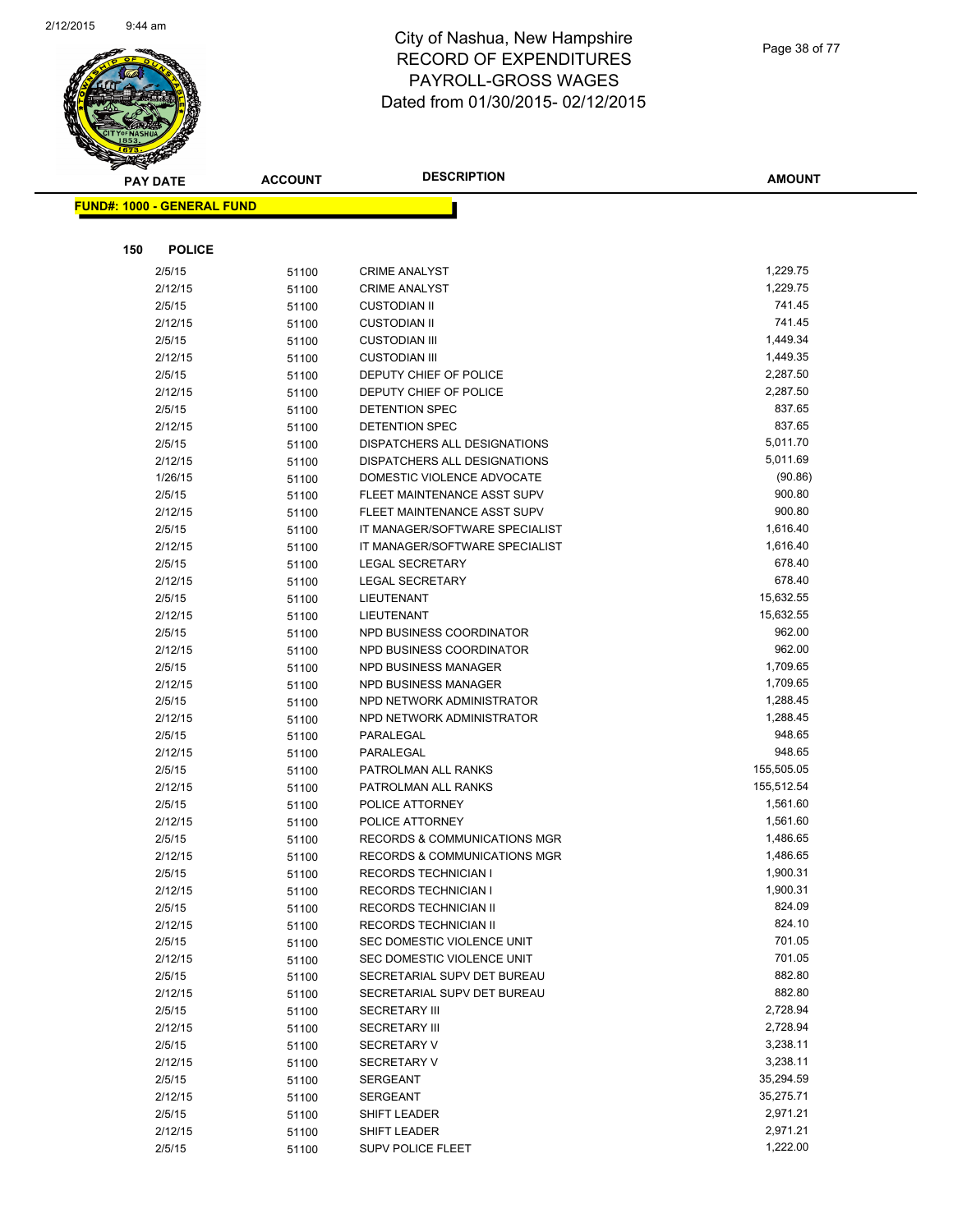

| <b>PAY DATE</b>                   | <b>ACCOUNT</b> | <b>DESCRIPTION</b>              | <b>AMOUNT</b> |
|-----------------------------------|----------------|---------------------------------|---------------|
| <b>FUND#: 1000 - GENERAL FUND</b> |                |                                 |               |
|                                   |                |                                 |               |
|                                   |                |                                 |               |
| 150<br><b>POLICE</b>              |                |                                 |               |
| 2/12/15                           | 51100          | <b>SUPV POLICE FLEET</b>        | 1,222.00      |
| 2/5/15                            | 51200          | <b>ACCREDITATION MANAGER</b>    | 1,043.20      |
| 2/12/15                           | 51200          | <b>ACCREDITATION MANAGER</b>    | 1,043.20      |
| 2/5/15                            | 51200          | DETENTION SPEC                  | 716.64        |
| 2/12/15                           | 51200          | <b>DETENTION SPEC</b>           | 716.64        |
| 2/5/15                            | 51200          | POLICE ATTORNEY PT              | 1,208.96      |
| 2/12/15                           | 51200          | POLICE ATTORNEY PT              | 1,208.96      |
| 2/5/15                            | 51200          | PRISONER TRANSPORT OFFICER      | 775.80        |
| 2/12/15                           | 51200          | PRISONER TRANSPORT OFFICER      | 775.80        |
| 2/12/15                           | 51200          | SENIOR RELATIONS SPECIALIST     | 653.44        |
| 2/5/15                            | 51300          | OVERTIME-REGULAR                | 1,966.16      |
| 2/12/15                           | 51300          | OVERTIME-REGULAR                | 2,589.17      |
| 2/5/15                            | 51309          | OVERTIME-TRAINING               | 480.84        |
| 2/5/15                            | 51315          | <b>OVERTIME-WITNESS</b>         | 3,710.91      |
| 2/12/15                           | 51315          | <b>OVERTIME-WITNESS</b>         | 3,242.80      |
| 2/5/15                            | 51322          | OVERTIME-INVESTIGATIVE          | 1,716.55      |
| 2/12/15                           | 51322          | OVERTIME-INVESTIGATIVE          | 4,408.71      |
| 2/5/15                            | 51330          | OVERTIME-COVERAGE               | 1,403.52      |
| 2/12/15                           | 51330          | OVERTIME-COVERAGE               | 4,568.69      |
| 2/5/15                            | 51412          | <b>WAGES PER DIEM</b>           | 1,312.00      |
| 2/12/15                           | 51412          | <b>WAGES PER DIEM</b>           | 1,189.00      |
| 2/5/15                            | 51600          | <b>LONGEVITY</b>                | (400.00)      |
| 2/12/15                           | 51600          | <b>LONGEVITY</b>                | 1,250.00      |
| 2/12/15                           | 51712          | <b>SPECIAL DETAIL</b>           | 193.75        |
| 2/5/15                            | 61107          | <b>CLOTHING &amp; UNIFORMS</b>  | 636.38        |
| 2/12/15                           | 61107          | <b>CLOTHING &amp; UNIFORMS</b>  | 90.70         |
| <b>TOTAL 150 - POLICE</b>         |                |                                 | \$620,229.36  |
|                                   |                |                                 |               |
| 152<br><b>FIRE</b>                |                |                                 |               |
| 2/5/15                            | 51100          | ADMINISTRATIVE ASSISTANT II     | 2,278.50      |
| 2/12/15                           | 51100          | ADMINISTRATIVE ASSISTANT II     | 2,278.50      |
| 2/5/15                            | 51100          | <b>ASST FIRE CHIEF</b>          | 2,075.08      |
| 2/12/15                           | 51100          | <b>ASST FIRE CHIEF</b>          | 2,075.08      |
| 2/5/15                            | 51100          | ASST SUPERINTENDENT FIRE ALARM  | 4,160.07      |
| 2/12/15                           | 51100          | ASST SUPERINTENDENT FIRE ALARM  | 1,512.76      |
| 2/5/15                            | 51100          | ASST SUPERINTENDENT FIRE FLEET  | 4,493.30      |
| 2/12/15                           | 51100          | ASST SUPERINTENDENT FIRE FLEET  | 1,497.76      |
| 2/5/15                            | 51100          | ASST SUPERINTENDENT PREVENTION  | 3,766.90      |
| 2/12/15                           | 51100          | ASST SUPERINTENDENT PREVENTION  | 3,010.52      |
| 2/5/15                            | 51100          | <b>CAPTAIN</b>                  | 12,179.16     |
| 2/12/15                           | 51100          | <b>CAPTAIN</b>                  | 12,179.17     |
| 2/5/15                            | 51100          | CAPTAIN FIRE TRAINING SAFETY    | 5,112.39      |
| 2/12/15                           | 51100          | CAPTAIN FIRE TRAINING SAFETY    | 1,704.12      |
| 2/5/15                            | 51100          | DEPUTY FIRE CHIEF               | 7,506.72      |
| 2/12/15                           | 51100          | DEPUTY FIRE CHIEF               | 7,506.70      |
| 2/5/15                            | 51100          | <b>EXEC ASST BUSINESS COORD</b> | 1,070.15      |
| 2/12/15                           | 51100          | <b>EXEC ASST BUSINESS COORD</b> | 1,070.15      |
| 2/5/15                            | 51100          | <b>FIRE CHIEF</b>               | 2,380.24      |
| 2/12/15                           | 51100          | FIRE CHIEF                      | 2,380.24      |
| 2/5/15                            | 51100          | FIRE DISPATCH ALL RANKS         | 6,886.71      |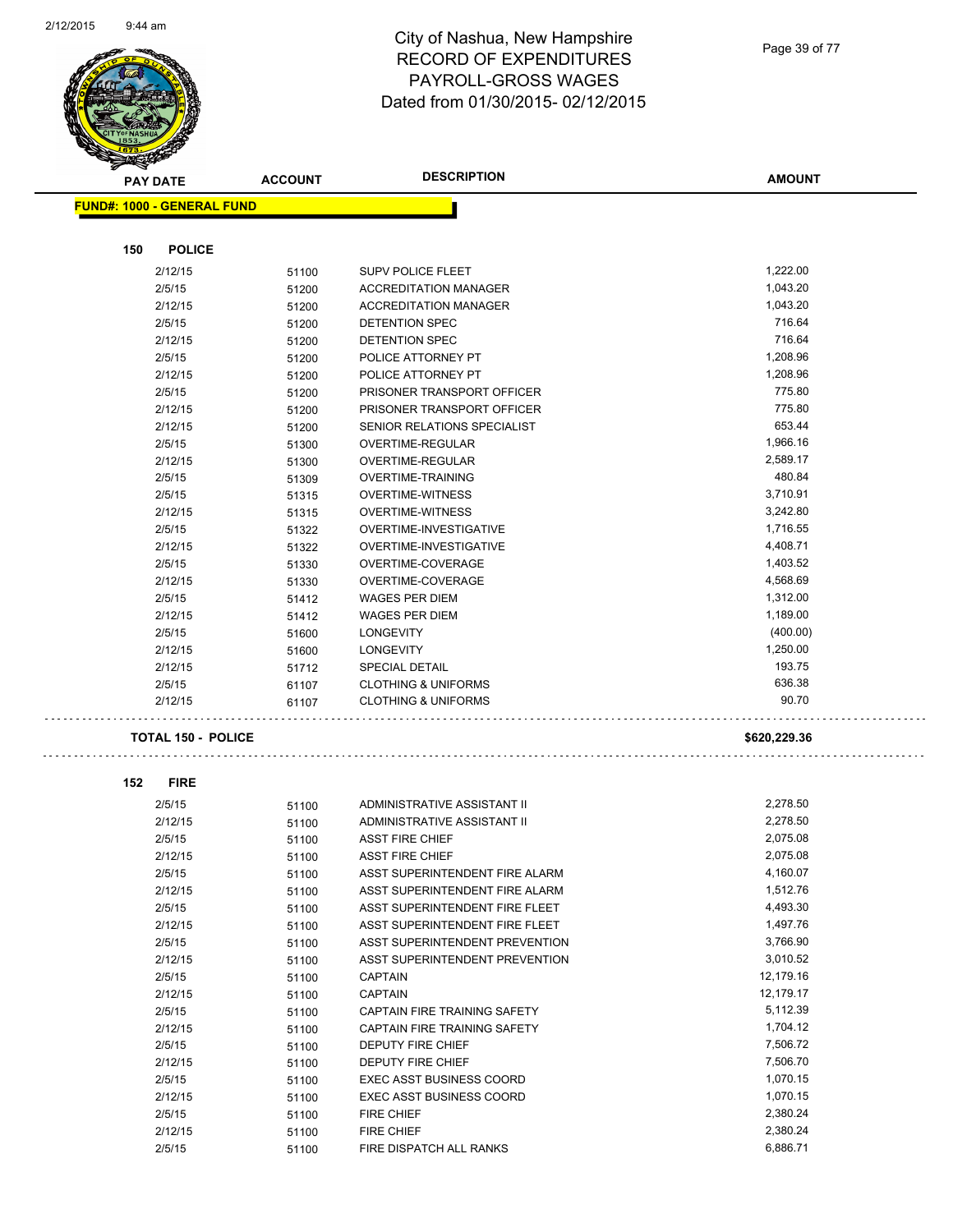

**FUND#: 1000 - GENERAL FUND**

**152 FIRE**

#### City of Nashua, New Hampshire RECORD OF EXPENDITURES PAYROLL-GROSS WAGES Dated from 01/30/2015- 02/12/2015

**AMOUNT PAY DATE ACCOUNT DESCRIPTION** 2/12/15 51100 FIRE DISPATCH ALL RANKS 6,963.56 2/5/15 51100 FIRE DISPATCHER CLERK TRAINER 1,531.02 2/12/15 51100 FIRE DISPATCHER CLERK TRAINER 1,531.02 2/5/15 51100 FIRE LIEUTENANT 37,489.29 2/12/15 51100 FIRE LIEUTENANT 37,489.31 2/5/15 51100 FIRE MECHANIC 1,341.20 2/12/15 51100 FIRE MECHANIC 30 100 1,341.20

| 2/12/15 | 51100 | <b>FIRE MECHANIC</b>           | U.J. H. PG, I |
|---------|-------|--------------------------------|---------------|
| 2/5/15  | 51100 | <b>FIRE TRAINING OFFICER</b>   | 1,482.96      |
| 2/12/15 | 51100 | FIRE TRAINING OFFICER          | 1,482.96      |
| 2/5/15  | 51100 | <b>FIREFIGHTERS ALL RANKS</b>  | 119,738.58    |
| 2/12/15 | 51100 | <b>FIREFIGHTERS ALL RANKS</b>  | 119,738.63    |
| 2/5/15  | 51100 | SUPERINTENDENT FIRE ALARM      | 4,594.01      |
| 2/12/15 | 51100 | SUPERINTENDENT FIRE ALARM      | 1,670.56      |
| 2/5/15  | 51100 | SUPERINTENDENT FIRE FLEET      | 4,176.37      |
| 2/12/15 | 51100 | SUPERINTENDENT FIRE FLEET      | 1,670.56      |
| 2/5/15  | 51100 | SUPERINTENDENT FIRE PREVENTION | 1,670.56      |
| 2/12/15 | 51100 | SUPERINTENDENT FIRE PREVENTION | 1,670.56      |
| 2/5/15  | 51300 | OVERTIME-REGULAR               | 3,034.33      |
| 2/12/15 | 51300 | OVERTIME-REGULAR               | 832.92        |
| 2/5/15  | 51330 | OVERTIME-COVERAGE              | 12,746.28     |
| 2/12/15 | 51330 | OVERTIME-COVERAGE              | 14,922.49     |
| 1/29/15 | 51500 | <b>COMMISSIONERS</b>           | (1,500.00)    |
| 1/29/15 | 51500 | SUB TEACHER                    | (375.00)      |
| 2/5/15  | 51650 | ADDITIONAL HOURS               | 30,328.41     |
| 2/12/15 | 51650 | <b>ADDITIONAL HOURS</b>        | 38,590.82     |
| 1/29/15 | 51700 | <b>STIPENDS</b>                | (100.00)      |
| 2/5/15  | 51700 | <b>STIPENDS</b>                | 4,478.42      |
| 2/12/15 | 51700 | <b>STIPENDS</b>                | 4,478.42      |
|         |       |                                |               |

#### **TOTAL 152 - FIRE \$540,143.66**

|         |       |                                       | \$16,104.93                            |
|---------|-------|---------------------------------------|----------------------------------------|
| 2/12/15 | 51200 | <b>BUILDING AND UTILITIES INSPCTR</b> | 789.85                                 |
| 2/5/15  | 51200 | <b>BUILDING AND UTILITIES INSPCTR</b> | 789.86                                 |
| 2/12/15 | 51100 | <b>PLANS EXAMINER</b>                 | 1,162.75                               |
| 2/5/15  | 51100 | <b>PLANS EXAMINER</b>                 | 1,162.76                               |
| 2/12/15 | 51100 | PERMIT TECHNICIAN III                 | 758.85                                 |
| 2/5/15  | 51100 | PERMIT TECHNICIAN III                 | 758.85                                 |
| 2/12/15 | 51100 | PERMIT TECHNICIAN I                   | 618.60                                 |
| 2/5/15  | 51100 | PERMIT TECHNICIAN I                   | 618.60                                 |
| 2/12/15 | 51100 | <b>BUILDING DEPARTMENT MANAGER</b>    | 1,408.20                               |
| 2/5/15  | 51100 | <b>BUILDING DEPARTMENT MANAGER</b>    | 1,408.20                               |
| 2/12/15 | 51100 | <b>BUILDING AND UTILITIES INSPCTR</b> | 3.314.21                               |
| 2/5/15  | 51100 | <b>BUILDING AND UTILITIES INSPCTR</b> | 3,314.20                               |
|         |       |                                       | <b>TOTAL 153 - BUILDING INSPECTION</b> |

#### **155 CODE ENFORCEMENT**

| 2/5/15  | 51100 | <b>CODE ENFORCEMENT OFFICER II</b> | 2.082.70 |
|---------|-------|------------------------------------|----------|
| 2/12/15 | 51100 | CODE ENFORCEMENT OFFICER II        | 2,082.71 |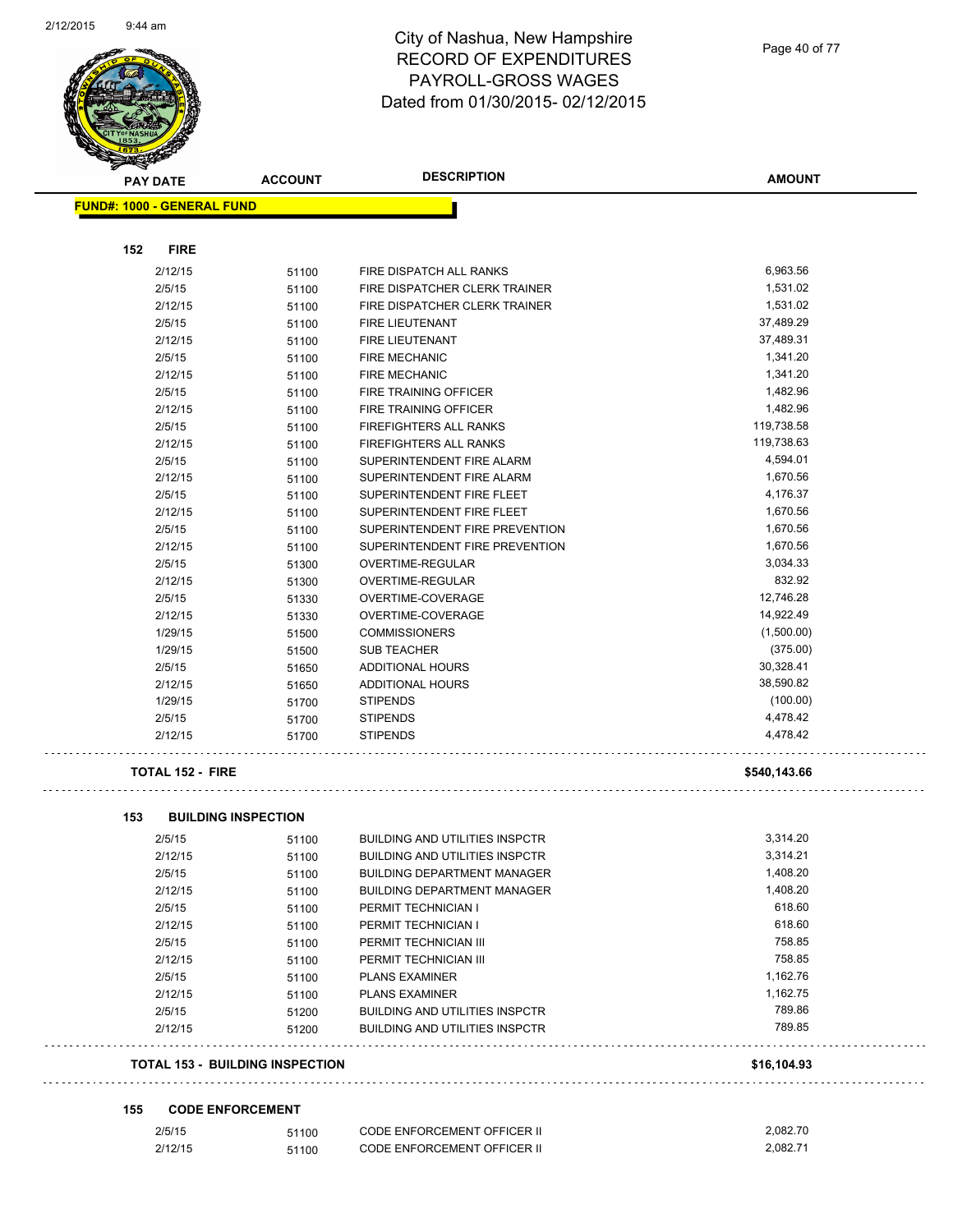Page 41 of 77

|                                   | <b>PAY DATE</b>   | <b>ACCOUNT</b>                             | <b>DESCRIPTION</b>                                     | <b>AMOUNT</b> |
|-----------------------------------|-------------------|--------------------------------------------|--------------------------------------------------------|---------------|
| <b>FUND#: 1000 - GENERAL FUND</b> |                   |                                            |                                                        |               |
|                                   |                   |                                            |                                                        |               |
| 155                               |                   | <b>CODE ENFORCEMENT</b>                    |                                                        | 1,328.19      |
|                                   | 2/5/15<br>2/12/15 | 51100<br>51100                             | MGR CODE ENFORCEMENT DEPT<br>MGR CODE ENFORCEMENT DEPT | 728.17        |
|                                   |                   | <b>TOTAL 155 - CODE ENFORCEMENT</b>        |                                                        | \$6,221.77    |
| 156                               |                   | <b>EMERGENCY MANAGEMENT</b>                |                                                        |               |
|                                   | 2/5/15            | 51100                                      | <b>EMERGENCY MANAGEMENT DIRECTOR</b>                   | 1,485.70      |
|                                   | 2/12/15           | 51100                                      | <b>EMERGENCY MANAGEMENT DIRECTOR</b>                   | 1,485.70      |
|                                   |                   | <b>TOTAL 156 - EMERGENCY MANAGEMENT</b>    |                                                        | \$2,971.40    |
| 157                               |                   | <b>CITYWIDE COMMUNICATIONS</b>             |                                                        |               |
|                                   | 2/5/15            | 51100                                      | <b>COMM SYS ENGR TECH</b>                              | 1,512.40      |
|                                   | 2/12/15           | 51100                                      | <b>COMM SYS ENGR TECH</b>                              | 1,512.40      |
|                                   | 2/5/15            | 51200                                      | RADIO SYSTEMS MANAGER                                  | 1,283.52      |
|                                   | 2/12/15           | 51200                                      | RADIO SYSTEMS MANAGER                                  | 1,283.52      |
|                                   |                   | <b>TOTAL 157 - CITYWIDE COMMUNICATIONS</b> |                                                        | \$5,591.84    |
| 160                               |                   | PUBLIC WORKS-ADMIN/ENGINEERING             |                                                        |               |
|                                   | 2/5/15            | 51100                                      | ADMINISTRATIVE ASSISTANT II                            | 687.40        |
|                                   | 2/12/15           | 51100                                      | ADMINISTRATIVE ASSISTANT II                            | 687.40        |
|                                   | 2/5/15            | 51100                                      | CITIZEN SERVICES COORDINATOR                           | 745.20        |
|                                   | 2/12/15           | 51100                                      | CITIZEN SERVICES COORDINATOR                           | 745.20        |
|                                   | 2/5/15            | 51100                                      | <b>CITY ENGINEER</b>                                   | 1,014.20      |
|                                   | 2/12/15           | 51100                                      | <b>CITY ENGINEER</b>                                   | 1,014.20      |
|                                   | 2/5/15            | 51100                                      | CONST INSP ENGINEERING ASST                            | 928.95        |
|                                   | 2/12/15           | 51100                                      | CONST INSP ENGINEERING ASST                            | 928.95        |
|                                   | 2/5/15            | 51100                                      | DEPUTY MANAGER OF ENGINEERING                          | 690.10        |
|                                   | 2/12/15           | 51100                                      | DEPUTY MANAGER OF ENGINEERING                          | 690.10        |
|                                   | 2/5/15            | 51100                                      | DIRECTOR PUBLIC WORKS                                  | 1,484.40      |
|                                   | 2/12/15           | 51100                                      | DIRECTOR PUBLIC WORKS                                  | 1,484.40      |
|                                   | 2/5/15            | 51100                                      | DIVISION OPERATIONS MANAGER                            | 1,413.40      |
|                                   | 2/12/15           | 51100                                      | DIVISION OPERATIONS MANAGER                            | 1,413.40      |
|                                   | 2/5/15            | 51100                                      | DPW CONTRACT ADMINISTRATOR                             | 333.85        |
|                                   | 2/12/15           | 51100                                      | DPW CONTRACT ADMINISTRATOR                             | 333.85        |
|                                   | 2/5/15            | 51100                                      | <b>ENGINEERING INSPECTORS</b>                          | 2,109.19      |
|                                   | 2/12/15           | 51100                                      | <b>ENGINEERING INSPECTORS</b>                          | 1,523.01      |
|                                   | 2/5/15            | 51100                                      | <b>EXECUTIVE ASSISTANT</b>                             | 670.10        |
|                                   | 2/12/15           | 51100                                      | <b>EXECUTIVE ASSISTANT</b>                             | 670.10        |
|                                   | 2/5/15            | 51100                                      | <b>SENIOR FOREMAN</b>                                  | 1,285.00      |
|                                   | 2/12/15           | 51100                                      | <b>SENIOR FOREMAN</b>                                  | 1,284.99      |
|                                   | 2/5/15            | 51100                                      | SENIOR STAFF ENGINEER                                  | 426.91        |
|                                   | 2/12/15           | 51100                                      | SENIOR STAFF ENGINEER                                  | 426.90        |
|                                   | 2/5/15            | 51100                                      | SENIOR TRAFFIC ENGINEER                                | 1,579.20      |
|                                   | 2/12/15           | 51100                                      | SENIOR TRAFFIC ENGINEER                                | 1,579.20      |
|                                   | 2/5/15            | 51100                                      | STREET CONSTRUCTION ENGINEER                           | 1,312.00      |
|                                   | 2/12/15           | 51100                                      | STREET CONSTRUCTION ENGINEER                           | 1,312.00      |
|                                   | 2/5/15            | 51100                                      | SURVEY TECHNICIAN                                      | 1,126.95      |
|                                   |                   |                                            |                                                        |               |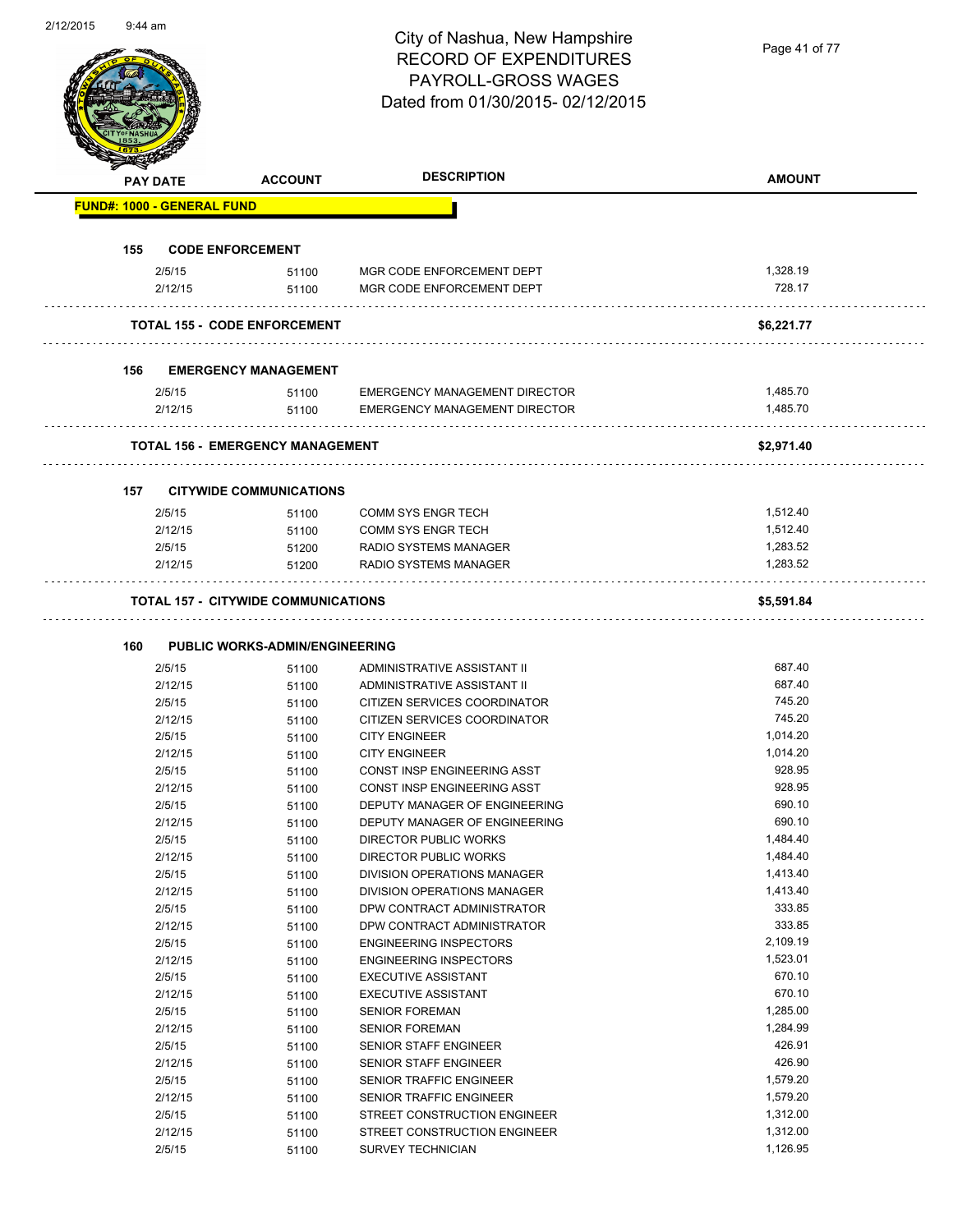|     | <b>PAY DATE</b>                   | <b>ACCOUNT</b>                             | <b>DESCRIPTION</b>             | <b>AMOUNT</b> |
|-----|-----------------------------------|--------------------------------------------|--------------------------------|---------------|
|     | <b>FUND#: 1000 - GENERAL FUND</b> |                                            |                                |               |
|     |                                   |                                            |                                |               |
| 160 |                                   | <b>PUBLIC WORKS-ADMIN/ENGINEERING</b>      |                                |               |
|     | 2/12/15                           | 51100                                      | <b>SURVEY TECHNICIAN</b>       | 1,126.95      |
|     | 2/5/15                            | 51300                                      | OVERTIME-REGULAR               | 48.18         |
|     | 2/12/15                           | 51300                                      | OVERTIME-REGULAR               | 368.45        |
|     | 1/29/15                           | 51500                                      | ELECTED BOARD MEMBER           | (1,500.00)    |
|     | 1/29/15                           | 55314                                      | FIXED RATE MILEAGE ALLOWANCE   | (450.00)      |
|     |                                   | TOTAL 160 - PUBLIC WORKS-ADMIN/ENGINEERING |                                | \$29,494.13   |
| 161 | <b>STREETS</b>                    |                                            |                                |               |
|     | 2/5/15                            | 51100                                      | ADMINISTRATIVE ASSISTANT III   | 979.60        |
|     | 2/12/15                           | 51100                                      | ADMINISTRATIVE ASSISTANT III   | 979.60        |
|     | 2/5/15                            | 51100                                      | AUTO MECH 1ST CLASS NIGHTS     | 3,033.60      |
|     | 2/12/15                           | 51100                                      | AUTO MECH 1ST CLASS NIGHTS     | 3,033.62      |
|     | 2/5/15                            | 51100                                      | AUTO MECH 2ND CLASS            | 1,818.40      |
|     | 2/12/15                           | 51100                                      | AUTO MECH 2ND CLASS            | 1,818.40      |
|     | 2/5/15                            | 51100                                      | AUTO MECH 2ND CLASS NIGHTS     | 921.20        |
|     | 2/12/15                           | 51100                                      | AUTO MECH 2ND CLASS NIGHTS     | 921.20        |
|     | 2/5/15                            | 51100                                      | AUTO MECHANIC 1ST CLASS        | 2,993.61      |
|     | 2/12/15                           | 51100                                      | AUTO MECHANIC 1ST CLASS        | 2,993.62      |
|     | 2/12/15                           | 51100                                      | <b>ENGINEERING INSPECTORS</b>  | 235.60        |
|     | 2/5/15                            | 51100                                      | EQUIP OPR STREET REPAIR        | 7,273.61      |
|     | 2/12/15                           | 51100                                      | EQUIP OPR STREET REPAIR        | 7,273.60      |
|     | 2/5/15                            | 51100                                      | FLEET MAINTENANCE FOREMAN      | 1,126.95      |
|     | 2/12/15                           | 51100                                      | FLEET MAINTENANCE FOREMAN      | 1,126.95      |
|     | 2/5/15                            | 51100                                      | FLEET MANAGER STREET DEPT      | 1,044.00      |
|     | 2/12/15                           | 51100                                      | FLEET MANAGER STREET DEPT      | 1,044.00      |
|     | 2/5/15                            | 51100                                      | <b>MASON PIPELAYER</b>         | 2,608.80      |
|     | 2/12/15                           | 51100                                      | <b>MASON PIPELAYER</b>         | 2,608.81      |
|     | 2/5/15                            | 51100                                      | OPERATIONS COORDINATOR         | 814.70        |
|     | 2/12/15                           | 51100                                      | OPERATIONS COORDINATOR         | 814.70        |
|     | 2/5/15                            | 51100                                      | SIGN MAINTENANCE               | 1,731.20      |
|     | 2/12/15                           | 51100                                      | <b>SIGN MAINTENANCE</b>        | 1,731.20      |
|     | 2/5/15                            | 51100                                      | SIGN MAINTENANCE ASSISTANT     | 807.21        |
|     | 2/12/15                           | 51100                                      | SIGN MAINTENANCE ASSISTANT     | 807.21        |
|     | 2/5/15                            | 51100                                      | STOREKEEPER PWD                | 920.44        |
|     | 2/12/15                           | 51100                                      | STOREKEEPER PWD                | 920.45        |
|     | 2/5/15                            | 51100                                      | STR CONSTR RPR AND PERMT COORD | 1,119.48      |
|     | 2/12/15                           | 51100                                      | STR CONSTR RPR AND PERMT COORD | 1,124.47      |
|     | 2/5/15                            | 51100                                      | <b>STREET FOREMAN</b>          | 4,744.00      |
|     | 2/12/15                           | 51100                                      | <b>STREET FOREMAN</b>          | 4,744.01      |
|     | 2/5/15                            | 51100                                      | SUPERINTENDENT OF STREETS      | 1,771.20      |
|     | 2/12/15                           | 51100                                      | SUPERINTENDENT OF STREETS      | 1,771.20      |
|     | 2/5/15                            | 51100                                      | TRAFFIC MAINTENANCE ASSISTANT  | 860.80        |
|     | 2/12/15                           | 51100                                      | TRAFFIC MAINTENANCE ASSISTANT  | 860.80        |
|     | 2/5/15                            | 51100                                      | <b>TRAFFIC TECHNICIAN I</b>    | 2,071.20      |
|     | 2/12/15                           | 51100                                      | <b>TRAFFIC TECHNICIAN I</b>    | 2,071.20      |
|     | 2/5/15                            | 51100                                      | TRUCK DRIVER STREET REPAIR     | 15,808.00     |
|     | 2/12/15                           | 51100                                      | TRUCK DRIVER STREET REPAIR     | 15,808.00     |
|     | 2/5/15                            | 51100                                      | <b>WELDER FIRST CLASS</b>      | 1,984.80      |
|     | 2/12/15                           | 51100                                      | <b>WELDER FIRST CLASS</b>      | 1,984.80      |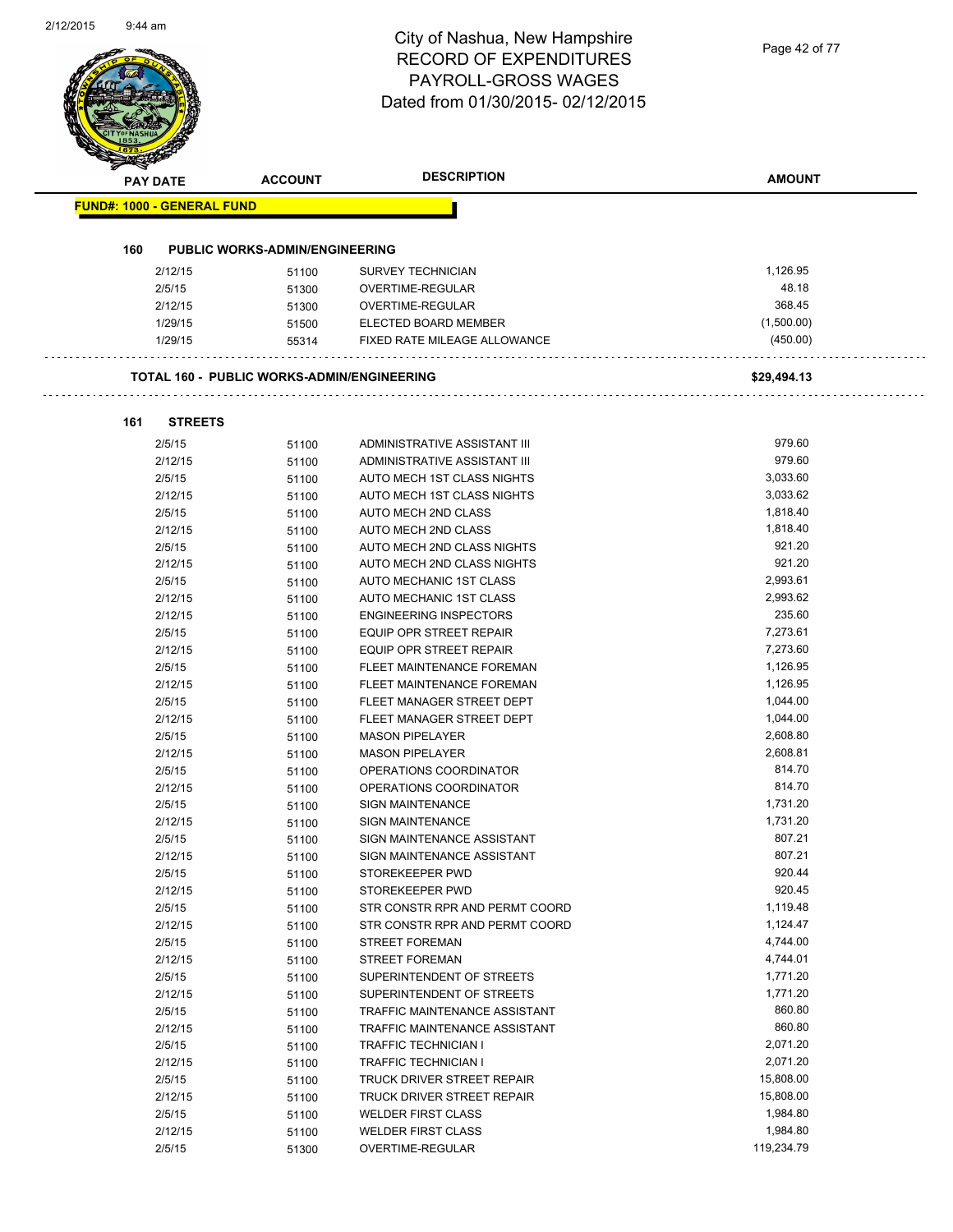|     |                                   |                                       | City of Nashua, New Hampshire         | Page 43 of 77 |
|-----|-----------------------------------|---------------------------------------|---------------------------------------|---------------|
|     |                                   |                                       | <b>RECORD OF EXPENDITURES</b>         |               |
|     |                                   |                                       | PAYROLL-GROSS WAGES                   |               |
|     |                                   |                                       | Dated from 01/30/2015-02/12/2015      |               |
|     |                                   |                                       |                                       |               |
|     |                                   |                                       |                                       |               |
|     |                                   |                                       |                                       |               |
|     | <b>PAY DATE</b>                   | <b>ACCOUNT</b>                        | <b>DESCRIPTION</b>                    | <b>AMOUNT</b> |
|     | <b>FUND#: 1000 - GENERAL FUND</b> |                                       |                                       |               |
|     |                                   |                                       |                                       |               |
| 161 | <b>STREETS</b>                    |                                       |                                       |               |
|     | 2/12/15                           | 51300                                 | OVERTIME-REGULAR                      | 115,433.46    |
|     |                                   |                                       |                                       |               |
|     | TOTAL 161 - STREETS               |                                       |                                       | \$343,774.49  |
|     |                                   |                                       |                                       |               |
| 166 | <b>PARKING LOTS</b>               |                                       |                                       |               |
|     | 2/5/15                            | 51100                                 | ADMINISTRATIVE ASSISTANT II           | 687.40        |
|     | 2/12/15                           | 51100                                 | ADMINISTRATIVE ASSISTANT II           | 687.40        |
|     | 2/5/15                            | 51100                                 | PARKING MAINTENANCE                   | 1,353.90      |
|     | 2/12/15                           | 51100                                 | PARKING MAINTENANCE                   | 1,353.90      |
|     | 2/5/15                            | 51100                                 | <b>TRANSIT UTILITY SERVICE WORKER</b> | (230.55)      |
|     | 2/5/15                            | 51100                                 | TRANSPORTATION DEPT MANAGER           | 64.50         |
|     | 2/12/15                           | 51100                                 | TRANSPORTATION DEPT MANAGER           | 64.50         |
|     | 2/5/15                            | 51200                                 | <b>TRANSIT UTILITY SERVICE WORKER</b> | (1,852.08)    |
|     | 2/5/15                            | 51300                                 | OVERTIME-REGULAR                      | 1,086.82      |
|     | 2/12/15                           | 51300                                 | OVERTIME-REGULAR                      | 732.21        |
|     | TOTAL 166 - PARKING LOTS          |                                       |                                       | \$3,948.00    |
|     |                                   |                                       |                                       |               |
| 171 | <b>COMMUNITY SERVICES</b>         |                                       |                                       |               |
|     | 2/5/15                            | 51100                                 | DIRECTOR HEALTH AND COMM SVS          | 1,726.91      |
|     | 2/12/15                           | 51100                                 | DIRECTOR HEALTH AND COMM SVS          | 1,726.90      |
|     | 2/5/15                            | 51100                                 | PROGRAM ASSISTANT                     | 435.30        |
|     | 2/12/15                           | 51100                                 | PROGRAM ASSISTANT                     | 435.30        |
|     | 2/5/15                            | 51100                                 | PROGRAM COORDINATOR                   | 929.80        |
|     | 2/12/15                           | 51100                                 | PROGRAM COORDINATOR                   | 929.80        |
|     |                                   |                                       |                                       |               |
|     |                                   | <b>TOTAL 171 - COMMUNITY SERVICES</b> |                                       | \$6,184.01    |
|     |                                   |                                       |                                       |               |
| 172 | <b>COMMUNITY HEALTH</b>           |                                       |                                       |               |
|     | 2/5/15                            | 51100                                 | ADMINISTRATIVE ASSISTANT II           | 717.24        |
|     | 2/12/15                           | 51100                                 | ADMINISTRATIVE ASSISTANT II           | 717.25        |
|     | 2/5/15                            | 51100                                 | BILINGUAL OUTREACH WORKER             | 764.30        |
|     | 2/12/15                           | 51100                                 | <b>BILINGUAL OUTREACH WORKER</b>      | 764.30        |
|     | 2/5/15                            | 51100                                 | MANAGER COMMUNITY HEALTH              | 1,364.20      |
|     | 2/12/15                           | 51100                                 | MANAGER COMMUNITY HEALTH              | 1,364.20      |
|     | 2/5/15                            | 51100                                 | PUB HEALTH NURSE                      | 3,307.95      |
|     | 2/12/15                           | 51100                                 | PUB HEALTH NURSE                      | 3,307.95      |
|     | 2/12/15                           | 51412                                 | <b>WAGES PER DIEM</b>                 | 90.90         |
|     |                                   | <b>TOTAL 172 - COMMUNITY HEALTH</b>   |                                       | \$12,398.29   |
|     |                                   |                                       |                                       |               |
| 173 |                                   | <b>ENVIRONMENTAL HEALTH</b>           |                                       |               |
|     | 2/5/15                            | 51100                                 | ENVIRONMENTAL HEALTH SPEC             | 2,387.05      |
|     | 2/12/15                           | 51100                                 | ENVIRONMENTAL HEALTH SPEC             | 2,387.05      |
|     | 2/5/15                            | 51100                                 | ENVIRONMENTAL TECH OFFICE MGR         | 992.85        |
|     | 2/12/15                           | 51100                                 | ENVIRONMENTAL TECH OFFICE MGR         | 992.85        |
|     | 2/5/15                            | 51100                                 | LABORATORY DIRECTOR                   | 988.20        |
|     | 2/12/15                           | 51100                                 | LABORATORY DIRECTOR                   | 988.20        |

2/12/15 51100 LABORATORY DIRECTOR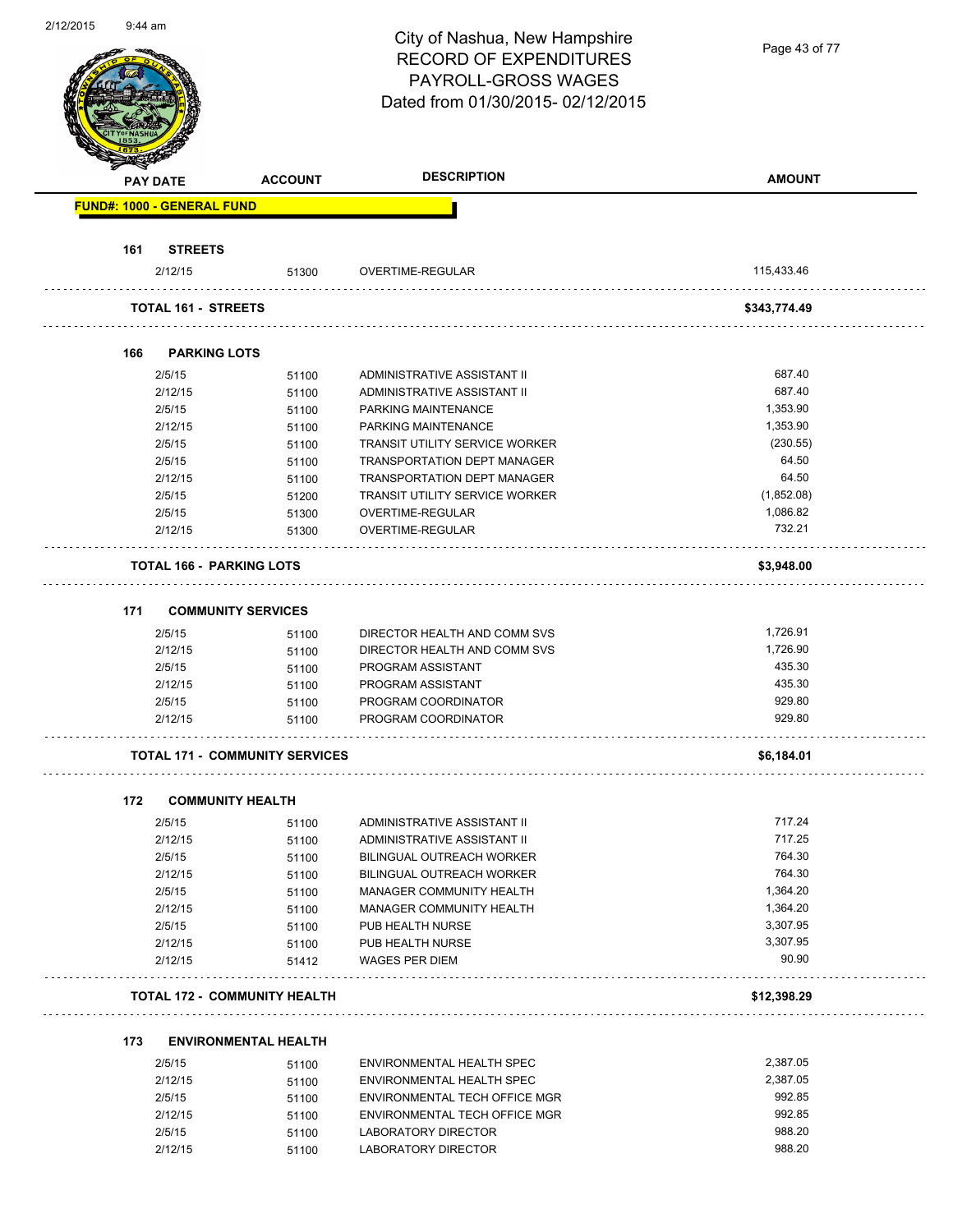|     |                                   |                                           | City of Nashua, New Hampshire    | Page 44 of 77 |
|-----|-----------------------------------|-------------------------------------------|----------------------------------|---------------|
|     |                                   |                                           | <b>RECORD OF EXPENDITURES</b>    |               |
|     |                                   |                                           | PAYROLL-GROSS WAGES              |               |
|     |                                   |                                           | Dated from 01/30/2015-02/12/2015 |               |
|     |                                   |                                           |                                  |               |
|     |                                   |                                           |                                  |               |
|     |                                   |                                           |                                  |               |
|     |                                   |                                           |                                  |               |
|     | PAY DATE                          | <b>ACCOUNT</b>                            | <b>DESCRIPTION</b>               | <b>AMOUNT</b> |
|     | <b>FUND#: 1000 - GENERAL FUND</b> |                                           |                                  |               |
|     |                                   |                                           |                                  |               |
| 173 |                                   | <b>ENVIRONMENTAL HEALTH</b>               |                                  |               |
|     | 2/5/15                            | 51100                                     | MANAGER ENVIRONMENTAL HEALTH     | 1,446.40      |
|     | 2/12/15                           | 51100                                     | MANAGER ENVIRONMENTAL HEALTH     | 1,446.40      |
|     |                                   | <b>TOTAL 173 - ENVIRONMENTAL HEALTH</b>   |                                  | \$11,629.00   |
|     |                                   |                                           |                                  |               |
| 174 |                                   | <b>WELFARE ADMINISTRATION</b>             |                                  |               |
|     | 2/5/15                            | 51100                                     | ADMINISTRATIVE ASSISTANT I       | 829.31        |
|     | 2/12/15                           | 51100                                     | ADMINISTRATIVE ASSISTANT I       | 829.30        |
|     | 2/5/15                            | 51100                                     | CASE TECHNICIAN WELFARE          | 2,384.95      |
|     | 2/12/15                           | 51100                                     | CASE TECHNICIAN WELFARE          | 2,384.95      |
|     | 2/5/15                            | 51100                                     | INTAKE WORKER ACCOUNTANT         | 936.70        |
|     |                                   |                                           | INTAKE WORKER ACCOUNTANT         | 936.70        |
|     | 2/12/15                           | 51100                                     |                                  |               |
|     | 2/5/15                            | 51100                                     | SENIOR CASE TECHNICIAN           | 957.30        |
|     | 2/12/15                           | 51100                                     | SENIOR CASE TECHNICIAN           | 957.30        |
|     | 2/5/15                            | 51100                                     | <b>WELFARE OFFICER</b>           | 1,450.00      |
|     | 2/12/15                           | 51100                                     | <b>WELFARE OFFICER</b>           | 1,450.00      |
|     |                                   | <b>TOTAL 174 - WELFARE ADMINISTRATION</b> |                                  | \$13,116.51   |
|     |                                   |                                           |                                  |               |
| 177 |                                   | <b>PARKS &amp; RECREATION</b>             |                                  |               |
|     | 2/5/15                            | 51100                                     | ADMINISTRATIVE ASSISTANT II      | 758.85        |
|     | 2/12/15                           | 51100                                     | ADMINISTRATIVE ASSISTANT II      | 758.85        |
|     | 2/5/15                            | 51100                                     | EQUIPMENT OPERATOR, PARKS        | 909.20        |
|     | 2/12/15                           | 51100                                     | <b>EQUIPMENT OPERATOR, PARKS</b> | 909.20        |
|     | 2/5/15                            | 51100                                     | <b>FOREMAN LABOR PARK</b>        | 2.958.25      |
|     |                                   |                                           |                                  |               |
|     | 2/12/15                           | 51100                                     | FOREMAN LABOR PARK               | 2,930.08      |
|     | 2/5/15                            | 51100                                     | <b>GROUNDSKEEPER MAINTENANCE</b> | 6,605.21      |
|     | 2/12/15                           | 51100                                     | <b>GROUNDSKEEPER MAINTENANCE</b> | 6,640.27      |
|     | 2/5/15                            | 51100                                     | <b>GROUNDSMAN I</b>              | 2,338.80      |
|     | 2/12/15                           | 51100                                     | <b>GROUNDSMAN I</b>              | 2,338.80      |
|     | 2/5/15                            | 51100                                     | <b>GROUNDSMAN II</b>             | 818.80        |
|     | 2/12/15                           | 51100                                     | <b>GROUNDSMAN II</b>             | 818.80        |
|     | 2/5/15                            | 51100                                     | <b>LEAD GROUNDSMAN</b>           | 2,758.80      |
|     | 2/12/15                           | 51100                                     | <b>LEAD GROUNDSMAN</b>           | 2,758.80      |
|     |                                   |                                           |                                  | 865.60        |
|     | 2/5/15                            | 51100                                     | NURSERY WORKER PARKS             |               |
|     | 2/12/15                           | 51100                                     | NURSERY WORKER PARKS             | 865.60        |
|     | 2/5/15                            | 51100                                     | PROGRAM COORDINATOR              | 357.70        |
|     | 2/12/15                           | 51100                                     | PROGRAM COORDINATOR              | 357.70        |
|     | 2/5/15                            | 51100                                     | RECREATION PROGRAM MANAGER       | 1,098.20      |
|     | 2/12/15                           | 51100                                     | RECREATION PROGRAM MANAGER       | 1,098.20      |
|     | 2/5/15                            | 51100                                     | STELLOS STADIUM ATTENDANT        | 909.20        |
|     | 2/12/15                           | 51100                                     | STELLOS STADIUM ATTENDANT        | 909.20        |
|     | 2/5/15                            | 51100                                     | SUPERINTENDENT OF PARKS RECR     | 1,720.00      |
|     |                                   |                                           |                                  | 1,720.00      |
|     | 2/12/15                           | 51100                                     | SUPERINTENDENT OF PARKS RECR     |               |
|     | 2/5/15                            | 51100                                     | <b>TRUCK DRIVER</b>              | 832.00        |
|     | 2/12/15                           | 51100                                     | <b>TRUCK DRIVER</b>              | 832.00        |
|     | 2/5/15                            | 51300                                     | OVERTIME-REGULAR                 | 324.14        |
|     | 2/12/15                           | 51300                                     | OVERTIME-REGULAR                 | 338.08        |
|     | 2/12/15                           | 51600                                     | LONGEVITY                        | 800.00        |
|     | 2/5/15                            | 55642                                     | <b>GAME OFFICIALS</b>            | 132.00        |
|     |                                   |                                           |                                  |               |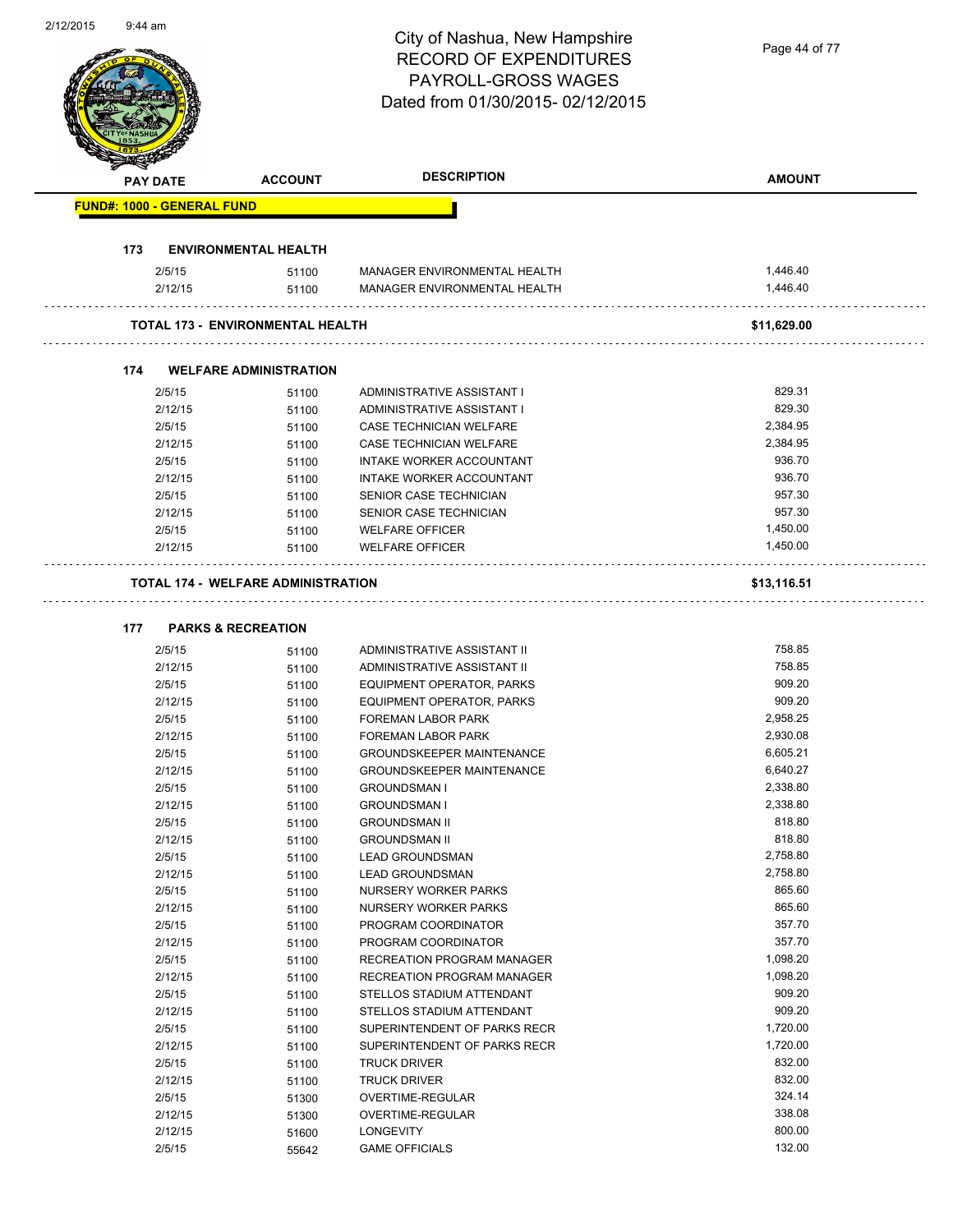| 2/12/2015 | 9:44 am                                   |                | City of Nashua, New Hampshire<br><b>RECORD OF EXPENDITURES</b><br>PAYROLL-GROSS WAGES<br>Dated from 01/30/2015-02/12/2015 | Page 45 of 77 |  |
|-----------|-------------------------------------------|----------------|---------------------------------------------------------------------------------------------------------------------------|---------------|--|
|           | <b>PAY DATE</b>                           | <b>ACCOUNT</b> | <b>DESCRIPTION</b>                                                                                                        | <b>AMOUNT</b> |  |
|           | <b>FUND#: 1000 - GENERAL FUND</b>         |                |                                                                                                                           |               |  |
|           |                                           |                |                                                                                                                           |               |  |
|           |                                           |                |                                                                                                                           |               |  |
|           | <b>TOTAL 177 - PARKS &amp; RECREATION</b> |                |                                                                                                                           | \$47,462.33   |  |
|           | <b>LIBRARY</b><br>179                     |                |                                                                                                                           |               |  |
|           | 2/5/15                                    | 51100          | ADMIN ASST COST ACCOUNTANT                                                                                                | 805.43        |  |
|           | 2/12/15                                   | 51100          | ADMIN ASST COST ACCOUNTANT                                                                                                | 805.43        |  |
|           | 2/5/15                                    | 51100          | ASSISTANT DIRECTOR LIBRARY                                                                                                | 1,293.10      |  |
|           | 2/12/15                                   | 51100          | ASSISTANT DIRECTOR LIBRARY                                                                                                | 1,293.10      |  |
|           | 2/5/15                                    | 51100          | ASSISTANT LIBRARIAN CIRCULATIO                                                                                            | 973.40        |  |
|           | 2/12/15                                   | 51100          | ASSISTANT LIBRARIAN CIRCULATIO                                                                                            | 973.40        |  |
|           | 2/5/15                                    | 51100          | ASSISTANT LIBRARIAN YOUTH SERV                                                                                            | 784.99        |  |
|           | 2/12/15                                   | 51100          | ASSISTANT LIBRARIAN YOUTH SERV                                                                                            | 784.99        |  |
|           | 2/5/15                                    | 51100          | <b>DIRECTOR LIBRARY</b>                                                                                                   | 1,885.70      |  |
|           | 2/12/15                                   | 51100          | <b>DIRECTOR LIBRARY</b>                                                                                                   | 1,885.70      |  |
|           | 2/5/15                                    | 51100          | EXECUTIVE ASST OFFICE MANAGER                                                                                             | 858.45        |  |
|           | 2/12/15                                   | 51100          | EXECUTIVE ASST OFFICE MANAGER                                                                                             | 858.45        |  |
|           | 2/5/15                                    | 51100          | <b>JANITOR</b>                                                                                                            | 487.44        |  |
|           | 2/12/15                                   | 51100          | <b>JANITOR</b>                                                                                                            | 490.50        |  |
|           | 2/5/15                                    | 51100          | LIBRARIAN ADULT SERVICES                                                                                                  | 962.60        |  |
|           | 2/12/15                                   | 51100          | LIBRARIAN ADULT SERVICES                                                                                                  | 962.60        |  |
|           | 2/5/15                                    | 51100          | <b>LIBRARIAN CIRCULATION</b>                                                                                              | 1,003.20      |  |
|           | 2/12/15                                   | 51100          | <b>LIBRARIAN CIRCULATION</b>                                                                                              | 1,003.20      |  |
|           | 2/5/15                                    | 51100          | LIBRARIAN OUTREACH SVS                                                                                                    | 999.19        |  |
|           | 2/12/15                                   | 51100          | <b>LIBRARIAN OUTREACH SVS</b>                                                                                             | 999.18        |  |
|           | 2/5/15                                    | 51100          | <b>LIBRARIAN TECH SERVICES</b>                                                                                            | 1,998.70      |  |
|           | 2/12/15                                   | 51100          | <b>LIBRARIAN TECH SERVICES</b>                                                                                            | 1,998.70      |  |
|           | 2/5/15                                    | 51100          | LIBRARIAN YOUTH SERVICES                                                                                                  | 2,283.20      |  |
|           | 2/12/15                                   | 51100          | <b>LIBRARIAN YOUTH SERVICES</b>                                                                                           | 2,283.21      |  |
|           | 2/5/15                                    | 51100          | LIBRARY ASSISTANT CIRCULATION                                                                                             | 5,360.95      |  |
|           | 2/12/15                                   | 51100          | LIBRARY ASSISTANT CIRCULATION                                                                                             | 5,360.95      |  |
|           | 2/5/15                                    | 51100          | LIBRARY ASSISTANT MEDIA SERVIC                                                                                            | 706.90        |  |
|           | 2/12/15                                   | 51100          | LIBRARY ASSISTANT MEDIA SERVIC                                                                                            | 706.89        |  |
|           | 2/5/15                                    | 51100          | LIBRARY ASSISTANT TECH SVS                                                                                                | 706.90        |  |
|           | 2/12/15                                   | 51100          | LIBRARY ASSISTANT TECH SVS                                                                                                | 706.90        |  |
|           | 2/5/15                                    | 51100          | LIBRARY ASSISTANT YOUTH SERVIC                                                                                            | 1,640.29      |  |
|           | 2/12/15                                   | 51100          | LIBRARY ASSISTANT YOUTH SERVIC                                                                                            | 1,571.40      |  |
|           | 2/5/15                                    | 51100          | MAINTENANCE SUPV                                                                                                          | 852.55        |  |
|           | 2/12/15                                   | 51100          | MAINTENANCE SUPV                                                                                                          | 852.55        |  |
|           | 2/5/15                                    | 51100          | <b>MEDIA SERVICES COORDINATOR</b>                                                                                         | 1,205.04      |  |
|           | 2/12/15                                   | 51100          | <b>MEDIA SERVICES COORDINATOR</b>                                                                                         | 1,205.04      |  |
|           | 2/5/15                                    | 51100          | PAGE & COLLECTION COORDINATOR                                                                                             | 840.00        |  |
|           | 2/12/15                                   | 51100          | PAGE & COLLECTION COORDINATOR                                                                                             | 840.00        |  |
|           | 2/5/15                                    | 51100          | REFERENCE LIBRARIAN ADULT SERV                                                                                            | 3,426.27      |  |
|           | 2/12/15                                   | 51100          | REFERENCE LIBRARIAN ADULT SERV                                                                                            | 3,052.65      |  |
|           | 2/5/15                                    | 51100          | REFERENCE LIBRARIAN TECH SVS                                                                                              | 756.45        |  |
|           | 2/12/15                                   | 51100          | REFERENCE LIBRARIAN TECH SVS                                                                                              | 756.45        |  |
|           | 2/5/15                                    | 51100          | <b>SECURITY LIBRARY</b>                                                                                                   | 606.37        |  |
|           | 2/12/15                                   | 51100          | <b>SECURITY LIBRARY</b>                                                                                                   | 610.21        |  |
|           | 2/5/15                                    | 51200          | LIBRARY ASSISTANT CIRCULATION                                                                                             | 324.20        |  |
|           | 2/12/15                                   | 51200          | LIBRARY ASSISTANT CIRCULATION                                                                                             | 324.20        |  |
|           | 2/5/15                                    | 51200          | LIBRARY ASSISTANT TECH SVS                                                                                                | 415.50        |  |
|           | 2/12/15                                   | 51200          | LIBRARY ASSISTANT TECH SVS                                                                                                | 415.50        |  |
|           | 2/5/15                                    | 51200          | LIBRARY PAGE YOUTH SERVICES                                                                                               | 137.55        |  |
|           |                                           |                |                                                                                                                           |               |  |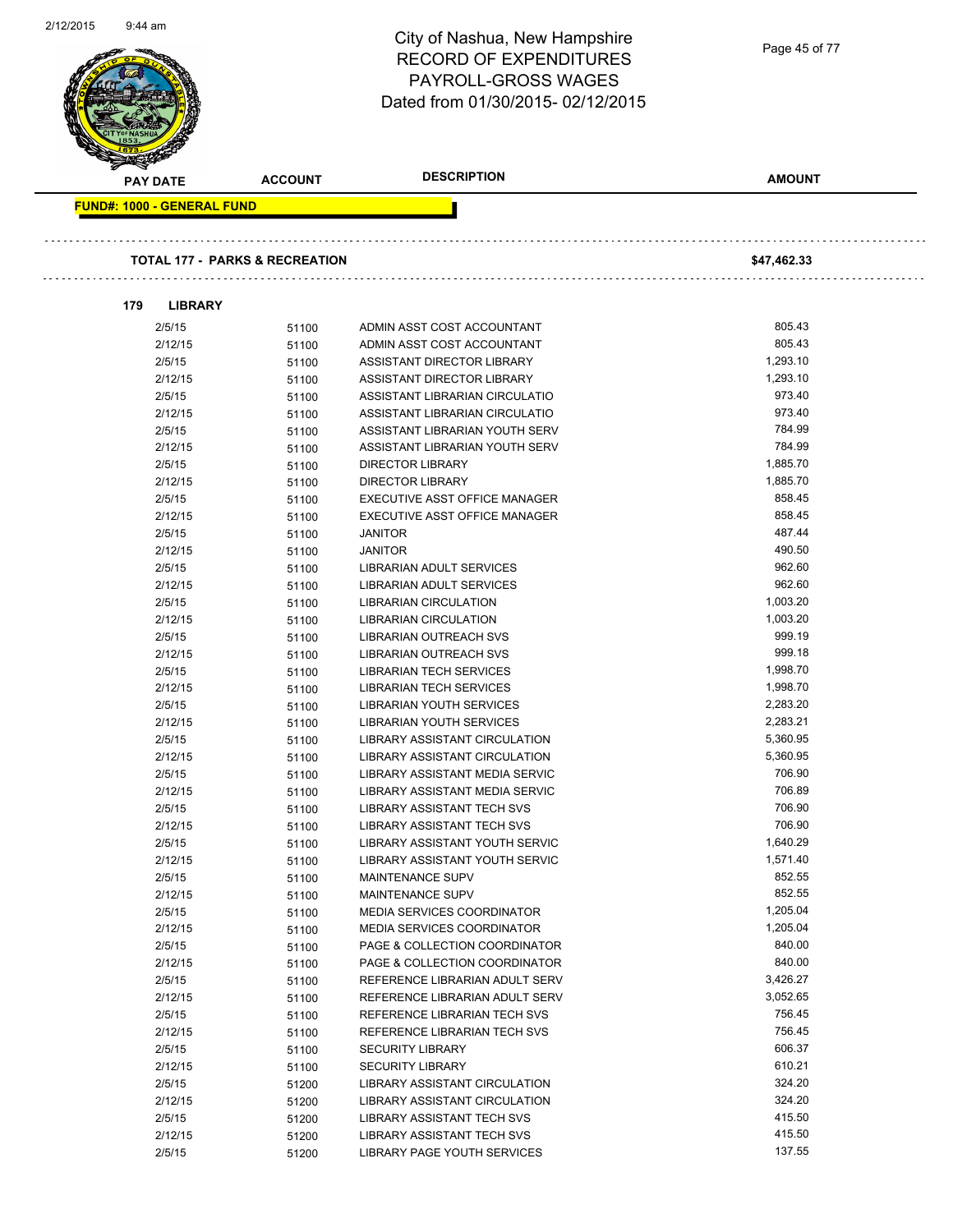

Page 46 of 77

| <b>PAY DATE</b>                   |                              | <b>ACCOUNT</b>                           | <b>DESCRIPTION</b>             | <b>AMOUNT</b>    |
|-----------------------------------|------------------------------|------------------------------------------|--------------------------------|------------------|
| <b>FUND#: 1000 - GENERAL FUND</b> |                              |                                          |                                |                  |
|                                   |                              |                                          |                                |                  |
| 179                               | <b>LIBRARY</b><br>2/12/15    |                                          | LIBRARY PAGE YOUTH SERVICES    | 137.55           |
|                                   | 2/5/15                       | 51200                                    | LIBRARY PAGES CIRCULATION      | 303.70           |
|                                   | 2/12/15                      | 51200<br>51200                           | LIBRARY PAGES CIRCULATION      | 457.70           |
|                                   | 2/5/15                       | 51200                                    | LIBRARY PAGES MEDIA SERVICES   | 275.90           |
|                                   | 2/12/15                      | 51200                                    | LIBRARY PAGES MEDIA SERVICES   | 436.11           |
|                                   | 2/12/15                      |                                          | REFERENCE LIBRARIAN ADULT SERV | 516.60           |
|                                   | 2/5/15                       | 51200<br>51200                           | <b>SECURITY LIBRARY</b>        | 346.09           |
|                                   | 2/12/15                      |                                          | <b>SECURITY LIBRARY</b>        | 378.53           |
|                                   | 2/5/15                       | 51200<br>51300                           | OVERTIME-REGULAR               | 1,144.61         |
|                                   | 2/12/15                      | 51300                                    | OVERTIME-REGULAR               | 1,240.23         |
|                                   |                              |                                          |                                |                  |
|                                   | TOTAL 179 - LIBRARY          |                                          |                                | \$67,292.59      |
| 181                               |                              | <b>COMMUNITY DEVELOPMENT</b>             |                                |                  |
|                                   | 2/5/15                       | 51100                                    | ADMINISTRATIVE ASSISTANT II    | 687.40           |
|                                   | 2/12/15                      | 51100                                    | ADMINISTRATIVE ASSISTANT II    | 687.40           |
|                                   | 2/5/15                       | 51100                                    | DIRECTOR COMMUNITY DEVELOPMENT | 1,766.75         |
|                                   | 2/12/15                      | 51100                                    | DIRECTOR COMMUNITY DEVELOPMENT | 1,766.75         |
|                                   | 2/5/15                       | 51200                                    | ADMINISTRATIVE ASSISTANT I     | 356.61           |
|                                   | 2/12/15                      | 51200                                    | ADMINISTRATIVE ASSISTANT I     | 347.46           |
|                                   | 2/5/15                       | 51400                                    | <b>WAGES TEMP-SEASONAL</b>     | 100.00           |
|                                   | 2/12/15                      | 51400                                    | <b>WAGES TEMP-SEASONAL</b>     | 100.00           |
|                                   |                              | TOTAL 181 - COMMUNITY DEVELOPMENT        |                                | \$5,812.37       |
|                                   |                              |                                          |                                |                  |
| 182                               | <b>PLANNING &amp; ZONING</b> |                                          |                                |                  |
|                                   | 2/5/15                       | 51100                                    | DEPARTMENT COORDINATOR         | 824.47           |
|                                   | 2/12/15                      | 51100                                    | DEPARTMENT COORDINATOR         | 938.85           |
|                                   | 2/5/15                       | 51100                                    | DEPUTY PLANNING MANAGER        | 2,661.20         |
|                                   | 2/12/15                      | 51100                                    | DEPUTY PLANNING MANAGER        | 2,661.20         |
|                                   | 2/5/15                       | 51100                                    | MANAGER PLANNING DEPT          | 1,905.00         |
|                                   | 2/12/15                      | 51100                                    | MANAGER PLANNING DEPT          | 1,905.00         |
|                                   | 2/5/15                       | 51100                                    | PLANNER I                      | 1,722.25         |
|                                   | 2/12/15                      | 51100                                    | PLANNER I                      | 1,722.25         |
|                                   | 2/5/15                       | 51100                                    | <b>PLANNER II</b>              | 1,125.65         |
|                                   | 2/12/15                      | 51100                                    | <b>PLANNER II</b>              | 1,125.65         |
|                                   | 2/5/15                       | 51100                                    | ZONING COORDINATOR             | 704.60           |
|                                   | 2/12/15                      | 51100                                    | ZONING COORDINATOR             | 704.60<br>250.00 |
|                                   | 2/5/15                       | 53428                                    | STENOGRAPHIC SERVICES          |                  |
|                                   |                              | <b>TOTAL 182 - PLANNING &amp; ZONING</b> |                                | \$18,250.72      |
| 183                               |                              | <b>ECONOMIC DEVELOPMENT</b>              |                                |                  |
|                                   | 2/5/15                       | 51100                                    | ECONOMIC DEV DIRECTOR          | 1,873.50         |
|                                   | 2/12/15                      | 51100                                    | ECONOMIC DEV DIRECTOR          | 1,873.50         |
|                                   | 2/5/15                       | 51100                                    | OED PROGRAM COORDINATOR        | 606.70           |
|                                   | 2/12/15                      | 51100                                    | OED PROGRAM COORDINATOR        | 558.80           |

51100 OED PROGRAM COORDINATOR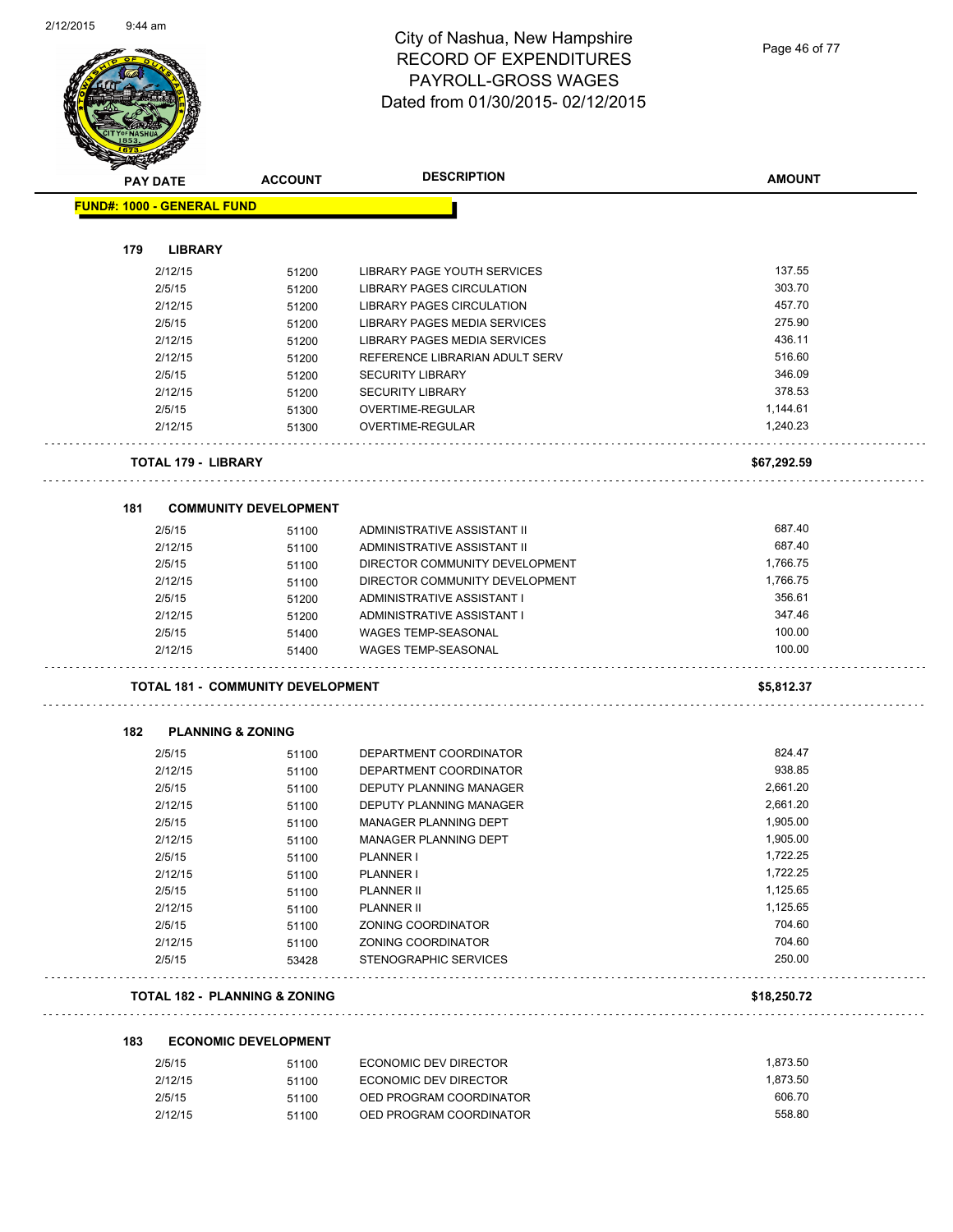| 2/12/2015<br>9:44 am              |                                         | City of Nashua, New Hampshire<br><b>RECORD OF EXPENDITURES</b><br>PAYROLL-GROSS WAGES<br>Dated from 01/30/2015-02/12/2015 | Page 47 of 77        |
|-----------------------------------|-----------------------------------------|---------------------------------------------------------------------------------------------------------------------------|----------------------|
| <b>PAY DATE</b>                   | <b>ACCOUNT</b>                          | <b>DESCRIPTION</b>                                                                                                        | <b>AMOUNT</b>        |
| <b>FUND#: 1000 - GENERAL FUND</b> | <b>TOTAL 183 - ECONOMIC DEVELOPMENT</b> |                                                                                                                           | \$4,912.50           |
| 191                               | <b>SCHOOL</b>                           |                                                                                                                           |                      |
| 2/12/15                           | 51100                                   | ASSISTANT DIRECTOR BUSINESS                                                                                               | 2,971.10             |
| 2/12/15                           | 51100                                   | ASSISTANT PRINCIPAL AMH                                                                                                   | 1,406.10             |
| 2/12/15                           | 51100                                   | ASSISTANT PRINCIPAL BIC                                                                                                   | 2,925.69             |
| 2/12/15                           | 51100                                   | ASSISTANT PRINCIPAL BRO                                                                                                   | 1,403.81             |
| 2/12/15                           | 51100                                   | ASSISTANT PRINCIPAL CHARL                                                                                                 | 1,483.70             |
| 2/12/15                           | 51100                                   | ASSISTANT PRINCIPAL DR CRSP                                                                                               | 2,807.70             |
| 2/12/15                           | 51100                                   | <b>ASSISTANT PRINCIPAL ELM</b>                                                                                            | 6,549.40             |
| 2/12/15                           | 51100                                   | <b>ASSISTANT PRINCIPAL FES</b>                                                                                            | 2,967.50             |
| 2/12/15                           | 51100                                   | ASSISTANT PRINCIPAL FMS                                                                                                   | 3,483.26             |
| 2/12/15                           | 51100                                   | ASSISTANT PRINCIPAL LEDGE                                                                                                 | 2,812.30             |
| 2/12/15                           | 51100                                   | ASSISTANT PRINCIPAL MDE                                                                                                   | 1,406.10             |
| 2/12/15                           | 51100                                   | ASSISTANT PRINCIPAL MTP                                                                                                   | 2,101.20             |
| 2/12/15                           | 51100                                   | ASSISTANT PRINCIPAL NHN                                                                                                   | 12,595.80            |
| 2/12/15                           | 51100                                   | ASSISTANT PRINCIPAL NHS                                                                                                   | 12,890.20            |
| 2/12/15                           | 51100                                   | ASSISTANT PRINCIPAL PMS                                                                                                   | 3,272.60             |
| 2/12/15                           | 51100                                   | ASSISTANT PRINCIPAL SHE                                                                                                   | 1,403.80             |
| 2/12/15                           | 51100                                   | ASSISTANT SUPERINTENDENT                                                                                                  | 8,484.50             |
| 2/12/15                           | 51100                                   | ASST DIRECTOR PLANT OPS                                                                                                   | 4,470.90             |
| 2/12/15                           | 51100                                   | <b>ASST DIRECTOR SPED</b>                                                                                                 | 6,243.60<br>1,155.14 |
| 2/5/15                            | 51100                                   | ASST SYSTEMS ADMIN FULL YEAR                                                                                              | 14,448.02            |
| 2/12/15<br>2/5/15                 | 51100                                   | ASST SYSTEMS ADMIN FULL YEAR<br>ASST SYSTEMS ADMIN SCH YEAR                                                               | 463.29               |
| 2/12/15                           | 51100<br>51100                          | ASST SYSTEMS ADMIN SCH YEAR                                                                                               | 636.32               |
| 2/12/15                           | 51100                                   | <b>ATTENDANCE OFFICER</b>                                                                                                 | 2,331.49             |
| 2/12/15                           | 51100                                   | CAREER CENTER COORD NHN                                                                                                   | 1,518.30             |
| 2/12/15                           | 51100                                   | CHIEF OPERATING OFFICER                                                                                                   | 4,044.00             |
| 2/5/15                            | 51100                                   | CLERICAL ACADEMY NHN                                                                                                      | 2,462.32             |
| 2/12/15                           | 51100                                   | CLERICAL ACADEMY NHN                                                                                                      | 2,435.88             |
| 2/5/15                            | 51100                                   | <b>CLERICAL ACADEMY NHS</b>                                                                                               | 1,901.54             |
| 2/12/15                           | 51100                                   | <b>CLERICAL ACADEMY NHS</b>                                                                                               | 2,206.19             |
| 2/5/15                            | 51100                                   | CLERICAL ADULT ED NHN                                                                                                     | 745.15               |
| 2/12/15                           | 51100                                   | CLERICAL ADULT ED NHN                                                                                                     | 751.15               |
| 2/5/15                            | 51100                                   | CLERICAL ASST SUPER SUP                                                                                                   | 2,071.96             |
| 2/12/15                           | 51100                                   | CLERICAL ASST SUPER SUP                                                                                                   | 2,071.95             |
| 2/5/15                            | 51100                                   | CLERICAL ATHLETIC NHN                                                                                                     | 432.69               |
| 2/12/15                           | 51100                                   | CLERICAL ATHLETIC NHN                                                                                                     | 576.92               |
| 2/5/15                            | 51100                                   | CLERICAL ATHLETIC NHS                                                                                                     | 606.05               |
| 2/12/15                           | 51100                                   | CLERICAL ATHLETIC NHS                                                                                                     | 650.76               |
| 2/5/15                            | 51100                                   | <b>CLERICAL BUSINESS</b>                                                                                                  | 3,718.20             |
| 2/12/15                           | 51100                                   | <b>CLERICAL BUSINESS</b>                                                                                                  | 3,718.18             |
| 2/5/15                            | 51100                                   | CLERICAL CHIEF OP OFFICER SUP                                                                                             | 837.85               |
| 2/12/15                           | 51100                                   | CLERICAL CHIEF OP OFFICER SUP                                                                                             | 816.09               |
| 2/5/15                            | 51100                                   | <b>CLERICAL CTE NHS</b>                                                                                                   | 625.28               |
| 2/12/15                           | 51100                                   | <b>CLERICAL CTE NHS</b>                                                                                                   | 685.79               |
| 2/5/15                            | 51100                                   | CLERICAL GUIDANCE ELM                                                                                                     | 615.20               |
| 2/12/15                           | 51100                                   | CLERICAL GUIDANCE ELM                                                                                                     | 600.07               |
| 2/5/15                            | 51100                                   | CLERICAL GUIDANCE NHN                                                                                                     | 1,579.27             |
| 2/12/15                           | 51100                                   | <b>CLERICAL GUIDANCE NHN</b>                                                                                              | 1,845.47             |
| 2/5/15                            | 51100                                   | CLERICAL GUIDANCE NHS                                                                                                     | 1,406.53             |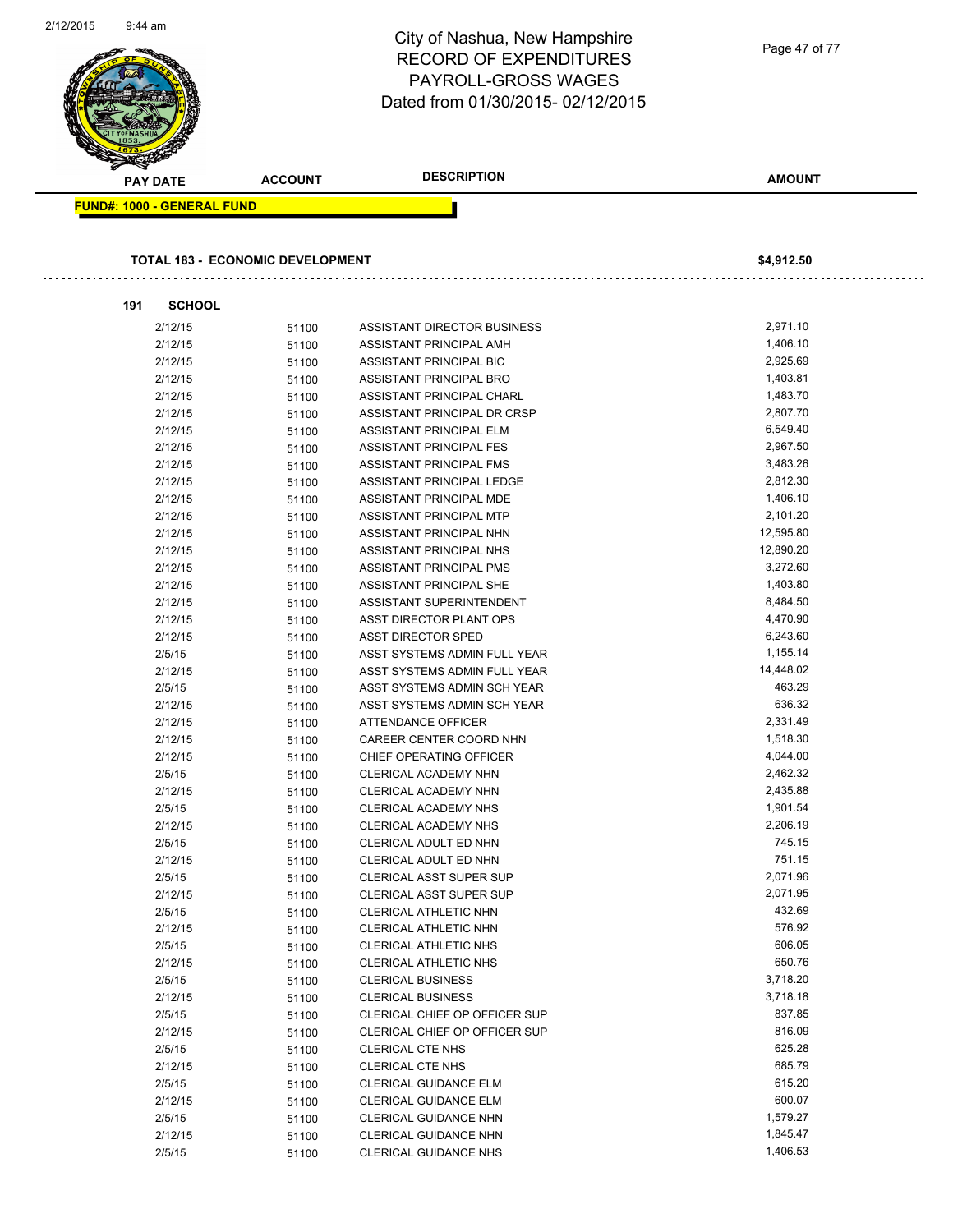

Page 48 of 77

|     | <b>PAY DATE</b>                   | <b>ACCOUNT</b> | <b>DESCRIPTION</b>                                             | <b>AMOUNT</b>        |
|-----|-----------------------------------|----------------|----------------------------------------------------------------|----------------------|
|     | <b>FUND#: 1000 - GENERAL FUND</b> |                |                                                                |                      |
|     |                                   |                |                                                                |                      |
| 191 | <b>SCHOOL</b>                     |                |                                                                |                      |
|     |                                   |                |                                                                |                      |
|     | 2/12/15                           | 51100          | <b>CLERICAL GUIDANCE NHS</b>                                   | 1,742.80             |
|     | 2/5/15                            | 51100          | <b>CLERICAL HUMAN RESOURCES</b>                                | 2,156.70             |
|     | 2/12/15                           | 51100          | <b>CLERICAL HUMAN RESOURCES</b>                                | 2,148.08             |
|     | 2/5/15                            | 51100          | <b>CLERICAL PAYROLL SUP</b>                                    | 677.25               |
|     | 2/12/15                           | 51100          | <b>CLERICAL PAYROLL SUP</b>                                    | 677.25               |
|     | 2/5/15                            | 51100          | <b>CLERICAL PLANT OPS</b>                                      | 756.40               |
|     | 2/12/15                           | 51100          | <b>CLERICAL PLANT OPS</b>                                      | 756.40               |
|     | 2/5/15                            | 51100          | <b>CLERICAL PRINCIPAL AMH</b>                                  | 1,074.53             |
|     | 2/12/15                           | 51100          | <b>CLERICAL PRINCIPAL AMH</b>                                  | 1,188.83             |
|     | 2/5/15                            | 51100          | <b>CLERICAL PRINCIPAL BIC</b>                                  | 972.87               |
|     | 2/12/15                           | 51100          | <b>CLERICAL PRINCIPAL BIC</b>                                  | 1,168.96             |
|     | 2/5/15                            | 51100          | <b>CLERICAL PRINCIPAL BIR</b>                                  | 1,230.40             |
|     | 2/12/15                           | 51100          | <b>CLERICAL PRINCIPAL BIR</b>                                  | 1,371.61             |
|     | 2/5/15                            | 51100          | <b>CLERICAL PRINCIPAL BRO</b>                                  | 1,230.40             |
|     | 2/12/15                           | 51100          | <b>CLERICAL PRINCIPAL BRO</b>                                  | 1,371.60             |
|     | 2/5/15                            | 51100          | CLERICAL PRINCIPAL CHA                                         | 1,101.66             |
|     | 2/12/15                           | 51100          | CLERICAL PRINCIPAL CHA                                         | 1,228.08             |
|     | 2/5/15                            | 51100          | <b>CLERICAL PRINCIPAL DRC</b>                                  | 1,128.21             |
|     | 2/12/15                           | 51100          | <b>CLERICAL PRINCIPAL DRC</b>                                  | 1,257.68             |
|     | 2/5/15                            | 51100          | <b>CLERICAL PRINCIPAL ELM</b>                                  | 2,185.97             |
|     | 2/12/15                           | 51100          | <b>CLERICAL PRINCIPAL ELM</b>                                  | 2,701.90             |
|     | 2/5/15                            | 51100          | <b>CLERICAL PRINCIPAL FES</b>                                  | 1,154.76             |
|     | 2/12/15                           | 51100          | <b>CLERICAL PRINCIPAL FES</b>                                  | 1,282.54             |
|     | 2/5/15                            | 51100          | <b>CLERICAL PRINCIPAL FMS</b>                                  | 1,798.63             |
|     | 2/12/15                           | 51100          | <b>CLERICAL PRINCIPAL FMS</b>                                  | 1,990.13             |
|     | 2/5/15                            | 51100          | <b>CLERICAL PRINCIPAL LDG</b>                                  | 1,128.21             |
|     | 2/12/15                           | 51100          | <b>CLERICAL PRINCIPAL LDG</b>                                  | 1,257.68<br>1,031.88 |
|     | 2/5/15                            | 51100          | <b>CLERICAL PRINCIPAL MDE</b>                                  | 1,429.75             |
|     | 2/12/15                           | 51100          | <b>CLERICAL PRINCIPAL MDE</b>                                  | 801.84               |
|     | 2/5/15                            | 51100          | <b>CLERICAL PRINCIPAL MTP</b>                                  | 1,144.84             |
|     | 2/12/15                           | 51100          | <b>CLERICAL PRINCIPAL MTP</b><br><b>CLERICAL PRINCIPAL NHN</b> | 1,387.15             |
|     | 2/5/15<br>2/12/15                 | 51100          | <b>CLERICAL PRINCIPAL NHN</b>                                  | 1,387.13             |
|     |                                   | 51100          |                                                                | 1,447.64             |
|     | 2/5/15<br>2/12/15                 | 51100<br>51100 | <b>CLERICAL PRINCIPAL NHS</b><br><b>CLERICAL PRINCIPAL NHS</b> | 1,318.86             |
|     | 2/5/15                            |                | CLERICAL PRINCIPAL NSE                                         | 1,216.28             |
|     | 2/12/15                           | 51100          | <b>CLERICAL PRINCIPAL NSE</b>                                  | 1,356.43             |
|     | 2/5/15                            | 51100          | <b>CLERICAL PRINCIPAL PMS</b>                                  | 1,516.09             |
|     | 2/12/15                           | 51100          | <b>CLERICAL PRINCIPAL PMS</b>                                  | 1,765.25             |
|     | 2/5/15                            | 51100          | <b>CLERICAL PRINCIPAL SHE</b>                                  | 1,230.40             |
|     | 2/12/15                           | 51100          | <b>CLERICAL PRINCIPAL SHE</b>                                  | 1,356.47             |
|     | 2/5/15                            | 51100          | CLERICAL RECEPTIONIST NHN                                      | 610.16               |
|     | 2/12/15                           | 51100<br>51100 | CLERICAL RECEPTIONIST NHN                                      | 685.79               |
|     | 2/5/15                            | 51100          | CLERICAL RECEPTIONIST NHS                                      | 425.94               |
|     | 2/12/15                           | 51100          | <b>CLERICAL RECEPTIONIST NHS</b>                               | 539.52               |
|     | 2/5/15                            | 51100          | <b>CLERICAL SPECIAL ED NHN</b>                                 | 615.20               |
|     | 2/12/15                           | 51100          | CLERICAL SPECIAL ED NHN                                        | 685.80               |
|     | 2/5/15                            | 51100          | CLERICAL SPECIAL ED NHS                                        | 382.04               |
|     | 2/12/15                           | 51100          | CLERICAL SPECIAL ED NHS                                        | 489.36               |
|     | 2/5/15                            | 51100          | CLERICAL SPECIAL ED SUP                                        | 1,512.79             |
|     | 2/12/15                           | 51100          | CLERICAL SPECIAL ED SUP                                        | 1,512.80             |
|     | 2/5/15                            | 51100          | CLERICAL STUDENT SERV SUP                                      | 794.56               |
|     |                                   |                |                                                                |                      |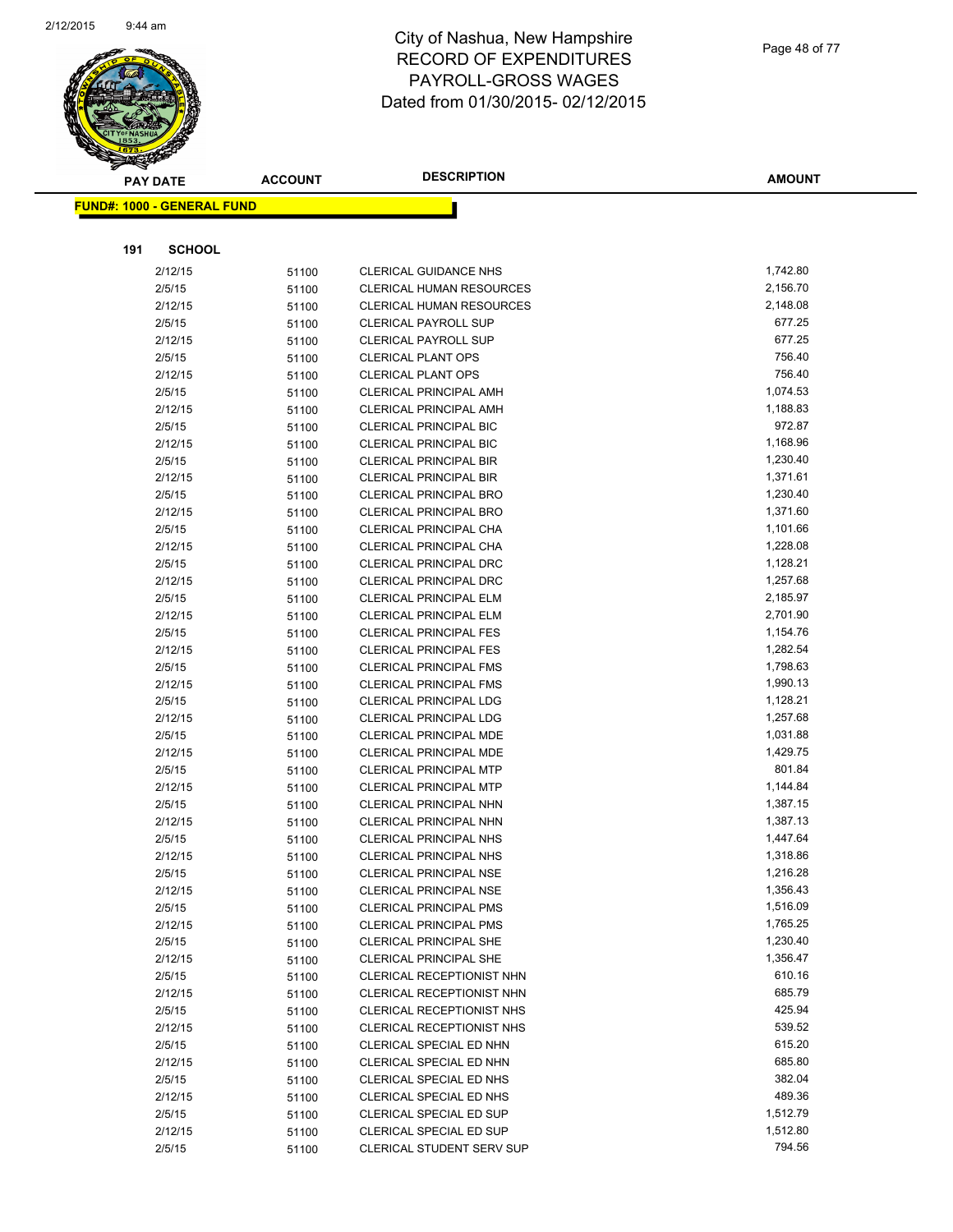

| <b>PAY DATE</b>                   | <b>ACCOUNT</b> | <b>DESCRIPTION</b>                                               | <b>AMOUNT</b>    |
|-----------------------------------|----------------|------------------------------------------------------------------|------------------|
| <b>FUND#: 1000 - GENERAL FUND</b> |                |                                                                  |                  |
|                                   |                |                                                                  |                  |
|                                   |                |                                                                  |                  |
| 191<br><b>SCHOOL</b>              |                |                                                                  |                  |
| 2/12/15                           | 51100          | CLERICAL STUDENT SERV SUP                                        | 816.04           |
| 2/5/15                            | 51100          | <b>CLERICAL SUB SERVICE SUP</b>                                  | 471.92           |
| 2/12/15                           | 51100          | CLERICAL SUB SERVICE SUP                                         | 629.99           |
| 2/5/15                            | 51100          | <b>CLERICAL SUPERINTENDANT SUP</b>                               | 950.86           |
| 2/12/15                           | 51100          | <b>CLERICAL SUPERINTENDANT SUP</b>                               | 950.85           |
| 2/5/15                            | 51100          | CLERICAL TRANSPORTATION SUP                                      | 343.40           |
| 2/12/15                           | 51100          | <b>CLERICAL TRANSPORTATION SUP</b>                               | 317.64           |
| 2/12/15                           | 51100          | <b>CURRICULUM SUPERVISOR</b>                                     | 2,888.30         |
| 2/5/15                            | 51100          | <b>CUSTODIAN AMH</b>                                             | 1,762.80         |
| 2/12/15                           | 51100          | <b>CUSTODIAN AMH</b>                                             | 2,195.03         |
| 2/5/15                            | 51100          | <b>CUSTODIAN ASST HEAD ELM</b>                                   | 772.00<br>772.00 |
| 2/12/15                           | 51100          | <b>CUSTODIAN ASST HEAD ELM</b>                                   | 772.00           |
| 2/5/15                            | 51100          | <b>CUSTODIAN ASST HEAD FMS</b>                                   | 772.00           |
| 2/12/15                           | 51100          | <b>CUSTODIAN ASST HEAD FMS</b><br><b>CUSTODIAN ASST HEAD NHN</b> | 2,364.83         |
| 2/5/15                            | 51100          |                                                                  | 1,694.81         |
| 2/12/15<br>2/5/15                 | 51100          | <b>CUSTODIAN ASST HEAD NHN</b><br><b>CUSTODIAN ASST HEAD NHS</b> | 1,694.82         |
| 2/12/15                           | 51100          | <b>CUSTODIAN ASST HEAD NHS</b>                                   | 1,544.85         |
| 2/5/15                            | 51100<br>51100 | <b>CUSTODIAN ASST HEAD PMS</b>                                   | 772.00           |
| 2/12/15                           | 51100          | <b>CUSTODIAN ASST HEAD PMS</b>                                   | 772.00           |
| 2/5/15                            | 51100          | <b>CUSTODIAN BIC</b>                                             | 2,034.00         |
| 2/12/15                           | 51100          | <b>CUSTODIAN BIC</b>                                             | 2,034.01         |
| 2/5/15                            | 51100          | <b>CUSTODIAN BIR</b>                                             | 2,046.71         |
| 2/12/15                           | 51100          | <b>CUSTODIAN BIR</b>                                             | 2,034.00         |
| 2/5/15                            | 51100          | <b>CUSTODIAN BRO</b>                                             | 1,392.64         |
| 2/12/15                           | 51100          | <b>CUSTODIAN BRO</b>                                             | 1,374.32         |
| 2/5/15                            | 51100          | <b>CUSTODIAN CHA</b>                                             | 1,374.32         |
| 2/12/15                           | 51100          | <b>CUSTODIAN CHA</b>                                             | 1,356.00         |
| 2/5/15                            | 51100          | <b>CUSTODIAN DRC</b>                                             | 1,281.27         |
| 2/12/15                           | 51100          | <b>CUSTODIAN DRC</b>                                             | 1,292.80         |
| 2/5/15                            | 51100          | <b>CUSTODIAN ELM</b>                                             | 5,053.47         |
| 2/12/15                           | 51100          | <b>CUSTODIAN ELM</b>                                             | 4,909.38         |
| 2/5/15                            | 51100          | <b>CUSTODIAN FES</b>                                             | 1,356.00         |
| 2/12/15                           | 51100          | <b>CUSTODIAN FES</b>                                             | 1,356.00         |
| 2/5/15                            | 51100          | <b>CUSTODIAN FMS</b>                                             | 2,758.16         |
| 2/12/15                           | 51100          | <b>CUSTODIAN FMS</b>                                             | 2,712.00         |
| 2/5/15                            | 51100          | <b>CUSTODIAN HEAD AMH</b>                                        | 772.00           |
| 2/12/15                           | 51100          | <b>CUSTODIAN HEAD AMH</b>                                        | 772.00           |
| 2/5/15                            | 51100          | <b>CUSTODIAN HEAD BIC</b>                                        | 772.00           |
| 2/12/15                           | 51100          | <b>CUSTODIAN HEAD BIC</b>                                        | 772.00           |
| 2/5/15                            | 51100          | <b>CUSTODIAN HEAD BIR</b>                                        | 772.00           |
| 2/12/15                           | 51100          | <b>CUSTODIAN HEAD BIR</b>                                        | 772.00           |
| 2/5/15                            | 51100          | <b>CUSTODIAN HEAD BRO</b>                                        | 772.00           |
| 2/12/15                           | 51100          | <b>CUSTODIAN HEAD BRO</b>                                        | 926.40           |
| 2/5/15                            | 51100          | <b>CUSTODIAN HEAD CHA</b>                                        | 772.00           |
| 2/12/15                           | 51100          | <b>CUSTODIAN HEAD CHA</b>                                        | 772.00           |
| 2/5/15                            | 51100          | <b>CUSTODIAN HEAD DRC</b>                                        | 772.00           |
| 2/12/15                           | 51100          | <b>CUSTODIAN HEAD DRC</b>                                        | 772.00           |
| 2/5/15                            | 51100          | <b>CUSTODIAN HEAD ELM</b>                                        | 914.80           |
| 2/12/15                           | 51100          | <b>CUSTODIAN HEAD ELM</b>                                        | 914.80           |
| 2/5/15                            | 51100          | <b>CUSTODIAN HEAD FES</b>                                        | 772.01           |
| 2/12/15                           | 51100          | <b>CUSTODIAN HEAD FES</b>                                        | 772.00           |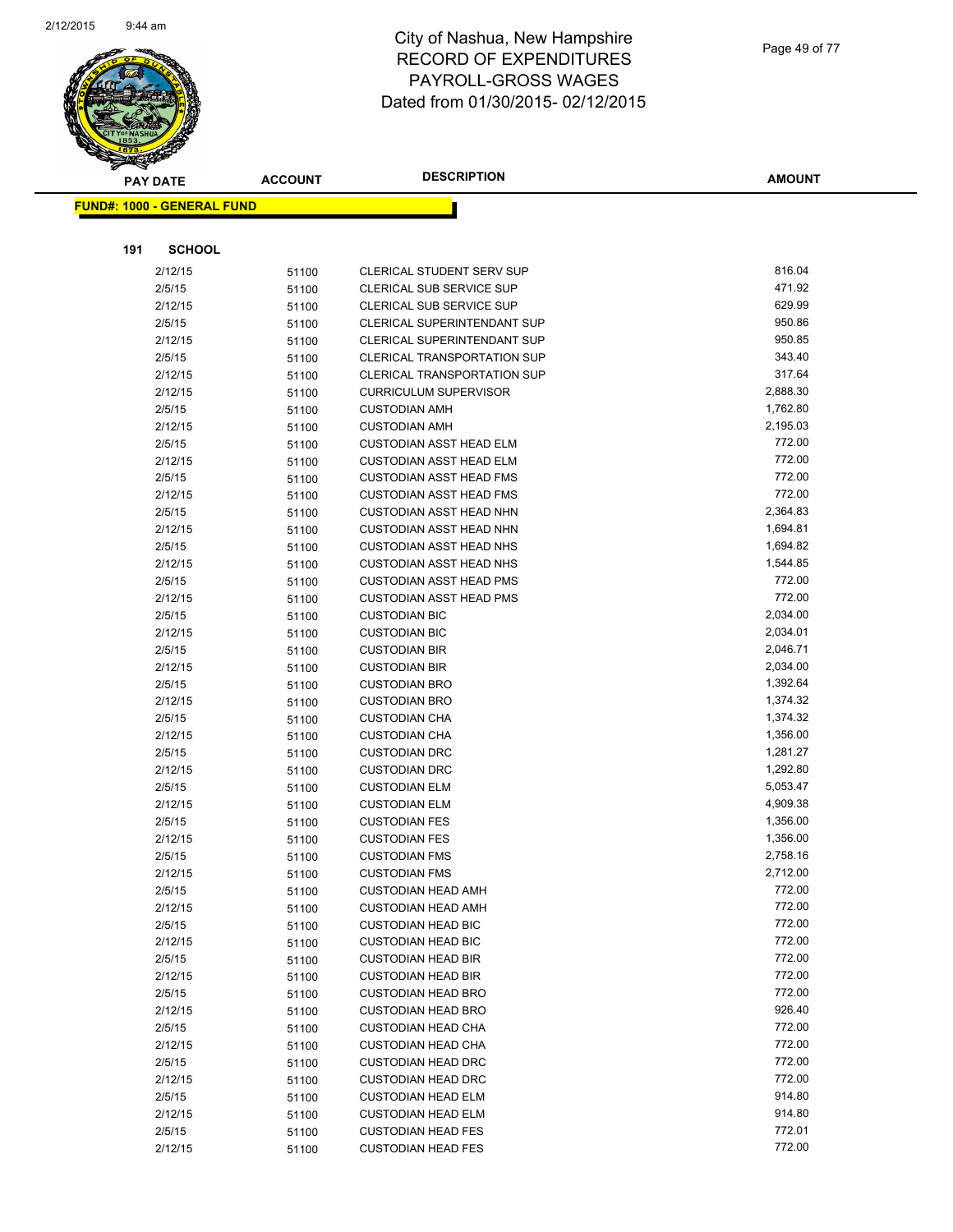

|     | <b>PAY DATE</b>                   | <b>ACCOUNT</b> | <b>DESCRIPTION</b>                               | <b>AMOUNT</b>        |
|-----|-----------------------------------|----------------|--------------------------------------------------|----------------------|
|     | <b>FUND#: 1000 - GENERAL FUND</b> |                |                                                  |                      |
|     |                                   |                |                                                  |                      |
| 191 | <b>SCHOOL</b>                     |                |                                                  |                      |
|     | 2/5/15                            | 51100          | <b>CUSTODIAN HEAD FMS</b>                        | 914.80               |
|     | 2/12/15                           | 51100          | <b>CUSTODIAN HEAD FMS</b>                        | 914.80               |
|     | 2/5/15                            | 51100          | <b>CUSTODIAN HEAD LDG</b>                        | 772.00               |
|     | 2/12/15                           | 51100          | <b>CUSTODIAN HEAD LDG</b>                        | 772.00               |
|     | 2/5/15                            | 51100          | <b>CUSTODIAN HEAD MDE</b>                        | 772.01               |
|     | 2/12/15                           | 51100          | <b>CUSTODIAN HEAD MDE</b>                        | 772.00               |
|     | 2/5/15                            | 51100          | <b>CUSTODIAN HEAD MTP</b>                        | 772.00               |
|     | 2/12/15                           | 51100          | <b>CUSTODIAN HEAD MTP</b>                        | 656.20               |
|     | 2/5/15                            | 51100          | <b>CUSTODIAN HEAD NHN</b>                        | 920.00               |
|     | 2/12/15                           | 51100          | <b>CUSTODIAN HEAD NHN</b>                        | 920.00               |
|     | 2/5/15                            | 51100          | <b>CUSTODIAN HEAD NHS</b>                        | 920.00               |
|     | 2/12/15                           | 51100          | <b>CUSTODIAN HEAD NHS</b>                        | 920.00               |
|     | 2/5/15                            | 51100          | <b>CUSTODIAN HEAD NSE</b>                        | 736.80               |
|     | 2/12/15                           | 51100          | <b>CUSTODIAN HEAD NSE</b>                        | 736.80               |
|     | 2/5/15                            | 51100          | <b>CUSTODIAN HEAD PMS</b>                        | 914.81               |
|     | 2/12/15                           | 51100          | <b>CUSTODIAN HEAD PMS</b>                        | 914.80               |
|     | 2/5/15                            | 51100          | <b>CUSTODIAN HEAD SHE</b>                        | 767.18               |
|     | 2/12/15                           | 51100          | <b>CUSTODIAN HEAD SHE</b>                        | 772.00               |
|     | 2/5/15                            | 51100          | <b>CUSTODIAN LDG</b>                             | 1,525.50             |
|     | 2/12/15                           | 51100          | <b>CUSTODIAN LDG</b>                             | 1,525.50             |
|     | 2/5/15                            | 51100          | <b>CUSTODIAN MDE</b>                             | 1,356.00             |
|     | 2/12/15                           | 51100          | <b>CUSTODIAN MDE</b>                             | 1,356.00             |
|     | 2/5/15                            | 51100          | <b>CUSTODIAN MTP</b>                             | 1,356.00             |
|     | 2/12/15                           | 51100          | <b>CUSTODIAN MTP</b>                             | 1,356.00             |
|     | 2/5/15                            | 51100          | <b>CUSTODIAN NHN</b>                             | 10,154.47            |
|     | 2/12/15                           | 51100          | <b>CUSTODIAN NHN</b>                             | 10,414.48            |
|     | 2/5/15                            | 51100          | <b>CUSTODIAN NHS</b>                             | 10,816.33            |
|     | 2/12/15                           | 51100          | <b>CUSTODIAN NHS</b>                             | 10,594.58            |
|     | 2/5/15                            | 51100          | <b>CUSTODIAN NSE</b>                             | 1,356.00             |
|     | 2/12/15                           | 51100          | <b>CUSTODIAN NSE</b>                             | 1,356.00             |
|     | 2/5/15                            | 51100          | <b>CUSTODIAN PMS</b>                             | 2,034.00             |
|     | 2/12/15                           | 51100          | <b>CUSTODIAN PMS</b>                             | 2,034.00             |
|     | 2/5/15                            | 51100          | <b>CUSTODIAN SHE</b>                             | 2,084.85             |
|     | 2/12/15                           | 51100          | <b>CUSTODIAN SHE</b>                             | 2,094.71             |
|     | 2/12/15                           | 51100          | CUSTODIAN SUPERVISOR WPO                         | 2,039.30             |
|     | 2/5/15                            | 51100          | <b>CUSTODIAN WID</b>                             | 1,050.90             |
|     | 2/12/15                           | 51100          | <b>CUSTODIAN WID</b>                             | 915.31               |
|     | 2/12/15                           | 51100          | DATA ANALYST                                     | 1,808.40             |
|     | 2/12/15                           | 51100          | DIRECTOR ADULT ED                                | 3,160.00<br>3,476.00 |
|     | 2/12/15<br>2/12/15                | 51100          | <b>DIRECTOR ATHLETICS</b><br>DIRECTOR COM GRANTS | 3,090.10             |
|     | 2/12/15                           | 51100          | <b>DIRECTOR GUIDANCE</b>                         | 6,192.30             |
|     | 2/12/15                           | 51100          | DIRECTOR HUMAN RESOURCES                         | 3,201.10             |
|     | 2/12/15                           | 51100<br>51100 | <b>DIRECTOR PLANT OPS</b>                        | 3,608.20             |
|     | 2/12/15                           |                | <b>DIRECTOR PRE SCHOOL</b>                       | 2,663.50             |
|     | 2/12/15                           | 51100<br>51100 | DIRECTOR SEC CURRICULUM & INST                   | 3,369.90             |
|     | 2/12/15                           |                | DIRECTOR SPECIAL ED                              | 3,755.10             |
|     | 2/12/15                           | 51100<br>51100 | DIRECTOR STUDENT SERVICES                        | 3,222.00             |
|     | 2/12/15                           | 51100          | DIRECTOR TECHNOLOGY                              | 4,058.30             |
|     | 2/12/15                           | 51100          | DIRECTOR TRANSPORTATION                          | 3,067.10             |
|     | 2/12/15                           | 51100          | DIRECTOR VOCATIONAL                              | 7,084.40             |
|     | 2/12/15                           | 51100          | DW TECHNOLOGY PEER COACH                         | 2,551.90             |
|     |                                   |                |                                                  |                      |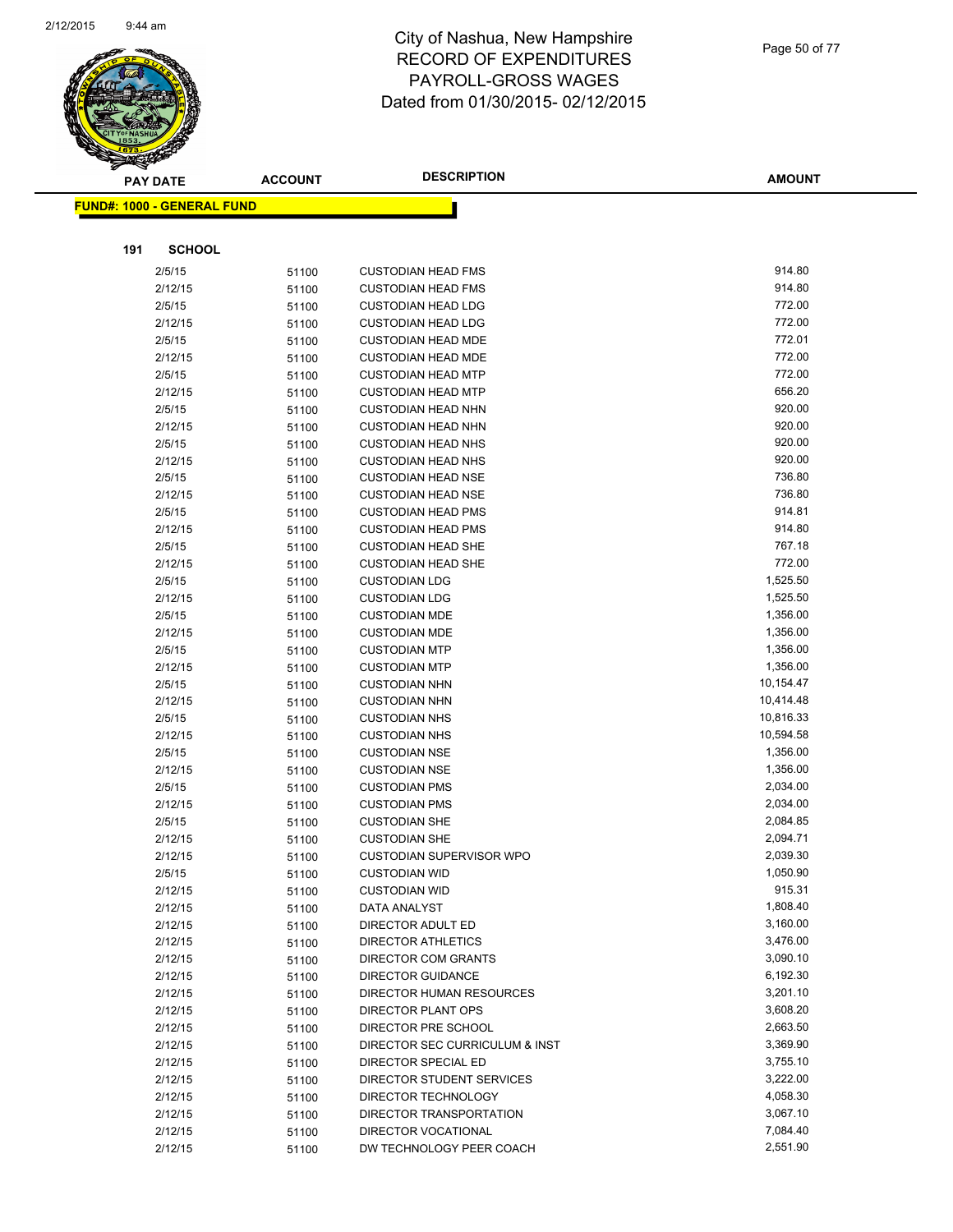

|     | <b>PAY DATE</b>                    | <b>ACCOUNT</b> | <b>DESCRIPTION</b>            | <b>AMOUNT</b> |
|-----|------------------------------------|----------------|-------------------------------|---------------|
|     | <u> FUND#: 1000 - GENERAL FUND</u> |                |                               |               |
|     |                                    |                |                               |               |
|     |                                    |                |                               |               |
| 191 | <b>SCHOOL</b>                      |                |                               |               |
|     | 2/12/15                            | 51100          | ELL OUTREACH WORKER           | 1,611.51      |
|     | 2/12/15                            | 51100          | GUIDANCE COUNSELOR AMH        | 1,762.10      |
|     | 2/12/15                            | 51100          | <b>GUIDANCE COUNSELOR BIC</b> | 1,823.09      |
|     | 2/12/15                            | 51100          | <b>GUIDANCE COUNSELOR BIR</b> | 2,885.92      |
|     | 2/12/15                            | 51100          | <b>GUIDANCE COUNSELOR BRO</b> | 1,694.51      |
|     | 2/12/15                            | 51100          | GUIDANCE COUNSELOR CHA        | 2,816.69      |
|     | 2/12/15                            | 51100          | GUIDANCE COUNSELOR DRC        | 2,728.31      |
|     | 2/12/15                            | 51100          | <b>GUIDANCE COUNSELOR ELM</b> | 11,120.79     |
|     | 2/12/15                            | 51100          | <b>GUIDANCE COUNSELOR FES</b> | 2,728.31      |
|     | 2/12/15                            | 51100          | <b>GUIDANCE COUNSELOR FMS</b> | 5,431.72      |
|     | 2/12/15                            | 51100          | <b>GUIDANCE COUNSELOR LDG</b> | 2,650.81      |
|     | 2/12/15                            | 51100          | <b>GUIDANCE COUNSELOR MDE</b> | 2,204.19      |
|     | 2/12/15                            | 51100          | <b>GUIDANCE COUNSELOR MTP</b> | 2,728.32      |
|     | 2/12/15                            | 51100          | <b>GUIDANCE COUNSELOR NHN</b> | 19,346.81     |
|     | 2/12/15                            | 51100          | GUIDANCE COUNSELOR NHS        | 18,079.06     |
|     | 2/12/15                            | 51100          | <b>GUIDANCE COUNSELOR NSE</b> | 2,728.31      |
|     | 2/12/15                            | 51100          | <b>GUIDANCE COUNSELOR PMS</b> | 11,513.87     |
|     | 2/12/15                            | 51100          | <b>GUIDANCE COUNSELOR SHE</b> | 2,566.71      |
|     | 2/12/15                            | 51100          | JOB DEVELOPER SPED NHN        | 2,816.69      |
|     | 2/12/15                            | 51100          | <b>LIBRARIAN AMH</b>          | 2,566.71      |
|     | 2/12/15                            | 51100          | <b>LIBRARIAN BIC</b>          | 1,667.01      |
|     | 2/12/15                            | 51100          | <b>LIBRARIAN BIR</b>          | 1,885.01      |
|     | 2/12/15                            | 51100          | LIBRARIAN BRO                 | 1,745.49      |
|     | 2/12/15                            | 51100          | LIBRARIAN CHA                 | 2,816.69      |
|     | 2/12/15                            | 51100          | <b>LIBRARIAN DRC</b>          | 1,867.19      |
|     | 2/12/15                            | 51100          | <b>LIBRARIAN ELM</b>          | 1,622.41      |
|     | 2/12/15                            | 51100          | <b>LIBRARIAN FES</b>          | 2,227.79      |
|     | 2/12/15                            | 51100          | <b>LIBRARIAN FMS</b>          | 3,224.40      |
|     | 2/12/15                            | 51100          | <b>LIBRARIAN LDG</b>          | 1,960.60      |
|     | 2/12/15                            | 51100          | <b>LIBRARIAN MDE</b>          | 2,204.19      |
|     | 2/12/15                            | 51100          | <b>LIBRARIAN MTP</b>          | 2,398.90      |
|     | 2/12/15                            | 51100          | LIBRARIAN NHN                 | 4,506.14      |
|     | 2/12/15                            | 51100          | <b>LIBRARIAN NHS</b>          | 4,755.08      |
|     | 2/12/15                            | 51100          | <b>LIBRARIAN NSE</b>          | 2,204.19      |
|     | 2/12/15                            | 51100          | <b>LIBRARIAN PMS</b>          | 1,762.11      |
|     | 2/12/15                            | 51100          | <b>LIBRARIAN SHE</b>          | 2,728.31      |
|     | 2/12/15                            | 51100          | LICENSED PRACTICAL NURSE AMH  | 1,156.71      |
|     | 2/12/15                            | 51100          | LICENSED PRACTICAL NURSE ELM  | 1,475.99      |
|     | 2/5/15                             | 51100          | MAINTENANCE ALARM WPO         | 974.80        |
|     | 2/12/15                            | 51100          | MAINTENANCE ALARM WPO         | 974.80        |
|     | 2/5/15                             | 51100          | MAINTENANCE ASST GRDS WPO     | 661.20        |
|     | 2/12/15                            | 51100          | MAINTENANCE ASST GRDS WPO     | 197.20        |
|     | 2/5/15                             | 51100          | MAINTENANCE CARPENTER WPO     | 952.00        |
|     | 2/12/15                            | 51100          | MAINTENANCE CARPENTER WPO     | 952.00        |
|     | 2/5/15                             | 51100          | MAINTENANCE ELECTRICIAN WPO   | 1,949.61      |
|     | 2/12/15                            | 51100          | MAINTENANCE ELECTRICIAN WPO   | 2,022.71      |
|     | 2/5/15                             | 51100          | MAINTENANCE GRDS FORMEN WPO   | 898.45        |
|     | 2/12/15                            | 51100          | MAINTENANCE GRDS FORMEN WPO   | 952.00        |
|     | 2/5/15                             | 51100          | MAINTENANCE GROUNDS WPO       | 3,379.88      |
|     | 2/12/15                            | 51100          | MAINTENANCE GROUNDS WPO       | 3,362.81      |
|     | 2/5/15                             | 51100          | MAINTENANCE HVAC WPO          | 4,709.20      |
|     | 2/12/15                            | 51100          | MAINTENANCE HVAC WPO          | 4,561.75      |
|     |                                    |                |                               |               |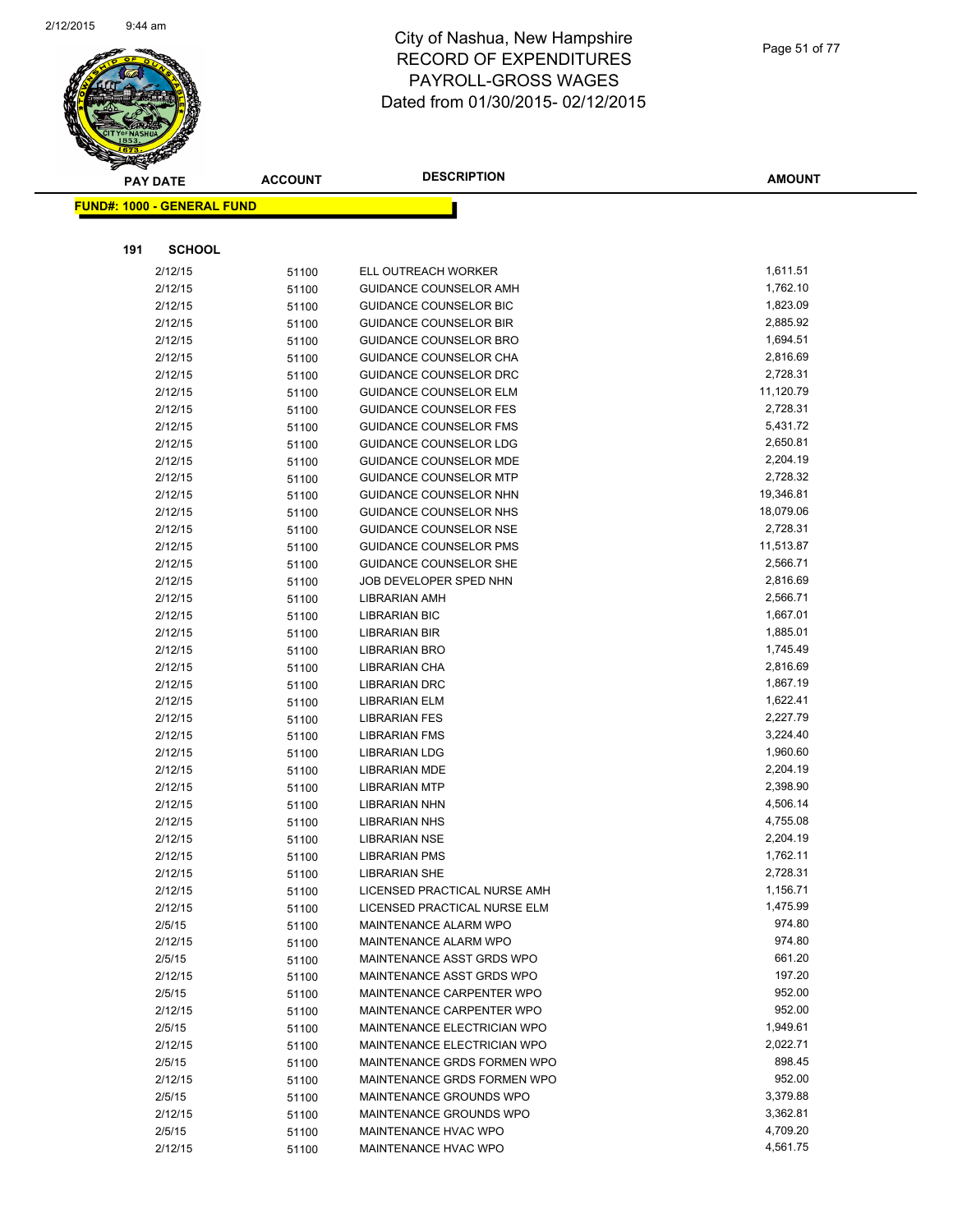

|     | <b>PAY DATE</b>                   | <b>ACCOUNT</b> | <b>DESCRIPTION</b>             | <b>AMOUNT</b>    |
|-----|-----------------------------------|----------------|--------------------------------|------------------|
|     | <b>FUND#: 1000 - GENERAL FUND</b> |                |                                |                  |
|     |                                   |                |                                |                  |
| 191 | <b>SCHOOL</b>                     |                |                                |                  |
|     | 2/5/15                            | 51100          | MAINTENANCE MESSENGER WPO      | 914.80           |
|     | 2/12/15                           | 51100          | MAINTENANCE MESSENGER WPO      | 914.80           |
|     | 2/5/15                            | 51100          | MAINTENANCE PLUMBER WPO        | 1,949.61         |
|     | 2/12/15                           | 51100          | MAINTENANCE PLUMBER WPO        | 1,949.60         |
|     | 2/5/15                            | 51100          | MAINTENANCE TRADES WPO         | 2,834.05         |
|     | 2/12/15                           | 51100          | MAINTENANCE TRADES WPO         | 2,840.00         |
|     | 2/12/15                           | 51100          | <b>MARKETING TEACHER NHS</b>   | 2,204.19         |
|     | 2/12/15                           | 51100          | <b>NURSE AMH</b>               | 2,424.30         |
|     | 2/12/15                           | 51100          | <b>NURSE BIC</b>               | 3,177.21         |
|     | 2/12/15                           | 51100          | <b>NURSE BIR</b>               | 1,950.41         |
|     | 2/12/15                           | 51100          | <b>NURSE BRO</b>               | 2,104.21         |
|     | 2/12/15                           | 51100          | <b>NURSE CHA</b>               | 2,424.30         |
|     | 2/12/15                           | 51100          | <b>NURSE DRC</b>               | 2,424.30         |
|     | 2/12/15                           | 51100          | <b>NURSE ELM</b>               | 2,865.10         |
|     | 2/12/15                           | 51100          | <b>NURSE FMS</b>               | 2,424.30         |
|     | 2/12/15                           | 51100          | <b>NURSE LDG</b>               | 1,950.41         |
|     | 2/12/15                           | 51100          | <b>NURSE MDE</b>               | 2,424.31         |
|     | 2/12/15                           | 51100          | <b>NURSE MTP</b>               | 1,541.30         |
|     | 2/12/15                           | 51100          | <b>NURSE NHN</b>               | 4,703.21         |
|     | 2/12/15                           | 51100          | <b>NURSE NHS</b>               | 4,848.60         |
|     | 2/12/15                           | 51100          | <b>NURSE NSE</b>               | 2,278.91         |
|     | 2/12/15                           | 51100          | <b>NURSE PMS</b>               | 4,944.75         |
|     | 2/12/15                           | 51100          | <b>NURSE SHE</b>               | 2,865.10         |
|     | 2/12/15                           | 51100          | OFFICE MANAGER BUSINESS        | 2,453.60         |
|     | 2/12/15                           | 51100          | OFFICE MANAGER HUMAN RESOURCES | 1,777.50         |
|     | 2/12/15                           | 51100          | OFFICE MANAGER PLANT OPS       | 1,916.20         |
|     | 2/12/15                           | 51100          | OFFICE MANAGER SPED            | 1,880.80         |
|     | 2/12/15                           | 51100          | OUT DISTRICT COORDINATOR       | 3,058.10         |
|     | 2/5/15                            | 51100          | PARA ALT AMH                   | 577.54           |
|     | 2/12/15                           | 51100          | PARA ALT AMH                   | 423.83           |
|     | 2/5/15                            | 51100          | PARA ALT DRC                   | 349.00           |
|     | 2/12/15                           | 51100          | PARA ALT DRC                   | 328.06<br>600.83 |
|     | 2/5/15                            | 51100          | PARA ALT FMS                   | 600.83           |
|     | 2/12/15                           | 51100          | PARA ALT FMS<br>PARA ALT LDG   | 558.90           |
|     | 2/5/15<br>2/12/15                 | 51100          | PARA ALT LDG                   | 544.93           |
|     | 2/5/15                            | 51100          | PARA ALT PMS                   | 488.27           |
|     | 2/12/15                           | 51100<br>51100 | PARA ALT PMS                   | 492.14           |
|     | 2/5/15                            | 51100          | PARA DW SPEC ED AMH            | 6,560.48         |
|     | 2/12/15                           | 51100          | PARA DW SPEC ED AMH            | 6,979.64         |
|     | 2/5/15                            | 51100          | PARA DW SPEC ED BIC            | 389.06           |
|     | 2/12/15                           | 51100          | PARA DW SPEC ED BIC            | 381.12           |
|     | 2/5/15                            | 51100          | PARA DW SPEC ED BIR            | 1,209.75         |
|     | 2/12/15                           | 51100          | PARA DW SPEC ED BIR            | 1,041.61         |
|     | 2/5/15                            | 51100          | PARA DW SPEC ED BRO            | 3,725.89         |
|     | 2/12/15                           | 51100          | PARA DW SPEC ED BRO            | 3,277.16         |
|     | 2/5/15                            | 51100          | PARA DW SPEC ED CHA            | 6,413.54         |
|     | 2/12/15                           | 51100          | PARA DW SPEC ED CHA            | 5,913.34         |
|     | 2/5/15                            | 51100          | PARA DW SPEC ED DRC            | 721.18           |
|     | 2/12/15                           | 51100          | PARA DW SPEC ED DRC            | 793.03           |
|     | 2/5/15                            | 51100          | PARA DW SPEC ED FMS            | 1,285.50         |
|     | 2/12/15                           | 51100          | PARA DW SPEC ED FMS            | 1,293.61         |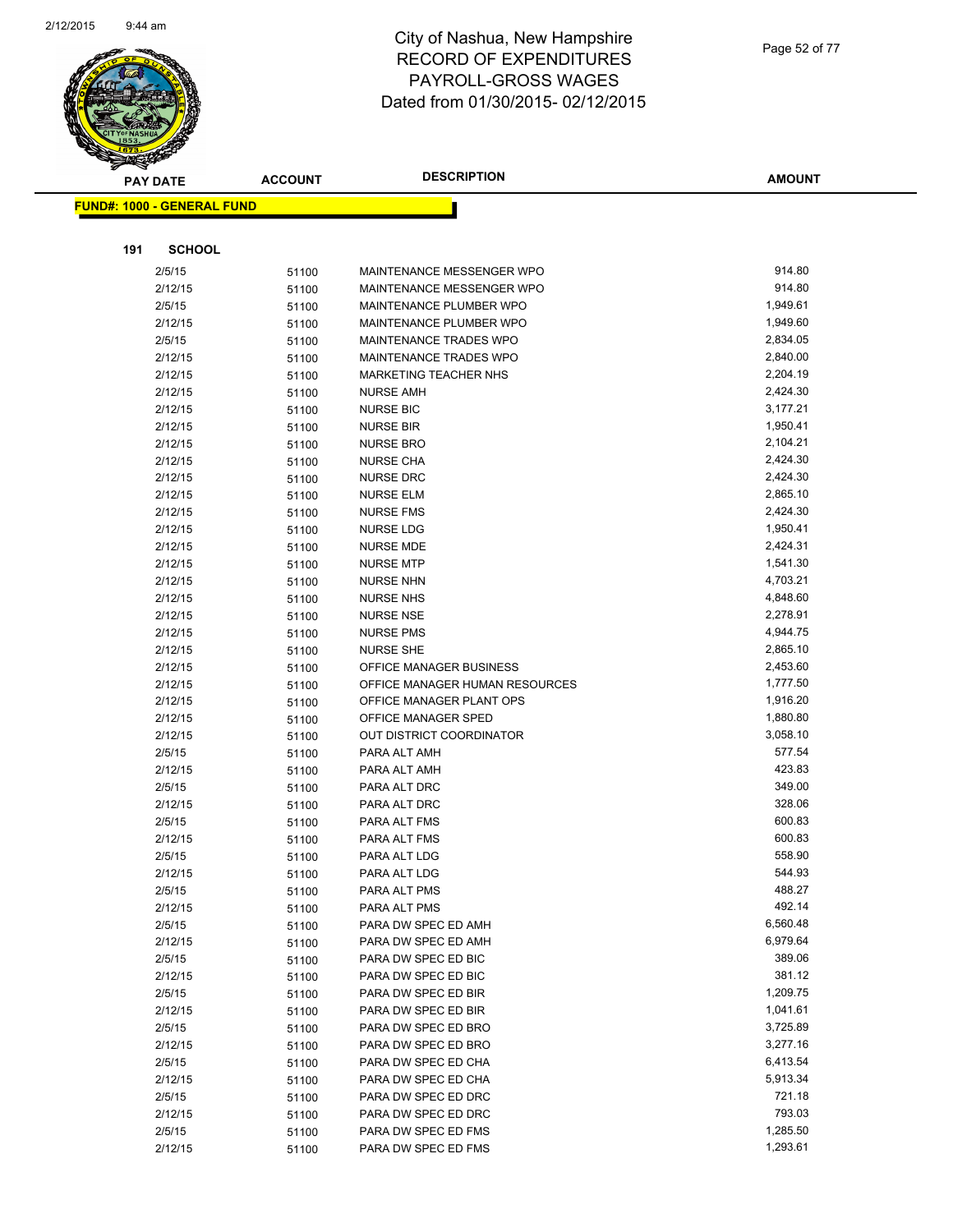

|     | <b>PAY DATE</b>                   | <b>ACCOUNT</b> | <b>DESCRIPTION</b>           | <b>AMOUNT</b>    |
|-----|-----------------------------------|----------------|------------------------------|------------------|
|     | <b>FUND#: 1000 - GENERAL FUND</b> |                |                              |                  |
|     |                                   |                |                              |                  |
|     |                                   |                |                              |                  |
| 191 | <b>SCHOOL</b>                     |                |                              |                  |
|     | 2/5/15                            | 51100          | PARA DW SPEC ED MDE          | 7,435.50         |
|     | 2/12/15                           | 51100          | PARA DW SPEC ED MDE          | 7,649.29         |
|     | 2/5/15                            | 51100          | PARA DW SPEC ED MTP          | 818.18           |
|     | 2/12/15                           | 51100          | PARA DW SPEC ED MTP          | 796.69           |
|     | 2/5/15                            | 51100          | PARA DW SPEC ED NHN          | 3,744.48         |
|     | 2/12/15                           | 51100          | PARA DW SPEC ED NHN          | 4,004.85         |
|     | 2/5/15                            | 51100          | PARA DW SPEC ED NHS          | 5,815.87         |
|     | 2/12/15                           | 51100          | PARA DW SPEC ED NHS          | 6,235.56         |
|     | 2/5/15                            | 51100          | PARA DW SPEC ED NSE          | 4,609.92         |
|     | 2/12/15                           | 51100          | PARA DW SPEC ED NSE          | 5,182.27         |
|     | 2/5/15                            | 51100          | PARA DW SPEC ED PMS          | 6,721.12         |
|     | 2/12/15                           | 51100          | PARA DW SPEC ED PMS          | 6,287.27         |
|     | 2/5/15                            | 51100          | PARA DW SPEC ED SHE          | 6,330.36         |
|     | 2/12/15                           | 51100          | PARA DW SPEC ED SHE          | 6,711.97         |
|     | 2/5/15                            | 51100          | PARA DW SPEC ED WID          | 1,734.08         |
|     | 2/12/15                           | 51100          | PARA DW SPEC ED WID          | 1,731.38         |
|     | 2/5/15                            | 51100          | PARA DW SPEC ELM             | 4,802.22         |
|     | 2/12/15                           | 51100          | PARA DW SPEC ELM             | 4,468.54         |
|     | 2/5/15                            | 51100          | PARA ELL BIR                 | 529.80           |
|     | 2/12/15                           | 51100          | PARA ELL BIR                 | 529.80           |
|     | 2/5/15                            | 51100          | PARA ELL DRC                 | 534.22           |
|     | 2/12/15                           | 51100          | PARA ELL DRC                 | 635.76           |
|     | 2/5/15                            | 51100          | PARA ELL ELM                 | 640.22           |
|     | 2/12/15                           | 51100          | PARA ELL ELM                 | 621.10           |
|     | 2/5/15                            | 51100          | PARA ELL FES                 | 457.38           |
|     | 2/12/15                           | 51100          | PARA ELL FES                 | 457.38           |
|     | 2/5/15                            | 51100          | PARA ELL FMS                 | 258.03           |
|     | 2/12/15                           | 51100          | PARA ELL FMS                 | 329.33<br>529.80 |
|     | 2/5/15                            | 51100          | PARA ELL LDG                 | 529.80           |
|     | 2/12/15                           | 51100          | PARA ELL LDG                 | 235.70           |
|     | 2/5/15<br>2/12/15                 | 51100          | PARA ELL MTP<br>PARA ELL MTP | 296.21           |
|     | 2/5/15                            | 51100          | PARA ELL NHS                 | 573.97           |
|     | 2/12/15                           | 51100          | PARA ELL NHS                 | 450.34           |
|     | 2/5/15                            | 51100<br>51100 | PARA ELL PMS                 | 404.51           |
|     | 2/12/15                           | 51100          | PARA ELL PMS                 | 289.85           |
|     | 2/5/15                            | 51100          | PARA ELL SHE                 | 317.88           |
|     | 2/12/15                           | 51100          | PARA ELL SHE                 | 538.64           |
|     | 2/5/15                            | 51100          | PARA INST AMH                | 1,565.42         |
|     | 2/12/15                           | 51100          | PARA INST AMH                | 1,877.55         |
|     | 2/5/15                            | 51100          | PARA INST BIC                | 5,223.40         |
|     | 2/12/15                           | 51100          | PARA INST BIC                | 5,193.90         |
|     | 2/5/15                            | 51100          | PARA INST BIR                | 3,821.16         |
|     | 2/12/15                           | 51100          | PARA INST BIR                | 3,387.93         |
|     | 2/5/15                            | 51100          | PARA INST BRO                | 2,408.08         |
|     | 2/12/15                           | 51100          | PARA INST BRO                | 2,458.93         |
|     | 2/5/15                            | 51100          | PARA INST CHA                | 5,356.97         |
|     | 2/12/15                           | 51100          | PARA INST CHA                | 5,141.86         |
|     | 2/5/15                            | 51100          | PARA INST DRC                | 3,195.24         |
|     | 2/12/15                           | 51100          | PARA INST DRC                | 3,147.80         |
|     | 2/5/15                            | 51100          | PARA INST ELM                | 4,927.91         |
|     | 2/12/15                           | 51100          | PARA INST ELM                | 5,299.77         |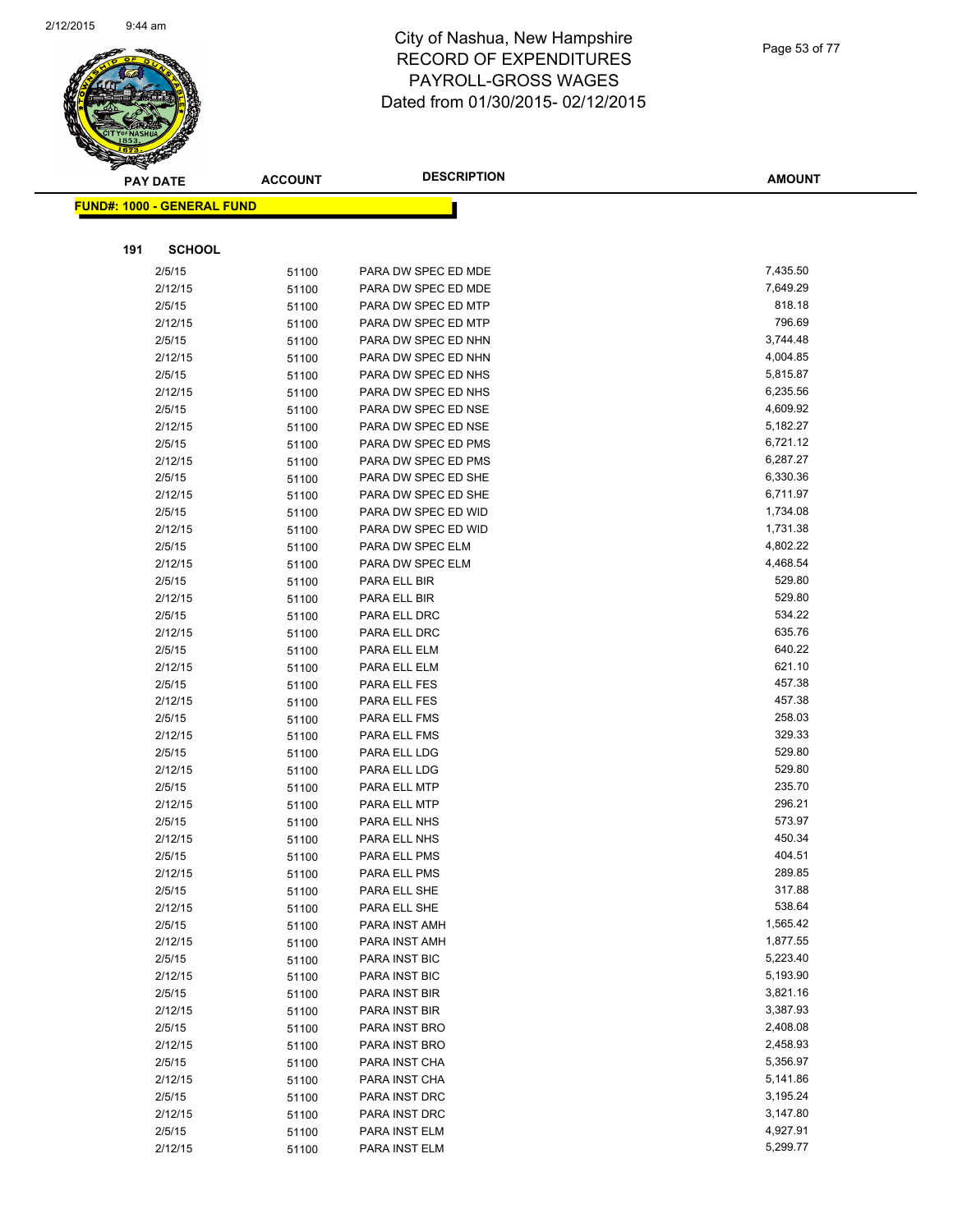

| <b>AMOUNT</b> |
|---------------|
|               |
|               |
|               |
|               |
|               |

| <b>PAY DATE</b>                   | <b>ACCOUNT</b> | <b>DESCRIPTION</b> | <b>AMOUNT</b>    |
|-----------------------------------|----------------|--------------------|------------------|
| <b>FUND#: 1000 - GENERAL FUND</b> |                |                    |                  |
|                                   |                |                    |                  |
|                                   |                |                    |                  |
| 191<br><b>SCHOOL</b>              |                |                    |                  |
| 2/5/15                            | 51100          | PARA INST FES      | 4,074.14         |
| 2/12/15                           | 51100          | PARA INST FES      | 4,660.15         |
| 2/5/15                            | 51100          | PARA INST FMS      | 3,610.35         |
| 2/12/15                           | 51100          | PARA INST FMS      | 4,127.32         |
| 2/5/15                            | 51100          | PARA INST LDG      | 6,368.13         |
| 2/12/15                           | 51100          | PARA INST LDG      | 6,155.76         |
| 2/5/15                            | 51100          | PARA INST MDE      | 2,985.50         |
| 2/12/15                           | 51100          | PARA INST MDE      | 3,273.31         |
| 2/5/15                            | 51100          | PARA INST MTP      | 1,887.14         |
| 2/12/15                           | 51100          | PARA INST MTP      | 2,428.76         |
| 2/5/15                            | 51100          | PARA INST NHN      | 2,302.22         |
| 2/12/15                           | 51100          | PARA INST NHN      | 2,508.48         |
| 2/5/15                            | 51100          | PARA INST NHS      | 1,891.77         |
| 2/12/15                           | 51100          | PARA INST NHS      | 1,908.55         |
| 2/5/15                            | 51100          | PARA INST NSE      | 589.84           |
| 2/12/15                           | 51100          | PARA INST NSE      | 779.25           |
| 2/5/15                            | 51100          | PARA INST PMS      | 3,951.01         |
| 2/12/15                           | 51100          | PARA INST PMS      | 3,698.20         |
| 2/5/15                            | 51100          | PARA INST SHE      | 3,372.08         |
| 2/12/15                           | 51100          | PARA INST SHE      | 3,331.02         |
| 2/5/15                            | 51100          | PARA JOB COACH     | 488.27           |
| 2/12/15                           | 51100          | PARA JOB COACH     | 430.15           |
| 2/5/15                            | 51100          | PARA KIND AMH      | 800.46           |
| 2/12/15                           | 51100          | PARA KIND AMH      | 864.97           |
| 2/5/15                            | 51100          | PARA KIND BIC      | 337.26           |
| 2/12/15                           | 51100          | PARA KIND BIC      | 455.75           |
| 2/5/15                            | 51100          | PARA KIND BIR      | 529.80           |
| 2/12/15                           | 51100          | PARA KIND BIR      | 415.02           |
| 2/5/15                            | 51100          | PARA KIND BRO      | 556.03           |
| 2/12/15                           | 51100          | PARA KIND BRO      | 556.02           |
| 2/5/15                            | 51100          | PARA KIND CHA      | 272.16           |
| 2/12/15                           | 51100          | PARA KIND CHA      | 347.76           |
| 2/5/15                            | 51100          | PARA KIND DRC      | 529.80           |
| 2/12/15                           | 51100          | PARA KIND DRC      | 512.14           |
| 2/5/15                            | 51100          | PARA KIND FES      | 716.35           |
| 2/12/15                           | 51100          | PARA KIND FES      | 801.24           |
| 2/5/15                            | 51100          | PARA KIND LDG      | 957.70           |
| 2/12/15                           | 51100          | PARA KIND LDG      | 950.91           |
| 2/5/15                            | 51100          | PARA KIND MDE      | 437.52           |
| 2/12/15                           | 51100          | PARA KIND MDE      | 423.85           |
| 2/5/15                            | 51100          | PARA KIND MTP      | 897.83           |
| 2/12/15                           | 51100          | PARA KIND MTP      | 879.60           |
| 2/5/15                            | 51100          | PARA KIND NSE      | 546.90           |
| 2/12/15                           | 51100          | PARA KIND NSE      | 560.58           |
| 2/5/15                            | 51100          | PARA KIND SHE      | 492.20           |
| 2/12/15                           | 51100          | PARA KIND SHE      | 364.60           |
| 2/5/15                            | 51100          | PARA MEDIA NHN     | 628.75           |
| 2/12/15                           | 51100          | PARA MEDIA NHN     | 628.75           |
| 2/5/15                            | 51100          | PARA MEDIA NHS     | 1,291.33         |
| 2/12/15                           | 51100          | PARA MEDIA NHS     | 1,520.72         |
| 2/5/15                            | 51100          | PARA PRE SCH BIC   | 499.15<br>784.01 |
| 2/12/15                           | 51100          | PARA PRE SCH BIC   |                  |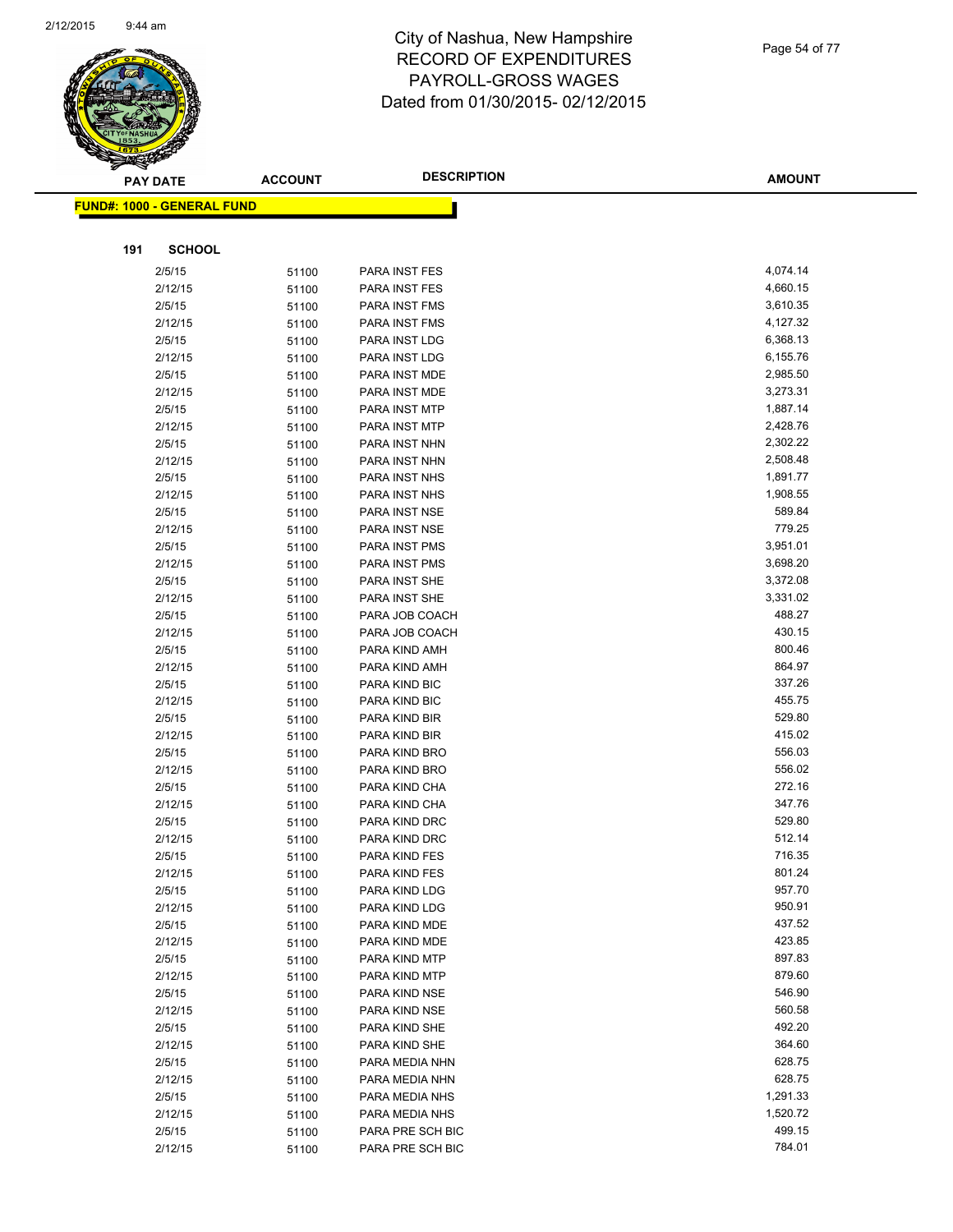

Page 55 of 77

|     | <b>PAY DATE</b>                   | <b>ACCOUNT</b> | <b>DESCRIPTION</b>                                  | <b>AMOUNT</b>       |
|-----|-----------------------------------|----------------|-----------------------------------------------------|---------------------|
|     | <b>FUND#: 1000 - GENERAL FUND</b> |                |                                                     |                     |
|     |                                   |                |                                                     |                     |
|     |                                   |                |                                                     |                     |
| 191 | <b>SCHOOL</b>                     |                |                                                     |                     |
|     | 2/5/15                            | 51100          | PARA PRE SCH BRO                                    | 4,229.74            |
|     | 2/12/15                           | 51100          | PARA PRE SCH BRO                                    | 4,435.06            |
|     | 2/5/15                            | 51100          | PARA READ ELM                                       | 578.81              |
|     | 2/12/15                           | 51100          | PARA READ ELM                                       | 578.81              |
|     | 2/5/15                            | 51100          | PARA SCI NHN                                        | 353.98              |
|     | 2/12/15                           | 51100          | PARA SCI NHN                                        | 470.42              |
|     | 2/5/15                            | 51100          | PARA SCI NHS                                        | 338.43              |
|     | 2/12/15                           | 51100          | PARA SCI NHS                                        | 451.24              |
|     | 2/5/15                            | 51100          | PARA VOC NHS                                        | 564.05              |
|     | 2/12/15                           | 51100          | PARA VOC NHS                                        | 541.49              |
|     | 2/12/15                           | 51100          | PEER COACH SCIENCE                                  | 9,625.44            |
|     | 2/12/15                           | 51100          | PRINCIPAL AMH                                       | 3,426.00            |
|     | 2/12/15                           | 51100          | PRINCIPAL BIC                                       | 3,791.50            |
|     | 2/12/15                           | 51100          | PRINCIPAL BIR                                       | 3,531.70            |
|     | 2/12/15                           | 51100          | PRINCIPAL BRO                                       | 3,572.60            |
|     | 2/12/15                           | 51100          | PRINCIPAL CHA                                       | 3,474.90            |
|     | 2/12/15                           | 51100          | PRINCIPAL DRC                                       | 3,084.60            |
|     | 2/12/15                           | 51100          | PRINCIPAL ELM                                       | 3,630.60            |
|     | 2/12/15                           | 51100          | PRINCIPAL FES                                       | 3,426.00            |
|     | 2/5/15                            | 51100          | PRINCIPAL FMS                                       | 386.27              |
|     | 2/12/15                           | 51100          | PRINCIPAL FMS                                       | 3,858.80            |
|     | 2/12/15                           | 51100          | PRINCIPAL LDG                                       | 3,795.10            |
|     | 2/12/15                           | 51100          | PRINCIPAL MDE                                       | 3,474.90            |
|     | 2/12/15                           | 51100          | PRINCIPAL MTP                                       | 3,572.60            |
|     | 2/12/15                           | 51100          | PRINCIPAL NHN                                       | 3,961.50            |
|     | 2/12/15                           | 51100          | PRINCIPAL NHS                                       | 4,032.80            |
|     | 2/12/15                           | 51100          | PRINCIPAL NSE                                       | 3,531.69            |
|     | 2/12/15                           | 51100          | PRINCIPAL PMS                                       | 3,680.50            |
|     | 2/12/15                           | 51100          | PRINCIPAL SHE                                       | 3,841.80            |
|     | 2/12/15                           | 51100          | SCHOOL PSYCHOLOGIST WID                             | 37,640.64<br>318.10 |
|     | 2/12/15                           | 51100          | SCHOOL PSYCHOLOGY INTERN                            |                     |
|     | 2/5/15                            | 51100          | SECURITY GUARD NHS                                  | 617.60<br>617.60    |
|     | 2/12/15                           | 51100          | SECURITY GUARD NHS                                  | 813.60              |
|     | 2/5/15                            | 51100          | SECURITY MONITOR NHN<br><b>SECURITY MONITOR NHN</b> | 928.02              |
|     | 2/12/15<br>2/5/15                 | 51100          |                                                     | 1,201.92            |
|     |                                   | 51100          | SECURITY MONITOR NHS                                | 1,465.04            |
|     | 2/12/15<br>2/5/15                 | 51100          | SECURITY MONITOR NHS<br>SIGN LANGUAGE INTERPRETER   | 2,235.57            |
|     | 2/12/15                           | 51100<br>51100 | SIGN LANGUAGE INTERPRETER                           | 2,421.26            |
|     | 2/12/15                           | 51100          | SOCIAL WORKER FMS                                   | 1,529.52            |
|     | 2/12/15                           | 51100          | SPEECH LANG PATHOLOGIST WID                         | 50,053.98           |
|     | 2/5/15                            | 51100          | SPEECH LANGUAGE ASST                                | 680.15              |
|     | 2/12/15                           | 51100          | SPEECH LANGUAGE ASST                                | 546.18              |
|     | 2/12/15                           | 51100          | STUDENT ACTIVITY COORD NHN                          | 1,045.48            |
|     | 2/12/15                           | 51100          | STUDENT ACTIVITY COORD NHS                          | 1,125.42            |
|     | 2/12/15                           | 51100          | STUDENT INFO COORDINATOR                            | 1,777.50            |
|     | 2/5/15                            | 51100          | <b>SUB CUSTODIAN</b>                                | 237.30              |
|     | 2/12/15                           | 51100          | <b>SUB CUSTODIAN</b>                                | 221.38              |
|     | 2/12/15                           | 51100          | <b>SUPERINTENDENT</b>                               | 5,489.10            |
|     | 2/12/15                           | 51100          | SYSTEMS ADMIN FULL YEAR                             | 11,519.40           |
|     | 2/12/15                           | 51100          | <b>TEACHER ART AMH</b>                              | 2,551.90            |
|     | 2/12/15                           | 51100          | <b>TEACHER ART BIC</b>                              | 1,885.01            |
|     |                                   |                |                                                     |                     |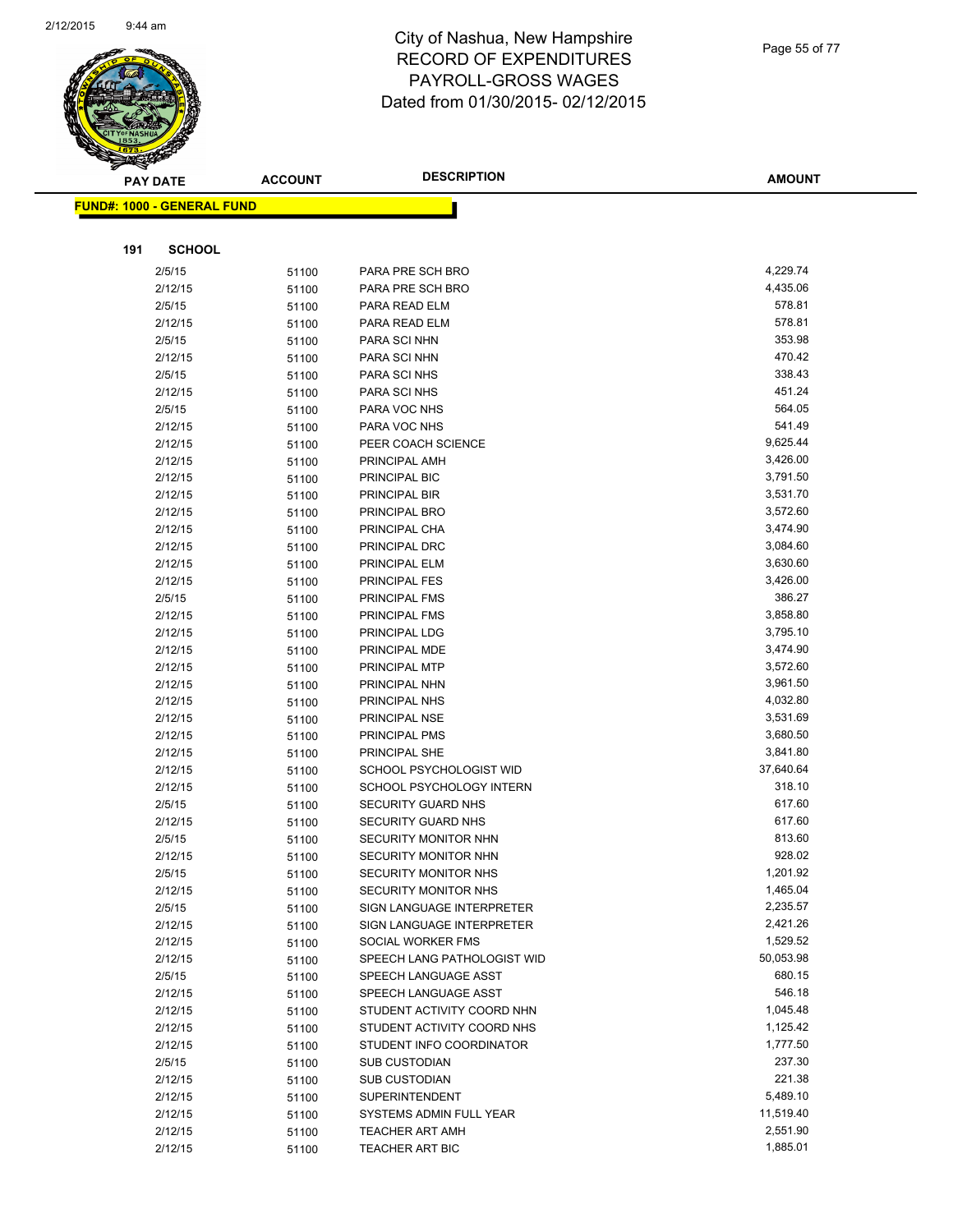

Page 56 of 77

|     | <b>PAY DATE</b>                    | <b>ACCOUNT</b> | <b>DESCRIPTION</b>                                            | <b>AMOUNT</b>        |
|-----|------------------------------------|----------------|---------------------------------------------------------------|----------------------|
|     | <u> FUND#: 1000 - GENERAL FUND</u> |                |                                                               |                      |
|     |                                    |                |                                                               |                      |
|     |                                    |                |                                                               |                      |
| 191 | <b>SCHOOL</b>                      |                |                                                               |                      |
|     | 2/12/15                            | 51100          | <b>TEACHER ART BIR</b>                                        | 2,551.90             |
|     | 2/12/15                            | 51100          | <b>TEACHER ART BRO</b>                                        | 2,887.21             |
|     | 2/12/15                            | 51100          | <b>TEACHER ART CHA</b>                                        | 2,728.31             |
|     | 2/12/15                            | 51100          | <b>TEACHER ART DRC</b>                                        | 1,380.11             |
|     | 2/12/15                            | 51100          | <b>TEACHER ART ELM</b>                                        | 4,490.41             |
|     | 2/12/15                            | 51100          | <b>TEACHER ART FES</b>                                        | 1,885.01             |
|     | 2/12/15                            | 51100          | <b>TEACHER ART FMS</b>                                        | 4,766.89             |
|     | 2/12/15                            | 51100          | <b>TEACHER ART LDG</b>                                        | 2,053.09             |
|     | 2/12/15                            | 51100          | <b>TEACHER ART MDE</b>                                        | 1,823.09             |
|     | 2/12/15                            | 51100          | <b>TEACHER ART NHN</b>                                        | 10,115.73            |
|     | 2/12/15                            | 51100          | <b>TEACHER ART NHS</b>                                        | 9,963.17             |
|     | 2/12/15                            | 51100          | <b>TEACHER ART NSE</b>                                        | 2,816.69             |
|     | 2/12/15                            | 51100          | <b>TEACHER ART PMS</b>                                        | 3,514.40             |
|     | 2/12/15                            | 51100          | <b>TEACHER ART SHE</b>                                        | 1,891.19             |
|     | 2/12/15                            | 51100          | <b>TEACHER AUTO NHN</b>                                       | 5,103.80             |
|     | 2/12/15                            | 51100          | TEACHER BEHAVIOR SPEC WID                                     | 5,456.63             |
|     | 2/12/15                            | 51100          | TEACHER BIO TEC NHN                                           | 2,179.69             |
|     | 2/12/15                            | 51100          | TEACHER BUILD CONST NHS                                       | 2,551.89             |
|     | 2/12/15                            | 51100          | <b>TEACHER BUSINESS NHN</b>                                   | 10,816.70            |
|     | 2/12/15                            | 51100          | <b>TEACHER BUSINESS NHS</b>                                   | 5,190.48             |
|     | 2/12/15                            | 51100          | <b>TEACHER COMPUTER ELM</b>                                   | 4,389.80             |
|     | 2/12/15                            | 51100          | <b>TEACHER COMPUTER FMS</b>                                   | 4,542.60<br>2,227.79 |
|     | 2/12/15                            | 51100          | TEACHER COMPUTER NHN                                          |                      |
|     | 2/12/15                            | 51100          | TEACHER COMPUTER NHS                                          | 6,940.83<br>5,744.20 |
|     | 2/12/15<br>2/12/15                 | 51100          | <b>TEACHER COMPUTER PMS</b><br><b>TEACHER COSMETOLOGY NHN</b> | 5,585.30             |
|     | 2/12/15                            | 51100          | <b>TEACHER CULINARY NHN</b>                                   | 5,103.80             |
|     | 2/12/15                            | 51100          | <b>TEACHER DEAF NSE</b>                                       | 4,684.10             |
|     | 2/12/15                            | 51100          | <b>TEACHER DEAF WID</b>                                       | 2,728.31             |
|     | 2/12/15                            | 51100          | <b>TEACHER DWSE AMH</b>                                       | 7,057.12             |
|     | 2/12/15                            | 51100<br>51100 | <b>TEACHER DWSE BIR</b>                                       | 2,398.90             |
|     | 2/12/15                            | 51100          | <b>TEACHER DWSE BRO</b>                                       | 5,560.51             |
|     | 2/12/15                            | 51100          | <b>TEACHER DWSE CHA</b>                                       | 1,622.41             |
|     | 2/12/15                            | 51100          | <b>TEACHER DWSE ELM</b>                                       | 10,189.08            |
|     | 2/5/15                             | 51100          | <b>TEACHER DWSE MDE</b>                                       | (17, 382.24)         |
|     | 2/12/15                            | 51100          | TEACHER DWSE MDE                                              | 2,566.71             |
|     | 2/12/15                            | 51100          | <b>TEACHER DWSE NSE</b>                                       | 4,551.40             |
|     | 2/12/15                            | 51100          | <b>TEACHER DWSE PMS</b>                                       | 7,204.09             |
|     | 2/12/15                            | 51100          | TEACHER DWSE SHE                                              | 5,591.93             |
|     | 2/12/15                            | 51100          | <b>TEACHER ECE NHS</b>                                        | 5,456.62             |
|     | 2/12/15                            | 51100          | TEACHER ELECTRICAL NHS                                        | 2,551.90             |
|     | 2/12/15                            | 51100          | <b>TEACHER ELL AMH</b>                                        | 1,745.49             |
|     | 2/12/15                            | 51100          | <b>TEACHER ELL BIR</b>                                        | 2,728.31             |
|     | 2/12/15                            | 51100          | TEACHER ELL DRC                                               | 5,707.09             |
|     | 2/12/15                            | 51100          | TEACHER ELL ELM                                               | 4,411.80             |
|     | 2/12/15                            | 51100          | <b>TEACHER ELL FES</b>                                        | 8,023.33             |
|     | 2/12/15                            | 51100          | <b>TEACHER ELL FMS</b>                                        | 2,034.51             |
|     | 2/12/15                            | 51100          | <b>TEACHER ELL LDG</b>                                        | 5,427.71             |
|     | 2/12/15                            | 51100          | <b>TEACHER ELL MTP</b>                                        | 2,728.31             |
|     | 2/12/15                            | 51100          | TEACHER ELL NHN                                               | 4,165.33             |
|     | 2/12/15                            | 51100          | TEACHER ELL NHS                                               | 4,741.79             |
|     | 2/12/15                            | 51100          | TEACHER ELL PMS                                               | 1,885.01             |
|     |                                    |                |                                                               |                      |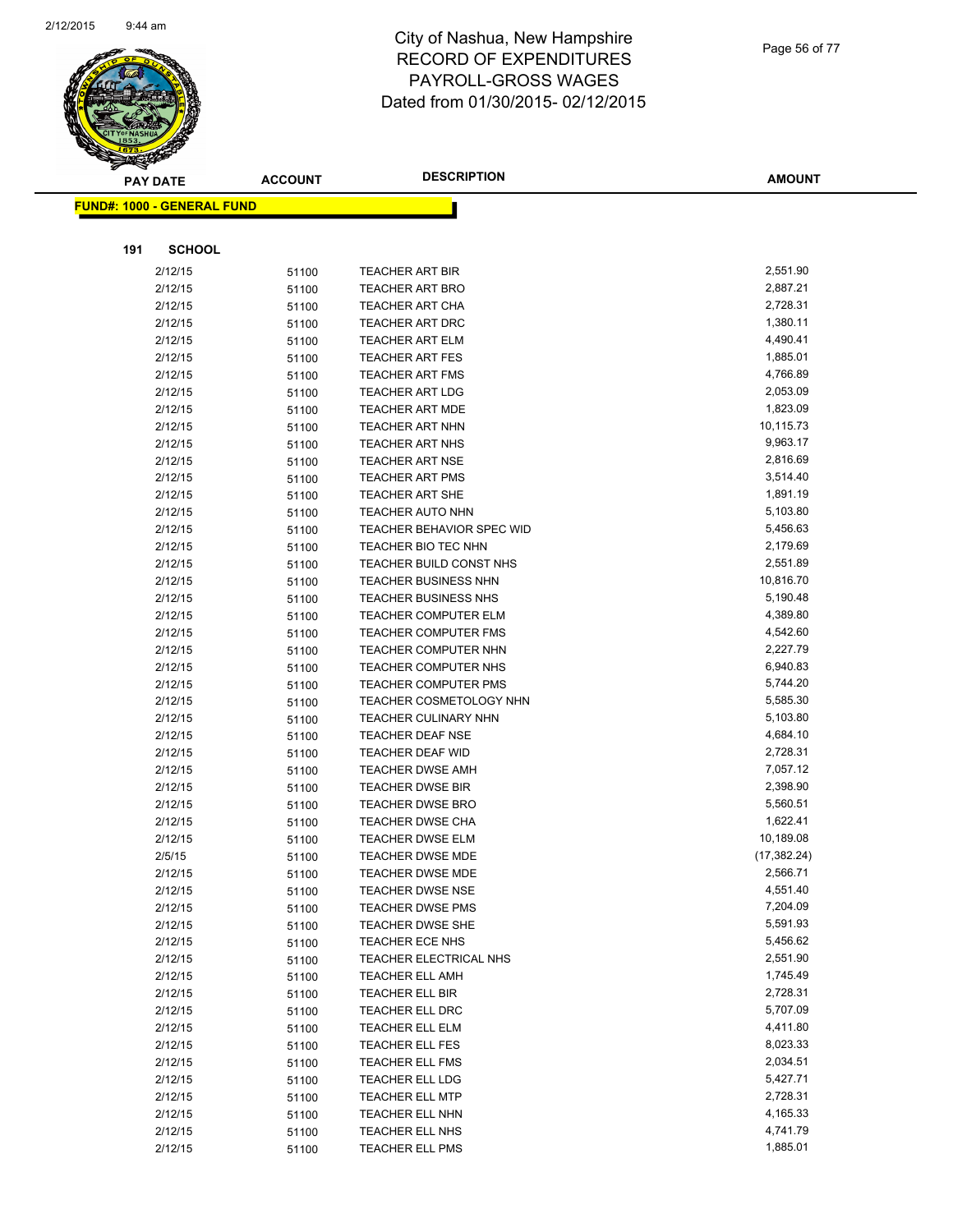

Page 57 of 77

|     | <b>PAY DATE</b>                   | <b>ACCOUNT</b> | <b>DESCRIPTION</b>         | <b>AMOUNT</b>         |
|-----|-----------------------------------|----------------|----------------------------|-----------------------|
|     | <b>FUND#: 1000 - GENERAL FUND</b> |                |                            |                       |
|     |                                   |                |                            |                       |
|     |                                   |                |                            |                       |
| 191 | <b>SCHOOL</b>                     |                |                            |                       |
|     | 2/12/15                           | 51100          | TEACHER ELL SHE            | 2,020.41              |
|     | 2/12/15                           | 51100          | TEACHER ENGLISH ELM        | 23,287.94             |
|     | 2/12/15                           | 51100          | TEACHER ENGLISH FMS        | 17,530.87             |
|     | 2/12/15                           | 51100          | TEACHER ENGLISH NHN        | 38,181.18             |
|     | 2/5/15                            | 51100          | <b>TEACHER ENGLISH NHS</b> | 2,002.64              |
|     | 2/12/15                           | 51100          | TEACHER ENGLISH NHS        | 43,782.83             |
|     | 2/12/15                           | 51100          | <b>TEACHER ENGLISH PMS</b> | 15,891.82             |
|     | 2/12/15                           | 51100          | TEACHER FACS ELM           | 3,432.61              |
|     | 2/12/15                           | 51100          | TEACHER FACS FMS           | 4,640.79              |
|     | 2/12/15                           | 51100          | TEACHER FACS NHN           | 3,695.18              |
|     | 2/12/15                           | 51100          | TEACHER FACS NHS           | 9,865.10              |
|     | 2/12/15                           | 51100          | TEACHER FACS PMS           | 5,280.21              |
|     | 2/12/15                           | 51100          | TEACHER FOREIGN LANG ELM   | 5,545.00              |
|     | 2/12/15                           | 51100          | TEACHER FOREIGN LANG FMS   | 2,728.31              |
|     | 2/12/15                           | 51100          | TEACHER FOREIGN LANG NHN   | 11,905.21             |
|     | 2/12/15                           | 51100          | TEACHER FOREIGN LANG NHS   | 22,364.85             |
|     | 2/12/15                           | 51100          | TEACHER FOREIGN LANG PMS   | 5,368.59              |
|     | 2/12/15                           | 51100          | <b>TEACHER GR1 AMH</b>     | 9,835.28              |
|     | 2/12/15                           | 51100          | TEACHER GR1 BIC            | 9,492.43              |
|     | 2/12/15                           | 51100          | <b>TEACHER GR1 BIR</b>     | 9,850.82              |
|     | 2/12/15                           | 51100          | TEACHER GR1 BRO            | 4,882.82              |
|     | 2/12/15                           | 51100          | TEACHER GR1 CHA            | 10,789.02             |
|     | 2/12/15                           | 51100          | TEACHER GR1 DRC            | 6,864.21              |
|     | 2/12/15                           | 51100          | <b>TEACHER GR1 FES</b>     | 10,312.90             |
|     | 2/12/15                           | 51100          | <b>TEACHER GR1 LDG</b>     | 9,563.49              |
|     | 2/12/15                           | 51100          | <b>TEACHER GR1 MDE</b>     | 8,353.49              |
|     | 2/12/15                           | 51100          | <b>TEACHER GR1 MTP</b>     | 7,151.13              |
|     | 2/12/15                           | 51100          | <b>TEACHER GR1 NSE</b>     | 6,554.92              |
|     | 2/12/15                           | 51100          | TEACHER GR1 SHE            | 7,846.91              |
|     | 2/12/15                           | 51100          | TEACHER GR2 AMH            | 7,499.71              |
|     | 2/12/15                           | 51100          | TEACHER GR2 BIC            | 8,706.74              |
|     | 2/12/15                           | 51100          | <b>TEACHER GR2 BIR</b>     | 9,785.43              |
|     | 2/12/15                           | 51100          | <b>TEACHER GR2 BRO</b>     | 6,993.11              |
|     | 2/12/15                           | 51100          | TEACHER GR2 CHA            | 8,259.50              |
|     | 2/12/15                           | 51100          | <b>TEACHER GR2 DRC</b>     | 6,087.70              |
|     | 2/12/15                           | 51100          | TEACHER GR2 FES            | 9,414.27              |
|     | 2/12/15                           | 51100          | <b>TEACHER GR2 LDG</b>     | 9,785.43              |
|     | 2/12/15                           | 51100          | <b>TEACHER GR2 MDE</b>     | 8,421.71              |
|     | 2/12/15                           | 51100          | <b>TEACHER GR2 MTP</b>     | 4,613.32              |
|     | 2/12/15                           | 51100          | <b>TEACHER GR2 NSE</b>     | 6,651.90              |
|     | 2/12/15                           | 51100          | <b>TEACHER GR2 SHE</b>     | 3,590.90              |
|     | 2/12/15                           | 51100          | <b>TEACHER GR3 AMH</b>     | 4,578.79              |
|     | 2/12/15                           | 51100          | <b>TEACHER GR3 BIC</b>     | 10,623.13             |
|     | 2/12/15                           | 51100          | <b>TEACHER GR3 BIR</b>     | 8,679.53              |
|     | 2/12/15                           | 51100          | <b>TEACHER GR3 BRO</b>     | 5,280.20              |
|     | 2/12/15                           | 51100          | <b>TEACHER GR3 CHA</b>     | 7,889.30              |
|     | 2/12/15                           | 51100          | <b>TEACHER GR3 DRC</b>     | 5,201.90              |
|     | 2/12/15                           | 51100          | <b>TEACHER GR3 FES</b>     | 7,550.60              |
|     | 2/12/15                           | 51100          | <b>TEACHER GR3 LDG</b>     | 7,042.31              |
|     | 2/12/15                           | 51100          | <b>TEACHER GR3 MDE</b>     | 13,832.73<br>7,057.00 |
|     | 2/12/15                           | 51100          | <b>TEACHER GR3 MTP</b>     | 6,227.99              |
|     | 2/12/15                           | 51100          | <b>TEACHER GR3 NSE</b>     |                       |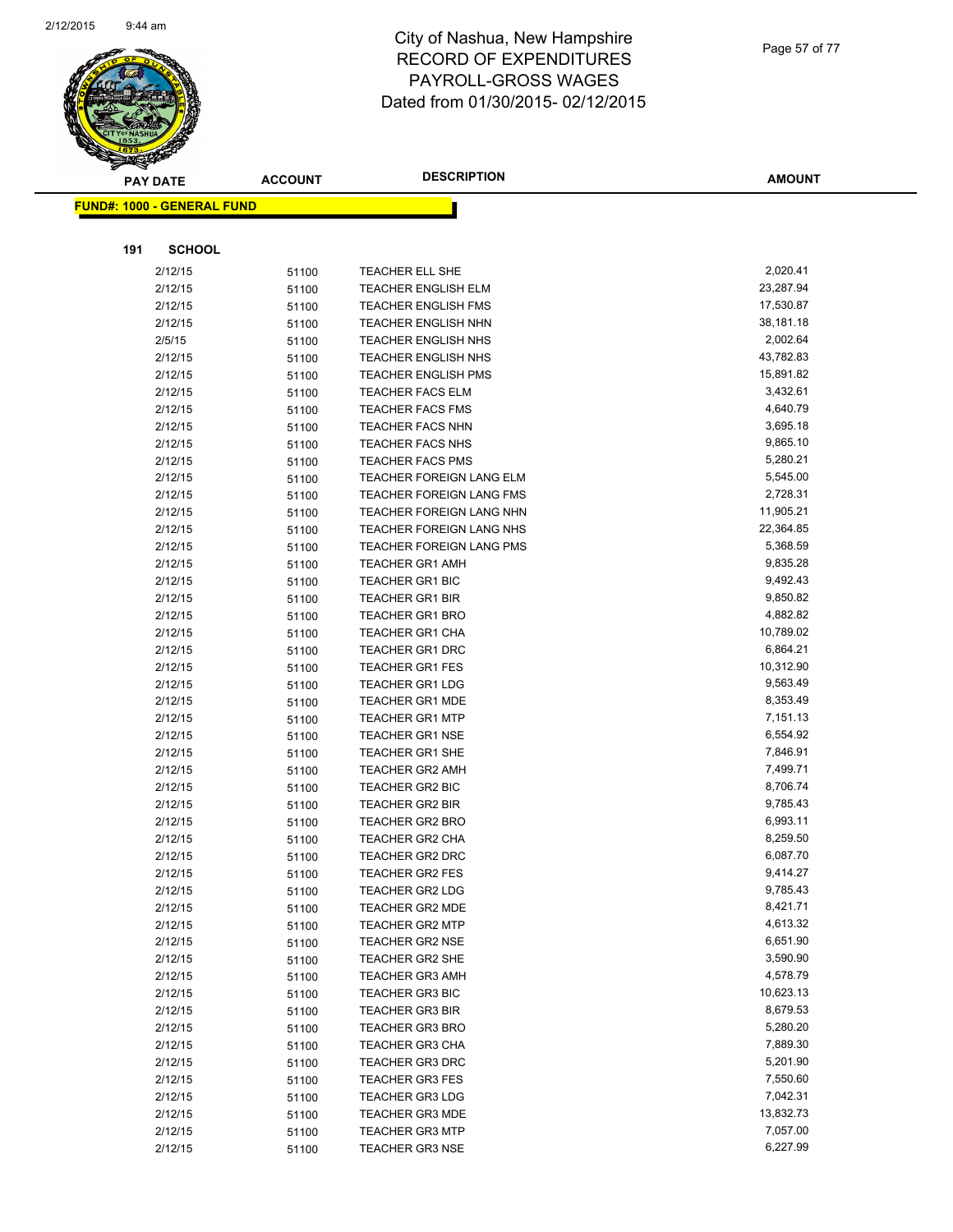

| Page 58 of 77 |
|---------------|
|               |

|     | <b>PAY DATE</b>                   | <b>ACCOUNT</b> | <b>DESCRIPTION</b>                               | AMOUNT               |
|-----|-----------------------------------|----------------|--------------------------------------------------|----------------------|
|     | <b>FUND#: 1000 - GENERAL FUND</b> |                |                                                  |                      |
|     |                                   |                |                                                  |                      |
| 191 | <b>SCHOOL</b>                     |                |                                                  |                      |
|     |                                   |                |                                                  |                      |
|     | 2/12/15                           | 51100          | TEACHER GR3 SHE                                  | 11,557.87            |
|     | 2/12/15                           | 51100          | <b>TEACHER GR4 AMH</b>                           | 1,885.01             |
|     | 2/12/15                           | 51100          | <b>TEACHER GR4 BIC</b>                           | 6,336.19<br>8,092.39 |
|     | 2/12/15                           | 51100          | <b>TEACHER GR4 BIR</b>                           | 7,076.90             |
|     | 2/12/15                           | 51100          | <b>TEACHER GR4 BRO</b>                           | 8,185.11             |
|     | 2/12/15<br>2/12/15                | 51100          | <b>TEACHER GR4 CHA</b><br><b>TEACHER GR4 DRC</b> | 5,069.22             |
|     | 2/12/15                           | 51100          | <b>TEACHER GR4 FES</b>                           | 7,836.23             |
|     | 2/12/15                           | 51100<br>51100 | <b>TEACHER GR4 LDG</b>                           | 8,769.61             |
|     | 2/12/15                           | 51100          | <b>TEACHER GR4 MDE</b>                           | 5,558.70             |
|     | 2/12/15                           | 51100          | <b>TEACHER GR4 MTP</b>                           | 6,032.18             |
|     | 2/12/15                           | 51100          | <b>TEACHER GR4 NSE</b>                           | 6,785.59             |
|     | 2/12/15                           | 51100          | <b>TEACHER GR4 SHE</b>                           | 7,715.41             |
|     | 2/12/15                           | 51100          | <b>TEACHER GR5 AMH</b>                           | 5,280.21             |
|     | 2/12/15                           | 51100          | <b>TEACHER GR5 BIC</b>                           | 11,407.45            |
|     | 2/5/15                            | 51100          | <b>TEACHER GR5 BIR</b>                           | 818.50               |
|     | 2/12/15                           | 51100          | <b>TEACHER GR5 BIR</b>                           | 10,087.60            |
|     | 2/12/15                           | 51100          | <b>TEACHER GR5 BRO</b>                           | 7,555.70             |
|     | 2/12/15                           | 51100          | <b>TEACHER GR5 CHA</b>                           | 8,207.58             |
|     | 2/12/15                           | 51100          | <b>TEACHER GR5 DRC</b>                           | 5,463.49             |
|     | 2/12/15                           | 51100          | <b>TEACHER GR5 FES</b>                           | 8,582.60             |
|     | 2/12/15                           | 51100          | <b>TEACHER GR5 LDG</b>                           | 10,057.83            |
|     | 2/12/15                           | 51100          | <b>TEACHER GR5 MDE</b>                           | 12,290.00            |
|     | 2/12/15                           | 51100          | <b>TEACHER GR5 MTP</b>                           | 7,130.69             |
|     | 2/12/15                           | 51100          | <b>TEACHER GR5 NSE</b>                           | 7,935.12             |
|     | 2/12/15                           | 51100          | <b>TEACHER GR5 SHE</b>                           | 7,484.40             |
|     | 2/12/15                           | 51100          | <b>TEACHER GR6 ELM</b>                           | 33,617.04            |
|     | 2/12/15                           | 51100          | <b>TEACHER GR6 FMS</b>                           | 24,547.65            |
|     | 2/12/15                           | 51100          | <b>TEACHER GR6 PMS</b>                           | 22,076.08            |
|     | 2/12/15                           | 51100          | <b>TEACHER GRAPH NHS</b>                         | 2,053.09             |
|     | 2/12/15                           | 51100          | <b>TEACHER GRAPHICS NHN</b>                      | 2,551.90             |
|     | 2/12/15                           | 51100          | <b>TEACHER HEALTH ELM</b>                        | 2,482.69             |
|     | 2/12/15                           | 51100          | <b>TEACHER HEALTH NHN</b>                        | 3,132.81             |
|     | 2/12/15                           | 51100          | TEACHER HEALTH NHS                               | 4,246.41             |
|     | 2/12/15                           | 51100          | <b>TEACHER HEALTHOC NHS</b>                      | 5,280.21             |
|     | 2/12/15                           | 51100          | TEACHER HVAC NHS                                 | 1,622.41             |
|     | 2/12/15                           | 51100          | TEACHER IN SCH SUSPENSION ELM                    | 1,554.79             |
|     | 2/12/15                           | 51100          | TEACHER IN SCH SUSPENSION NHN                    | 2,566.71             |
|     | 2/12/15                           | 51100          | <b>TEACHER KIND AMH</b>                          | 4,940.50             |
|     | 2/12/15                           | 51100          | <b>TEACHER KIND BIC</b>                          | 2,728.31             |
|     | 2/12/15                           | 51100          | <b>TEACHER KIND BIR</b>                          | 2,566.71             |
|     | 2/12/15                           | 51100          | <b>TEACHER KIND BRO</b>                          | 2,551.89             |
|     | 2/12/15                           | 51100          | <b>TEACHER KIND CHA</b>                          | 4,422.82             |
|     | 2/12/15                           | 51100          | <b>TEACHER KIND DRC</b>                          | 8,069.93             |
|     | 2/12/15                           | 51100          | <b>TEACHER KIND FES</b>                          | 9,410.82             |
|     | 2/12/15                           | 51100          | <b>TEACHER KIND LDG</b>                          | 10,444.91            |
|     | 2/12/15                           | 51100          | <b>TEACHER KIND MDE</b>                          | 4,657.79             |
|     | 2/12/15                           | 51100          | <b>TEACHER KIND MTP</b>                          | 5,327.57             |
|     | 2/12/15                           | 51100          | <b>TEACHER KIND NSE</b>                          | 1,949.69             |
|     | 2/12/15                           | 51100          | <b>TEACHER KIND SHE</b>                          | 2,034.50             |
|     | 2/12/15                           | 51100          | TEACHER MATH ELM                                 | 20,158.01            |
|     | 2/12/15                           | 51100          | <b>TEACHER MATH FMS</b>                          | 11,303.65            |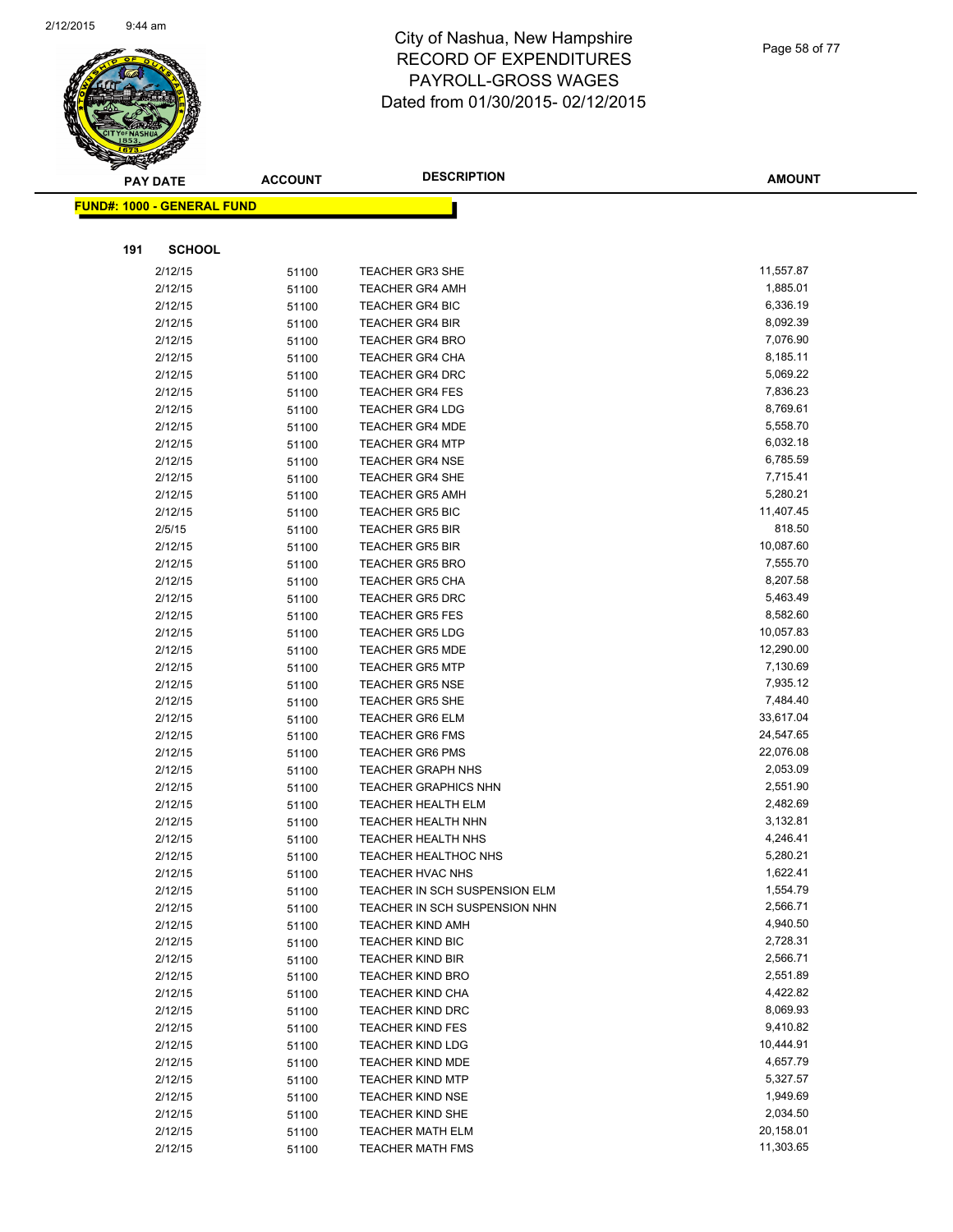

|     | <b>PAY DATE</b>                   | <b>ACCOUNT</b> | <b>DESCRIPTION</b>               | <b>AMOUNT</b>        |
|-----|-----------------------------------|----------------|----------------------------------|----------------------|
|     | <b>FUND#: 1000 - GENERAL FUND</b> |                |                                  |                      |
|     |                                   |                |                                  |                      |
|     |                                   |                |                                  |                      |
| 191 | <b>SCHOOL</b>                     |                |                                  |                      |
|     | 2/12/15                           | 51100          | <b>TEACHER MATH NHN</b>          | 37,637.90            |
|     | 2/12/15                           | 51100          | <b>TEACHER MATH NHS</b>          | 41,113.88            |
|     | 2/12/15                           | 51100          | <b>TEACHER MATH PMS</b>          | 10,491.32            |
|     | 2/12/15                           | 51100          | <b>TEACHER MUSIC AMH</b>         | 1,622.41             |
|     | 2/12/15                           | 51100          | <b>TEACHER MUSIC BIC</b>         | 2,551.90             |
|     | 2/12/15                           | 51100          | <b>TEACHER MUSIC BIR</b>         | 2,551.90             |
|     | 2/12/15                           | 51100          | <b>TEACHER MUSIC BRO</b>         | 2,728.31             |
|     | 2/12/15                           | 51100          | TEACHER MUSIC CHA                | 2,728.32             |
|     | 2/12/15                           | 51100          | <b>TEACHER MUSIC DRC</b>         | 2,551.90             |
|     | 2/12/15                           | 51100          | <b>TEACHER MUSIC ELM</b>         | 3,695.18             |
|     | 2/12/15                           | 51100          | <b>TEACHER MUSIC FES</b>         | 2,551.90             |
|     | 2/12/15                           | 51100          | <b>TEACHER MUSIC FMS</b>         | 5,009.73             |
|     | 2/12/15                           | 51100          | <b>TEACHER MUSIC LDG</b>         | 2,650.81             |
|     | 2/12/15                           | 51100          | <b>TEACHER MUSIC MDE</b>         | 1,885.01             |
|     | 2/5/15                            | 51100          | <b>TEACHER MUSIC NHN</b>         | 2,046.26             |
|     | 2/12/15                           | 51100          | <b>TEACHER MUSIC NHN</b>         | 5,006.47             |
|     | 2/12/15                           | 51100          | <b>TEACHER MUSIC NHS</b>         | 4,950.80             |
|     | 2/12/15                           | 51100          | <b>TEACHER MUSIC NSE</b>         | 1,961.91             |
|     | 2/12/15                           | 51100          | <b>TEACHER MUSIC PMS</b>         | 4,243.21             |
|     | 2/12/15                           | 51100          | <b>TEACHER MUSIC SHE</b>         | 2,398.90             |
|     | 2/12/15                           | 51100          | TEACHER PE BIC                   | 1,949.69             |
|     | 2/12/15                           | 51100          | TEACHER PE BIR                   | 2,650.81<br>2,640.10 |
|     | 2/12/15                           | 51100          | <b>TEACHER PE BRO</b>            | 2,551.90             |
|     | 2/12/15<br>2/12/15                | 51100          | TEACHER PE CHA<br>TEACHER PE DRC | 2,728.31             |
|     | 2/12/15                           | 51100          | TEACHER PE ELM                   | 6,935.30             |
|     | 2/12/15                           | 51100<br>51100 | TEACHER PE FES                   | 1,510.91             |
|     | 2/12/15                           | 51100          | <b>TEACHER PE FMS</b>            | 5,103.80             |
|     | 2/12/15                           | 51100          | TEACHER PE LDG                   | 1,745.49             |
|     | 2/12/15                           | 51100          | <b>TEACHER PE MDE</b>            | 2,566.71             |
|     | 2/12/15                           | 51100          | <b>TEACHER PE MTP</b>            | 2,034.50             |
|     | 2/12/15                           | 51100          | <b>TEACHER PE NHN</b>            | 10,307.30            |
|     | 2/12/15                           | 51100          | TEACHER PE NHS                   | 7,275.91             |
|     | 2/12/15                           | 51100          | <b>TEACHER PE NSE</b>            | 2,404.40             |
|     | 2/12/15                           | 51100          | <b>TEACHER PE PMS</b>            | 4,477.48             |
|     | 2/12/15                           | 51100          | TEACHER PE SHE                   | 2,566.71             |
|     | 2/12/15                           | 51100          | <b>TEACHER PRESCHOOL BIC</b>     | 8,133.39             |
|     | 2/12/15                           | 51100          | <b>TEACHER PRESCHOOL BRO</b>     | 7,364.50             |
|     | 2/12/15                           | 51100          | <b>TEACHER PRESCHOOL DRC</b>     | 4,297.39             |
|     | 2/12/15                           | 51100          | <b>TEACHER PRESCHOOL MTP</b>     | 2,728.31             |
|     | 2/12/15                           | 51100          | <b>TEACHER PRESCHOOL NHS</b>     | 1,126.69             |
|     | 2/12/15                           | 51100          | <b>TEACHER PRESCHOOL NSE</b>     | 5,620.20             |
|     | 2/12/15                           | 51100          | <b>TEACHER READ AMH</b>          | 2,816.69             |
|     | 2/12/15                           | 51100          | <b>TEACHER READ BIC</b>          | 5,190.48             |
|     | 2/12/15                           | 51100          | <b>TEACHER READ BIR</b>          | 2,728.31             |
|     | 2/12/15                           | 51100          | <b>TEACHER READ BRO</b>          | 1,414.51             |
|     | 2/12/15                           | 51100          | <b>TEACHER READ DRC</b>          | 2,816.69             |
|     | 2/12/15                           | 51100          | <b>TEACHER READ ELM</b>          | 6,041.09             |
|     | 2/12/15                           | 51100          | <b>TEACHER READ FES</b>          | 2,728.31             |
|     | 2/12/15                           | 51100          | <b>TEACHER READ FMS</b>          | 5,295.02             |
|     | 2/12/15                           | 51100          | <b>TEACHER READ LDG</b>          | 2,373.79             |
|     | 2/12/15                           | 51100          | TEACHER READ MDE                 | 2,728.31             |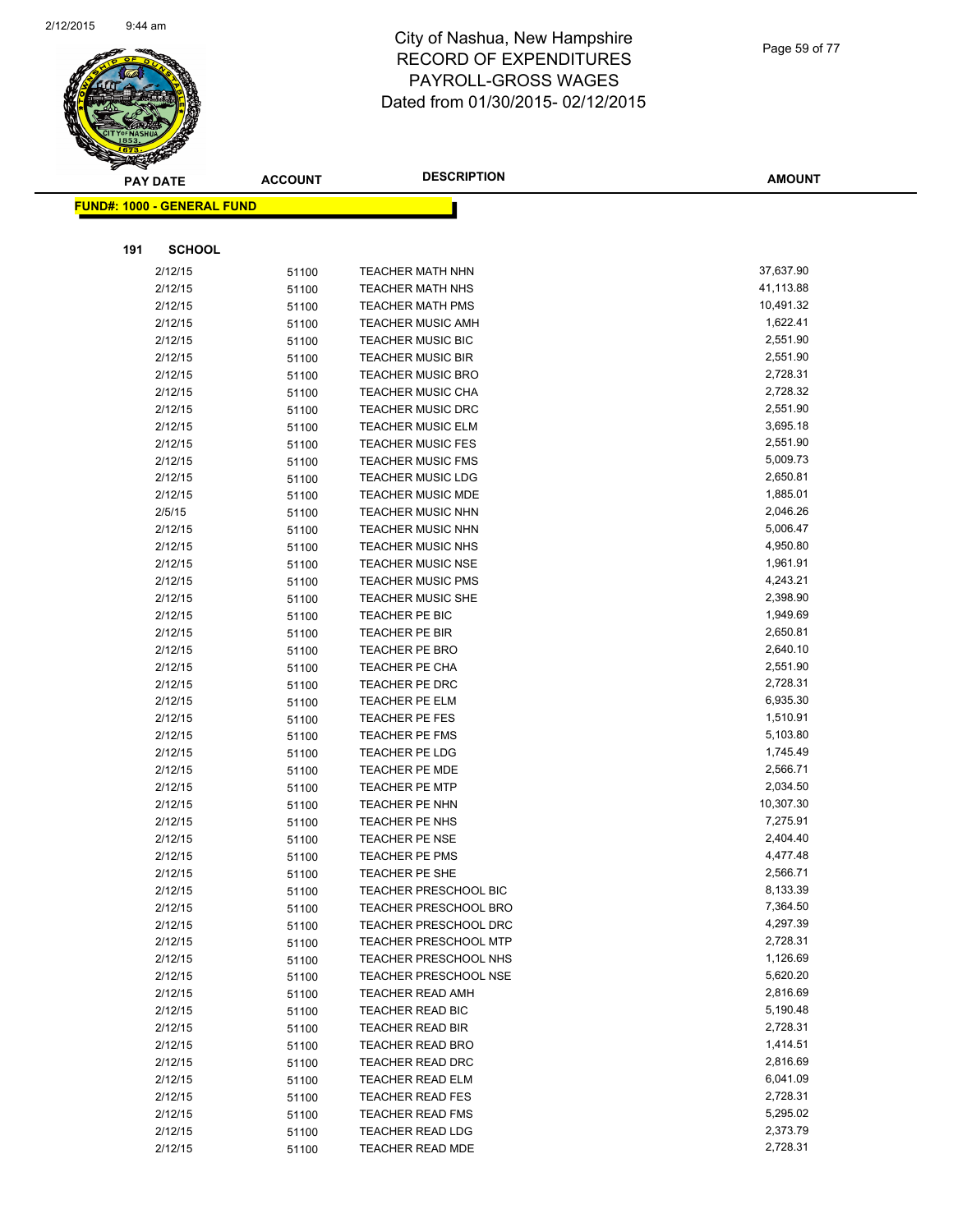

Page 60 of 77

|     | <b>PAY DATE</b>                   | <b>ACCOUNT</b> | <b>DESCRIPTION</b>                                 | <b>AMOUNT</b>        |
|-----|-----------------------------------|----------------|----------------------------------------------------|----------------------|
|     | <b>FUND#: 1000 - GENERAL FUND</b> |                |                                                    |                      |
|     |                                   |                |                                                    |                      |
|     |                                   |                |                                                    |                      |
| 191 | <b>SCHOOL</b>                     |                |                                                    |                      |
|     | 2/12/15                           | 51100          | <b>TEACHER READ MTP</b>                            | 1,955.79             |
|     | 2/12/15                           | 51100          | <b>TEACHER READ NHN</b>                            | 1,762.11             |
|     | 2/12/15                           | 51100          | TEACHER READ NHS                                   | 3,224.40             |
|     | 2/12/15                           | 51100          | <b>TEACHER READ NSE</b>                            | 2,728.31             |
|     | 2/12/15                           | 51100          | <b>TEACHER READ PMS</b>                            | 4,389.81             |
|     | 2/12/15                           | 51100          | <b>TEACHER READ SHE</b>                            | 2,566.71             |
|     | 2/12/15                           | 51100          | <b>TEACHER SCIENCE ELM</b>                         | 19,784.90            |
|     | 2/12/15                           | 51100          | <b>TEACHER SCIENCE FMS</b>                         | 8,489.21             |
|     | 2/12/15                           | 51100          | <b>TEACHER SCIENCE NHN</b>                         | 34,936.01            |
|     | 2/12/15                           | 51100          | <b>TEACHER SCIENCE NHS</b>                         | 40,402.36            |
|     | 2/12/15                           | 51100          | <b>TEACHER SCIENCE PMS</b>                         | 10,156.53            |
|     | 2/12/15                           | 51100          | TEACHER SOCIAL STUDIES ELM                         | 13,315.23            |
|     | 2/12/15                           | 51100          | TEACHER SOCIAL STUDIES FMS                         | 13,513.13            |
|     | 2/12/15                           | 51100          | TEACHER SOCIAL STUDIES NHN                         | 33,517.83            |
|     | 2/12/15                           | 51100          | TEACHER SOCIAL STUDIES NHS                         | 37,133.43            |
|     | 2/12/15                           | 51100          | <b>TEACHER SOCIAL STUDIES PMS</b>                  | 11,056.34            |
|     | 2/5/15                            | 51100          | TEACHER SPED AMH                                   | (23, 438.37)         |
|     | 2/12/15                           | 51100          | <b>TEACHER SPED BIC</b>                            | 6,081.19             |
|     | 2/12/15                           | 51100          | <b>TEACHER SPED BIR</b>                            | 5,127.21             |
|     | 2/12/15                           | 51100          | <b>TEACHER SPED BRO</b>                            | 5,545.00             |
|     | 2/12/15                           | 51100          | <b>TEACHER SPED CHA</b>                            | 10,224.60            |
|     | 2/12/15                           | 51100          | <b>TEACHER SPED DRC</b>                            | 2,566.71             |
|     | 2/12/15                           | 51100          | <b>TEACHER SPED ELM</b>                            | 19,898.63            |
|     | 2/12/15                           | 51100          | <b>TEACHER SPED FES</b>                            | 5,327.57             |
|     | 2/12/15                           | 51100          | <b>TEACHER SPED FMS</b>                            | 6,589.38             |
|     | 2/12/15                           | 51100          | <b>TEACHER SPED LDG</b>                            | 2,204.19             |
|     | 2/12/15<br>2/12/15                | 51100          | <b>TEACHER SPED MDE</b>                            | 6,261.28<br>5,280.22 |
|     | 2/12/15                           | 51100          | <b>TEACHER SPED MTP</b><br><b>TEACHER SPED NHN</b> | 19,432.96            |
|     | 2/12/15                           | 51100<br>51100 | <b>TEACHER SPED NHS</b>                            | 31,289.56            |
|     | 2/12/15                           | 51100          | <b>TEACHER SPED NSE</b>                            | 1,961.91             |
|     | 2/12/15                           | 51100          | <b>TEACHER SPED PMS</b>                            | 11,979.10            |
|     | 2/12/15                           | 51100          | <b>TEACHER SPED SHE</b>                            | 5,280.21             |
|     | 2/12/15                           | 51100          | <b>TEACHER TECHED ELM</b>                          | 8,360.47             |
|     | 2/12/15                           | 51100          | <b>TEACHER TECHED FMS</b>                          | 5,383.40             |
|     | 2/12/15                           | 51100          | TEACHER TECHED NHN                                 | 8,221.02             |
|     | 2/12/15                           | 51100          | <b>TEACHER TECHED NHS</b>                          | 10,952.22            |
|     | 2/12/15                           | 51100          | <b>TEACHER TECHED PMS</b>                          | 5,456.62             |
|     | 2/12/15                           | 51100          | TEACHER TV PROD NHS                                | 2,566.71             |
|     | 2/12/15                           | 51100          | <b>TEACHER VISION WID</b>                          | 5,161.69             |
|     | 2/5/15                            | 51100          | TECH INTERGRATION ASST AMH                         | 336.88               |
|     | 2/12/15                           | 51100          | TECH INTERGRATION ASST AMH                         | 442.75               |
|     | 2/5/15                            | 51100          | TECH INTERGRATION ASST BIC                         | 380.56               |
|     | 2/12/15                           | 51100          | TECH INTERGRATION ASST BIC                         | 492.19               |
|     | 2/5/15                            | 51100          | TECH INTERGRATION ASST CHA                         | 328.68               |
|     | 2/12/15                           | 51100          | TECH INTERGRATION ASST CHA                         | 415.42               |
|     | 2/5/15                            | 51100          | TECH INTERGRATION ASST FES                         | 372.63               |
|     | 2/12/15                           | 51100          | TECH INTERGRATION ASST FES                         | 476.14               |
|     | 2/5/15                            | 51100          | TECH INTERGRATION ASST LDG                         | 337.56               |
|     | 2/12/15                           | 51100          | TECH INTERGRATION ASST LDG                         | 445.39               |
|     | 2/5/15                            | 51100          | TECH INTERGRATION ASST MDE                         | 372.63               |
|     | 2/12/15                           | 51100          | TECH INTERGRATION ASST MDE                         | 496.84               |
|     |                                   |                |                                                    |                      |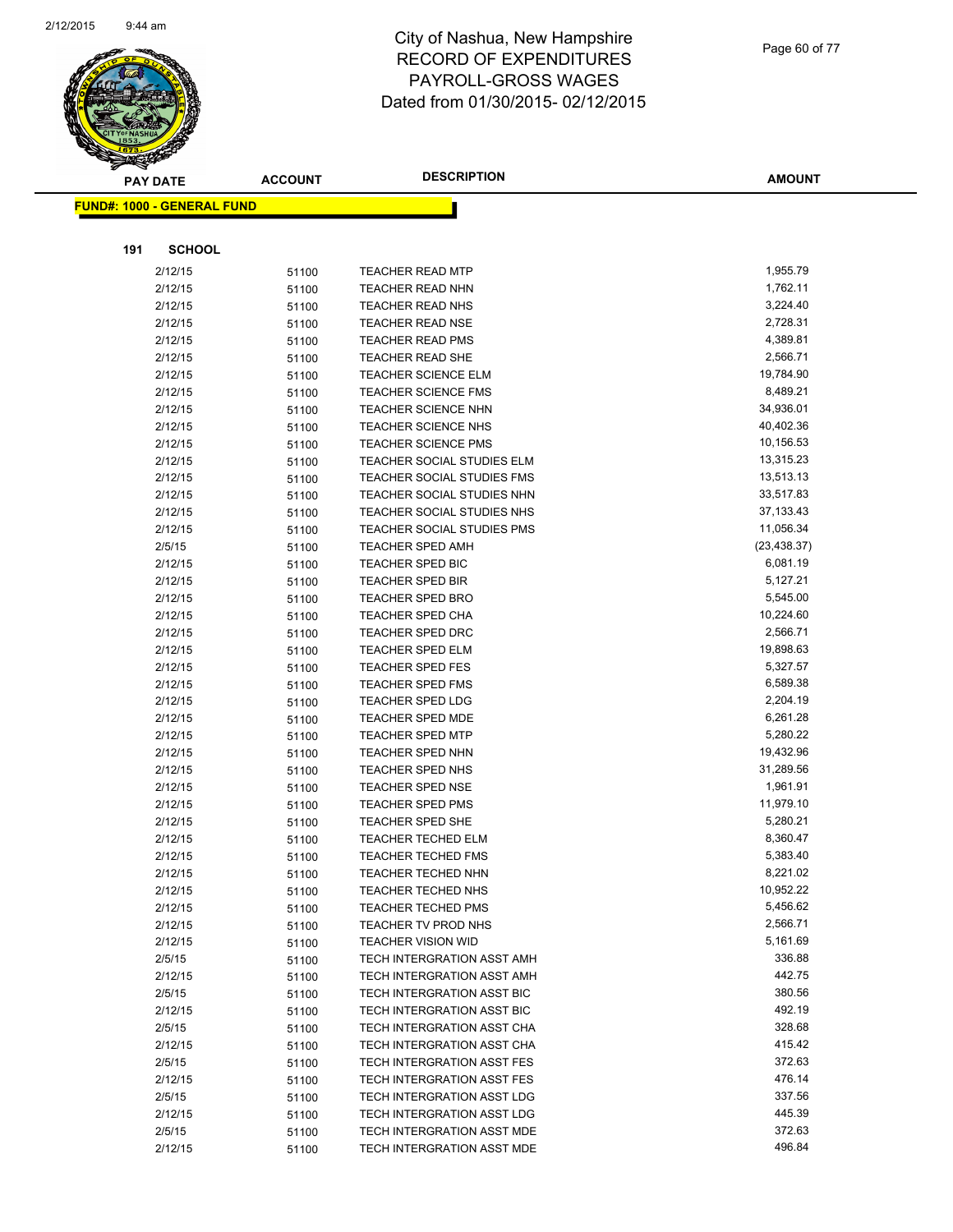

|     | <b>PAY DATE</b>                   | <b>ACCOUNT</b> | <b>DESCRIPTION</b>             | <b>AMOUNT</b> |
|-----|-----------------------------------|----------------|--------------------------------|---------------|
|     | <b>FUND#: 1000 - GENERAL FUND</b> |                |                                |               |
|     |                                   |                |                                |               |
| 191 | <b>SCHOOL</b>                     |                |                                |               |
|     | 2/5/15                            | 51100          | TECH INTERGRATION ASST NSE     | 351.36        |
|     | 2/12/15                           | 51100          | TECH INTERGRATION ASST NSE     | 463.60        |
|     | 2/5/15                            | 51100          | TECH INTERGRATION ASST SHE     | 346.94        |
|     | 2/12/15                           | 51100          | TECH INTERGRATION ASST SHE     | 419.98        |
|     | 2/12/15                           | 51200          | ATHLETIC EQUIPMENT MANAGER NHN | 180.00        |
|     | 2/5/15                            | 51200          | ATHLETIC EQUIPMENT MANAGER NHS | 50.00         |
|     | 2/12/15                           | 51200          | ATHLETIC EQUIPMENT MANAGER NHS | 150.00        |
|     | 2/5/15                            | 51200          | CLERICAL BOARD OF ED SUP       | 711.12        |
|     | 2/12/15                           | 51200          | CLERICAL BOARD OF ED SUP       | 737.65        |
|     | 2/5/15                            | 51200          | <b>CLERICAL PRINCIPAL NHN</b>  | 154.53        |
|     | 2/12/15                           | 51200          | CLERICAL PRINCIPAL NHN         | 206.04        |
|     | 2/5/15                            | 51200          | <b>CLERICAL VOLUNTEER SUP</b>  | 369.15        |
|     | 2/12/15                           | 51200          | <b>CLERICAL VOLUNTEER SUP</b>  | 369.15        |
|     | 1/31/15                           | 51200          | <b>CROSSING GUARD WPO</b>      | 52.05         |
|     | 2/5/15                            | 51200          | <b>CROSSING GUARD WPO</b>      | 1,236.33      |
|     | 2/12/15                           | 51200          | <b>CROSSING GUARD WPO</b>      | 1,649.51      |
|     | 2/5/15                            | 51200          | <b>CUSTODIAN CHA</b>           | 339.00        |
|     | 2/12/15                           | 51200          | <b>CUSTODIAN CHA</b>           | 339.00        |
|     | 2/12/15                           | 51200          | <b>CUSTODIAN HEAD MTP</b>      | 61.60         |
|     | 2/12/15                           | 51200          | <b>CUSTODIAN MTP</b>           | 30.80         |
|     | 2/5/15                            | 51200          | <b>CUSTODIAN NHN</b>           | 323.60        |
|     | 2/12/15                           | 51200          | <b>CUSTODIAN NHN</b>           | 323.60        |
|     | 2/12/15                           | 51200          | DATA ANALYST                   | 1,421.50      |
|     | 2/12/15                           | 51200          | FIELD HOCKEY JV NHS            | 30.00         |
|     | 2/5/15                            | 51200          | FOOD SERVICE ASST PT AMH       | 27.30         |
|     | 2/12/15                           | 51200          | FOOD SERVICE ASST PT AMH       | 36.40         |
|     | 2/5/15                            | 51200          | FOOD SERVICE ASST PT CHA       | 27.30         |
|     | 2/12/15                           | 51200          | FOOD SERVICE ASST PT CHA       | 27.30         |
|     | 2/5/15                            | 51200          | FOOD SERVICE ASST PT FMS       | 49.89         |
|     | 2/12/15                           | 51200          | FOOD SERVICE ASST PT FMS       | 66.52         |
|     | 2/5/15                            | 51200          | FOOD SERVICE ASST PT MDE       | 6.83          |
|     | 2/12/15                           | 51200          | FOOD SERVICE ASST PT MDE       | 6.83          |
|     | 2/5/15                            | 51200          | FOOD SERVICE ASST PT NSE       | 13.65         |
|     | 2/12/15                           | 51200          | FOOD SERVICE ASST PT NSE       | 6.83          |
|     | 2/5/15                            | 51200          | FOOD SERVICE COOK LDG          | 30.96         |
|     | 2/12/15                           | 51200          | <b>FOOD SERVICE COOK LDG</b>   | 41.28         |
|     | 2/12/15                           | 51200          | <b>GUIDANCE COUNSELOR ELM</b>  | 50.00         |
|     | 2/12/15                           | 51200          | GUIDANCE COUNSELOR NHS         | 802.91        |
|     | 2/5/15                            | 51200          | <b>INSTRUMENTAL MUSIC</b>      | 662.50        |
|     | 2/5/15                            | 51200          | LUNCH MONITOR AMH              | 306.67        |
|     | 2/12/15                           | 51200          | LUNCH MONITOR AMH              | 340.56        |
|     | 2/5/15                            | 51200          | LUNCH MONITOR BIC              | 423.81        |
|     | 2/12/15                           | 51200          | LUNCH MONITOR BIC              | 497.28        |
|     | 2/5/15                            | 51200          | LUNCH MONITOR BIR              | 330.95        |
|     | 2/12/15                           | 51200          | LUNCH MONITOR BIR              | 419.61        |
|     | 2/5/15                            | 51200          | <b>LUNCH MONITOR BRO</b>       | 203.40        |
|     | 2/12/15                           | 51200          | LUNCH MONITOR BRO              | 245.78        |
|     | 2/5/15                            | 51200          | LUNCH MONITOR CHA              | 423.75        |
|     | 2/12/15                           | 51200          | LUNCH MONITOR CHA              | 565.00        |
|     | 2/5/15                            | 51200          | LUNCH MONITOR DRC              | 352.52        |
|     | 2/12/15                           | 51200          | LUNCH MONITOR DRC              | 554.43        |
|     | 2/5/15                            | 51200          | LUNCH MONITOR ELM              | 186.48        |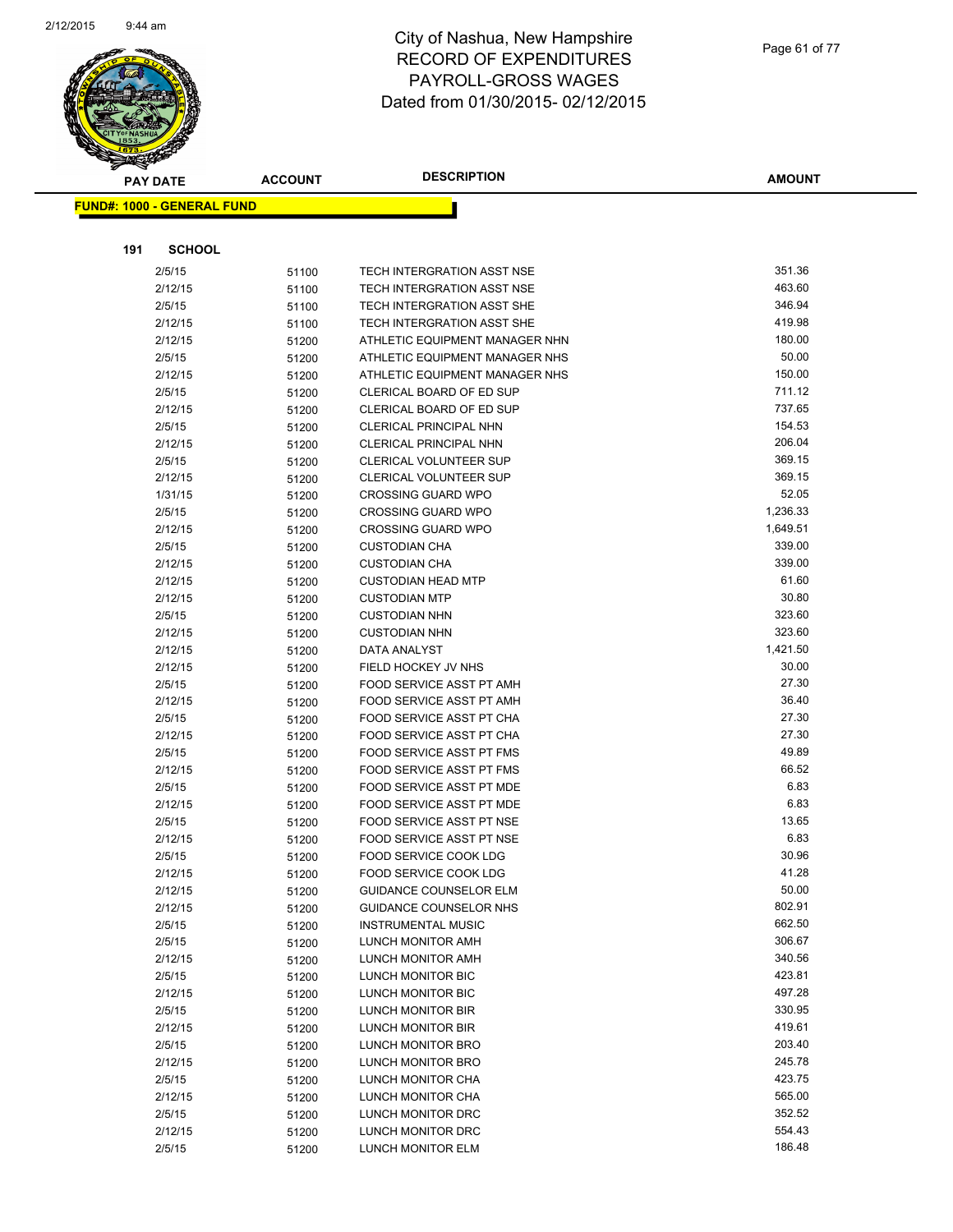

| $\tilde{\phantom{a}}$<br><b>PAY DATE</b> |               | <b>ACCOUNT</b> | <b>DESCRIPTION</b>       | <b>AMOUNT</b> |
|------------------------------------------|---------------|----------------|--------------------------|---------------|
| <u> FUND#: 1000 - GENERAL FUND</u>       |               |                |                          |               |
|                                          |               |                |                          |               |
| 191                                      | <b>SCHOOL</b> |                |                          |               |
|                                          | 2/12/15       | 51200          | <b>LUNCH MONITOR ELM</b> | 180.82        |
|                                          | 2/5/15        | 51200          | LUNCH MONITOR FES        | 501.03        |
|                                          | 2/12/15       | 51200          | LUNCH MONITOR FES        | 567.55        |
|                                          | 2/5/15        | 51200          | LUNCH MONITOR FMS        | 136.75        |
|                                          | 2/12/15       | 51200          | LUNCH MONITOR FMS        | 185.79        |
|                                          | 2/5/15        | 51200          | LUNCH MONITOR LDG        | 461.18        |
|                                          | 2/12/15       | 51200          | LUNCH MONITOR LDG        | 597.96        |
|                                          | 2/5/15        | 51200          | LUNCH MONITOR MDE        | 431.73        |
|                                          | 2/12/15       | 51200          | LUNCH MONITOR MDE        | 579.40        |
|                                          | 2/5/15        | 51200          | LUNCH MONITOR MTP        | 303.61        |
|                                          | 2/12/15       | 51200          | LUNCH MONITOR MTP        | 430.91        |
|                                          | 2/5/15        | 51200          | LUNCH MONITOR NHN        | 220.36        |
|                                          | 2/12/15       | 51200          | LUNCH MONITOR NHN        | 279.68        |
|                                          | 2/5/15        | 51200          | LUNCH MONITOR NHS        | 242.96        |
|                                          | 2/12/15       | 51200          | LUNCH MONITOR NHS        | 305.13        |
|                                          | 2/5/15        | 51200          | LUNCH MONITOR NSE        | 271.20        |
|                                          | 2/12/15       | 51200          | LUNCH MONITOR NSE        | 350.32        |
|                                          | 2/5/15        | 51200          | <b>LUNCH MONITOR PMS</b> | 56.50         |
|                                          | 2/5/15        | 51200          | LUNCH MONITOR SHE        | 308.08        |
|                                          | 2/12/15       | 51200          | LUNCH MONITOR SHE        | 478.87        |
|                                          | 2/12/15       | 51200          | <b>NURSE FES</b>         | 770.66        |
|                                          | 2/5/15        | 51200          | PARA ALT PMS             | 48.51         |
|                                          | 2/12/15       | 51200          | PARA ALT PMS             | 64.68         |
|                                          | 2/5/15        | 51200          | PARA DW SPEC ED BIR      | 229.16        |
|                                          | 2/12/15       | 51200          | PARA DW SPEC ED BIR      | 215.68        |
|                                          | 2/5/15        | 51200          | PARA DW SPEC ED MTP      | 101.10        |
|                                          | 2/12/15       | 51200          | PARA DW SPEC ED MTP      | 134.80        |
|                                          | 2/5/15        | 51200          | PARA DW SPEC ED NHN      | 250.00        |
|                                          | 2/5/15        | 51200          | PARA DW SPEC ED NHS      | 225.00        |
|                                          | 2/12/15       | 51200          | PARA DW SPEC ED NHS      | 150.00        |
|                                          | 2/5/15        | 51200          | PARA ELL FES             | 20.48         |
|                                          | 2/12/15       | 51200          | PARA ELL FES             | 27.30         |
|                                          | 2/5/15        | 51200          | PARA INST AMH            | 337.26        |
|                                          | 2/12/15       | 51200          | PARA INST AMH            | 512.67        |
|                                          | 2/5/15        | 51200          | PARA INST BIC            | 413.83        |
|                                          | 2/12/15       | 51200          | PARA INST BIC            | 477.64        |
|                                          | 2/5/15        | 51200          | PARA INST BIR            | 27.30         |
|                                          | 2/12/15       | 51200          | PARA INST BIR            | 36.40         |
|                                          | 2/5/15        | 51200          | PARA INST DRC            | 31.85         |
|                                          | 2/12/15       | 51200          | PARA INST DRC            | 38.22         |
|                                          | 2/5/15        | 51200          | PARA INST FES            | 13.65         |
|                                          | 2/12/15       | 51200          | PARA INST FES            | 27.30         |
|                                          | 2/5/15        | 51200          | PARA INST FMS            | 9.10          |
|                                          | 2/12/15       | 51200          | PARA INST FMS            | 18.20         |
|                                          | 2/5/15        | 51200          | PARA INST LDG            | 20.48         |
|                                          | 2/12/15       | 51200          | PARA INST LDG            | 27.30         |
|                                          | 2/5/15        | 51200          | PARA INST MTP            | 196.15        |
|                                          | 2/12/15       | 51200          | PARA INST MTP            | 267.60        |
|                                          | 2/5/15        | 51200          | PARA INST NHN            | 88.30         |
|                                          | 2/12/15       | 51200          | PARA INST NHN            | 189.85        |
|                                          | 2/5/15        | 51200          | PARA INST NHS            | 650.00        |
|                                          | 2/5/15        | 51200          | PARA INST PMS            | 27.30         |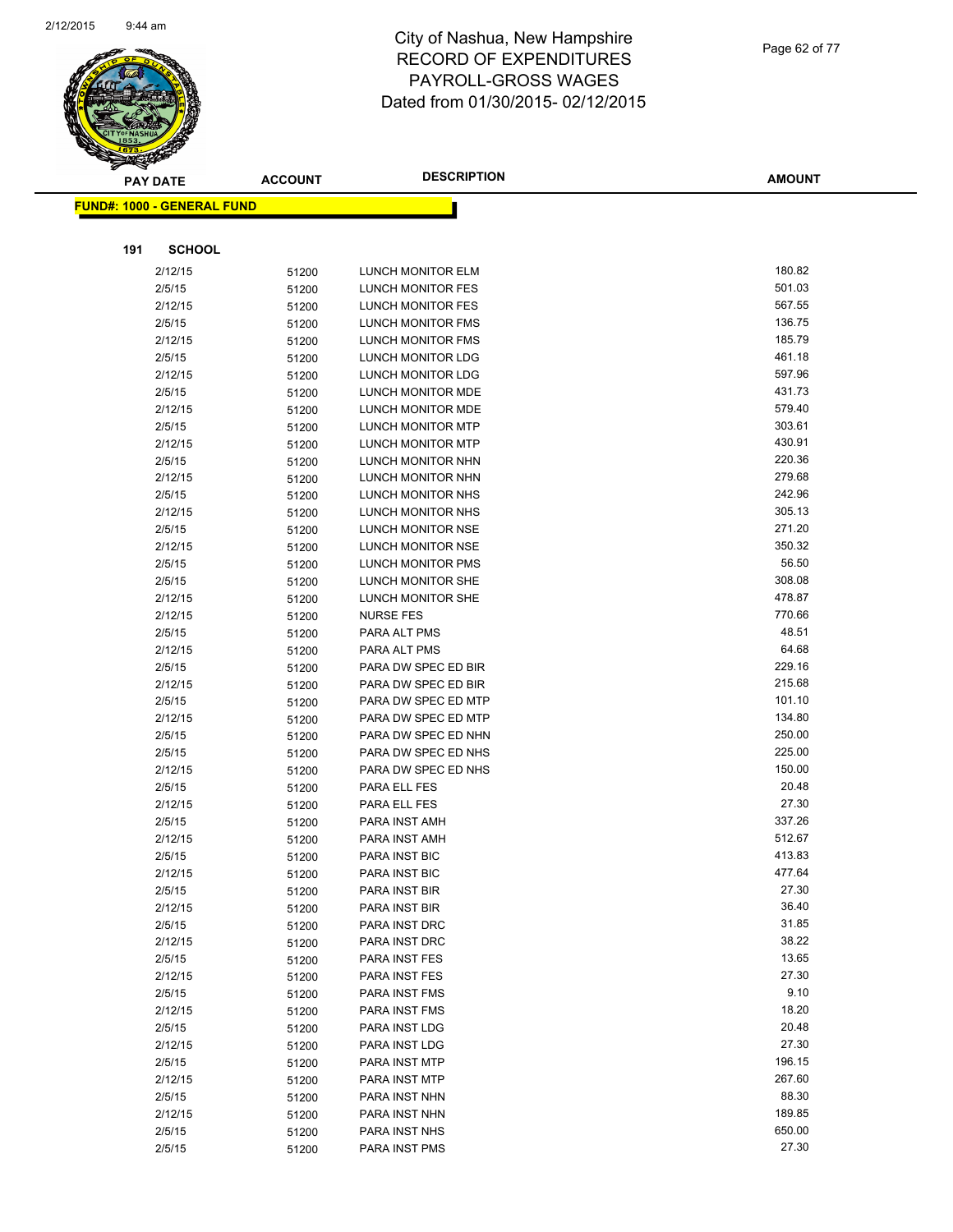

Page 63 of 77

| <b>PAY DATE</b>                   | <b>ACCOUNT</b> | <b>DESCRIPTION</b>                             | <b>AMOUNT</b>    |
|-----------------------------------|----------------|------------------------------------------------|------------------|
| <b>FUND#: 1000 - GENERAL FUND</b> |                |                                                |                  |
|                                   |                |                                                |                  |
| <b>SCHOOL</b>                     |                |                                                |                  |
| 191                               |                |                                                |                  |
| 2/12/15                           | 51200          | PARA INST PMS                                  | 36.40            |
| 2/5/15                            | 51200          | PARA INST SHE                                  | 181.44<br>336.42 |
| 2/12/15<br>2/12/15                | 51200          | PARA INST SHE<br>PARA LIB NHN                  | 282.57           |
| 2/5/15                            | 51200<br>51200 | PARA LIB PMS                                   | 132.41           |
| 2/12/15                           |                | PARA LIB PMS                                   | 213.89           |
| 2/5/15                            | 51200<br>51200 | PARA MEDIA NHS                                 | 91.78            |
| 2/12/15                           | 51200          | PARA MEDIA NHS                                 | 196.66           |
| 2/5/15                            | 51200          | <b>PARA MUSIC FMS</b>                          | 105.11           |
| 2/5/15                            | 51200          | PARA PRE SCH BIC                               | 1,205.28         |
| 2/12/15                           | 51200          | PARA PRE SCH BIC                               | 1,627.03         |
| 2/5/15                            | 51200          | PARA PRE SCH BRO                               | 779.76           |
| 2/12/15                           | 51200          | PARA PRE SCH BRO                               | 1,103.45         |
| 2/5/15                            | 51200          | PARA PRE SCH DRC                               | 1,229.11         |
| 2/12/15                           | 51200          | PARA PRE SCH DRC                               | 1,691.99         |
| 2/5/15                            | 51200          | PARA PRE SCH MTP                               | 526.62           |
| 2/12/15                           | 51200          | PARA PRE SCH MTP                               | 730.83           |
| 2/5/15                            | 51200          | PARA PRE SCH NSE                               | 2,106.28         |
| 2/12/15                           | 51200          | PARA PRE SCH NSE                               | 2,991.53         |
| 2/12/15                           | 51200          | PARA SCI NHS                                   | 130.00           |
| 2/5/15                            | 51200          | PARA TTI DRC                                   | 122.22           |
| 2/12/15                           | 51200          | PARA TTI DRC                                   | 162.96           |
| 2/5/15                            | 51200          | PARA TTI LDG                                   | 46.20            |
| 2/12/15                           | 51200          | PARA TTI LDG                                   | 46.20            |
| 2/12/15                           | 51200          | SCHOOL PSYCHOLOGIST WID                        | 4,031.76         |
| 2/12/15                           | 51200          | SPEECH LANG PATHOLOGIST WID                    | 13,359.23        |
| 2/12/15                           | 51200          | <b>SUB CLERICAL</b>                            | 371.38           |
| 2/5/15                            | 51200          | <b>SUB LUNCH MONITOR</b>                       | 20.48<br>20.48   |
| 2/12/15                           | 51200          | <b>SUB LUNCH MONITOR</b><br><b>SUB TEACHER</b> | 162.50           |
| 2/5/15<br>2/12/15                 | 51200          | <b>TEACHER ART NHN</b>                         | 440.51           |
| 2/12/15                           | 51200<br>51200 | <b>TEACHER BEHAVIOR SPEC WID</b>               | 1,026.70         |
| 2/12/15                           | 51200          | TEACHER BIO TEC NHN                            | 520.61           |
| 2/12/15                           | 51200          | <b>TEACHER COMPUTER NHN</b>                    | 492.50           |
| 2/12/15                           | 51200          | <b>TEACHER ELL LDG</b>                         | 1,025.00         |
| 2/12/15                           | 51200          | TEACHER ENGLISH NHN                            | 1,283.38         |
| 2/12/15                           | 51200          | TEACHER ENGLISH NHS                            | 336.62           |
| 2/12/15                           | 51200          | TEACHER FOREIGN LANG FMS                       | 959.59           |
| 2/12/15                           | 51200          | <b>TEACHER GR2 SHE</b>                         | 68.75            |
| 2/12/15                           | 51200          | <b>TEACHER GR4 CHA</b>                         | 50.00            |
| 2/12/15                           | 51200          | TEACHER HEALTH NHS                             | 260.00           |
| 2/12/15                           | 51200          | TEACHER IN SCH SUSPENSION ELM                  | 112.50           |
| 2/12/15                           | 51200          | TEACHER INST SPED WID                          | 1,899.01         |
| 2/12/15                           | 51200          | <b>TEACHER KIND BIC</b>                        | 2,311.10         |
| 2/12/15                           | 51200          | <b>TEACHER KIND BIR</b>                        | 881.09           |
| 2/12/15                           | 51200          | <b>TEACHER MATH FMS</b>                        | 445.57           |
| 2/12/15                           | 51200          | <b>TEACHER MATH NHN</b>                        | 1,133.20         |
| 2/12/15                           | 51200          | <b>TEACHER MUSIC AMH</b>                       | 62.50            |
| 2/12/15                           | 51200          | <b>TEACHER MUSIC DRC</b>                       | 100.00           |
| 2/12/15                           | 51200          | <b>TEACHER MUSIC ELM</b>                       | 825.31           |
| 2/12/15                           | 51200          | <b>TEACHER MUSIC MTP</b>                       | 1,199.43         |
| 2/12/15                           | 51200          | TEACHER PE NHS                                 | 236.54           |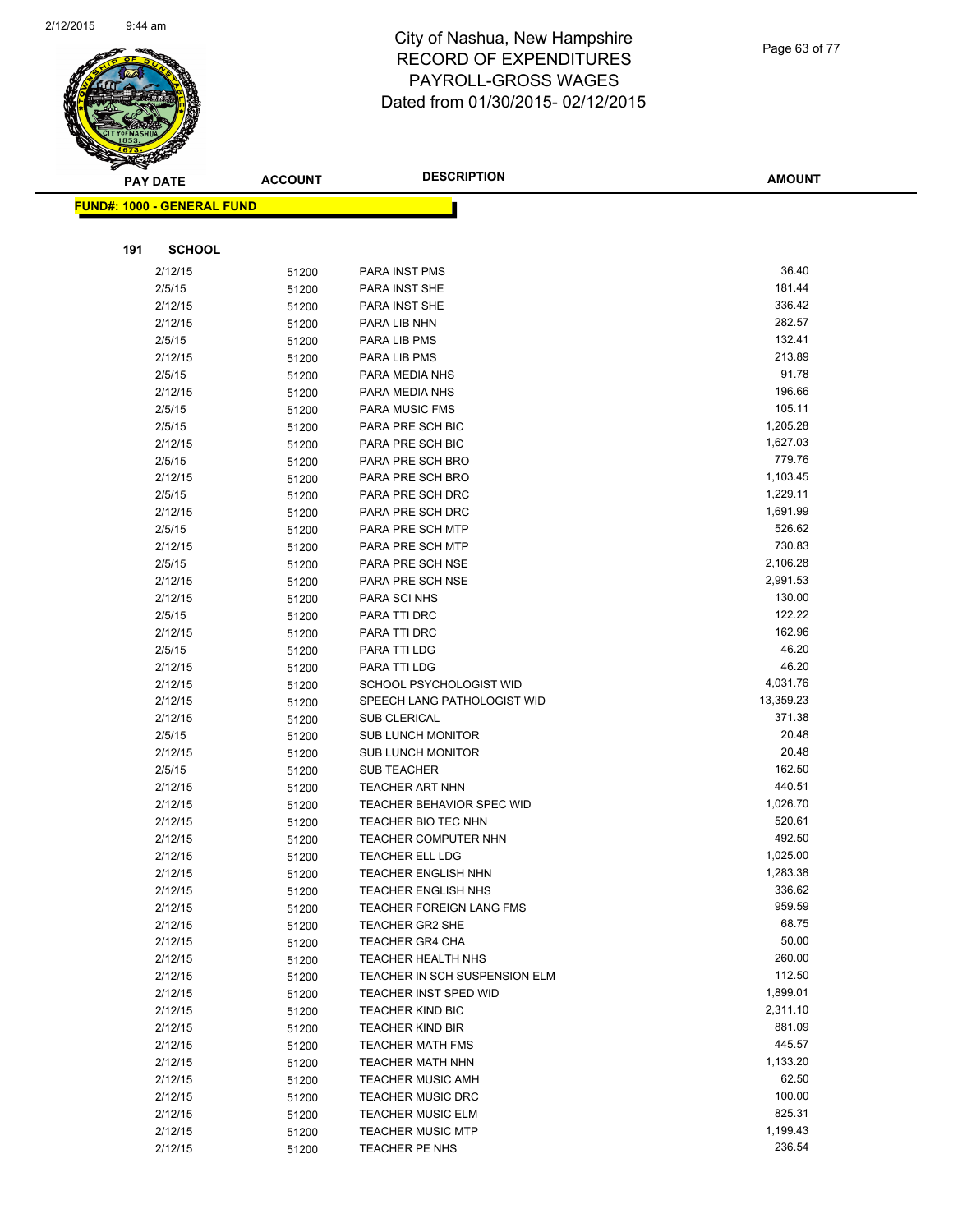

Page 64 of 77

| <b>PAY DATE</b>                   | <b>ACCOUNT</b> | <b>DESCRIPTION</b>                | <b>AMOUNT</b>  |
|-----------------------------------|----------------|-----------------------------------|----------------|
| <b>FUND#: 1000 - GENERAL FUND</b> |                |                                   |                |
| <b>SCHOOL</b><br>191              |                |                                   |                |
| 2/12/15                           |                | <b>TEACHER READ ELM</b>           | 1,612.20       |
|                                   | 51200          | <b>TEACHER SCIENCE NHN</b>        | 222.24         |
| 2/12/15                           | 51200          |                                   | 237.50         |
| 2/12/15                           | 51200          | <b>TEACHER SOCIAL STUDIES NHN</b> | 60.00          |
| 2/12/15                           | 51200          | TEACHER SOCIAL STUDIES NHS        |                |
| 2/12/15                           | 51200          | <b>TEACHER SPED NHN</b>           | 5,643.10       |
| 2/12/15                           | 51200          | <b>TEACHER SPED NHS</b>           | 881.09         |
| 2/12/15                           | 51200          | <b>TEACHER SPED PMS</b>           | 127.50         |
| 2/12/15                           | 51200          | <b>TEACHER VISION WIDE</b>        | 1,091.33       |
| 2/5/15                            | 51300          | <b>OVERTIME-REGULAR</b>           | 13,912.04      |
| 2/12/15                           | 51300          | <b>OVERTIME-REGULAR</b>           | 14,288.79      |
| 2/5/15                            | 51400          | WAGES TEMP-SEASONAL               | 491.84         |
| 2/12/15                           | 51400          | <b>WAGES TEMP-SEASONAL</b>        | 772.80         |
| 1/29/15                           | 51412          | <b>WAGES PER DIEM</b>             | (65.00)        |
| 2/5/15                            | 51412          | <b>WAGES PER DIEM</b>             | 22,032.25      |
| 2/12/15                           | 51412          | <b>WAGES PER DIEM</b>             | 31,266.68      |
| 1/29/15                           | 51500          | ELECTED SCHOOL BOARD              | (4,000.00)     |
| 2/5/15                            | 51600          | <b>LONGEVITY</b>                  | 2,959.26       |
| 2/12/15                           | 51600          | <b>LONGEVITY</b>                  | 2,993.04       |
| 2/5/15                            | 51650          | ADDITIONAL HOURS                  | 176.30         |
| 2/12/15                           | 51650          | <b>ADDITIONAL HOURS</b>           | 1,655.92       |
| 2/12/15                           | 51700          | <b>STIPENDS</b>                   | 7,153.43       |
| 2/12/15                           | 52800          | <b>EDUCATIONAL ASSISTANCE</b>     | 870.00         |
| <b>TOTAL 191 - SCHOOL</b>         |                |                                   | \$3,084,178.65 |

#### **TOTAL FUND 1000 - GENERAL FUND \$5,003,409.79**

#### **FUND#: 2100 - FOOD SERVICES FUND**

| 2/5/15  | 51100 | CLERICAL FOOD SERVICE NHS            | 709.90   |
|---------|-------|--------------------------------------|----------|
| 2/12/15 | 51100 | CLERICAL FOOD SERVICE NHS            | 709.90   |
| 2/5/15  | 51100 | DELIVERY DRIVER FOOD SERVICE         | 511.32   |
| 2/12/15 | 51100 | DELIVERY DRIVER FOOD SERVICE         | 683.40   |
| 2/12/15 | 51100 | DIRECTOR FOOD SERVICE                | 2,930.90 |
| 2/12/15 | 51100 | <b>FOOD SERVICE BUSINESS MANAGER</b> | 2,085.30 |
| 2/5/15  | 51100 | FOOD SERVICE COOK AMH                | 294.84   |
| 2/12/15 | 51100 | FOOD SERVICE COOK AMH                | 393.12   |
| 2/5/15  | 51100 | <b>FOOD SERVICE COOK BIC</b>         | 294.84   |
| 2/12/15 | 51100 | <b>FOOD SERVICE COOK BIC</b>         | 393.12   |
| 2/5/15  | 51100 | <b>FOOD SERVICE COOK BIR</b>         | 294.84   |
| 2/12/15 | 51100 | FOOD SERVICE COOK BIR                | 393.12   |
| 2/5/15  | 51100 | FOOD SERVICE COOK BRO                | 294.84   |
| 2/12/15 | 51100 | FOOD SERVICE COOK BRO                | 393.12   |
| 2/5/15  | 51100 | FOOD SERVICE COOK CHA                | 294.84   |
| 2/12/15 | 51100 | <b>FOOD SERVICE COOK CHA</b>         | 393.12   |
| 2/5/15  | 51100 | FOOD SERVICE COOK DRC                | 294.84   |
| 2/12/15 | 51100 | FOOD SERVICE COOK DRC                | 393.12   |
| 2/5/15  | 51100 | <b>FOOD SERVICE COOK ELM</b>         | 602.28   |
| 2/12/15 | 51100 | <b>FOOD SERVICE COOK ELM</b>         | 803.04   |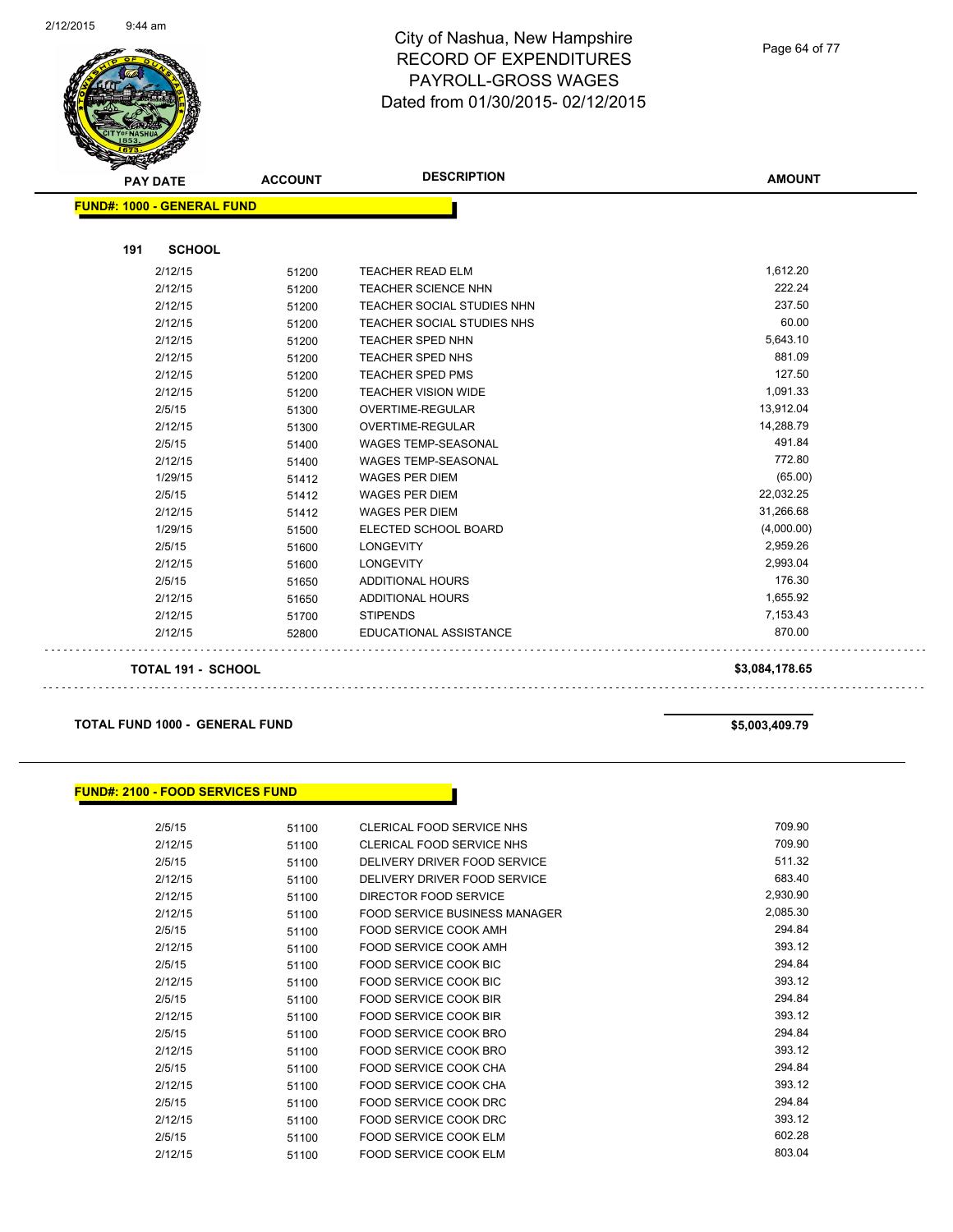

| <b>PAY DATE</b>                          | <b>ACCOUNT</b> | <b>DESCRIPTION</b>                                          | <b>AMOUNT</b>    |
|------------------------------------------|----------------|-------------------------------------------------------------|------------------|
| <u> FUND#: 2100 - FOOD SERVICES FUND</u> |                |                                                             |                  |
|                                          |                |                                                             |                  |
| 2/5/15                                   | 51100          | <b>FOOD SERVICE COOK FES</b>                                | 259.35           |
| 2/12/15                                  | 51100          | <b>FOOD SERVICE COOK FES</b>                                | 345.80           |
| 2/5/15                                   | 51100          | <b>FOOD SERVICE COOK FMS</b>                                | 301.14           |
| 2/12/15                                  | 51100          | FOOD SERVICE COOK FMS                                       | 401.52           |
| 2/5/15                                   | 51100          | FOOD SERVICE COOK LDG                                       | 284.34           |
| 2/12/15                                  | 51100          | FOOD SERVICE COOK LDG                                       | 379.12           |
| 2/5/15                                   | 51100          | FOOD SERVICE COOK MDE                                       | 284.34           |
| 2/12/15                                  | 51100          | FOOD SERVICE COOK MDE                                       | 379.12           |
| 2/5/15                                   | 51100          | FOOD SERVICE COOK NHN                                       | 621.39           |
| 2/12/15                                  | 51100          | FOOD SERVICE COOK NHN                                       | 814.71           |
| 2/5/15                                   | 51100          | FOOD SERVICE COOK NHS                                       | 622.90           |
| 2/12/15                                  | 51100          | FOOD SERVICE COOK NHS                                       | 775.02           |
| 2/5/15                                   | 51100          | FOOD SERVICE COOK NSE                                       | 282.24           |
| 2/12/15                                  | 51100          | FOOD SERVICE COOK NSE                                       | 372.96           |
| 2/5/15                                   | 51100          | FOOD SERVICE COOK PMS                                       | 301.14           |
| 2/12/15                                  | 51100          | FOOD SERVICE COOK PMS                                       | 397.94           |
| 2/5/15                                   | 51100          | FOOD SERVICE COOK SHE                                       | 284.34           |
| 2/12/15                                  | 51100          | FOOD SERVICE COOK SHE                                       | 379.12           |
| 2/12/15                                  | 51100          | <b>FOOD SERVICE SITE CORD</b>                               | 11,439.22        |
| 2/5/15                                   | 51100          | <b>FOOD SERVICECOOK MTP</b>                                 | 271.75           |
| 2/12/15                                  | 51100          | <b>FOOD SERVICECOOK MTP</b>                                 | 362.32           |
| 2/5/15                                   | 51200          | FOOD SERVICE ASST PT AMH                                    | 313.95           |
| 2/12/15                                  | 51200          | FOOD SERVICE ASST PT AMH                                    | 418.60           |
| 2/5/15                                   | 51200          | FOOD SERVICE ASST PT BIC                                    | 324.96           |
| 2/12/15                                  | 51200          | FOOD SERVICE ASST PT BIC                                    | 430.19           |
| 2/5/15                                   | 51200          | FOOD SERVICE ASST PT BIR                                    | 255.39           |
| 2/12/15                                  | 51200          | FOOD SERVICE ASST PT BIR                                    | 340.52           |
| 2/5/15                                   | 51200          | FOOD SERVICE ASST PT BRO                                    | 221.81           |
| 2/12/15                                  | 51200          | FOOD SERVICE ASST PT BRO                                    | 283.92           |
| 2/5/15                                   | 51200          | FOOD SERVICE ASST PT CHA                                    | 319.41           |
| 2/12/15                                  | 51200          | FOOD SERVICE ASST PT CHA                                    | 425.88<br>432.88 |
| 2/5/15<br>2/12/15                        | 51200          | <b>FOOD SERVICE ASST PT DRC</b><br>FOOD SERVICE ASST PT DRC | 606.85           |
| 2/5/15                                   | 51200          | FOOD SERVICE ASST PT ELM                                    | 1,618.91         |
| 2/12/15                                  | 51200          | FOOD SERVICE ASST PT ELM                                    | 1,884.17         |
| 2/5/15                                   | 51200<br>51200 | <b>FOOD SERVICE ASST PT FES</b>                             | 469.38           |
| 2/12/15                                  | 51200          | <b>FOOD SERVICE ASST PT FES</b>                             | 730.95           |
| 2/5/15                                   | 51200          | FOOD SERVICE ASST PT FMS                                    | 1,331.39         |
| 2/12/15                                  | 51200          | FOOD SERVICE ASST PT FMS                                    | 1,880.39         |
| 2/5/15                                   | 51200          | FOOD SERVICE ASST PT LDG                                    | 562.00           |
| 2/12/15                                  | 51200          | FOOD SERVICE ASST PT LDG                                    | 733.26           |
| 2/5/15                                   | 51200          | FOOD SERVICE ASST PT MDE                                    | 340.54           |
| 2/12/15                                  | 51200          | FOOD SERVICE ASST PT MDE                                    | 406.86           |
| 2/5/15                                   | 51200          | FOOD SERVICE ASST PT MTP                                    | 286.35           |
| 2/12/15                                  | 51200          | FOOD SERVICE ASST PT MTP                                    | 321.06           |
| 2/5/15                                   | 51200          | FOOD SERVICE ASST PT NHN                                    | 2,931.68         |
| 2/12/15                                  | 51200          | FOOD SERVICE ASST PT NHN                                    | 4,025.29         |
| 2/5/15                                   | 51200          | FOOD SERVICE ASST PT NHS                                    | 2,735.23         |
| 2/12/15                                  | 51200          | FOOD SERVICE ASST PT NHS                                    | 3,384.52         |
| 2/5/15                                   | 51200          | FOOD SERVICE ASST PT NSE                                    | 173.55           |
| 2/12/15                                  | 51200          | FOOD SERVICE ASST PT NSE                                    | 225.62           |
| 2/5/15                                   | 51200          | FOOD SERVICE ASST PT PMS                                    | 1,395.10         |
| 2/12/15                                  | 51200          | FOOD SERVICE ASST PT PMS                                    | 1,857.62         |
| 2/5/15                                   | 51200          | FOOD SERVICE ASST PT SHE                                    | 351.00           |
|                                          |                |                                                             |                  |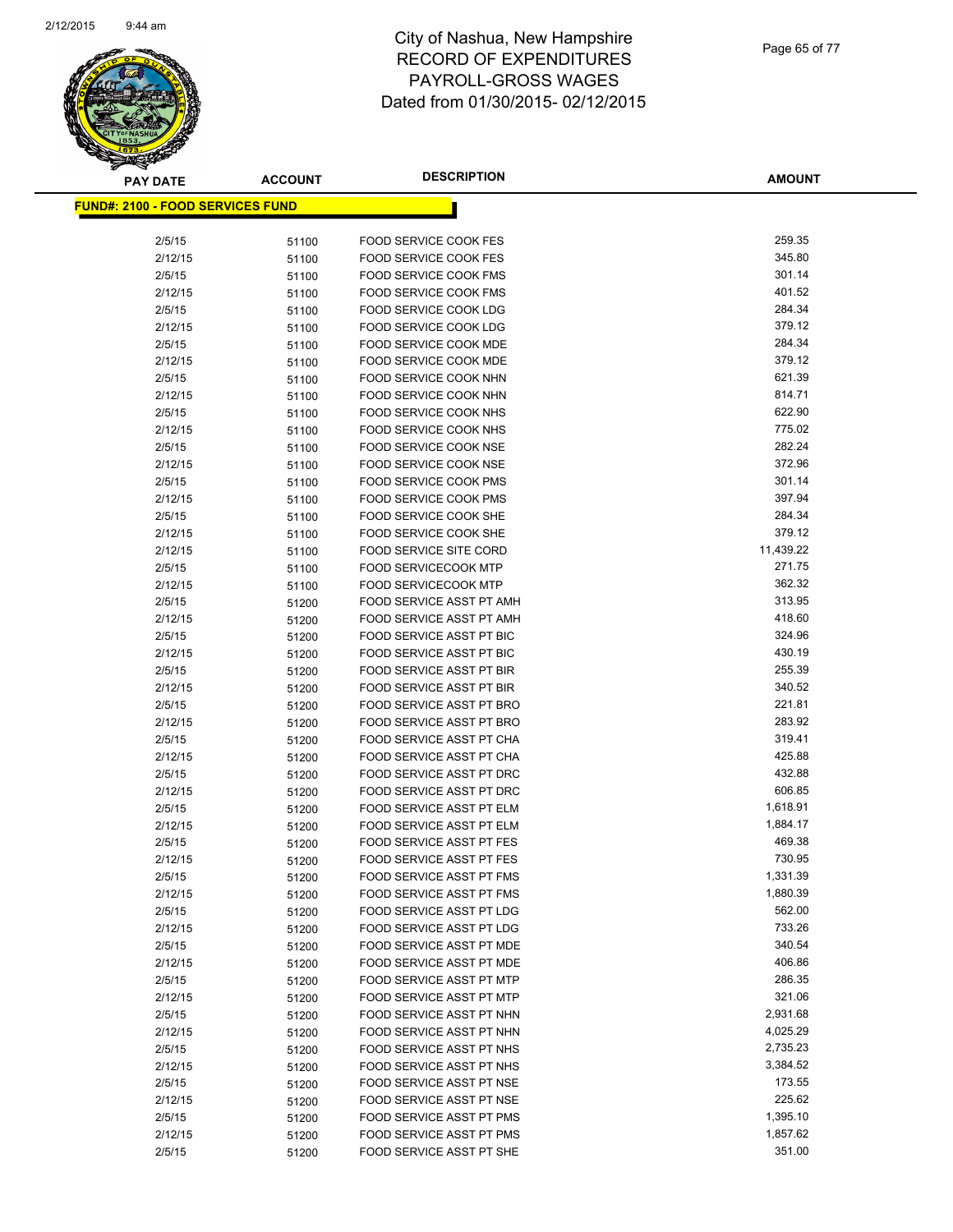

Page 66 of 77

| T<br>$\tilde{\phantom{a}}$<br><b>PAY DATE</b>         | <b>ACCOUNT</b> | <b>DESCRIPTION</b>             | <b>AMOUNT</b> |
|-------------------------------------------------------|----------------|--------------------------------|---------------|
| <b>FUND#: 2100 - FOOD SERVICES FUND</b>               |                |                                |               |
| 2/12/15                                               | 51200          | FOOD SERVICE ASST PT SHE       | 421.72        |
| 2/5/15                                                | 51300          | <b>OVERTIME-REGULAR</b>        | 22.66         |
| 2/12/15                                               | 51300          | OVERTIME-REGULAR               | 100.53        |
| 2/5/15                                                | 51412          | <b>WAGES PER DIEM</b>          | 2,474.35      |
| 2/12/15                                               | 51412          | <b>WAGES PER DIEM</b>          | 2,704.15      |
| <b>TOTAL FUND 2100 - FOOD SERVICES FUND</b>           |                |                                | \$70,466.22   |
| <b>FUND#: 2201 - DRIVERS EDUCATION FUND</b>           |                |                                |               |
|                                                       |                |                                |               |
| 2/12/15                                               | 51200          | ADULT ED DIPOLMA INST          | 350.00        |
| 2/5/15                                                | 51200          | DRIVER INSTRUCTOR              | 325.00        |
| 2/12/15                                               | 51200          | DRIVER INSTRUCTOR              | 425.00        |
| 2/12/15                                               | 51200          | <b>TEACHER TECHED ELM</b>      | 300.00        |
| 2/12/15                                               | 51200          | <b>TEACHER TECHED FMS</b>      | 275.00        |
| 2/12/15                                               | 51200          | <b>TEACHER TECHED PMS</b>      | 75.00         |
| 2/12/15                                               | 51300          | OVERTIME-REGULAR               | 29.81         |
|                                                       |                |                                |               |
| TOTAL FUND 2201 - DRIVERS EDUCATION FUND              |                |                                | \$1,779.81    |
| <b>FUND#: 2207 - ADULT ED/CONTINUING ED</b><br>2/5/15 | 51200          | ADULT ED ENRICHMENT INST       | 125.00        |
| 2/12/15                                               | 51200          | ADULT ED ENRICHMENT INST       | 150.00        |
| 2/12/15                                               | 51200          | CLERICAL SPECIAL ED NHN        | 75.00         |
| 2/12/15                                               | 51200          | <b>SUB TEACHER</b>             | 75.00         |
| <b>TOTAL FUND 2207 - ADULT ED/CONTINUING ED</b>       |                |                                | \$425.00      |
|                                                       |                |                                |               |
| <b>FUND#: 2222 - AFTER SCHOOL PROGRAM</b>             |                |                                |               |
|                                                       |                |                                |               |
| 2/12/15                                               | 51200          | 21 CENTURY ELEM MFAM RES COORD | 94.64         |
| 2/5/15                                                | 51200          | 21ST CENTURY INSTRUCTOR        | 886.62        |
| 2/12/15                                               | 51200          | 21ST CENTURY INSTRUCTOR        | 1,254.44      |
| 2/12/15                                               | 51200          | FOOD SERVICE COOK LDG          | 35.00         |
| 2/12/15                                               | 51200          | <b>GUIDANCE COUNSELOR FES</b>  | 126.36        |
| 2/12/15                                               | 51200          | <b>LIBRARIAN AMH</b>           | 147.53        |
| 2/5/15                                                | 51200          | LUNCH MONITOR DRC              | 133.41        |
| 2/12/15                                               | 51200          | LUNCH MONITOR DRC              | 191.78        |
| 2/12/15                                               | 51200          | PARA ALT LDG                   | 35.00         |
| 2/5/15                                                | 51200          | PARA DW SPEC ED AMH            | 20.03         |
| 2/12/15                                               | 51200          | PARA DW SPEC ED AMH            | 26.70         |
| 2/5/15                                                | 51200          | PARA ELL MTP                   | 132.60        |
| 2/12/15                                               | 51200          | PARA ELL MTP                   | 190.15        |

2/5/15 51200 PARA INST AMH 41.68 2/12/15 51200 PARA INST AMH 41.68 2/5/15 51200 PARA INST DRC 101.75

2/12/15 51200 PARA INST DRC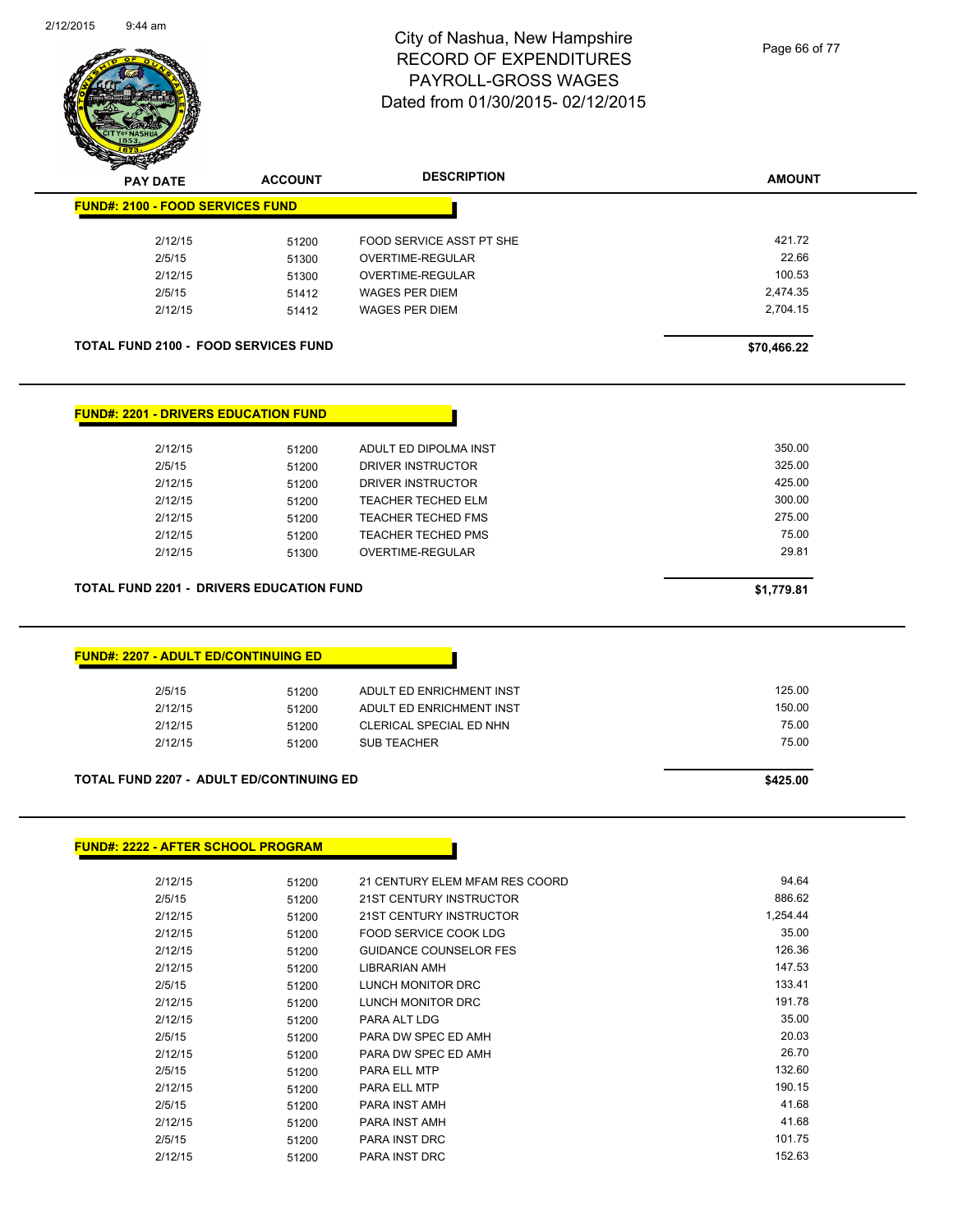

| <b>PAY DATE</b>                           | <b>ACCOUNT</b> | <b>DESCRIPTION</b>      | <b>AMOUNT</b> |
|-------------------------------------------|----------------|-------------------------|---------------|
| <b>FUND#: 2222 - AFTER SCHOOL PROGRAM</b> |                |                         |               |
|                                           |                |                         |               |
| 2/5/15                                    | 51200          | PARA INST FES           | 111.91        |
| 2/12/15                                   | 51200          | PARA INST FES           | 260.52        |
| 2/5/15                                    | 51200          | PARA INST LDG           | 150.10        |
| 2/12/15                                   | 51200          | PARA INST LDG           | 390.96        |
| 2/5/15                                    | 51200          | PARA INST NHN           | 45.01         |
| 2/12/15                                   | 51200          | PARA INST NHN           | 90.03         |
| 2/5/15                                    | 51200          | PARA INST PMS           | 86.69         |
| 2/12/15                                   | 51200          | PARA INST PMS           | 83.35         |
| 2/5/15                                    | 51200          | PARA KIND AMH           | 35.00         |
| 2/12/15                                   | 51200          | PARA KIND AMH           | 48.35         |
| 2/12/15                                   | 51200          | PARA KIND LDG           | 45.01         |
| 2/5/15                                    | 51200          | PARA MEDIA NHN          | 33.97         |
| 2/12/15                                   | 51200          | PARA MEDIA NHN          | 50.43         |
| 2/5/15                                    | 51200          | PARA PRE SCH MTP        | 70.00         |
| 2/12/15                                   | 51200          | PARA PRE SCH MTP        | 105.00        |
| 2/5/15                                    | 51200          | PARA TTI DRC            | 33.97         |
| 2/12/15                                   | 51200          | PARA TTI DRC            | 81.28         |
| 2/12/15                                   | 51200          | <b>TEACHER GR2 AMH</b>  | 50.00         |
| 2/12/15                                   | 51200          | <b>TEACHER GR3 DRC</b>  | 135.00        |
| 2/12/15                                   | 51200          | <b>TEACHER GR3 MTP</b>  | 85.00         |
| 2/12/15                                   | 51200          | <b>TEACHER GR3 SHE</b>  | 17.50         |
| 2/12/15                                   | 51200          | <b>TEACHER GR4 LDG</b>  | 42.50         |
| 2/12/15                                   | 51200          | <b>TEACHER GR4 MTP</b>  | 17.50         |
| 2/12/15                                   | 51200          | <b>TEACHER KIND LDG</b> | 111.70        |
| 2/12/15                                   | 51200          | <b>TEACHER SPED FES</b> | 62.95         |
| 2/12/15                                   | 51200          | <b>TEACHER SPED LDG</b> | 162.52        |
| 2/12/15                                   | 51200          | <b>TEACHER TTI LDG</b>  | 140.86        |

#### **TOTAL FUND 2222 - AFTER SCHOOL PROGRAM 56,159.11 \$6,159.11**

| 2/12/15                               | PANTHER PRESCHOOL DIRECTOR<br>51100 | 869.01   |
|---------------------------------------|-------------------------------------|----------|
| <b>TOTAL FUND 2252 - DAY CARE</b>     |                                     | \$869.01 |
|                                       |                                     |          |
| <b>FUND#: 2257 - SPECIAL ED LOCAL</b> |                                     |          |
| 2/5/15                                | PARA DW SPEC ED CHA<br>51100        | 617.84   |
| 2/12/15                               | PARA DW SPEC ED CHA<br>51100        | 575.06   |
| 2/5/15                                | PARA DW SPEC ED SHE<br>51100        | 617.85   |

**FUND#: 2503 - PARKS & REC PROGRAMS FUND**

2/5/15 51100 PROGRAM COORDINATOR 357.75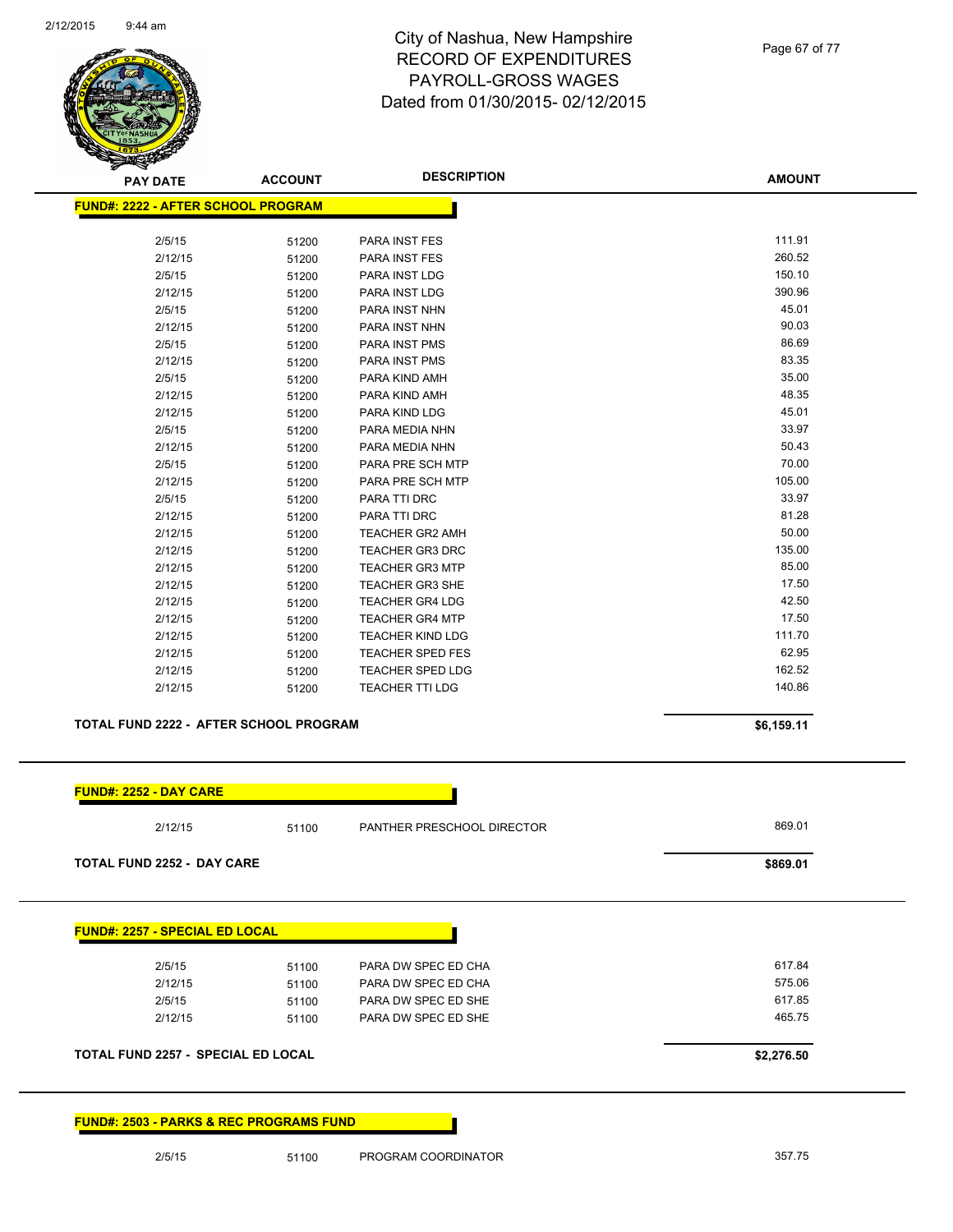| $9:44$ am                                                                                                         |                | City of Nashua, New Hampshire<br><b>RECORD OF EXPENDITURES</b><br><b>PAYROLL-GROSS WAGES</b><br>Dated from 01/30/2015-02/12/2015 | Page 68 of 77          |
|-------------------------------------------------------------------------------------------------------------------|----------------|----------------------------------------------------------------------------------------------------------------------------------|------------------------|
| PAY DATE                                                                                                          | <b>ACCOUNT</b> | <b>DESCRIPTION</b>                                                                                                               | <b>AMOUNT</b>          |
| <b>FUND#: 2503 - PARKS &amp; REC PROGRAMS FUND</b>                                                                |                |                                                                                                                                  |                        |
| 2/12/15                                                                                                           | 51100          | PROGRAM COORDINATOR                                                                                                              | 357.75                 |
| <b>TOTAL FUND 2503 - PARKS &amp; REC PROGRAMS FUND</b>                                                            |                |                                                                                                                                  | \$715.50               |
| <b>FUND#: 2505 - GOVT &amp; EDUCATION CHANNELS FUND</b>                                                           |                |                                                                                                                                  |                        |
| 2/5/15                                                                                                            | 51100          | ECHANNEL ACCESS ADMINISTRATOR                                                                                                    | 1,044.70               |
| 2/12/15                                                                                                           | 51100          | ECHANNEL ACCESS ADMINISTRATOR                                                                                                    | 1,044.70               |
| 2/5/15                                                                                                            | 51100          | PEG PROGRAM MANAGER                                                                                                              | 1,173.50               |
| 2/12/15                                                                                                           | 51100          | PEG PROGRAM MANAGER                                                                                                              | 1,173.50               |
| <b>TOTAL FUND 2505 - GOVT &amp; EDUCATION CHANNELS FUND</b>                                                       |                |                                                                                                                                  | \$4,436.40             |
|                                                                                                                   |                |                                                                                                                                  |                        |
| <b>FUND#: 3030 - EMERGENCY MGMT GRANTS FUND</b><br>2/12/15<br><b>TOTAL FUND 3030 - EMERGENCY MGMT GRANTS FUND</b> | 51300          | OVERTIME-REGULAR                                                                                                                 | 1,516.32<br>\$1,516.32 |
| <b>FUND#: 3050 - POLICE GRANTS FUND</b>                                                                           |                |                                                                                                                                  |                        |
| 1/26/15                                                                                                           | 51100          | DOMESTIC VIOLENCE ADVOCATE                                                                                                       | 90.86                  |
| 2/5/15                                                                                                            | 51100          | DOMESTIC VIOLENCE ADVOCATE                                                                                                       | 807.60                 |
| 2/12/15                                                                                                           | 51100          | DOMESTIC VIOLENCE ADVOCATE                                                                                                       | 807.60                 |
| 2/5/15                                                                                                            | 51100          | PATROLMAN ALL RANKS                                                                                                              | 1,254.45               |
| 2/12/15                                                                                                           | 51100          | PATROLMAN ALL RANKS                                                                                                              | 1,254.45               |
| <b>TOTAL FUND 3050 - POLICE GRANTS FUND</b>                                                                       |                |                                                                                                                                  | \$4,214.96             |
| <b>FUND#: 3068 - COMMUNITY SERVICES GRANTS FUND</b>                                                               |                |                                                                                                                                  |                        |
| 2/5/15                                                                                                            | 51100          | <b>EPIDEMIOLOGIST</b>                                                                                                            | 1,351.05               |
| 2/12/15                                                                                                           | 51100          | <b>EPIDEMIOLOGIST</b>                                                                                                            | 1,351.04               |
| 2/5/15                                                                                                            | 51100          | INTAKE SPECIALIST PROGRAM ASST                                                                                                   | 188.30                 |
| 2/12/15                                                                                                           | 51100          | INTAKE SPECIALIST PROGRAM ASST                                                                                                   | 188.30                 |
| 2/5/15                                                                                                            | 51100          | PROGRAM ASSISTANT                                                                                                                | 435.30                 |
| 2/12/15                                                                                                           | 51100          | PROGRAM ASSISTANT                                                                                                                | 435.30                 |
| 2/5/15                                                                                                            | 51100          | PUB HEALTH NURSE                                                                                                                 | 123.85                 |
| 2/12/15                                                                                                           | 51100          | PUB HEALTH NURSE                                                                                                                 | 123.85                 |
| 2/5/15                                                                                                            | 51100          | PUB HEALTH PREPAREDNESS COORD                                                                                                    | 1,150.51               |
| 2/12/15                                                                                                           | 51100          | PUB HEALTH PREPAREDNESS COORD                                                                                                    | 1,150.50               |
| 2/5/15                                                                                                            | 51100          | SMP PROGRAM COORDINATOR                                                                                                          | 852.15                 |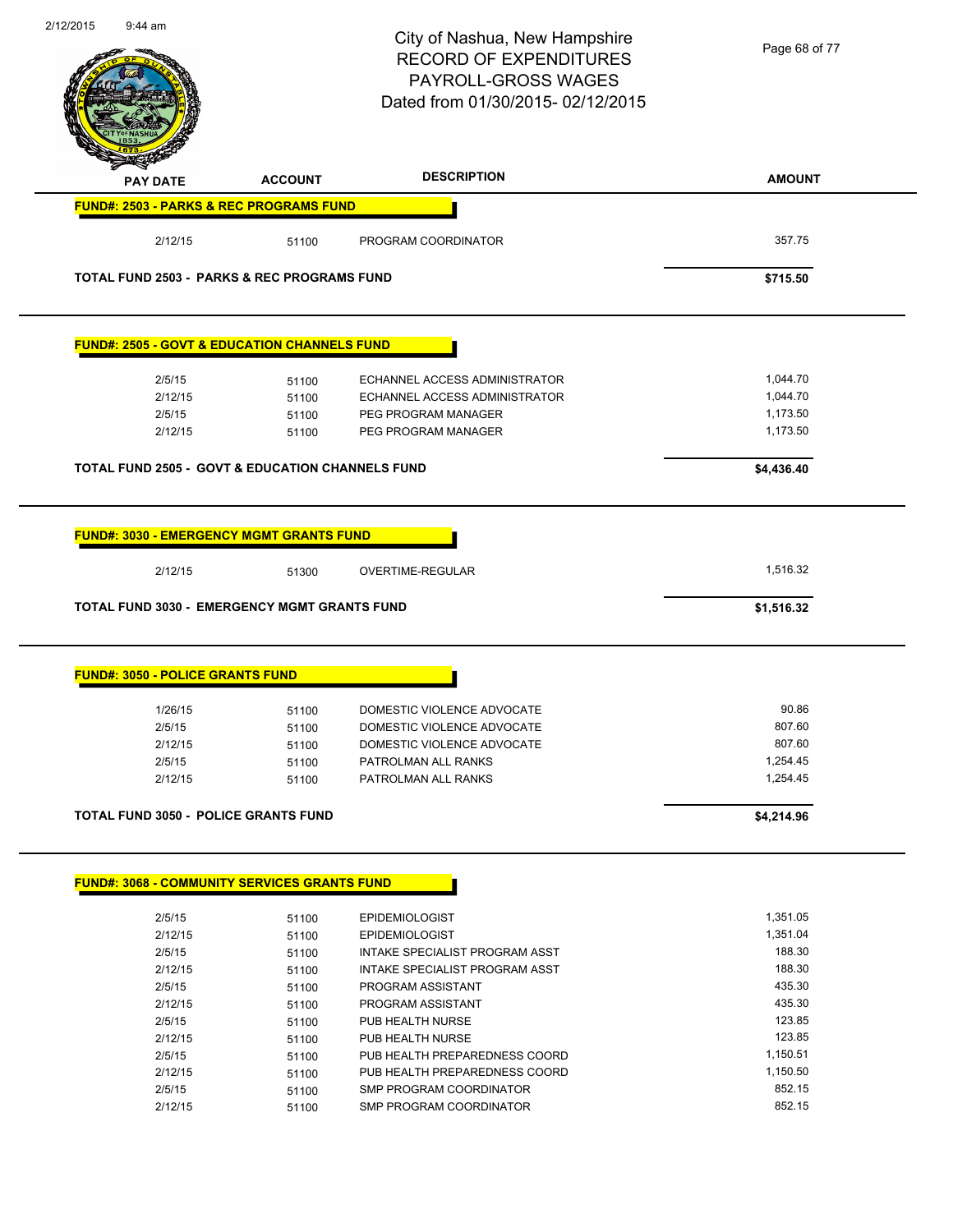|                                          |                                                            | City of Nashua, New Hampshire<br><b>RECORD OF EXPENDITURES</b><br>PAYROLL-GROSS WAGES<br>Dated from 01/30/2015-02/12/2015 | Page 69 of 77        |
|------------------------------------------|------------------------------------------------------------|---------------------------------------------------------------------------------------------------------------------------|----------------------|
| <b>PAY DATE</b>                          | <b>ACCOUNT</b>                                             | <b>DESCRIPTION</b>                                                                                                        | <b>AMOUNT</b>        |
|                                          | <b>TOTAL FUND 3068 - COMMUNITY SERVICES GRANTS FUND</b>    |                                                                                                                           | \$8,202.30           |
|                                          | <b>FUND#: 3070 - COMMUNITY HEALTH GRANTS FUND</b>          |                                                                                                                           |                      |
| 2/5/15                                   | 51100                                                      | NURSE PRACTITIONER PT                                                                                                     | 133.00               |
| 2/5/15                                   | 51100                                                      | PUB HEALTH NURSE                                                                                                          | 829.10               |
| 2/12/15                                  | 51100                                                      | PUB HEALTH NURSE                                                                                                          | 829.10               |
|                                          | <b>TOTAL FUND 3070 - COMMUNITY HEALTH GRANTS FUND</b>      |                                                                                                                           | \$1,791.20           |
| 2/5/15                                   | <b>FUND#: 3080 - COMMUNITY DEVELOPMENT GRANTS</b><br>51100 | OED PROGRAM COORDINATOR                                                                                                   | 127.72               |
| 2/12/15                                  | 51100                                                      | OED PROGRAM COORDINATOR                                                                                                   | 159.65               |
|                                          | TOTAL FUND 3080 - COMMUNITY DEVELOPMENT GRANTS             |                                                                                                                           | \$287.37             |
|                                          | <b>FUND#: 3090 - URBAN PROGRAM GRANTS FUND</b>             |                                                                                                                           |                      |
| 2/5/15                                   | 51100                                                      | <b>GRANT MGMT SPECIALIST</b>                                                                                              | 988.15               |
| 2/12/15                                  | 51100                                                      | <b>GRANT MGMT SPECIALIST</b>                                                                                              | 988.15               |
| 2/5/15                                   | 51100                                                      | INTAKE SPECIALIST PROGRAM ASST                                                                                            | 753.25               |
| 2/12/15                                  | 51100                                                      | <b>INTAKE SPECIALIST PROGRAM ASST</b>                                                                                     | 753.25               |
| 2/5/15                                   | 51100                                                      | <b>MANAGER URBAN PROGRAMS</b>                                                                                             | 1,450.00             |
| 2/12/15                                  | 51100                                                      | <b>MANAGER URBAN PROGRAMS</b>                                                                                             | 1,450.00             |
| 2/5/15                                   | 51100                                                      | PROGRAM COORDINATOR LP&HH                                                                                                 | 1,103.60             |
| 2/12/15                                  | 51100                                                      | PROGRAM COORDINATOR LP&HH                                                                                                 | 1,103.60             |
| 2/5/15                                   | 51100                                                      | PROJECT ADMINISTRATOR                                                                                                     | 1,194.60             |
| 2/12/15                                  | 51100                                                      | PROJECT ADMINISTRATOR                                                                                                     | 1,194.60             |
| 2/5/15                                   | 51100                                                      | PROJECT ADMINISTRATOR LP&HH<br>PROJECT ADMINISTRATOR LP&HH                                                                | 1,028.10<br>1,028.10 |
| 2/12/15<br>2/5/15                        | 51100<br>51200                                             | CODE ENFORCEMENT OFFICER II                                                                                               | 577.72               |
| 2/12/15                                  | 51200                                                      | CODE ENFORCEMENT OFFICER II                                                                                               | 577.72               |
|                                          | TOTAL FUND 3090 - URBAN PROGRAM GRANTS FUND                |                                                                                                                           | \$14,190.84          |
|                                          |                                                            |                                                                                                                           |                      |
| <b>FUND#: 3120 - TRANSIT GRANTS FUND</b> |                                                            |                                                                                                                           |                      |
| 2/5/15                                   | 51100                                                      | <b>TRANSIT FINANCE COORDINATOR</b>                                                                                        | 1,171.16             |
| 2/12/15                                  | 51100                                                      | TRANSIT FINANCE COORDINATOR                                                                                               | 1,171.15             |
| 2/5/15                                   | 51100                                                      | <b>TRANSIT FLEET FACILITIES SUPV</b>                                                                                      | 988.15<br>988.15     |
| 2/12/15                                  | 51100                                                      | TRANSIT FLEET FACILITIES SUPV                                                                                             | 1,792.24             |
| 2/5/15<br>2/12/15                        | 51100                                                      | <b>TRANSIT MECHANICS</b><br><b>TRANSIT MECHANICS</b>                                                                      | 1,792.24             |
|                                          | 51100                                                      |                                                                                                                           |                      |
| 2/5/15                                   | 51100                                                      | TRANSIT OPER MKTG SUPV                                                                                                    | 1,014.25             |

2/12/15 51100 TRANSIT OPER MKTG SUPV 1,014.25

2/5/15 51100 TRANSIT OPERATIONS COORDINATOR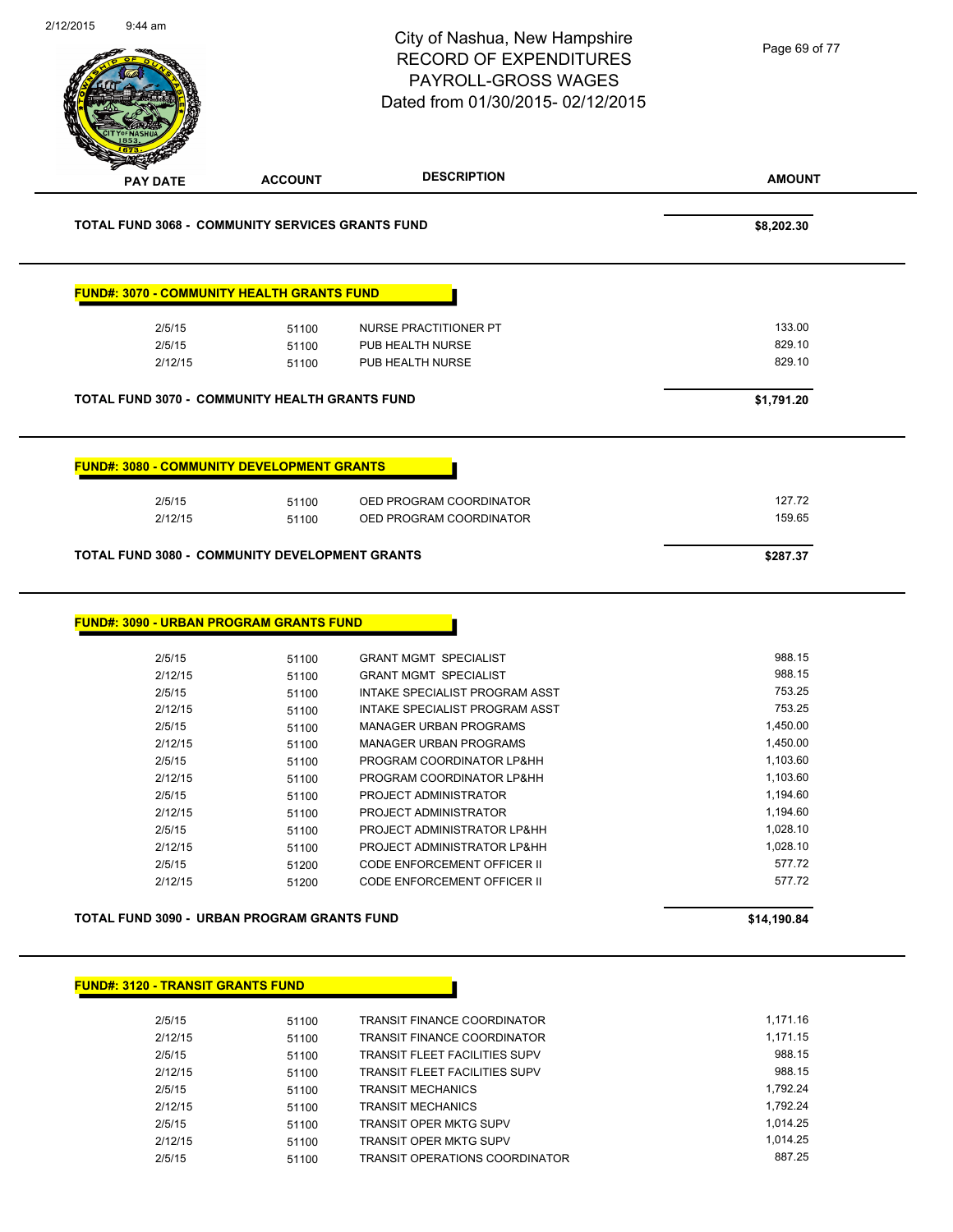

| <b>PAY DATE</b>                          | <b>ACCOUNT</b> | <b>DESCRIPTION</b>                    | <b>AMOUNT</b> |
|------------------------------------------|----------------|---------------------------------------|---------------|
| <b>FUND#: 3120 - TRANSIT GRANTS FUND</b> |                |                                       |               |
| 2/12/15                                  | 51100          | <b>TRANSIT OPERATIONS COORDINATOR</b> | 887.25        |
| 2/5/15                                   | 51100          | <b>TRANSIT UTILITY SERVICE WORKER</b> | 662.55        |
| 2/12/15                                  | 51100          | TRANSIT UTILITY SERVICE WORKER        | 662.55        |
| 2/5/15                                   | 51100          | TRANSPORTATION DEPT MANAGER           | 1,225.40      |
| 2/12/15                                  | 51100          | <b>TRANSPORTATION DEPT MANAGER</b>    | 1.225.40      |
| 2/5/15                                   | 51200          | <b>TRANSIT UTILITY SERVICE WORKER</b> | 2,359.29      |
| 2/12/15                                  | 51200          | TRANSIT UTILITY SERVICE WORKER        | 153.70        |
| 2/5/15                                   | 51300          | OVERTIME-REGULAR                      | 363.15        |
| 2/12/15                                  | 51300          | OVERTIME-REGULAR                      | 724.98        |
|                                          |                |                                       |               |
|                                          |                |                                       |               |

#### **TOTAL FUND 3120 - TRANSIT GRANTS FUND \$19,083.11**

**FUND#: 3800 - SCHOOL GRANTS FUND**

| 2/12/15 | 51100 | 21 CENTURY ELEM MFAM RES COORD | 6,765.49 |
|---------|-------|--------------------------------|----------|
| 2/12/15 | 51100 | ASSISTANT PRINCIPAL AMH        | 1,406.20 |
| 2/12/15 | 51100 | ASSISTANT PRINCIPAL BRO        | 1,403.89 |
| 2/12/15 | 51100 | ASSISTANT PRINCIPAL CHARL      | 1,483.80 |
| 2/12/15 | 51100 | ASSISTANT PRINCIPAL MDE        | 1,406.20 |
| 2/12/15 | 51100 | ASSISTANT PRINCIPAL SHE        | 1,403.90 |
| 2/12/15 | 51100 | AYP FACILITATOR DRC            | 2,650.81 |
| 2/12/15 | 51100 | AYP FACILITATOR FES            | 2,816.69 |
| 2/12/15 | 51100 | AYP FACILITATOR LDG            | 3,433.10 |
| 2/5/15  | 51100 | CLERICAL 21 CENTURY            | 427.23   |
| 2/12/15 | 51100 | <b>CLERICAL 21 CENTURY</b>     | 650.76   |
| 2/12/15 | 51100 | <b>DIRECTOR TITLE 1</b>        | 3,239.00 |
| 2/12/15 | 51100 | DW TECHNOLOGY PEER COACH       | 2,901.99 |
| 2/5/15  | 51100 | ELL OUTREACH WORKER HOURLY     | 575.00   |
| 2/12/15 | 51100 | ELL OUTREACH WORKER HOURLY     | 600.00   |
| 2/12/15 | 51100 | <b>GUIDANCE COUNSELOR FES</b>  | 2,583.01 |
| 2/5/15  | 51100 | <b>INTERPRETER</b>             | 150.00   |
| 2/12/15 | 51100 | <b>INTERPRETER</b>             | 300.00   |
| 2/12/15 | 51100 | <b>INTRUCTIONAL LEADER FES</b> | 5,826.02 |
| 2/12/15 | 51100 | JOB DEVELOPER SPED NHS         | 2,020.41 |
| 2/12/15 | 51100 | LICENSED PRACTICAL NURSE ELM   | 1,413.40 |
| 2/5/15  | 51100 | LUNCH MONITOR SHE              | 251.07   |
| 2/12/15 | 51100 | LUNCH MONITOR SHE              | 334.76   |
| 2/12/15 | 51100 | OFFICE MANAGER TITLE 1         | 1,481.30 |
| 2/5/15  | 51100 | PARA DW SPEC ED WID            | 293.78   |
| 2/12/15 | 51100 | PARA DW SPEC ED WID            | 480.37   |
| 2/5/15  | 51100 | PARA INST FES                  | 863.22   |
| 2/12/15 | 51100 | PARA INST FES                  | 734.61   |
| 2/5/15  | 51100 | PARA KIND FES                  | 332.71   |
| 2/12/15 | 51100 | PARA KIND FES                  | 325.92   |
| 2/5/15  | 51100 | PARA TTI AMH                   | 341.82   |
| 2/12/15 | 51100 | PARA TTI AMH                   | 455.76   |
| 2/5/15  | 51100 | PARA TTI DRC                   | 950.56   |
| 2/12/15 | 51100 | PARA TTI DRC                   | 969.24   |
| 2/5/15  | 51100 | PARA TTI LDG                   | 1,857.48 |
| 2/12/15 | 51100 | PARA TTI LDG                   | 1,583.22 |
| 2/5/15  | 51100 | PARA TTI NURSERY               | 455.15   |
| 2/12/15 | 51100 | PARA TTI NURSERY               | 462.16   |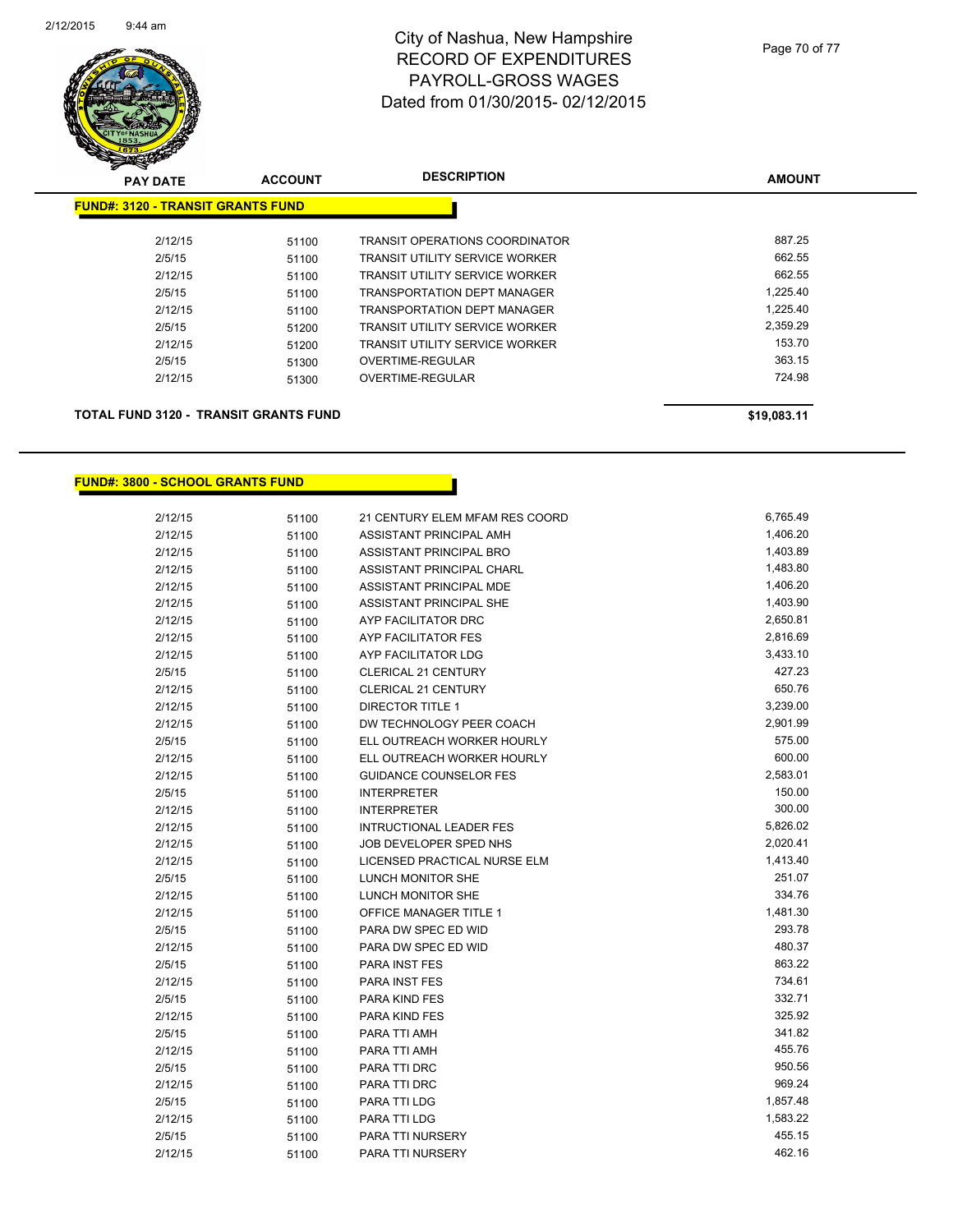

Page 71 of 77

| <b>PAY DATE</b>                          | <b>ACCOUNT</b> | <b>DESCRIPTION</b>                             | <b>AMOUNT</b>    |
|------------------------------------------|----------------|------------------------------------------------|------------------|
| <u> FUND#: 3800 - SCHOOL GRANTS FUND</u> |                |                                                |                  |
|                                          |                |                                                |                  |
| 2/5/15                                   | 51100          | PARA VOC NHS                                   | 416.13           |
| 2/12/15                                  | 51100          | PARA VOC NHS                                   | 377.84           |
| 2/12/15                                  | 51100          | <b>TEACHER DWSE BIR</b>                        | 1,762.10         |
| 2/12/15                                  | 51100          | <b>TEACHER DWSE BRO</b>                        | 1,893.81         |
| 2/12/15                                  | 51100          | <b>TEACHER DWSE CHA</b>                        | 1,885.01         |
| 2/12/15                                  | 51100          | <b>TEACHER DWSE ELM</b>                        | 1,622.41         |
| 2/5/15                                   | 51100          | <b>TEACHER DWSE MDE</b>                        | 17,382.24        |
| 2/12/15                                  | 51100          | <b>TEACHER DWSE MDE</b>                        | 1,762.10         |
| 2/12/15                                  | 51100          | <b>TEACHER GR4 AMH</b>                         | 2,082.50         |
| 2/12/15                                  | 51100          | <b>TEACHER GR4 BIC</b>                         | 1,650.70         |
| 2/12/15                                  | 51100          | <b>TEACHER PRESCHOOL NHS</b>                   | 1,690.00         |
| 2/5/15                                   | 51100          | <b>TEACHER SPED AMH</b>                        | 23,438.37        |
| 2/12/15                                  | 51100          | <b>TEACHER SPED AMH</b>                        | 4,258.80         |
| 2/12/15                                  | 51100          | <b>TEACHER SPED DRC</b>                        | 3,507.59         |
| 2/12/15                                  | 51100          | <b>TEACHER SPED ELM</b>                        | 3,507.42         |
| 2/12/15                                  | 51100          | TEACHER SPED FES                               | 2,398.90         |
| 2/12/15                                  | 51100          | <b>TEACHER SPED FMS</b>                        | 3,699.30         |
| 2/12/15                                  | 51100          | <b>TEACHER SPED LDG</b>                        | 5,185.29         |
| 2/12/15                                  | 51100          | <b>TEACHER SPED MDE</b>                        | 1,622.41         |
| 2/12/15                                  | 51100          | <b>TEACHER SPED NHN</b>                        | 6,953.09         |
| 2/12/15                                  | 51100          | TEACHER SPED NHS                               | 6,324.19         |
| 2/12/15                                  | 51100          | TEACHER SPED NSE                               | 3,334.00         |
| 2/12/15                                  | 51100          | <b>TEACHER SPED PMS</b>                        | 1,622.41         |
| 2/12/15                                  | 51100          | TEACHER TEAM FACILITATOR AMH                   | 2,551.90         |
| 2/12/15                                  | 51100          | <b>TEACHER TEAM FACILITATOR MTP</b>            | 1,949.69         |
| 2/12/15                                  | 51200          | ADULT ED DIPOLMA INST                          | 62.50            |
| 2/12/15                                  | 51200          | ADULT ED DIPOLMA TEACHER                       | 75.00            |
| 2/12/15                                  | 51200          | ADULT ED ENRICHMENT TEACHER                    | 75.00            |
| 2/12/15                                  | 51200          | ADULT ED INSTRUCTOR                            | 75.00            |
| 2/5/15                                   | 51200          | ELL TUTOR                                      | 675.00           |
| 2/12/15                                  | 51200          | ELL TUTOR                                      | 575.00<br>281.25 |
| 2/5/15<br>2/12/15                        | 51200          | <b>FAMILY LIAISON</b><br><b>FAMILY LIAISON</b> | 300.00           |
| 2/12/15                                  | 51200          | FOCUS MONITORING DATA ANALYST                  | 1,767.80         |
| 2/12/15                                  | 51200          | <b>GUIDANCE COUNSELOR NHN</b>                  | 175.00           |
| 2/5/15                                   | 51200<br>51200 | HOME SCHOOL CORD TTI                           | 2,139.36         |
| 2/12/15                                  | 51200          | HOME SCHOOL CORD TTI                           | 2,911.65         |
| 2/5/15                                   | 51200          | <b>INTERPRETER</b>                             | 50.00            |
| 2/12/15                                  | 51200          | <b>LIBRARIAN NHN</b>                           | 50.00            |
| 2/12/15                                  | 51200          | <b>LIBRARIAN NHS</b>                           | 50.00            |
| 2/5/15                                   | 51200          | PARA DW SPEC ED BIR                            | 17.50            |
| 2/5/15                                   | 51200          | PARA DW SPEC ED NHN                            | 50.00            |
| 2/12/15                                  | 51200          | PARA DW SPEC ED NHN                            | 75.00            |
| 2/5/15                                   | 51200          | PARA ELL PMS                                   | 52.50            |
| 2/12/15                                  | 51200          | PARA ELL PMS                                   | 105.00           |
| 2/5/15                                   | 51200          | PARA INST BIR                                  | 87.50            |
| 2/12/15                                  | 51200          | PARA INST BIR                                  | 52.50            |
| 2/5/15                                   | 51200          | PARA INST FES                                  | 17.50            |
| 2/5/15                                   | 51200          | PARA INST SHE                                  | 78.75            |
| 2/12/15                                  | 51200          | PARA INST SHE                                  | 25.00            |
| 2/5/15                                   | 51200          | PARA TTI NURSERY                               | 238.41           |
| 2/12/15                                  | 51200          | PARA TTI NURSERY                               | 317.88           |
| 2/5/15                                   | 51200          | <b>SUB CUSTODIAN</b>                           | 175.00           |
| 2/12/15                                  | 51200          | <b>SUB CUSTODIAN</b>                           | 100.00           |
|                                          |                |                                                |                  |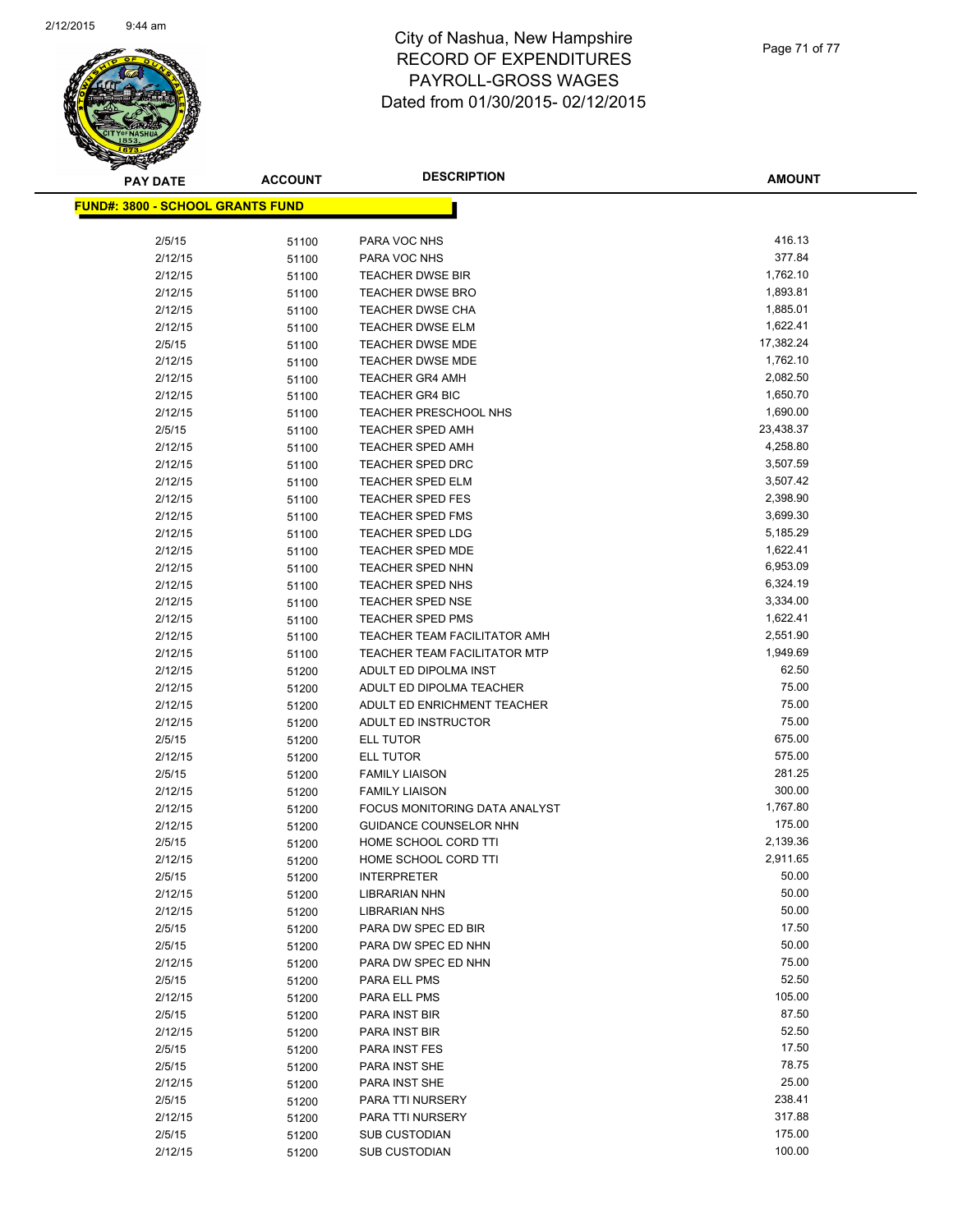

Page 72 of 77

| <b>PAY DATE</b>                          | <b>ACCOUNT</b> | <b>DESCRIPTION</b>                | <b>AMOUNT</b> |
|------------------------------------------|----------------|-----------------------------------|---------------|
| <u> FUND#: 3800 - SCHOOL GRANTS FUND</u> |                |                                   |               |
|                                          |                |                                   |               |
| 2/5/15                                   | 51200          | <b>SUB TEACHER</b>                | 50.00         |
| 2/12/15                                  | 51200          | <b>SUB TEACHER</b>                | 75.00         |
| 2/12/15                                  | 51200          | TEACHER BUSINESS NHN              | 75.00         |
| 2/12/15                                  | 51200          | <b>TEACHER ELL AMH</b>            | 25.00         |
| 2/12/15                                  | 51200          | <b>TEACHER ELL BIR</b>            | 50.00         |
| 2/12/15                                  | 51200          | <b>TEACHER ELL ELM</b>            | 100.00        |
| 2/12/15                                  | 51200          | <b>TEACHER ELL FES</b>            | 75.00         |
| 2/12/15                                  | 51200          | <b>TEACHER ELL FMS</b>            | 100.00        |
| 2/12/15                                  | 51200          | TEACHER ELL PMS                   | 200.00        |
| 2/12/15                                  | 51200          | <b>TEACHER ENGLISH NHN</b>        | 75.00         |
| 2/12/15                                  | 51200          | <b>TEACHER ENGLISH NHS</b>        | 75.00         |
| 2/12/15                                  | 51200          | <b>TEACHER GR1 FES</b>            | 100.00        |
| 2/12/15                                  | 51200          | <b>TEACHER GR2 AMH</b>            | 100.00        |
| 2/12/15                                  | 51200          | TEACHER GR2 BIC                   | 75.00         |
| 2/12/15                                  | 51200          | <b>TEACHER GR2 FES</b>            | 25.00         |
| 2/12/15                                  | 51200          | <b>TEACHER GR3 BIC</b>            | 50.00         |
| 2/12/15                                  | 51200          | <b>TEACHER GR3 FES</b>            | 100.00        |
| 2/12/15                                  | 51200          | <b>TEACHER GR3 SHE</b>            | 50.00         |
| 2/12/15                                  | 51200          | <b>TEACHER GR4 BIR</b>            | 25.00         |
| 2/12/15                                  | 51200          | <b>TEACHER GR4 FES</b>            | 100.00        |
| 2/12/15                                  | 51200          | <b>TEACHER GR5 BIC</b>            | 100.00        |
| 2/12/15                                  | 51200          | <b>TEACHER GR5 DRC</b>            | 75.00         |
| 2/12/15                                  | 51200          | <b>TEACHER GR6 ELM</b>            | 25.00         |
| 2/12/15                                  | 51200          | <b>TEACHER GR6 FMS</b>            | 25.00         |
| 2/12/15                                  | 51200          | <b>TEACHER MATH NHS</b>           | 75.00         |
| 2/12/15                                  | 51200          | <b>TEACHER SCIENCE ELM</b>        | 25.00         |
| 2/12/15                                  | 51200          | <b>TEACHER SCIENCE FMS</b>        | 50.00         |
| 2/12/15                                  | 51200          | <b>TEACHER SCIENCE NHN</b>        | 125.00        |
| 2/12/15                                  | 51200          | TEACHER SOCIAL STUDIES NHN        | 325.00        |
| 2/12/15                                  | 51200          | TEACHER SOCIAL STUDIES NHS        | 225.00        |
| 2/12/15                                  | 51200          | <b>TEACHER SOCIAL STUDIES PMS</b> | 125.00        |
| 2/12/15                                  | 51200          | <b>TEACHER SPED DRC</b>           | 50.00         |
| 2/12/15                                  | 51200          | <b>TEACHER SPED FMS</b>           | 75.00         |
| 2/12/15                                  | 51200          | TEACHER SPED NHN                  | 250.00        |
| 2/12/15                                  | 51200          | <b>TEACHER SPED PMS</b>           | 75.00         |
| 2/12/15                                  | 51200          | TEACHER TEAM FACILITATOR AMH      | 100.00        |
| 2/12/15                                  | 51200          | <b>TEACHER TTI AMH</b>            | 7,869.48      |
| 2/12/15                                  | 51200          | <b>TEACHER TTI FES</b>            | 6,389.90      |
| 2/12/15                                  | 51200          | <b>TEACHER TTI LDG</b>            | 10,753.02     |
| 2/12/15                                  | 51200          | <b>TEACHER TTI MTP</b>            | 6,379.31      |
| 2/12/15                                  | 51200          | <b>TEACHER TTI NURSERY</b>        | 4,635.46      |
| 2/12/15                                  | 51200          | <b>TEACHER TTIDRC</b>             | 8,160.90      |
| 2/12/15                                  | 51412          | WAGES PER DIEM                    | 182.26        |
| 2/12/15                                  | 51650          | ADDITIONAL HOURS                  | 12,037.50     |
|                                          |                |                                   |               |

#### **TOTAL FUND 3800 - SCHOOL GRANTS FUND \$228,821.16**

#### **FUND#: 3810 - FOOD SERVICE GRANTS FUND**

2/5/15 51300 OVERTIME-REGULAR 431.46 2/12/15 51300 OVERTIME-REGULAR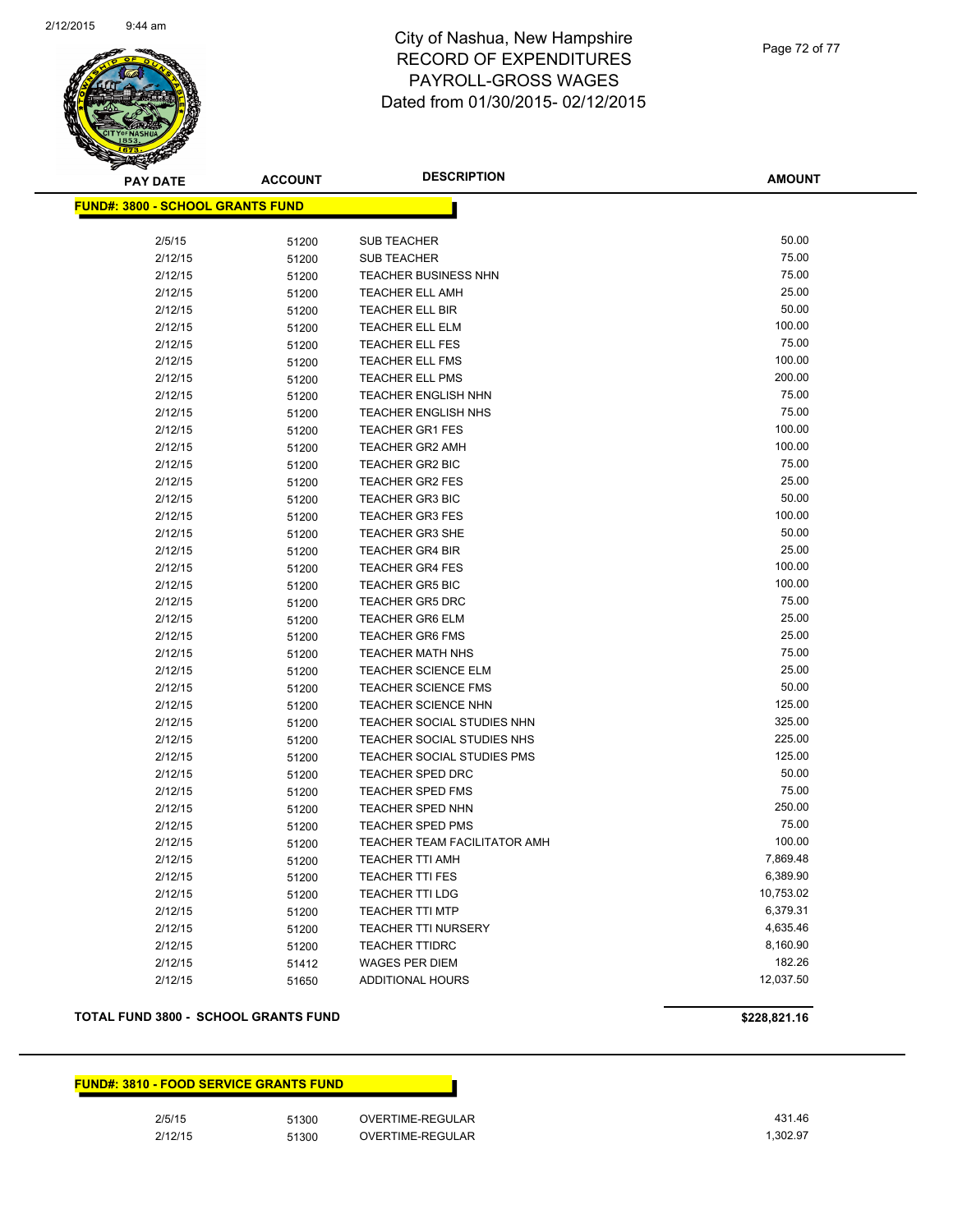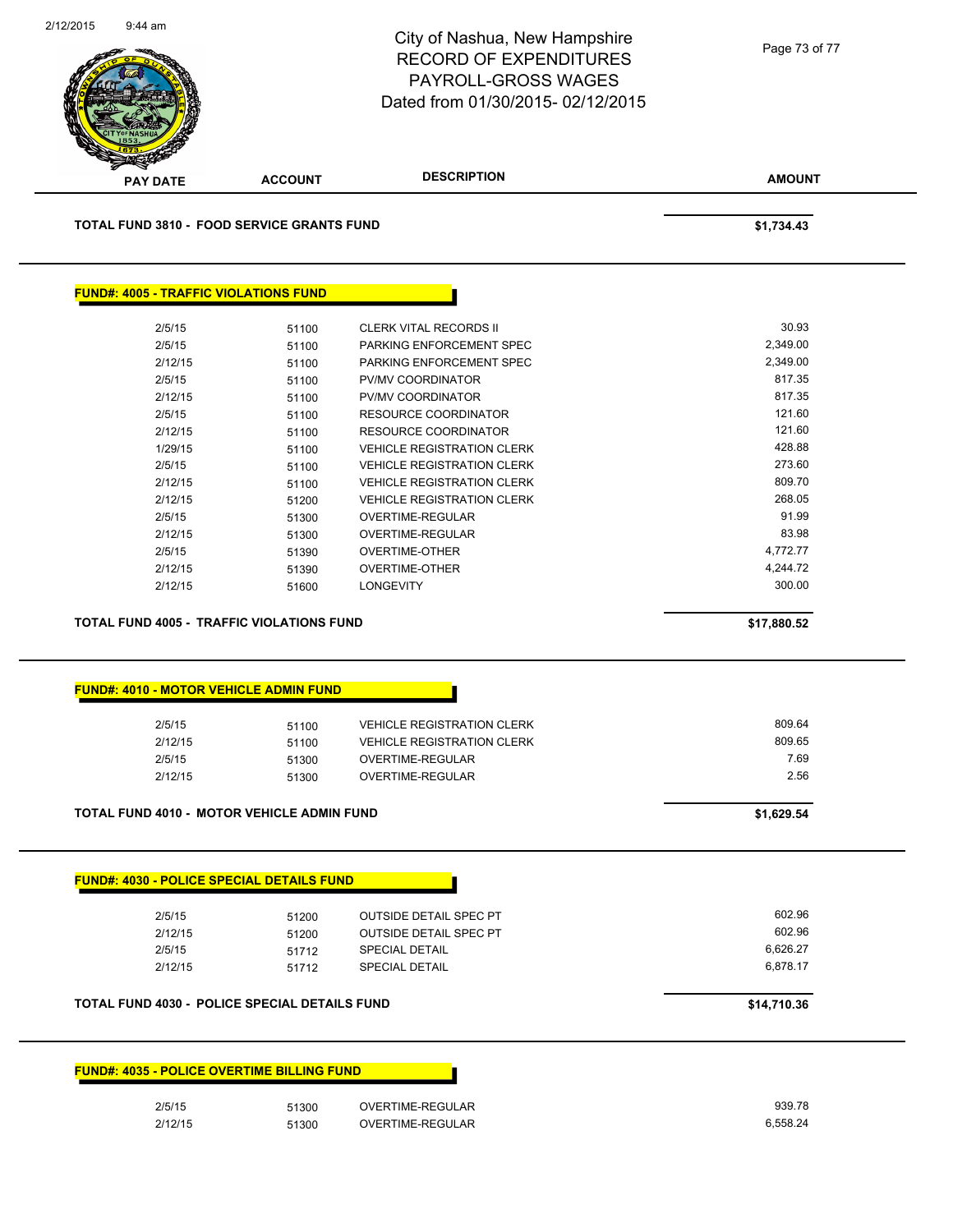| 2/12/2015<br>$9:44$ am                                |                | City of Nashua, New Hampshire<br><b>RECORD OF EXPENDITURES</b><br>PAYROLL-GROSS WAGES<br>Dated from 01/30/2015-02/12/2015 | Page 74 of 77    |
|-------------------------------------------------------|----------------|---------------------------------------------------------------------------------------------------------------------------|------------------|
| <b>PAY DATE</b>                                       | <b>ACCOUNT</b> | <b>DESCRIPTION</b>                                                                                                        | <b>AMOUNT</b>    |
| <b>TOTAL FUND 4035 - POLICE OVERTIME BILLING FUND</b> |                |                                                                                                                           | \$7,498.02       |
| <b>FUND#: 4600 - ECON DEV-GREATER NASHUA RLF</b>      |                |                                                                                                                           |                  |
| 2/5/15                                                | 51100          | OED PROGRAM COORDINATOR                                                                                                   | 63.88            |
| 2/12/15                                               | 51100          | OED PROGRAM COORDINATOR                                                                                                   | 79.85            |
| <b>TOTAL FUND 4600 - ECON DEV-GREATER NASHUA RLF</b>  |                |                                                                                                                           | \$143.73         |
| <b>FUND#: 5010 - CAP PROJECTS-INFO TECHNOLOGY</b>     |                |                                                                                                                           |                  |
| 2/5/15                                                | 51300          | <b>OVERTIME-REGULAR</b>                                                                                                   | 254.93           |
| 2/12/15                                               | 51300          | OVERTIME-REGULAR                                                                                                          | 125.35           |
| TOTAL FUND 5010 - CAP PROJECTS-INFO TECHNOLOGY        |                |                                                                                                                           | \$380.28         |
|                                                       |                |                                                                                                                           |                  |
| <b>FUND#: 6000 - SOLID WASTE FUND</b>                 |                |                                                                                                                           |                  |
| 2/5/15                                                | 51100          | ACCOUNTING COMPLIANCE MGR                                                                                                 | 157.95<br>157.95 |

| 2/12/15 | 51100 | ACCOUNTING COMPLIANCE MGR            | 157.95   |
|---------|-------|--------------------------------------|----------|
| 2/5/15  | 51100 | ADMINISTRATIVE ASSISTANT I           | 639.43   |
| 2/12/15 | 51100 | ADMINISTRATIVE ASSISTANT I           | 651.65   |
| 2/5/15  | 51100 | ADMINISTRATIVE ASSISTANT II          | 687.40   |
| 2/12/15 | 51100 | ADMINISTRATIVE ASSISTANT II          | 683.80   |
| 2/5/15  | 51100 | AUTOMATED TRASH COLLECTION OPR       | 3,636.82 |
| 2/12/15 | 51100 | AUTOMATED TRASH COLLECTION OPR       | 3,636.82 |
| 2/5/15  | 51100 | <b>CITY ENGINEER</b>                 | 304.25   |
| 2/12/15 | 51100 | <b>CITY ENGINEER</b>                 | 304.25   |
| 2/5/15  | 51100 | <b>COLLECTION EQUIP OPR</b>          | 8,600.00 |
| 2/12/15 | 51100 | <b>COLLECTION EQUIP OPR</b>          | 8,630.47 |
| 2/5/15  | 51100 | COLLECTION EQUIP OPR LANDFILL        | 900.80   |
| 2/12/15 | 51100 | <b>COLLECTION EQUIP OPR LANDFILL</b> | 895.17   |
| 2/5/15  | 51100 | DEP TREASURER TAX COLLECTOR          | 235.45   |
| 2/12/15 | 51100 | DEP TREASURER TAX COLLECTOR          | 235.45   |
| 2/5/15  | 51100 | DEPUTY MANAGER OF ENGINEERING        | 76.70    |
| 2/12/15 | 51100 | DEPUTY MANAGER OF ENGINEERING        | 76.70    |
| 2/5/15  | 51100 | <b>DIRECTOR PUBLIC WORKS</b>         | 212.10   |
| 2/12/15 | 51100 | <b>DIRECTOR PUBLIC WORKS</b>         | 212.10   |
| 2/5/15  | 51100 | <b>DIVISION OPERATIONS MANAGER</b>   | 176.70   |
| 2/12/15 | 51100 | DIVISION OPERATIONS MANAGER          | 176.70   |
| 2/5/15  | 51100 | DPW BILLING ACCOUNTANT               | 452.45   |
| 2/12/15 | 51100 | DPW BILLING ACCOUNTANT               | 452.45   |
| 2/5/15  | 51100 | DPW CONTRACT ADMINISTRATOR           | 111.30   |
| 2/12/15 | 51100 | DPW CONTRACT ADMINISTRATOR           | 111.30   |
| 2/5/15  | 51100 | <b>ENVIRONMENTAL ENGINEER</b>        | 1,293.10 |
| 2/12/15 | 51100 | <b>ENVIRONMENTAL ENGINEER</b>        | 1,293.10 |
| 2/5/15  | 51100 | <b>EQUIPMENT OPR LANDFILL</b>        | 6,392.40 |
| 2/12/15 | 51100 | <b>EQUIPMENT OPR LANDFILL</b>        | 6,392.40 |
| 2/5/15  | 51100 | <b>EXECUTIVE ASSISTANT</b>           | 143.60   |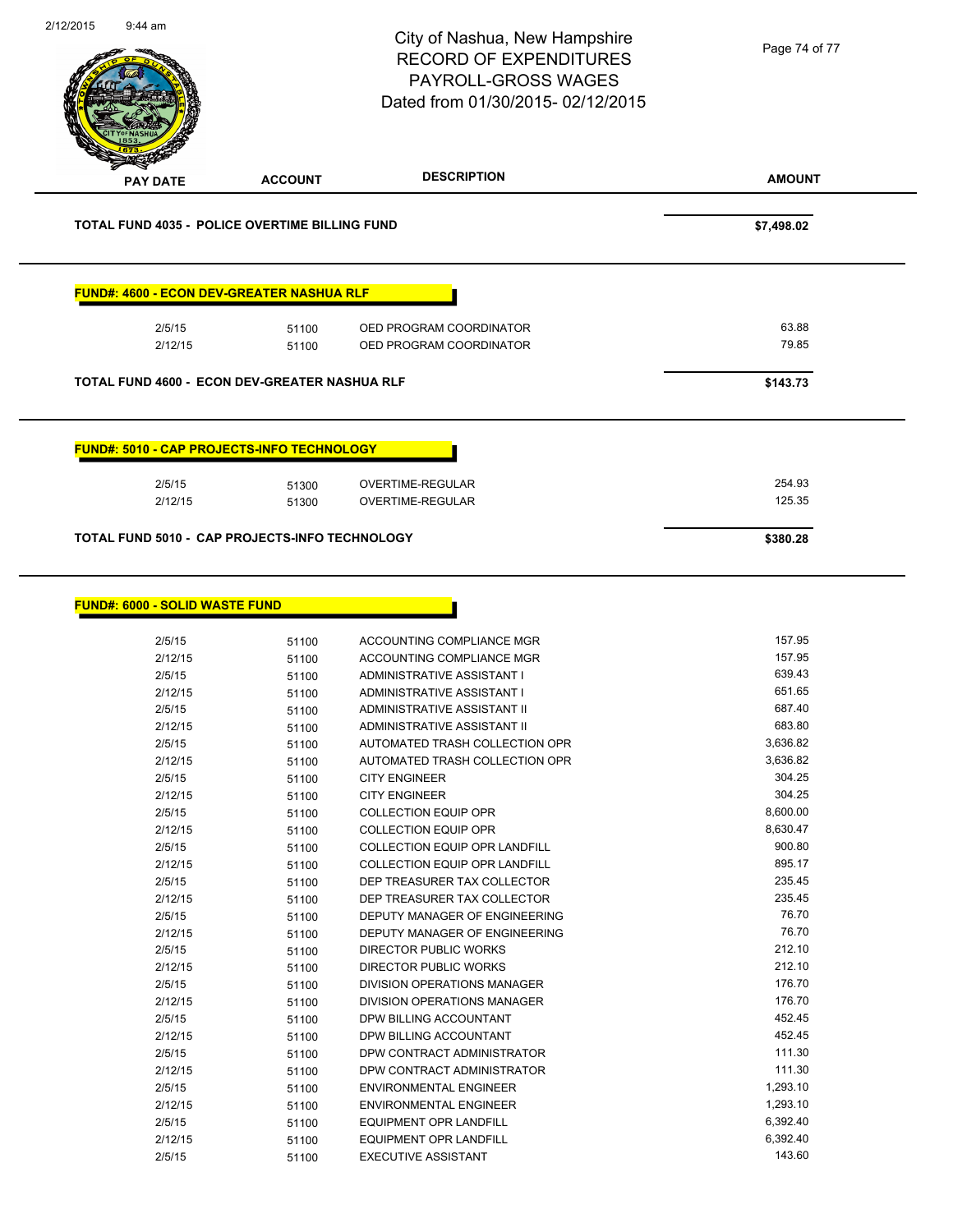

# City of Nashua, New Hampshire RECORD OF EXPENDITURES PAYROLL-GROSS WAGES Dated from 01/30/2015- 02/12/2015

| <b>PAY DATE</b>                        | <b>ACCOUNT</b> | <b>DESCRIPTION</b>            | <b>AMOUNT</b> |
|----------------------------------------|----------------|-------------------------------|---------------|
| <u> FUND#: 6000 - SOLID WASTE FUND</u> |                |                               |               |
| 2/12/15                                | 51100          | <b>EXECUTIVE ASSISTANT</b>    | 143.60        |
| 2/5/15                                 | 51100          | FINANCE AND ADMIN MANAGER     | 383.40        |
| 2/12/15                                | 51100          | FINANCE AND ADMIN MANAGER     | 383.40        |
| 2/5/15                                 | 51100          | FLEET MANAGER STREET DEPT     | 304.50        |
| 2/12/15                                | 51100          | FLEET MANAGER STREET DEPT     | 304.50        |
| 2/5/15                                 | 51100          | LICENSED SCALE OPERATOR       | 698.90        |
| 2/12/15                                | 51100          | LICENSED SCALE OPERATOR       | 698.90        |
| 2/5/15                                 | 51100          | <b>RECYCLING COORDINATOR</b>  | 1,091.05      |
| 2/12/15                                | 51100          | <b>RECYCLING COORDINATOR</b>  | 1,091.05      |
| 2/5/15                                 | 51100          | <b>SENIOR STAFF ENGINEER</b>  | 121.94        |
| 2/12/15                                | 51100          | <b>SENIOR STAFF ENGINEER</b>  | 121.95        |
| 2/5/15                                 | 51100          | <b>SOLID WASTE FOREMAN</b>    | 2,372.01      |
| 2/12/15                                | 51100          | <b>SOLID WASTE FOREMAN</b>    | 2,372.01      |
| 2/5/15                                 | 51100          | SOLID WASTE TECHNICIAN        | 985.55        |
| 2/12/15                                | 51100          | SOLID WASTE TECHNICIAN        | 985.55        |
| 2/5/15                                 | 51100          | SUPERINTENDENT OF SOLID WASTE | 1,575.30      |
| 2/12/15                                | 51100          | SUPERINTENDENT OF SOLID WASTE | 1,575.30      |
| 2/5/15                                 | 51300          | <b>OVERTIME-REGULAR</b>       | 5,879.52      |
| 2/12/15                                | 51300          | <b>OVERTIME-REGULAR</b>       | 10,348.44     |
|                                        |                |                               |               |

## **TOTAL FUND 6000 - SOLID WASTE FUND \$79,367.63**

## **FUND#: 6200 - WASTEWATER FUND**

| 2/5/15  | 51100 | ACCOUNTING COMPLIANCE MGR            | 315.80   |
|---------|-------|--------------------------------------|----------|
| 2/12/15 | 51100 | ACCOUNTING COMPLIANCE MGR            | 315.80   |
| 2/5/15  | 51100 | ADMINISTRATIVE ASSISTANT II          | 833.69   |
| 2/12/15 | 51100 | ADMINISTRATIVE ASSISTANT II          | 833.68   |
| 2/5/15  | 51100 | <b>ANALYTICAL CHEMIST</b>            | 877.90   |
| 2/12/15 | 51100 | ANALYTICAL CHEMIST                   | 877.90   |
| 2/5/15  | 51100 | <b>CITY ENGINEER</b>                 | 709.95   |
| 2/12/15 | 51100 | <b>CITY ENGINEER</b>                 | 709.95   |
| 2/5/15  | 51100 | <b>COLLECTION SYSTEM FOREMAN</b>     | 1,311.15 |
| 2/12/15 | 51100 | <b>COLLECTION SYSTEM FOREMAN</b>     | 1,357.65 |
| 2/5/15  | 51100 | <b>COLLECTION SYSTEMS OPERATOR</b>   | 1,858.62 |
| 2/12/15 | 51100 | <b>COLLECTION SYSTEMS OPERATOR</b>   | 1,818.40 |
| 2/5/15  | 51100 | <b>COLLECTION SYSTEMS TECHNICIAN</b> | 1,952.00 |
| 2/12/15 | 51100 | <b>COLLECTION SYSTEMS TECHNICIAN</b> | 1,952.00 |
| 2/5/15  | 51100 | <b>COLLECTIONS SPEC II</b>           | 817.35   |
| 2/12/15 | 51100 | <b>COLLECTIONS SPEC II</b>           | 817.35   |
| 2/5/15  | 51100 | CONST INSP ENGINEERING ASST          | 232.25   |
| 2/12/15 | 51100 | <b>CONST INSP ENGINEERING ASST</b>   | 232.25   |
| 2/5/15  | 51100 | <b>CSO STORM WATER ENGINEER</b>      | 1,225.70 |
| 2/12/15 | 51100 | <b>CSO STORM WATER ENGINEER</b>      | 1,225.70 |
| 2/5/15  | 51100 | CSO TECHNICIAN INSPECTOR             | 1,021.20 |
| 2/12/15 | 51100 | <b>CSO TECHNICIAN INSPECTOR</b>      | 1,021.21 |
| 2/5/15  | 51100 | DEP TREASURER TAX COLLECTOR          | 235.45   |
| 2/12/15 | 51100 | DEP TREASURER TAX COLLECTOR          | 235.45   |
| 2/5/15  | 51100 | DEPUTY MANAGER OF ENGINEERING        | 766.80   |
| 2/12/15 | 51100 | <b>DEPUTY MANAGER OF ENGINEERING</b> | 766.80   |
| 2/5/15  | 51100 | <b>DIRECTOR PUBLIC WORKS</b>         | 424.10   |
| 2/12/15 | 51100 | <b>DIRECTOR PUBLIC WORKS</b>         | 424.10   |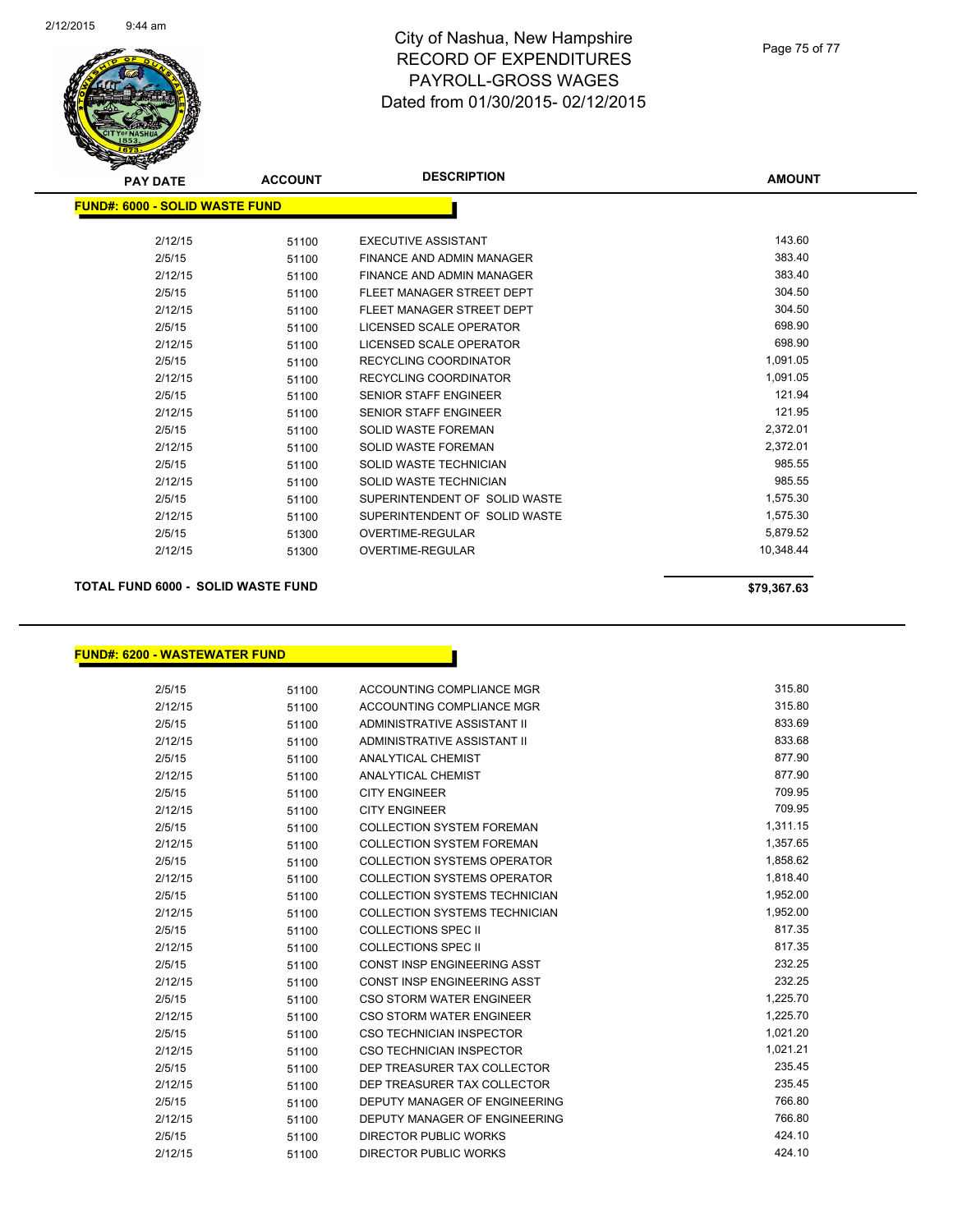

# City of Nashua, New Hampshire RECORD OF EXPENDITURES PAYROLL-GROSS WAGES Dated from 01/30/2015- 02/12/2015

| <b>PAY DATE</b>                       | <b>ACCOUNT</b> | <b>DESCRIPTION</b>                 | <b>AMOUNT</b> |  |  |
|---------------------------------------|----------------|------------------------------------|---------------|--|--|
| <u> FUND#: 6200 - WASTEWATER FUND</u> |                |                                    |               |  |  |
|                                       |                |                                    |               |  |  |
| 2/5/15                                | 51100          | DIVISION OPERATIONS MANAGER        | 176.65        |  |  |
| 2/12/15                               | 51100          | DIVISION OPERATIONS MANAGER        | 176.65        |  |  |
| 2/5/15                                | 51100          | DPW BILLING ACCOUNTANT             | 452.40        |  |  |
| 2/12/15                               | 51100          | DPW BILLING ACCOUNTANT             | 452.40        |  |  |
| 2/5/15                                | 51100          | DPW CONTRACT ADMINISTRATOR         | 667.70        |  |  |
| 2/12/15                               | 51100          | DPW CONTRACT ADMINISTRATOR         | 667.70        |  |  |
| 2/5/15                                | 51100          | ELECTRICAL DIAGNOSTIC TECH I       | 2,079.20      |  |  |
| 2/12/15                               | 51100          | ELECTRICAL DIAGNOSTIC TECH I       | 2,079.20      |  |  |
| 2/5/15                                | 51100          | <b>EXECUTIVE ASSISTANT</b>         | 143.60        |  |  |
| 2/12/15                               | 51100          | <b>EXECUTIVE ASSISTANT</b>         | 143.60        |  |  |
| 2/5/15                                | 51100          | FINANCE AND ADMIN MANAGER          | 383.40        |  |  |
| 2/12/15                               | 51100          | FINANCE AND ADMIN MANAGER          | 383.40        |  |  |
| 2/5/15                                | 51100          | FLEET MANAGER STREET DEPT          | 101.50        |  |  |
| 2/12/15                               | 51100          | FLEET MANAGER STREET DEPT          | 101.50        |  |  |
| 2/5/15                                | 51100          | INDUSTRIAL PRETREATMENT COORD      | 1,186.05      |  |  |
| 2/12/15                               | 51100          | INDUSTRIAL PRETREATMENT COORD      | 1,186.05      |  |  |
| 2/5/15                                | 51100          | <b>MECHANIC WWTP 1ST CLASS</b>     | 4,004.80      |  |  |
| 2/12/15                               | 51100          | MECHANIC WWTP 1ST CLASS            | 4,004.80      |  |  |
| 2/5/15                                | 51100          | <b>OPERATOR II WWTP</b>            | 2,983.60      |  |  |
| 2/12/15                               | 51100          | OPERATOR II WWTP                   | 2,983.60      |  |  |
| 2/5/15                                | 51100          | OPERATOR II WWTP 2nd               | 2,018.40      |  |  |
| 2/12/15                               | 51100          | OPERATOR II WWTP 2nd               | 2,018.41      |  |  |
| 2/5/15                                | 51100          | OPERATOR II WWTP 3rd               | 3,544.16      |  |  |
| 2/12/15                               | 51100          | OPERATOR II WWTP 3rd               | 2,026.40      |  |  |
| 2/5/15                                | 51100          | OPERATOR III WWTP                  | 3,147.21      |  |  |
| 2/12/15                               | 51100          | <b>OPERATOR III WWTP</b>           | 3,146.72      |  |  |
| 2/5/15                                | 51100          | PLANT OPERATIONS SUPERVISOR        | 1,445.45      |  |  |
| 2/12/15                               | 51100          | PLANT OPERATIONS SUPERVISOR        | 1,445.45      |  |  |
| 2/5/15                                | 51100          | PROCESS CHEMIST                    | 1,103.61      |  |  |
| 2/12/15                               | 51100          | PROCESS CHEMIST                    | 1,103.60      |  |  |
| 2/5/15                                | 51100          | <b>SENIOR STAFF ENGINEER</b>       | 670.86        |  |  |
| 2/12/15                               | 51100          | <b>SENIOR STAFF ENGINEER</b>       | 670.85        |  |  |
| 2/5/15                                | 51100          | SUPERINTENDENT OF WASTEWATER       | 1,720.00      |  |  |
| 2/12/15                               | 51100          | SUPERINTENDENT OF WASTEWATER       | 1,720.00      |  |  |
| 2/5/15                                | 51100          | <b>SUPV LABORATORY</b>             | 1,186.04      |  |  |
| 2/12/15                               | 51100          | SUPV LABORATORY                    | 1,186.04      |  |  |
| 2/5/15                                | 51100          | TRUCK DRIVER STREET REPAIR         | 832.00        |  |  |
| 2/12/15                               | 51100          | <b>TRUCK DRIVER STREET REPAIR</b>  | 832.00        |  |  |
| 2/5/15                                | 51100          | <b>WASTEWATER PROJECT ENGINEER</b> | 1,331.45      |  |  |
| 2/12/15                               | 51100          | <b>WASTEWATER PROJECT ENGINEER</b> | 1,331.45      |  |  |
| 2/5/15                                | 51300          | OVERTIME-REGULAR                   | 7,709.75      |  |  |
| 2/12/15                               | 51300          | OVERTIME-REGULAR                   | 5,992.68      |  |  |
|                                       |                |                                    |               |  |  |

### **TOTAL FUND 6200 - WASTEWATER FUND \$95,710.53**

#### **FUND#: 6500 - PROPERTY & CASUALTY FUND**

| 2/5/15  | 51100 | <b>PROGRAM SUPV</b>            | 1.177.20 |
|---------|-------|--------------------------------|----------|
| 2/12/15 | 51100 | <b>PROGRAM SUPV</b>            | 1.177.20 |
| 2/5/15  | 51100 | PROPERTY AND CASUALTY ADJUSTER | 2.027.40 |
| 2/12/15 | 51100 | PROPERTY AND CASUALTY ADJUSTER | 2.027.40 |
| 2/5/15  | 51100 | RISK MANAGER                   | 1.579.20 |